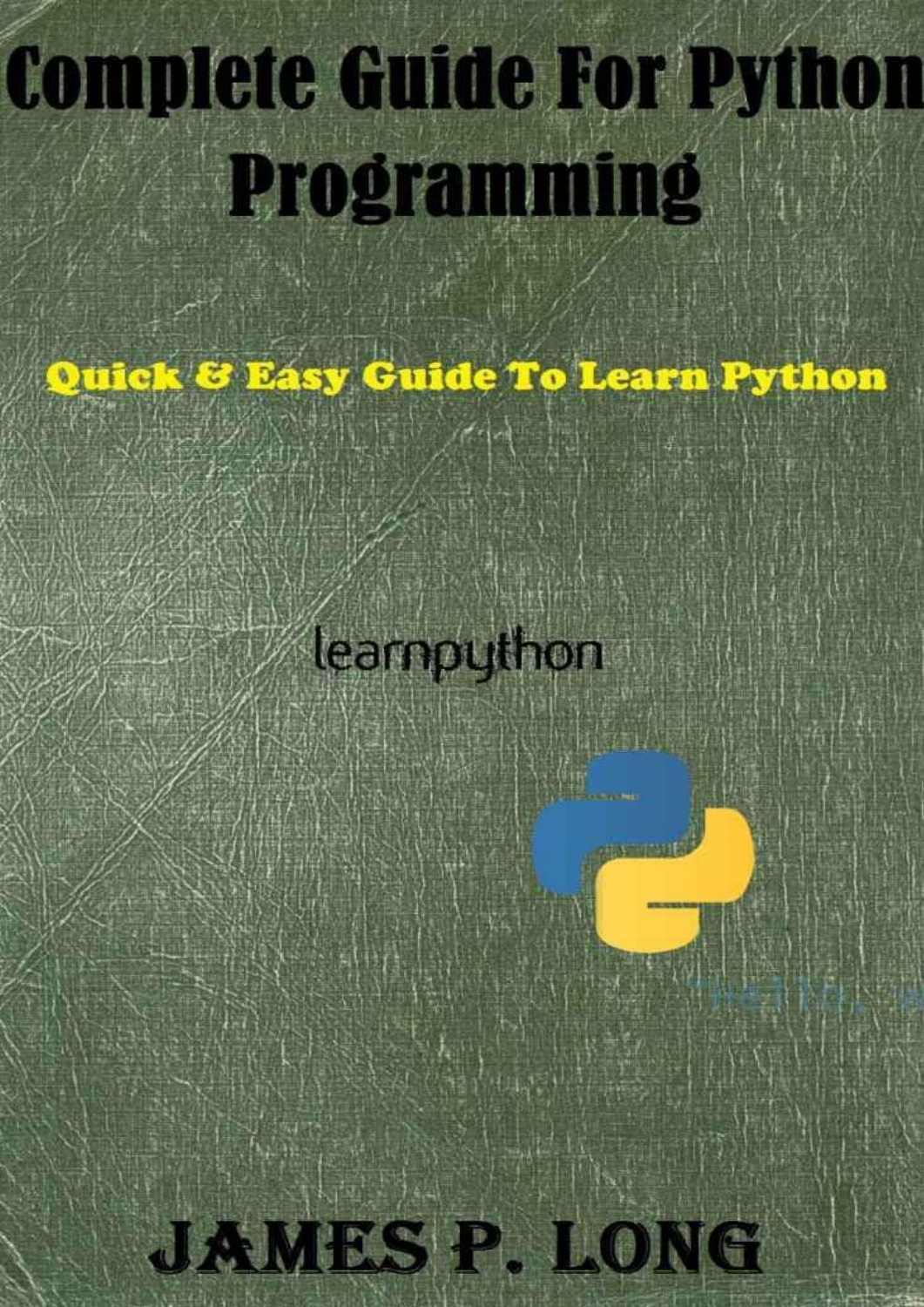#### **Complete Guide For Python Programming**

# **Quick & Easy Guide To Learn Python**

# By:

# James P. Long

## **ACKNOWLEDGMENTS**

For my students and friends, who all selflessly helped me in writing this book. Special thanks to those who asked, insisted and assisted me in turning the seminars in this practical form. All Rights Reserved 2012-2015 @ James P. Long

## **Table of Contents**

| 15 |                                                          |  |  |  |  |  |  |  |  |
|----|----------------------------------------------------------|--|--|--|--|--|--|--|--|
|    |                                                          |  |  |  |  |  |  |  |  |
|    | <u>Python Interactive - Using Python As A Calculator</u> |  |  |  |  |  |  |  |  |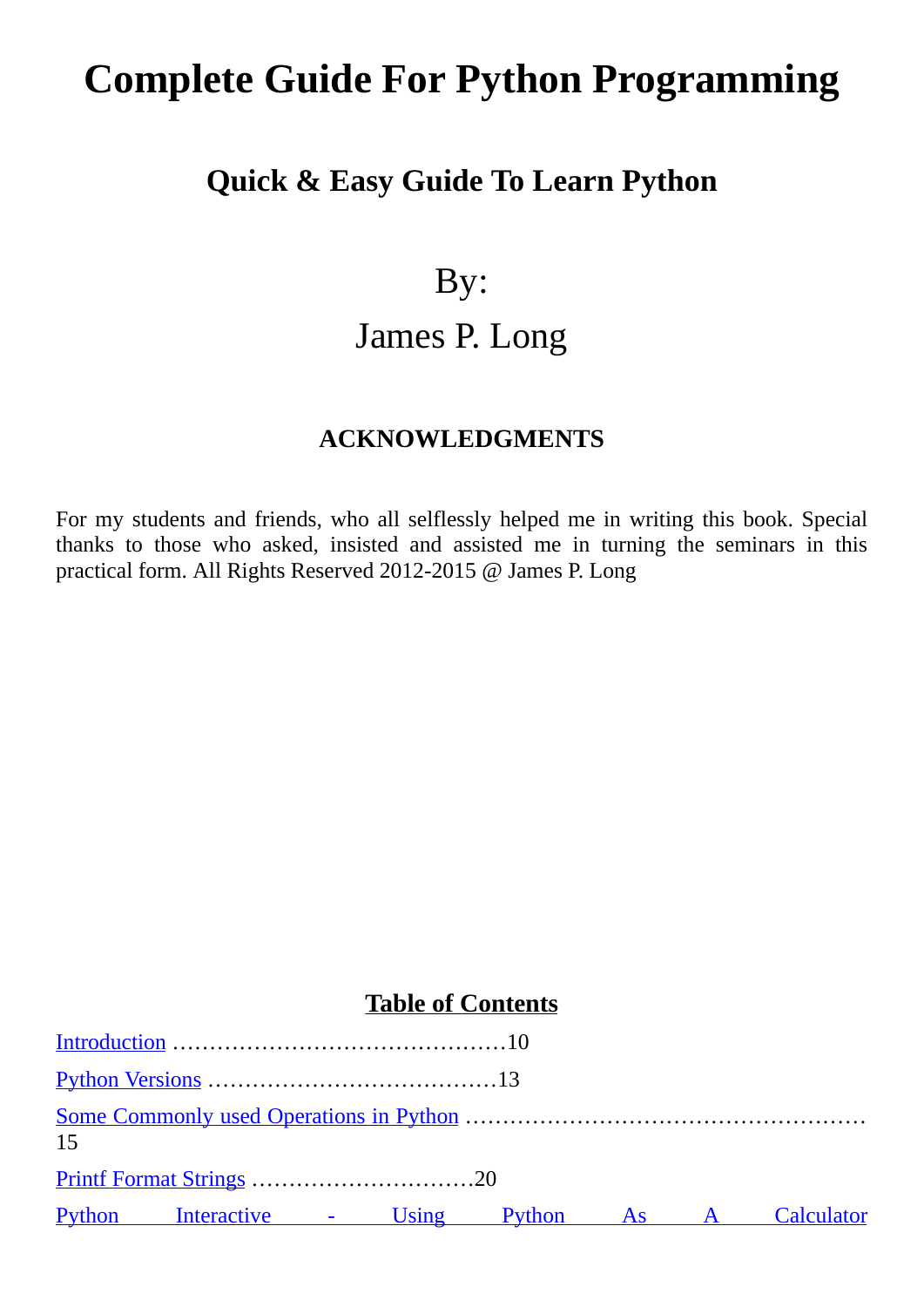| Python Implementations 26                                             |
|-----------------------------------------------------------------------|
|                                                                       |
| Logical And Physical Line in Python 34                                |
| Python Indentation 37                                                 |
| Python Standard Library 39                                            |
| Creating Classes & Objects 43                                         |
| Documenting Your Code 46                                              |
| <b>Python - Object Oriented Programming 49</b>                        |
|                                                                       |
|                                                                       |
|                                                                       |
|                                                                       |
| Python Database Access 82                                             |
|                                                                       |
| Sending Mail in Python 117                                            |
| Python multithreading 127                                             |
| Python xml processing 148                                             |
|                                                                       |
| <b>Python Program to Add Two Matrices 166</b>                         |
| Python Program to Add Two Numbers                                     |
|                                                                       |
| Python Program to Calculate the Area of a Triangle                    |
| <u>Python Program to Check Armstrong Number</u>                       |
| Python Program to Check if a Number is Odd or<br><b>Even</b>          |
|                                                                       |
| Python Program to Check if a Number is Positive, Negative or Zero 174 |
|                                                                       |
| Python Program to Check Leap Year 179                                 |
| <u>Python Program to Check Prime Number</u>                           |
|                                                                       |
|                                                                       |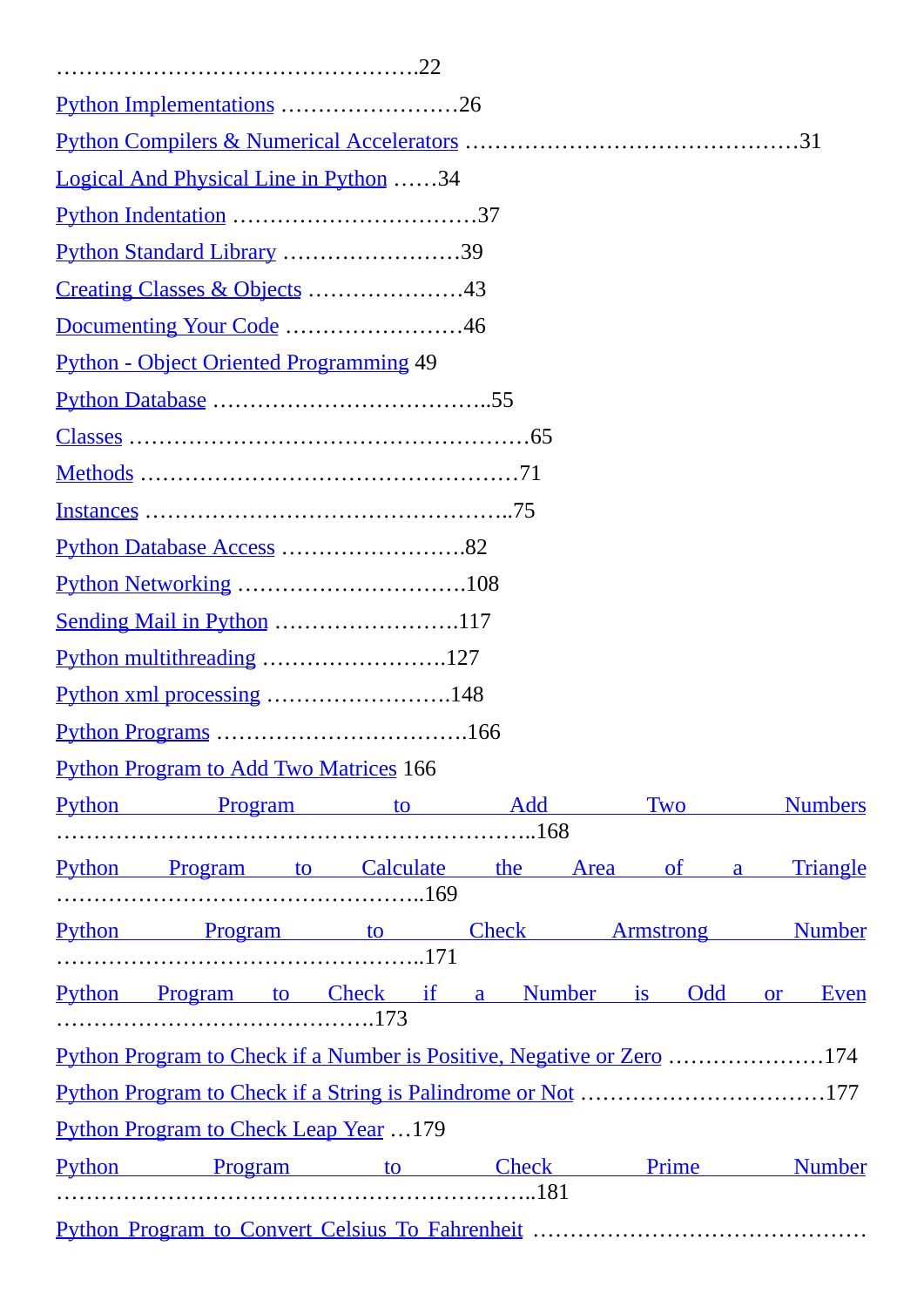| Python Program to Convert Decimal into Binary, Octal and Hexadecimal 184  |  |  |  |              |
|---------------------------------------------------------------------------|--|--|--|--------------|
| <u>Python Program to Convert Decimal to Binary Using Recursion</u> 186    |  |  |  |              |
| Python Program to Convert Kilometers to Miles                             |  |  |  |              |
| Python Program to Count the Number of Each                                |  |  |  | <b>Vowel</b> |
| <b>Python Program to Display Calendar 190</b>                             |  |  |  |              |
| Python Program to Display Fibonacci Sequence Using Recursion 192          |  |  |  |              |
| <u>Python Program To Display Powers of 2 Using Anonymous Function</u> 194 |  |  |  |              |
| <u>Python Program to Display the multiplication Table</u> 196             |  |  |  |              |
| <u>Python Program to Find Armstrong Number in an Interval 198</u>         |  |  |  |              |
| Python Program to Find ASCII Value of Character                           |  |  |  |              |
|                                                                           |  |  |  |              |
| Python Program to Find Factorial of Number Using Recursion 201            |  |  |  |              |
|                                                                           |  |  |  |              |
| <b>Python Program to Find Hash of File 205</b>                            |  |  |  |              |
| Python Program to Find HCF or GCD 207                                     |  |  |  |              |
| <b>Python Program to Find LCM 209</b>                                     |  |  |  |              |
| <b>Python Program to Find Numbers Divisible by Another Number 211</b>     |  |  |  |              |
| <u>Python Program to Find Sum of Natural Numbers Using Recursion</u> 212  |  |  |  |              |
| Python Program to Find the Factorial of a Number                          |  |  |  |              |
|                                                                           |  |  |  |              |
| Python Program to Find the Largest Among Three Numbers 216                |  |  |  |              |
| Python Program to Find the Size (Resolution) of Image 218                 |  |  |  |              |
| <u>Python Program to Find the Square Root</u>                             |  |  |  |              |
|                                                                           |  |  |  |              |
|                                                                           |  |  |  |              |
| Python Program to Generate a Random Number                                |  |  |  |              |
| Python Program to Illustrate Different Set Operations                     |  |  |  |              |
|                                                                           |  |  |  |              |
|                                                                           |  |  |  |              |
| Python Program to Multiply Two Matrices                                   |  |  |  |              |
|                                                                           |  |  |  |              |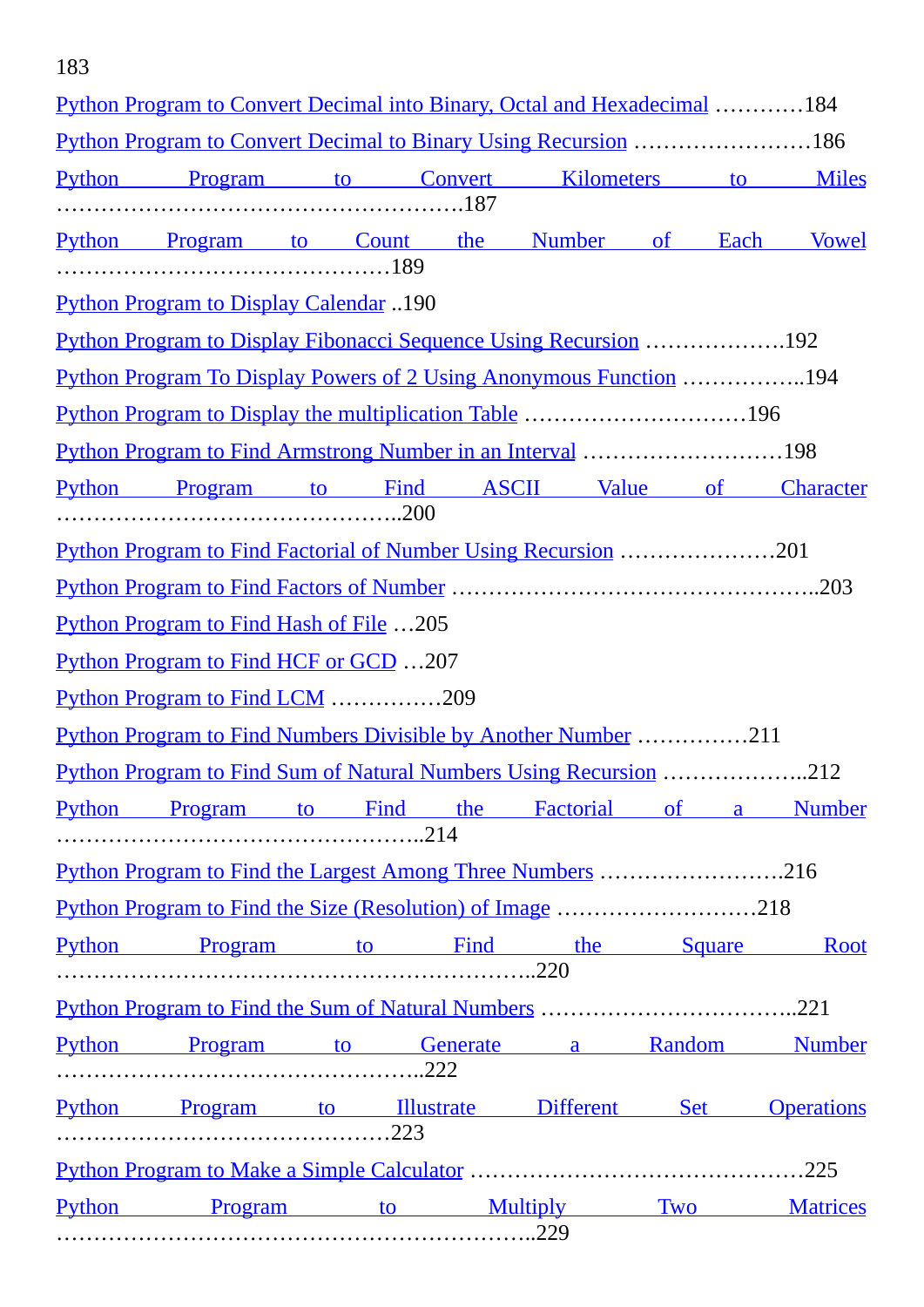| 235 |  |                                                                        |  |  |               |
|-----|--|------------------------------------------------------------------------|--|--|---------------|
|     |  | <u>Python Program to Remove Punctuations form a</u>                    |  |  | <b>String</b> |
|     |  |                                                                        |  |  |               |
|     |  | <u>Python Program to Shuffle Deck of Theory and Program to Shuffle</u> |  |  | Cards         |
|     |  |                                                                        |  |  |               |
|     |  |                                                                        |  |  |               |
|     |  |                                                                        |  |  |               |
|     |  | Python Program to Swap Two Variables                                   |  |  |               |
|     |  |                                                                        |  |  |               |
|     |  | Python Program to Transpose a                                          |  |  | <b>Matrix</b> |
|     |  |                                                                        |  |  |               |
|     |  |                                                                        |  |  |               |
|     |  |                                                                        |  |  |               |

# **INTRODUCTION**

<span id="page-4-0"></span>Python is a wide used general, high-level programming language. Its style philosophy emphasizes code readability, and its syntax allows programmers to precise ideas in fewer lines of code that might be possible in languages like  $C^{++}$  or Java. The language provides constructs supposed to modify clear programs on both small and large scales.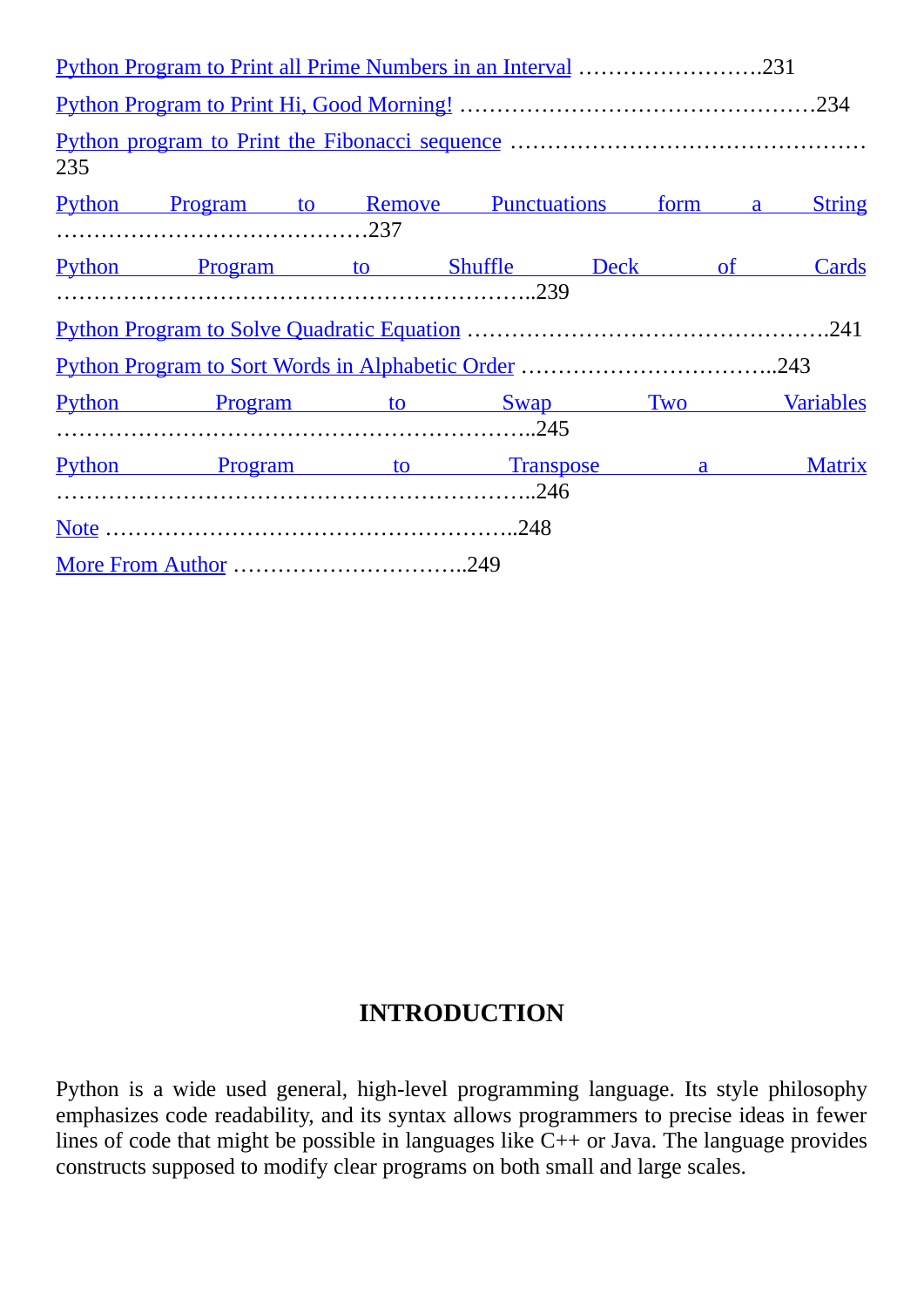Python is a simple to learn, powerful programming language. Its economical high-level information structures and an easy, but effective approach to object-oriented programming. Python's elegant syntax and dynamic typing, in conjunction with its interpreted nature, make it a perfect language for scripting and speedy application development in several areas on most platforms. Python is one in all those rare languages which might claim to both easy and powerful. You may end up pleasantly stunned to examine how easy it's to think about the answer to the matter instead of the syntax and structure of the language you are programming in.

In my first book "**Python Programming for Beginners**", I have discussed all about what python programming language is? How to install python to your system? Different data types, function, parameters, class, objects used in python. I also have discussed about basic python operators and [modules.](http://www.amazon.com/dp/B00QR1KFVK/) Not only these, you can also get knowledge on how to call a function, exception handling function, python variables etc. That is all basic things that are must know when you start learning any programming language.

Now in this book I am going to share with you advanced python programming functions and programs to create in python? I assure you that if you go through this book seriously, then in few days you will become an expert python programmer. So what are you waiting for? Start going through the book and start creating your first program today.

# **PYTHON VERSIONS**

<span id="page-5-0"></span>Python has many versions but most commonly used are Python 2.0 and Python 3.0. Python 2.0 was released on 16 October 2000, with many major new features including a full garbage collector and support for Unicode. With this release the development process was changed and became more transparent and community-backed. while Python 3.0 , which is also known as Python 3000 or py3k, is a major, backwards-incompatible release, and was released on 3 December 2008. Many of its major features have been back ported to the backwards-compatible Python 2.6 and 2.7. Python 2.x is legacy, Python 3.x is the present and future of the language.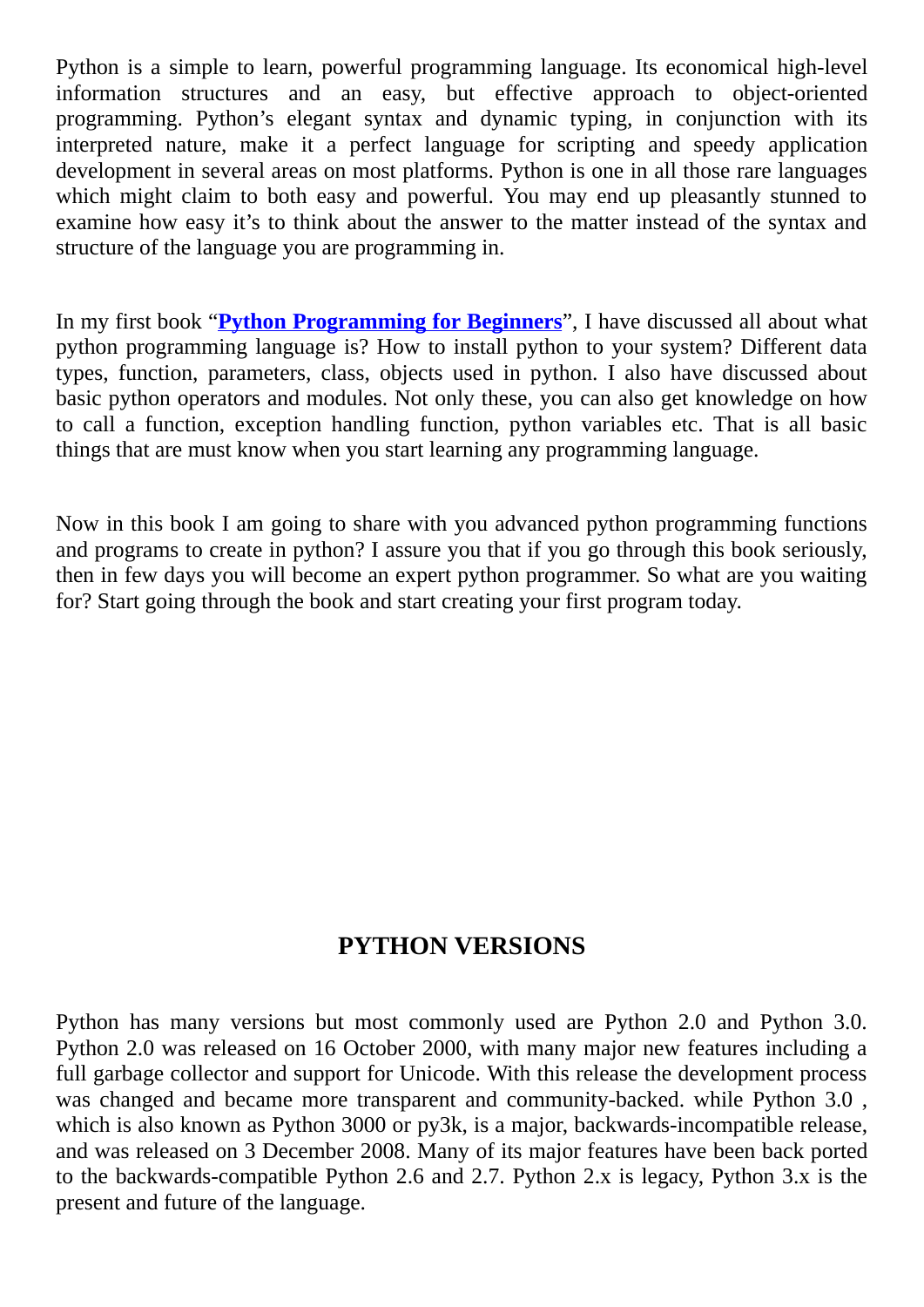Python 3.0 was released in 2008. The final 2.x version 2.7 release came out in mid-2010, with a statement of extended support for this end-of-life release. The 2.x branch will see no new major releases after that. 3.x is under active development and has already seen over five years of stable releases, including version 3.3 in 2012 and 3.4 in 2014. This means that all recent standard library improvements, for example, are only available by default in Python 3.x.

For those interested in using Python via a USB thumb drive, you may be interested in Portable Python. This is a self-contained Python environment that you can either run from the thumb drive or install to your computer. This is useful for people who can't or don't want to install Python but would still like to use it.

# **SOME COMMONLY USED OPERATIONS IN PYTHON**

#### <span id="page-6-0"></span>**Using Blank Lines:**

A line containing only whitespace, possibly with a comment, is called a blank line and Python ignores it completely. In an interactive interpreter session, you must enter an empty physical line to terminate a multiline statement.

#### **Waiting for the User:**

The following line of the program displays the prompt, Press the enter key to exit and waits for the user to press the Enter key:

#!/usr/bin/python raw\_input("\n\nPress the enter key to exit.")

Here, "\n\n" are being used to create two new lines before displaying the actual line. Once the user presses the key, the program ends. This is a nice trick to keep a console window open until the user is done with an application.

#### **Multiple Statements on a Single Line:**

The semicolon (;) allows multiple statements on the single line given that neither statement starts a new code block. Here is a sample snip using the semicolon:

```
import sys; a = 'abc'; sys.stdout.write(a + 'n')
```
#### **Multiple Statement Groups as Suites:**

In Python, a group of statements, which make a single code block are called suites. Compound or complex statements, such as if, while, def, and class, are those which require a header line and a suite. Header lines begin the statement and terminates with a colon (:) and are followed by one or more lines, which make up the suite. For example: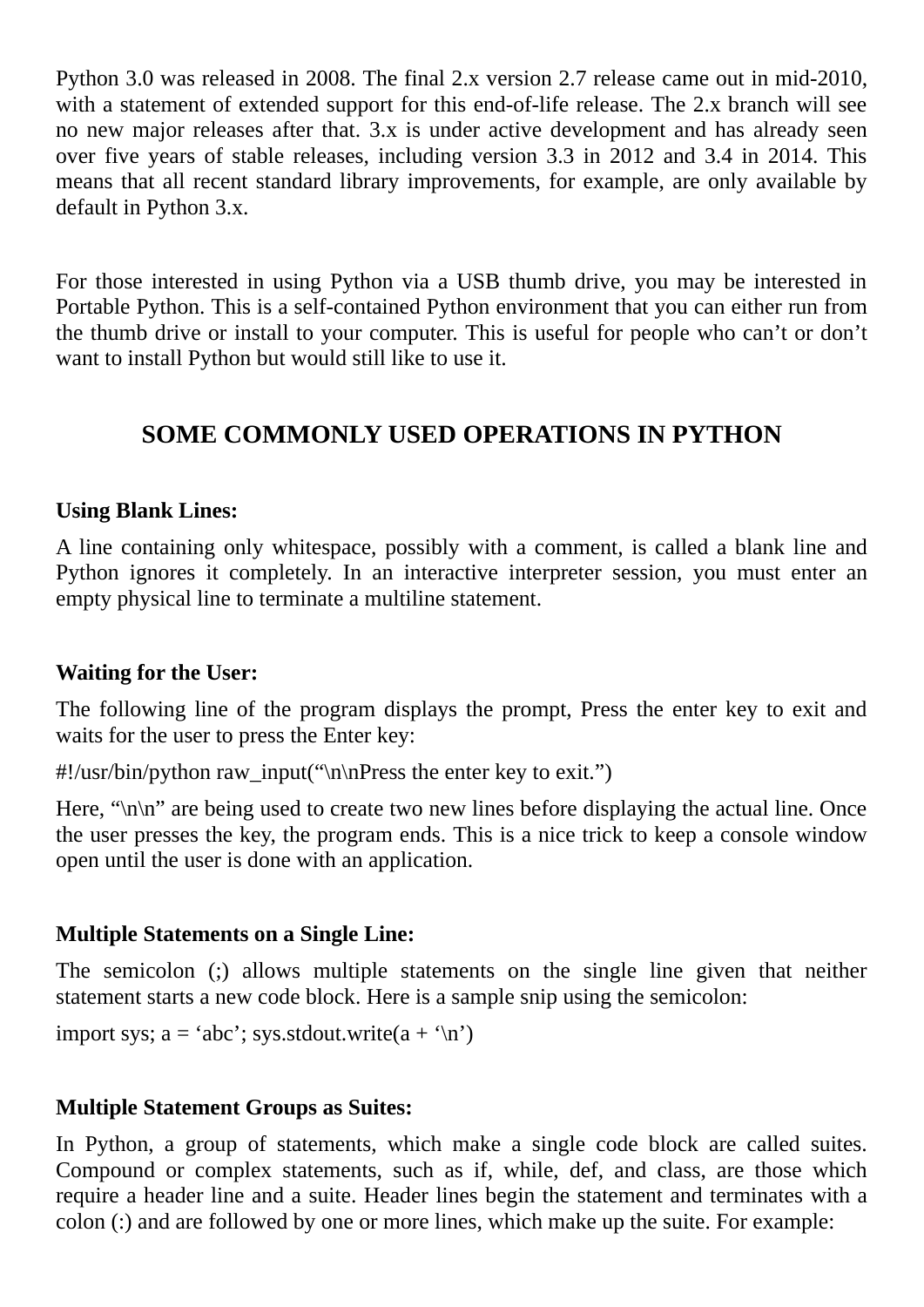if expression : suite elif expression : suite else : suite

#### **Accessing Command-Line Arguments:**

Python provides a getopt module that helps you parse command-line options and arguments.

\$ python test.py arg1 arg2 arg3

The Python sys module provides access to any command-line arguments via the sys.argv. This serves two purpose:

- sys.argv is the list of command-line arguments.
- len(sys.argv) is the number of command-line arguments.

#### **Parsing Command-‐Line Arguments:**

Python provides a getopt module that helps you parse command-line options and arguments. This module provides two functions and an exception to enable command-line argument parsing.

getopt.getopt method:

This method parses command-line options and parameter list. Following is simple syntax for this method:

getopt.getopt(args, options[, long\_options])

#### **Here is the detail of the parameters:**

• args: This is the argument list to be parsed.

• options: This is the string of option letters that the script wants to recognize, with options that require an argument should be followed by a colon (:).

• long\_options: This is optional parameter and if specified, must be a list of strings with the names of the long options, which should be supported. Long options, which require an argument should be followed by an equal sign  $(2)$ . To accept only long options, options should be an empty string.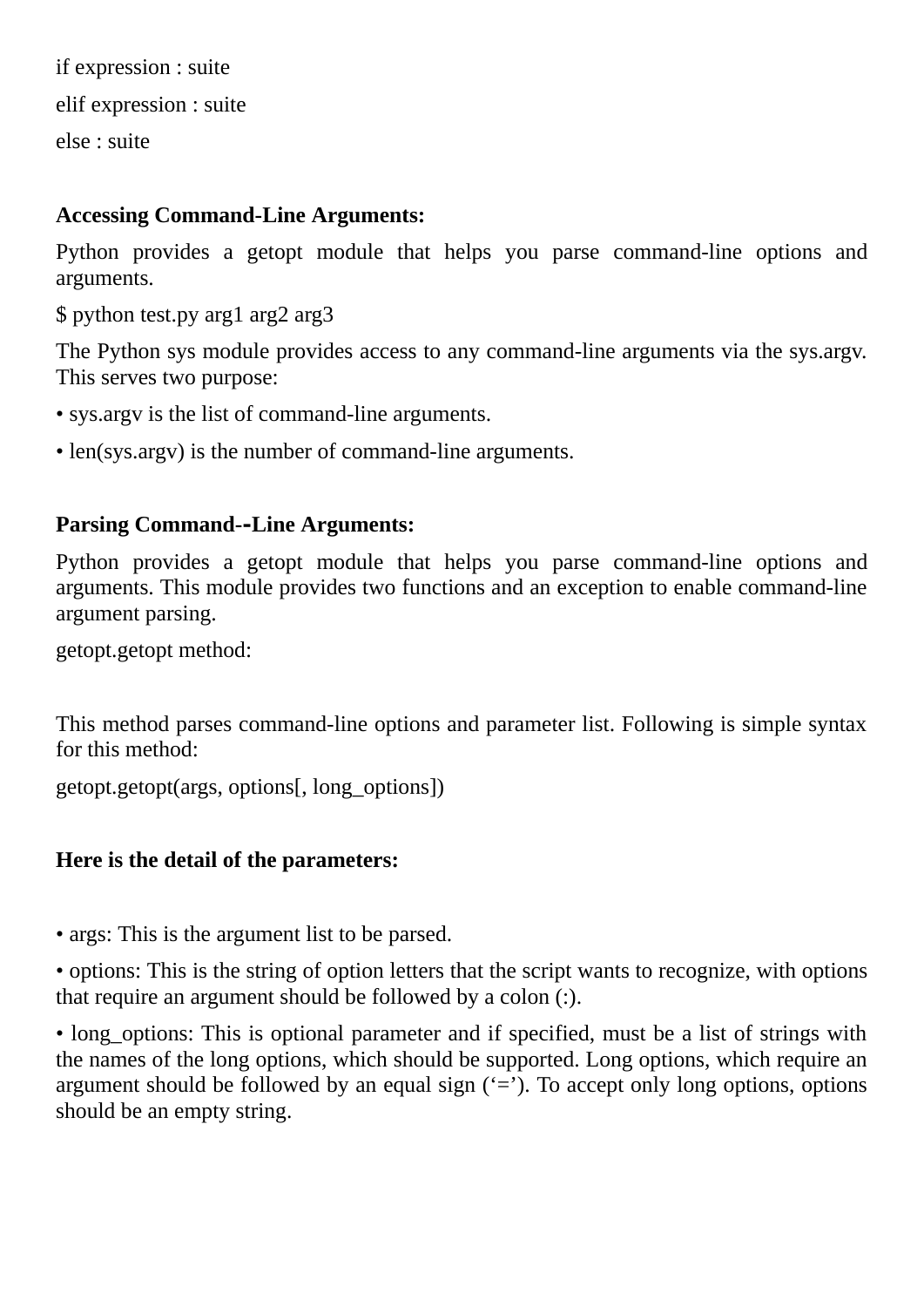# **PRINTF FORMAT STRINGS**

%d : integer

%5d : integer in a field of width 5 chars

%-5d : integer in a field of width 5 chars, but adjusted to the left

%05d : integer in a field of width 5 chars, padded with zeroes from the left

%g : float variable in %f or %g notation

%e : float variable in scientific notation

%11.3e : float variable in scientific notation, with 3 decimals, field of width 11 chars

%5.1f : float variable in fixed decimal notation, with one decimal, field of width 5 chars

%.3f : float variable in fixed decimal form, with three decimals, field of min. width

 $%s:$  string

%-20s : string in a field of width 20 chars, and adjusted to the left

# **PYTHON INTERACTIVE - USING PYTHON AS A CALCULATOR**

You can use python as a calculator, as you can add, subtract, multiply and divide numbers in python language.

Start Python (or IDLE, the Python IDE).

**A prompt is showing up:**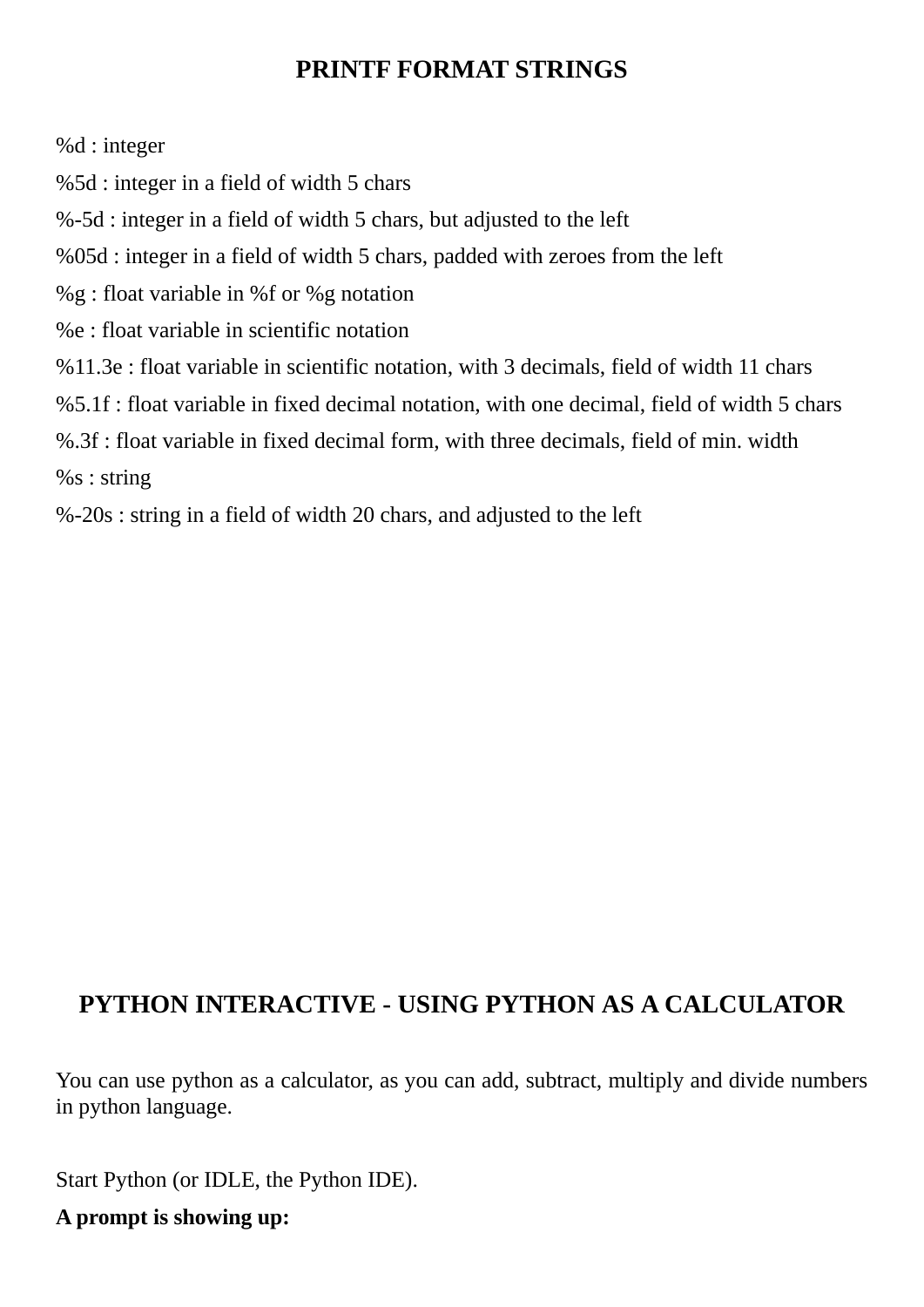>>>

#### **Display version:**

#### $\gg$ >help()

Welcome to Python 2.7! This is the online help utility.

#### …

#### help>

#### **Help commands:**

modules: available modules keywords: list of reserved Python keywords quit: leave help

To get help on a keyword, just enter its name in help.

#### **Common Operators in Python**

| Operator                              |                                     | Example               | Explication                                               |
|---------------------------------------|-------------------------------------|-----------------------|-----------------------------------------------------------|
| $\mathcal{F}_{\mathcal{F}}$ .<br>$^*$ | add, substract,<br>multiply, divide |                       |                                                           |
| %                                     | modulo                              | $25%5=0$<br>$84\%5=4$ | $25/5 = 5$ , remainder = 0<br>$84/5 = 16$ , remainder = 4 |
| \$\$                                  | exponent                            | $2**10=1024$          |                                                           |
|                                       | floor division                      | $84/5 = 16$           | $84/5 = 16$ , remainder = 4                               |

#### **Example For Simple Calculations in Python**

```
>> 3.14*5
```
15.700000000000001

Take care in Python 2.x if you divide two numbers:

Isn't this strange:

#### $>>$  35/6

#### 5

Obviously the result is wrong!

But:

>>> 35.0/6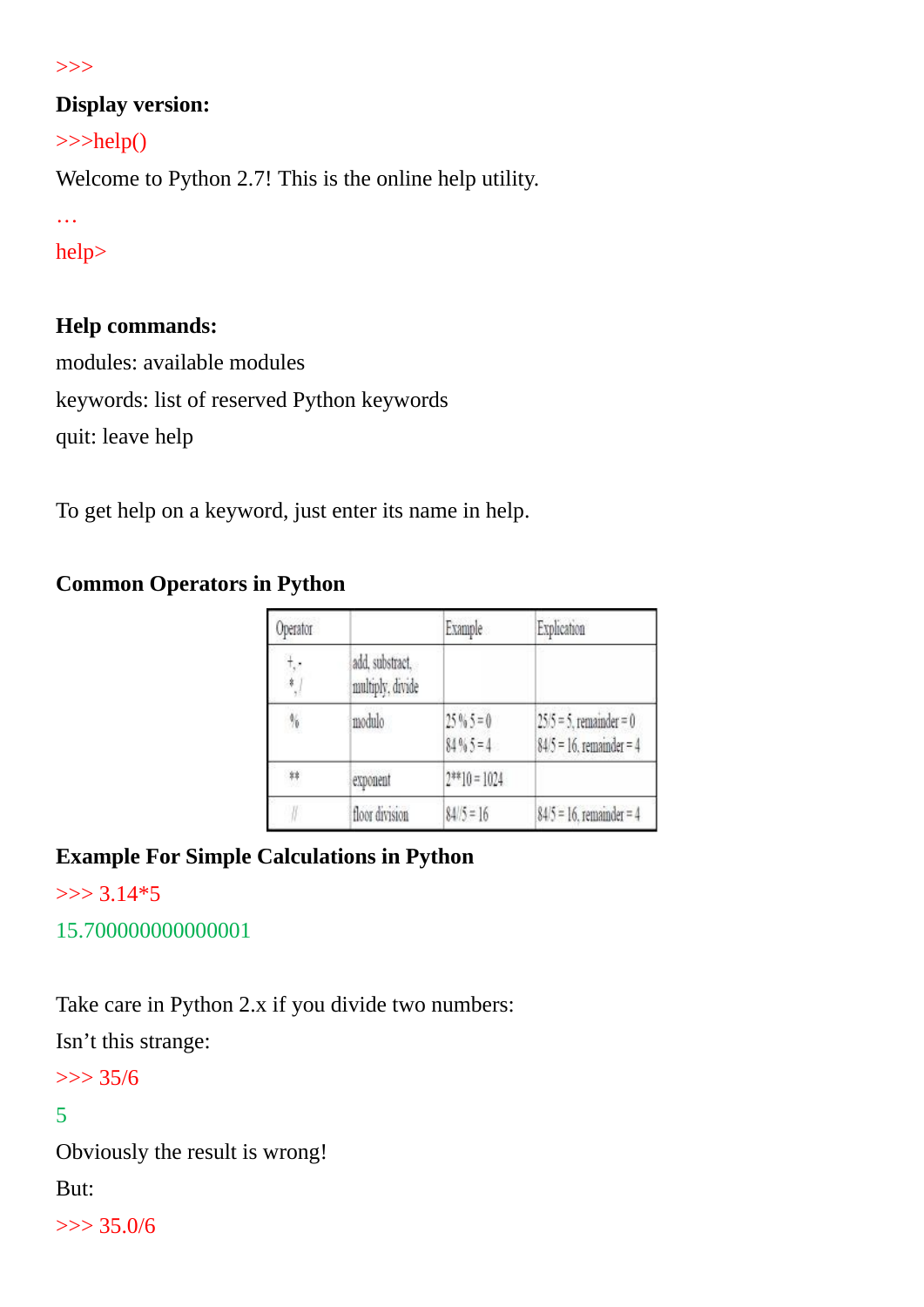5.833333333333333  $\gg$  35/6.0

5.833333333333333

In the first example, 35 and 6 are interpreted as integer numbers, so integer division is used and the result is an integer.

This uncanny behavior has been abolished in Python 3, where 35/6 gives 5.833333333333333.

<span id="page-10-0"></span>In Python 2.x, use floating point numbers (like 3.14, 3.0 etc...) to force floating point division!

# **PYTHON IMPLEMENTATIONS**

An "implementation" of Python provides support for the execution of programs which are written in the Python Programming language, is represented by the CPython reference implementation. There several implementation to run python programs. Let's have a look at them:

#### **CPython Variants**

These are implementations which are based on the CPython runtime core, but with extended behavior or features in some aspects.

**CrossTwine Linker** - A combination of CPython and an add-on library offering improved performance.

**Stackless Python** - CPython with an emphasis on concurrency using tasklets and channels.

**Unladen-Swallow** - an optimization branch of CPython, intended to be fully compatible and significantly faster.

**WPython** - a re-implementation of CPython using "wordcode" instead of bytecode.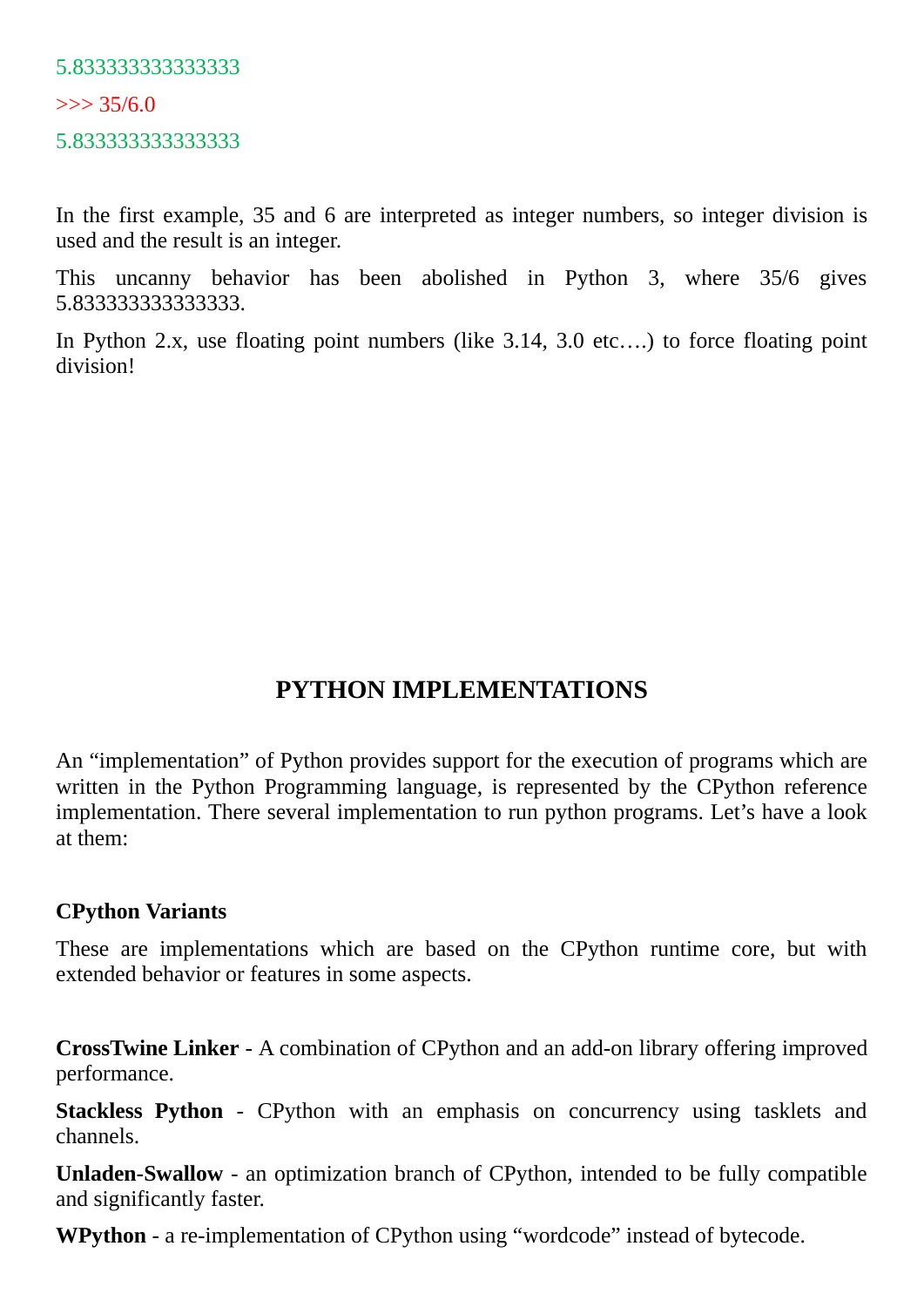# **Other Implementations**

These are re-implementations of the Python language that do not depend on the CPython runtime core. Many of them reuse the standard library implementation. The only implementations that are known to be compatible with a given version of the language are IronPython, Jython and PyPy.

The following implementations are comprehensive or even complete, that you can run typical programs with them already:

**Brython** - A way to run Python in the browser through translation to JavaScript.

**CLPython** - Python in Common Lisp.

**HotPy** - A virtual machine for Python supporting bytecode optimization and translation using type information gathered at run-time.

**IronPython** - Python in C# for the Common Language Runtime (CLR/.NET) and the FePy project's IronPython Community Edition (IPCE).

**Jython** - Python in Java for the Java platform.

**Pyjs** - A Python to JavaScript compiler plus Web/GUI framework.

**PyMite** - Python for embedded devices.

**PyPy** - Python in Python, targeting several environments.

**Pyvm** - A Python-related virtual machine and software suite providing a nearly selfcontained "userspace" system.

**RapydScript** - A Python-like language that compiles to JavaScript.

**SNAPpy** - A subset of the Python language that has been optimized for use in low-power embedded devices.

**Tinypy** - A minimalist implementation of Python in 64K of code .

#### **Tentative Implementations**

The following implementations are apparent works in progress; they may not be able to run typical programs:

**Berp** - an implementation of Python 3 in Haskell, providing an interactive environment as well as a compiler.

**Phpython** - a Python interpreter written in PHP.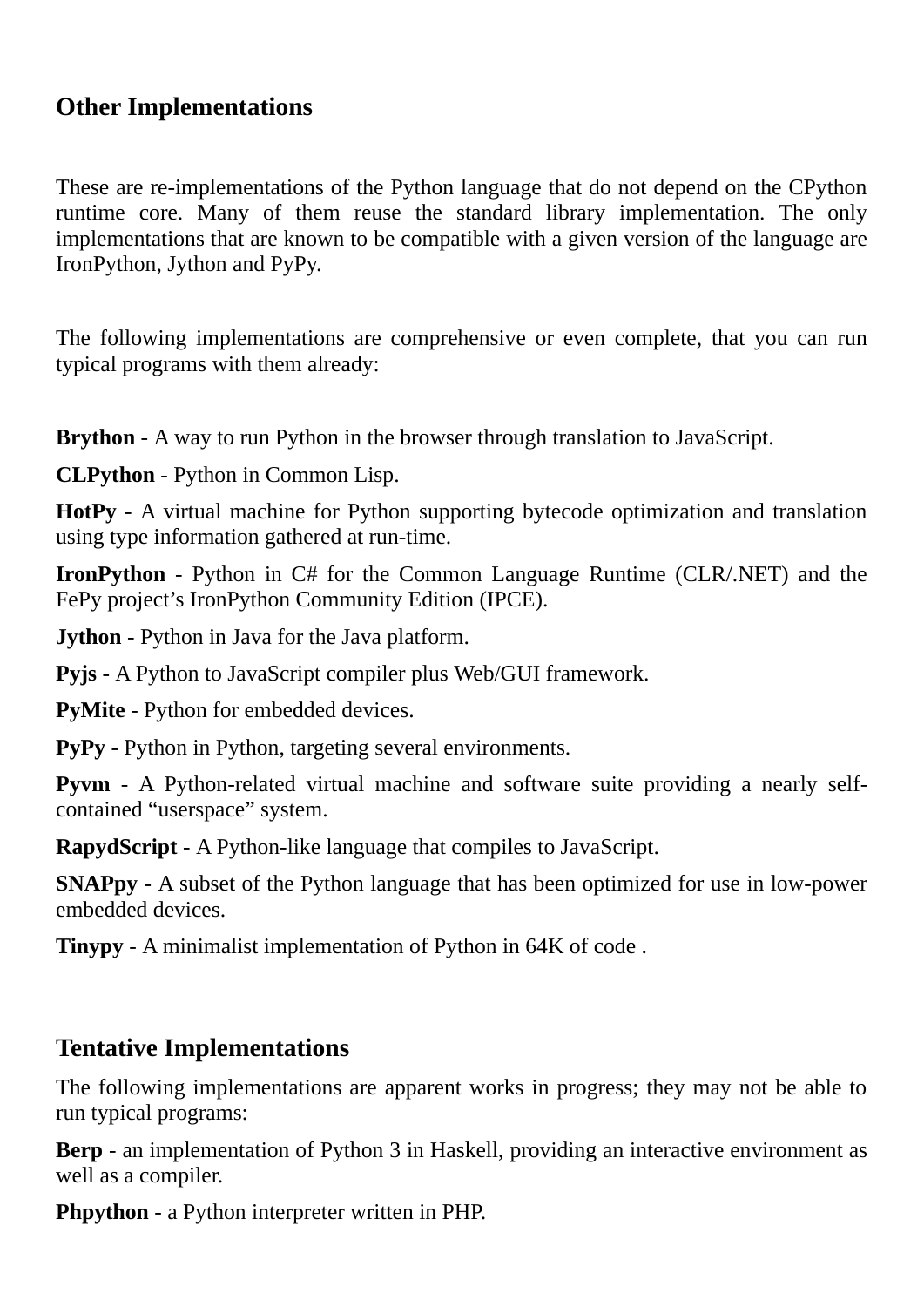**Pyjaco** - a Python to JavaScript compiler similar to Pyjs but lighter weight.

**Pystacho** - is, like Skulpt, Python in JavaScript.

**Pyvm2.py** - a CPython bytecode interpreter written in Python.

**Skulpt** - Python in JavaScript.

<span id="page-12-0"></span>**Typhon** - a Rubinius-based implementation of Python.

# **Python Compilers & Numerical Accelerators**

# **Compilers**

These compilers usually implement something close to Python, have a look at them:

**2c-python** - a static Python-to-C compiler, apparently translating CPython bytecode to C.

**Compyler** - an attempt to "transliterate the bytecode into x 86 assemblies".

**Cython** - a widely used optimizing Python-to-C compiler, CPython extension module generator, and wrapper language for binding external libraries. Interacts with CPython runtime and supports embedding CPython in stand-alone binaries.

**GCC Python Front-End** - an in-progress effort to compile Python code within the GCC infrastructure.

**Nuitka** - a Python-to-C++ compiler using libpython at run-time, attempting some compile-time and run-time optimizations. Interacts with CPython runtime.

**Pyc** - performs static analysis in order to compile Python programs, uses similar techniques to Shed Skin.

**Shed Skin** - a Python-to-C++ compiler, restricted to an implicitly statically typed subset of the language for which it can automatically infer efficient types through whole program analysis.

**UnPython** - a Python to C compiler using type annotations.

# **Numerical Accelerators**

**Copperhead** - purely functional data-parallel Python compiles to multi-core and GPU backends.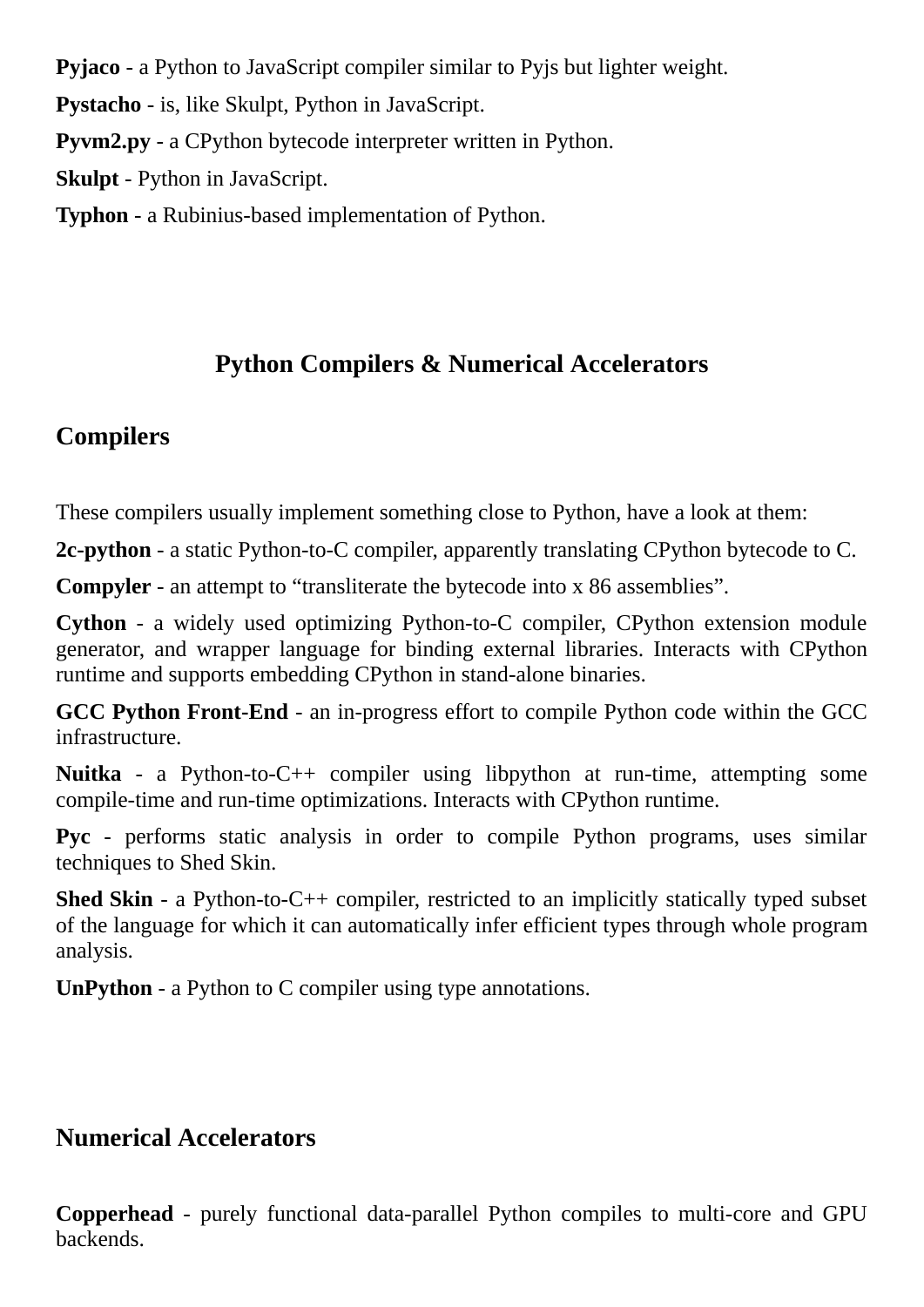<span id="page-13-0"></span>**Numba** - NumPy-aware optimizing runtime compiler for Python. **Parakeet** - runtime compiler for a numerical subset of Python.

# **Logical And Physical Line in Python**

A physical line is what you see when you write the program in python. A logical line is what Python sees as a single statement. Python implicitly assumes that each physical line corresponds to a logical line. For example, you want to write - 'hello world' - if this was on a line by itself, then this also corresponds to a physical line.

If you want to specify more than one logical line on a single physical line, then you have to explicitly specify this using a semicolon (;) which indicates the end of a logical line/statement.

#### **For example:**

 $i = 12$ print i is effectively same as  $i = 12$ ; print i; which is also same as  $i = 12$ ; print i; and same as  $i = 12$ ; print i

If you have a long line of code, you can break it into multiple physical lines by using the backslash. This is referred to as explicit line joining:

```
s = 'This is a python book. \setminusThis continues the book.'
print s
```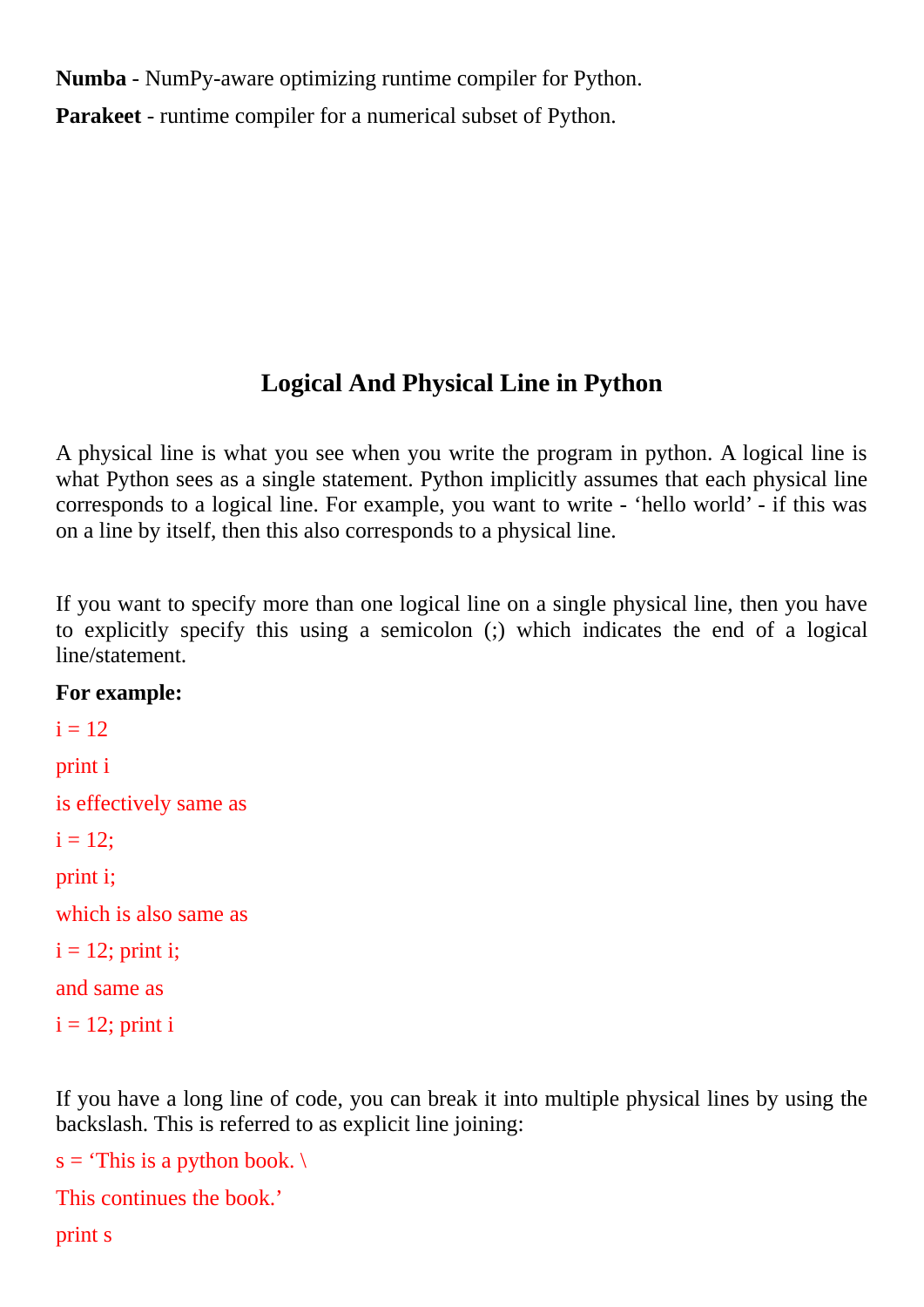#### **Output:**

This is a python book. This continues the book.

Similarly, print  $\setminus$ i is the same as print i

Sometimes, there is an implicit assumption where you don't need to use a backslash. This is the case where the logical line has starting parentheses, starting square brackets or a starting curly braces but not an ending one. This is called implicit line joining. You can see this in action when we write programs using lists in later chapters.

# **PYTHON INDENTATION**

<span id="page-14-0"></span>Whitespace is very important in Python. The whitespace at the beginning of the line is called indentation. Leading whitespace at the beginning of the logical line is used to determine the indentation level of the logical line, which in turn is used to determine the grouping of statements. Each set of statements is called a block.

#### **For example:**

 $i = 5$ 

# Error below! Notice a single space at the start of the line

print 'Value is ', i

print 'I repeat, the value is ', i

#### **When you run this, you get error:**

```
File "whitespace.py", line 5
 print 'Value is ', i
 \Lambda
```
IndentationError: unexpected indent

Notice that there is a single space at the beginning of the second line. The error indicated by Python tells us that the syntax of the program is invalid i.e. the program was not properly written. Use four spaces for indentation. This is the official Python language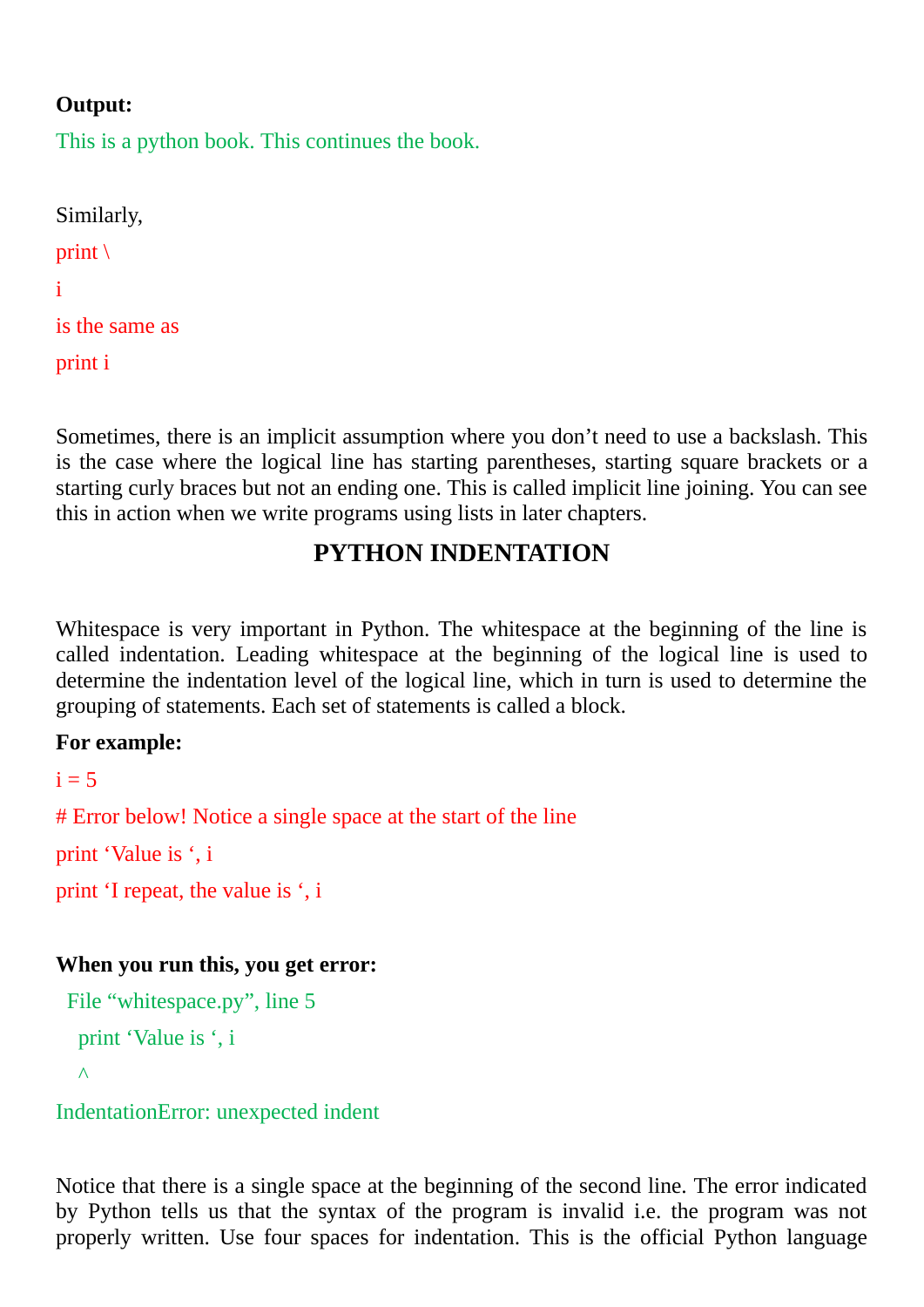recommendation. Good editors will automatically do this for you. Make sure you use a consistent number of spaces for indentation; otherwise your program will show errors. Python always use indentation for blocks and will never use braces.

# **PYTHON STANDARD LIBRARY**

<span id="page-15-0"></span>The Python Standard Library contains a huge number of useful modules and is part of every standard Python installation. we will explore some of the commonly used modules in this library. You can find complete details for all of the modules in the Python Standard Library in the 'Library Reference' section of the documentation that comes with your Python installation.

#### **sys module**

The sys module contains system-specific functionality. We have already seen that the sys.argv list contains the command-line arguments. For example, you want to check the version of the Python software being used; the sys module gives us that information.

```
$ python
>>> import sys
>>> sys.version_info
sys.version_info(major=2, minor=7, micro=6, releaselevel='final', serial=0)
\gg sys.version info.major == 2
True
```
#### **logging module**

What if you wanted to have some debugging messages or important messages to be stored somewhere so that you can check whether your program has been running as you would expect it? How do you "store somewhere" these messages? This can be achieved using the logging module.

#### **Save as stdlib\_logging.py:**

```
import os, platform, logging
if platform.platform().startswith('Windows'):
  logging file = os.path.join(os.getenv('HOMEDRIVE'),
                   os.getenv('HOMEPATH'),
                   'test.log')
```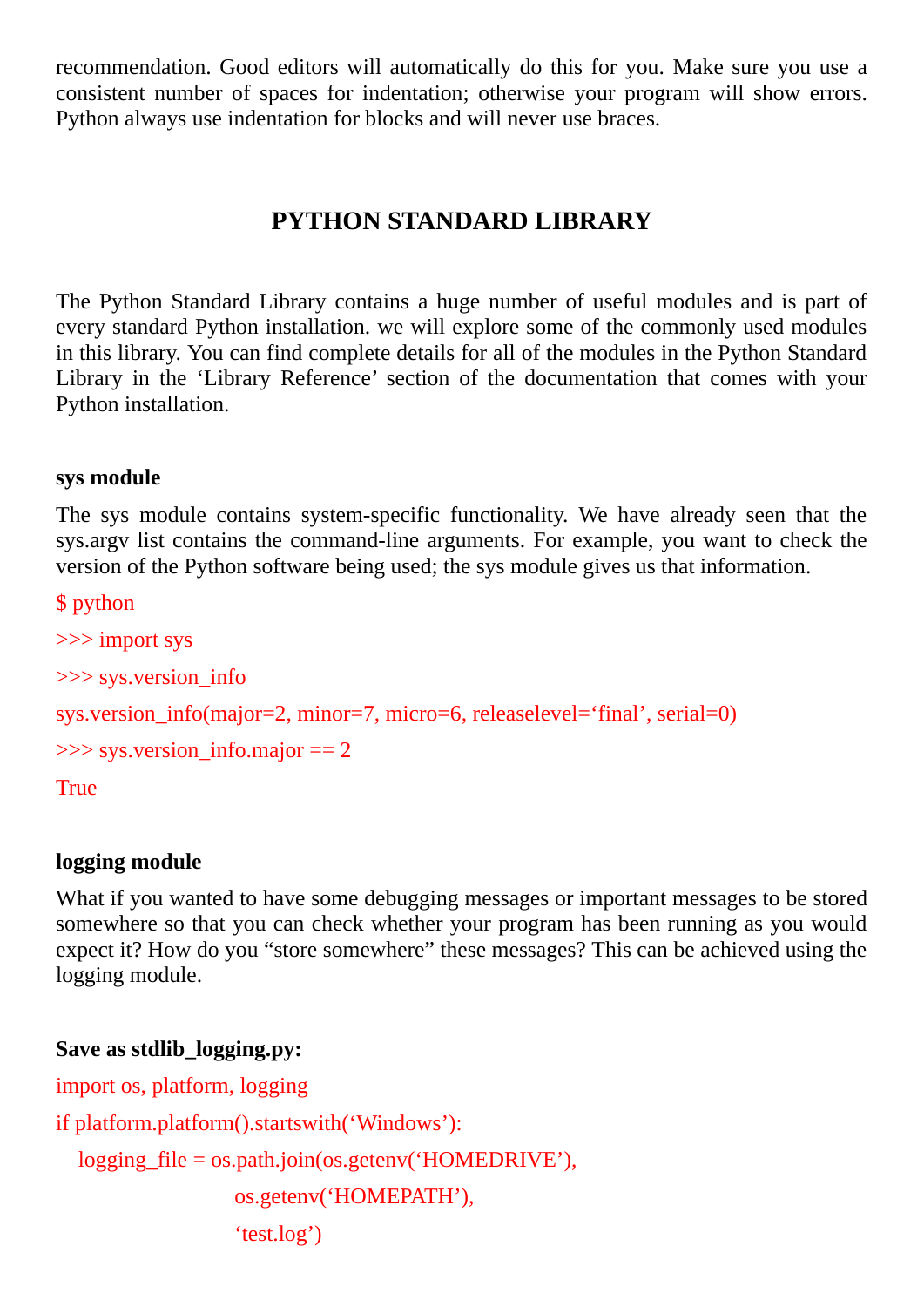else:

```
logging_file = os.path.join(os.getenv('HOME'), 'test.log')
print "Logging to", logging_file
logging.basicConfig(
  level=logging.DEBUG,
  format='%(asctime)s : %(levelname)s : %(message)s',
  filename = logging_file,
  filemode = w,
)
```

```
logging.debug("Start of the program")
logging.info("Doing something")
logging.warning("Dying now")
```
# **Output:**

\$ python stdlib\_logging.py Logging to /Users/swa/test.log \$ cat /Users/swa/test.log 2014-03-29 09:27:36,660 : DEBUG : Start of the program 2014-03-29 09:27:36,660 : INFO : Doing something 2014-03-29 09:27:36,660 : WARNING : Dying now

# **CREATING CLASSES & OBJECTS**

<span id="page-16-0"></span>Python is an object-oriented language and because of this creating and using classes and objects are quite easy.

# **Overview of OOP Terminology**

**Class:** A user-defined prototype for an object that defines a set of attributes that characterize any object of the class. The attributes are data members and methods, accessed via dot notation.

**Class variable:** A variable that is shared by all instances of a class. Class variables are defined within a class but outside any of the class's methods. Class variables aren't used as frequently as instance variables are.

**Data member:** A class variable or instance variable that holds data associated with a class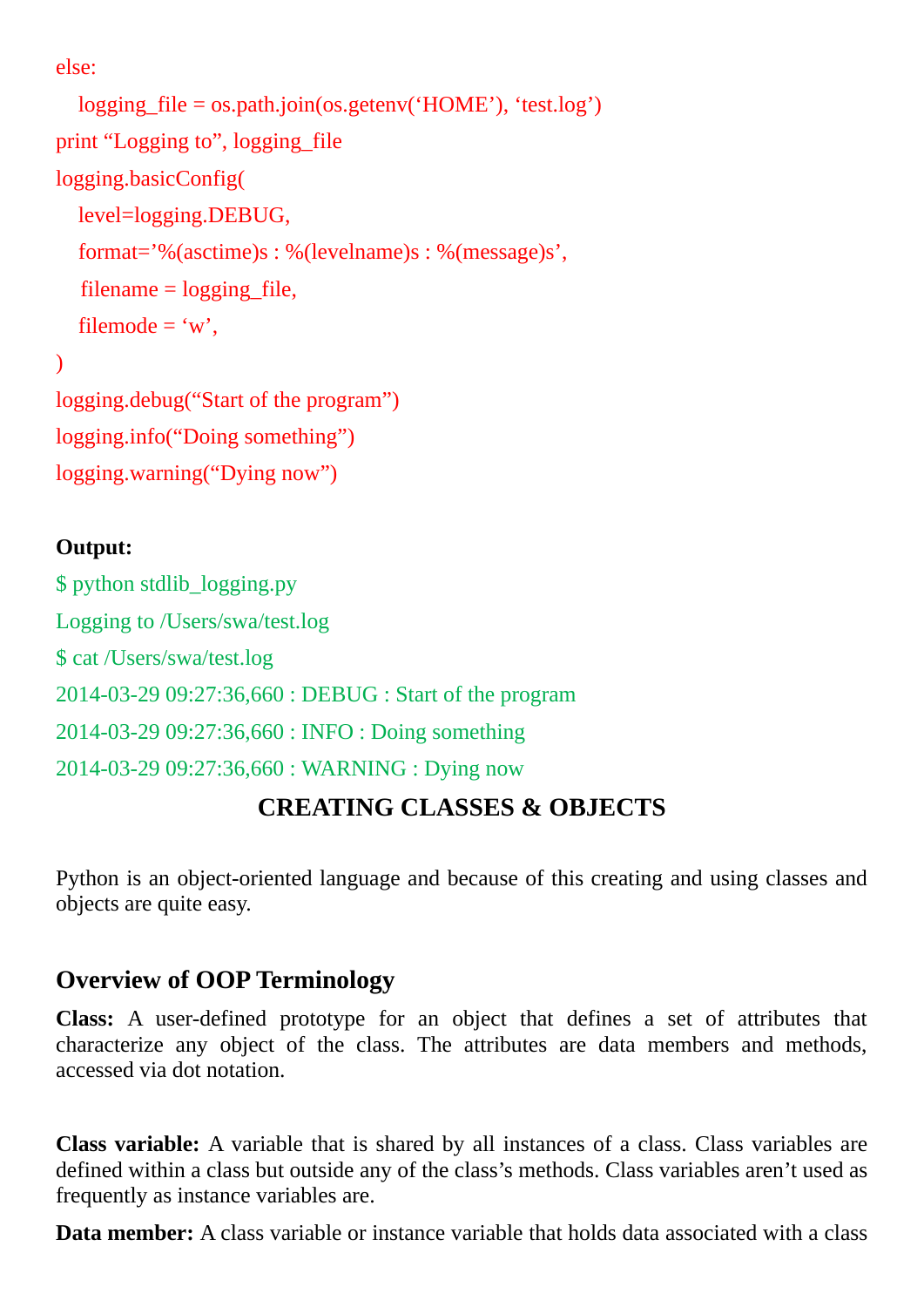and its objects.

**Function overloading:** The assignment of more than one behavior to a particular function. The operation performed varies by the types of objects involved.

**Instance variable:** A variable that is defined inside a method and belongs only to the current instance of a class.

**Inheritance:** The transfer of the characteristics of a class to other classes that are derived from it.

**Instance:** An individual object of a certain class. An object 'obj' that belongs to a class Circle, for example, is an instance of the class Circle.

**Instantiation:** The creation of an instance of a class.

**Method:** A special kind of function that is defined in a class definition.

**Object:** A unique instance of a data structure that's defined by its class. An object comprises both data members and methods.

**Operator overloading:** The assignment of more than one function to a particular operator.

#### **DOCUMENTING YOUR CODE**

<span id="page-17-0"></span>To document a Python object, docstring is used. A docstring is simply a triple-quoted sentence which gives a brief summary of the object. The object can be anything a function, a method, a class, etc.

Anything written in the triple quotes is the function's docstring, which documents what the function does. A docstring, is the first thing that is defined in a function. Docstring is available at runtime as an attribute of the function. The docstring of a script should be usable as its 'usage' message, printed when the script is invoked with incorrect or missing arguments. The docstring is a phrase ending in a period. It describes the function's effect as a command.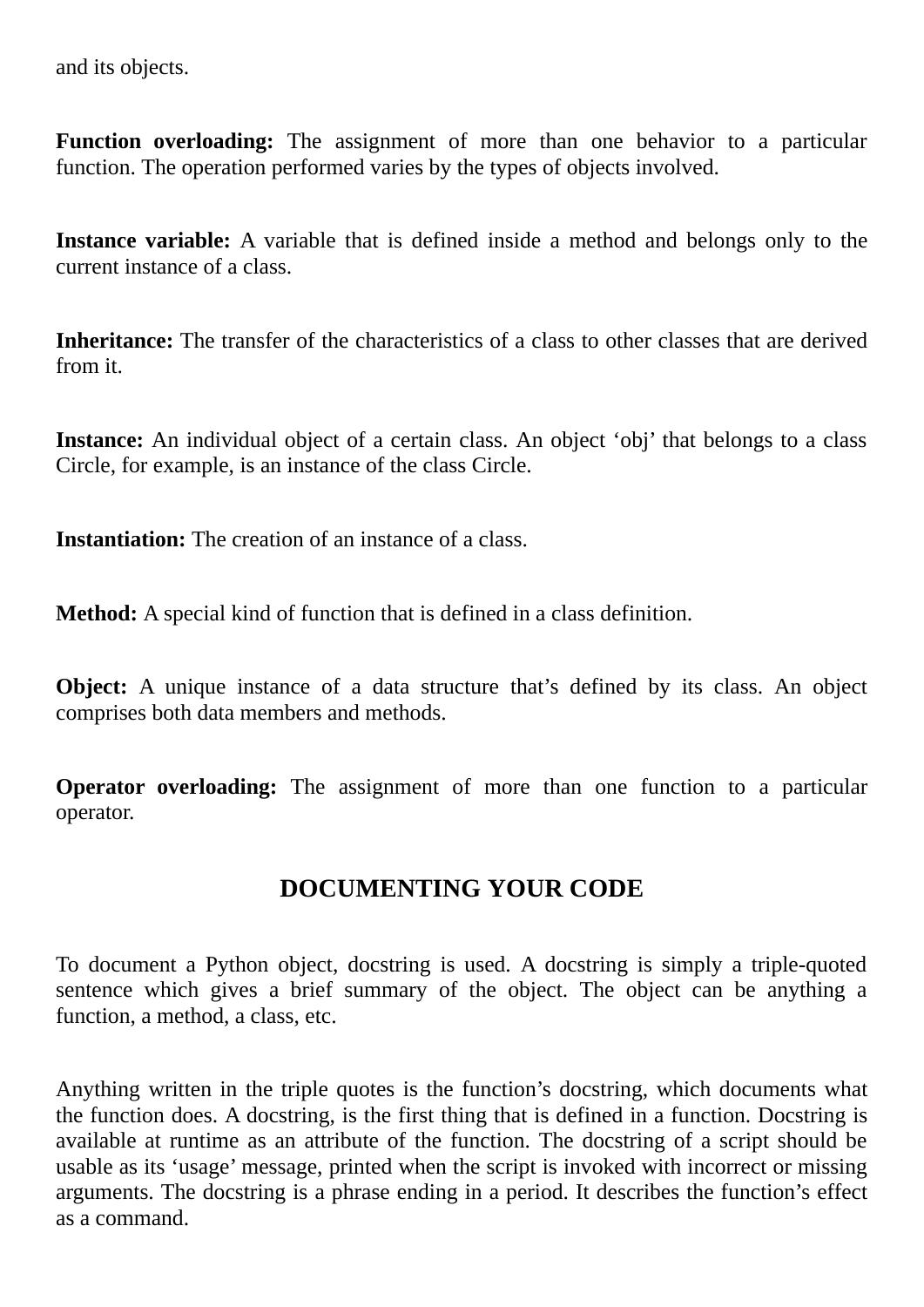In docstring for a module classes, exceptions and functions that are exported by the module are listed. The docstring for a function or method summarize its behavior and document its arguments, return value(s), side effects and exceptions raised. The docstring for a class summarize its behavior and list the public methods and instance variables. Individual methods should be documented by their own docstring.

You can add a docstring to a function, class, or module by adding a string as the first indented statement.

#### **For example:**

```
#!/usr/bin/env python
# docstringexample.py
"""Example of using documentation strings."""
class Knight:
""""
An example class.
Call spam to get bacon.
""""
def spam(eggs="bacon"):
"""Prints the argument given."""
print(eggs)
```
# <span id="page-18-0"></span>**PYTHON - OBJECT ORIENTED PROGRAMMING**

## **Learning Python Classes**

In OOP (object-oriented programming), the class is the most basic component. OOP is very powerful tool and many Python libraries and APIs uses classes, and so you should know what classes are? How they work? And how to create them? One thing to remember about Python and OOP is that it's not mandatory to use objects in your code.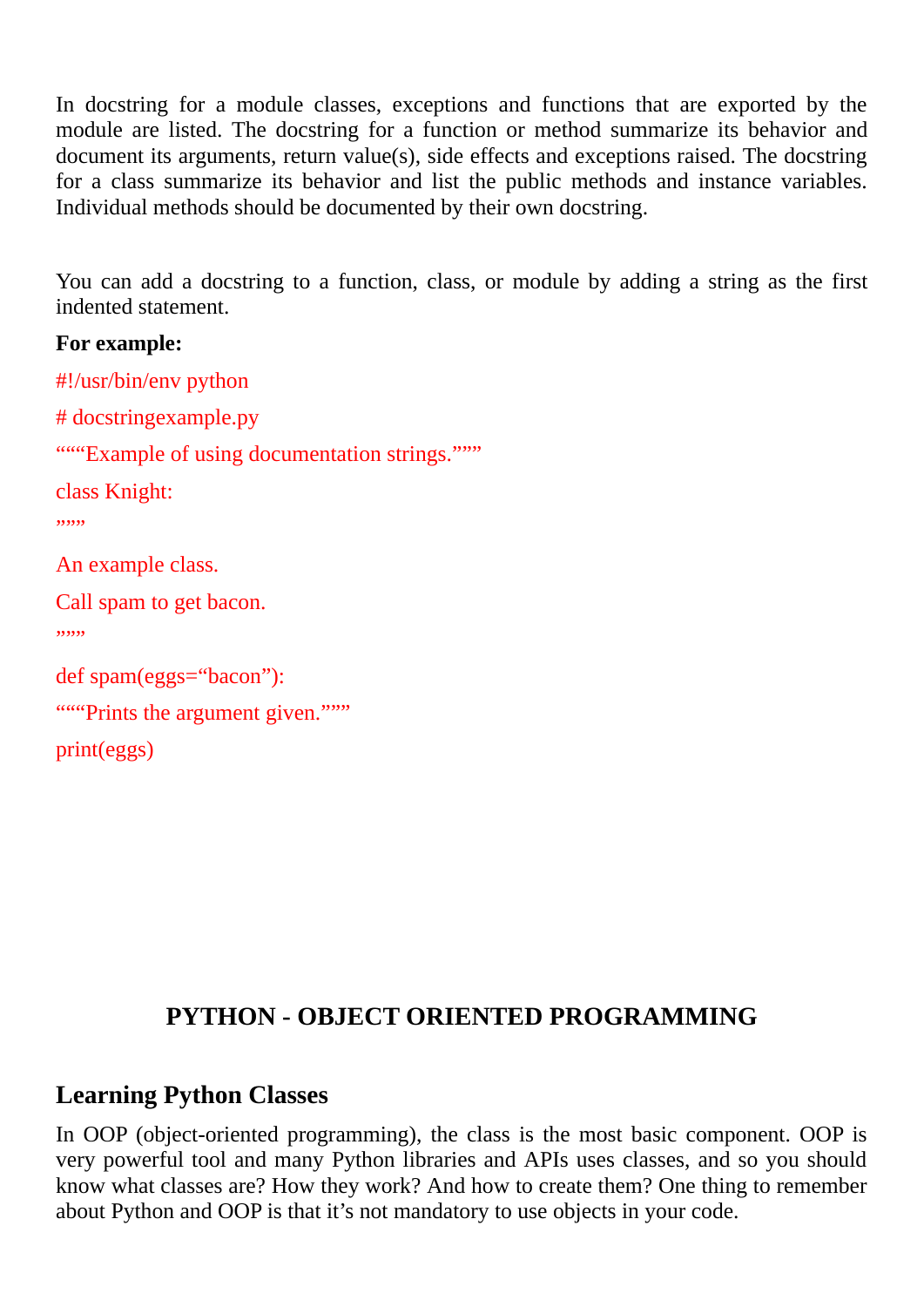# **Now the question is how are Classes Better?**

Let's take an example, suppose you want to calculate the velocity of a car in a twodimensional plane using functions. And you now want to make a new program to calculate the velocity of an airplane in three dimensions, and then you'll have to rewrite the many of the functions to make them work for the vertical dimension, especially to map the object in a 3-D space. In that case classes are used. Classes let you define an object once, and then you can reuse it multiple times. You need to give it a base function, and then build upon that method to redefine it as necessary.

# **Improving Your Class Standing**

Some concepts of classes are given below. Have a look at them:

- Classes have a definite namespace, just like modules. Trying to call a class method from a different class will give you an error unless you qualify it, e.g. spamClass.eggMethod().

- Classes support multiple copies. Classes have two different objects: class objects and instance objects. Class objects are used to give the default behavior and are used to create instance objects. Instance objects are the objects that actually do the work in your program. You can have as many instance objects of the same class object as you need.

- Each instance object has its own namespace but also inherits from the base class object. This means each instance has the same default namespace components as the class object, but additionally each instance can make new namespace objects just for itself.

- Classes can define objects that respond to the same operations as built-in types. So, class objects can be sliced, indexed, con- catenated, etc. just like strings, lists, and other standard Python types. This is because everything in Python is actually a class object; we aren't actually doing anything new with classes, we're just learning how to better use the inherent nature of the Python language.

# **So What Does a Class Look Like?**

See here you class look like in python:

## **Defining a class**

>>> class Item : #define a classobject

... def setName (self, value) : #define class methods

 $\ldots$  self.name = value  $\qquad \qquad$  #selfidentifiesaparticular instance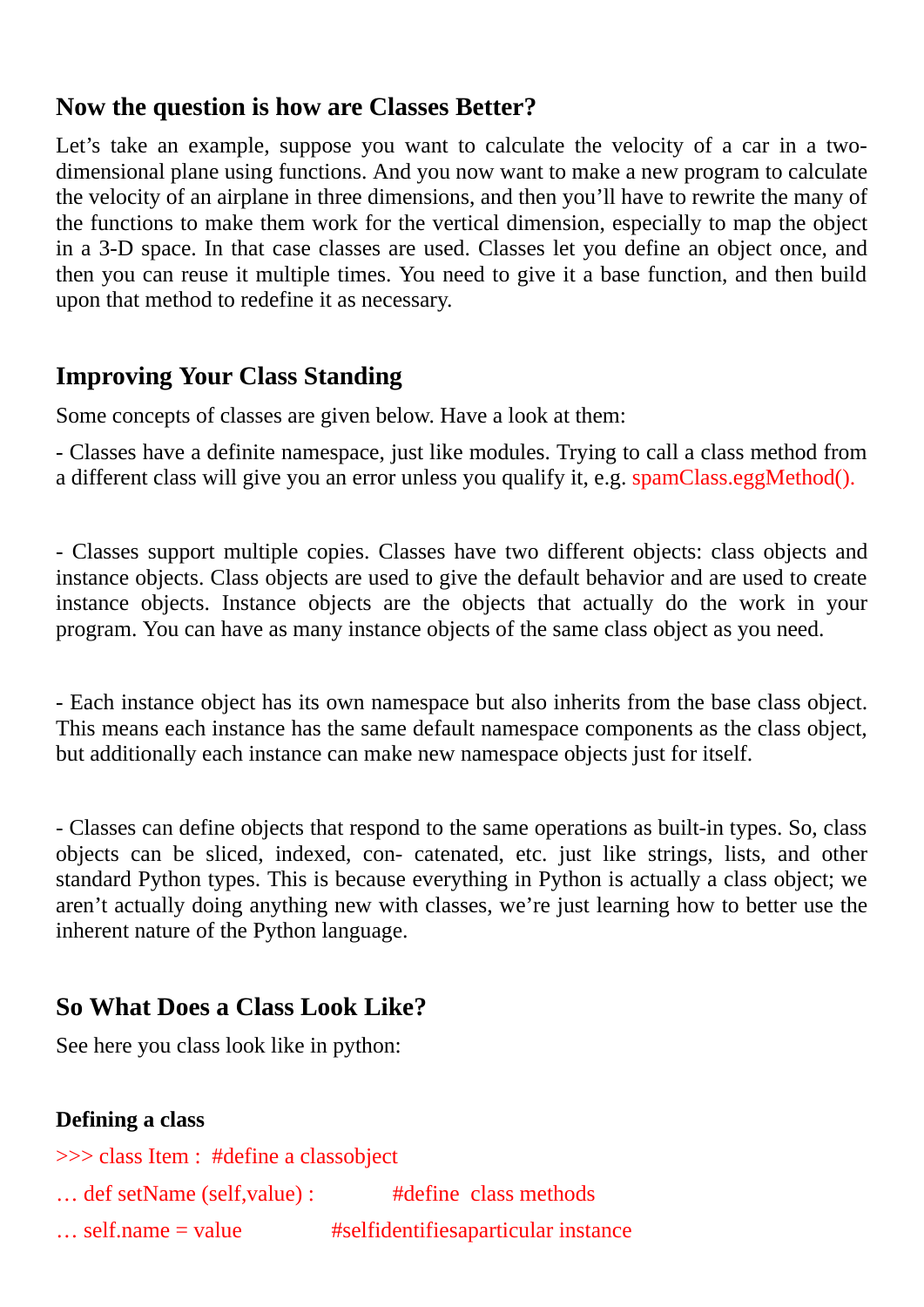… def display (self) :

… print self.name #print the data for a particular instance

#### **Creating class instances**

 $>> x =$  Item ( )  $\Rightarrow$   $y =$  Item ( )  $\Rightarrow$  z = Item ( )

#### **Adding data to instances**

>>> x.setName ("Hello, This is Python book.") >>> y.setName ("I am a quick learner.") >>> z.setName ("It is worth buying this book.") **Displaying instance data**  $\gg$  x.display ( ) Hello, This is Python book.

<span id="page-20-0"></span>>>> y.display ( ) I am a quick learner.  $\gg$  z.display ( ) It is worth buying this book.

## **PYTHON DATABASES**

In python when you use web applications or customer-oriented programs, Databases are very important. Normal files, such as text files, are easy to create and use; Python has the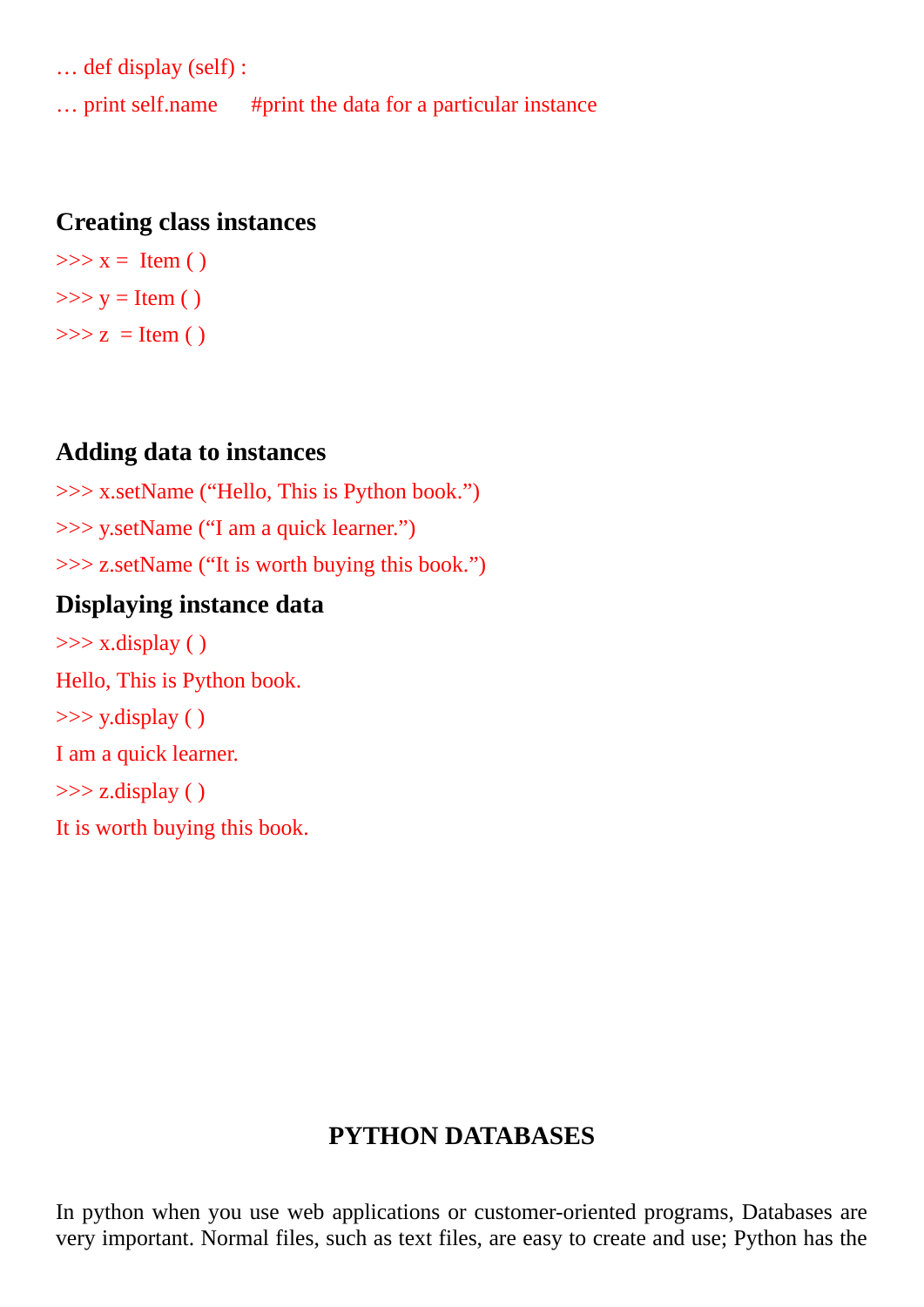tools built-in and it doesn't take much to work with files. Databases are used when you work on discrete "structures", such as customer list that has phone numbers, addresses, past orders, etc. database is used to store a lump of data and it allows the user or developer to pull the necessary information, without regard to how the data is stored. Also, databases can be used to retrieve data randomly, rather than sequentially.

# **How to Use a Database**

A database is a collection of data, which is placed into an arbitrary structured format. Most commonly used database is a relational database. In database tables are used to store the data and relationships can be defined between different tables. SQL (Structured Query Language) is the language which is used to work with most Databases. SQL provides the commands to query a database and retrieve or manipulate the information. SQL is also used to input information into a database.

# **Working With A Database**

Database consists of one or more tables, just like a spreadsheet. The vertical columns comprise of different fields or categories; they are analogous to the fields you fill out in a form. The horizontal rows are individual records; each row is one complete record entry. Here is an example representing a customer's list.

#### **USING SQL TO QUERY A DATABASE**

|  |  | Index LName FName Address                     | City | State |  |
|--|--|-----------------------------------------------|------|-------|--|
|  |  | Peter   Sam   123 Easy St.   Anywhere   CA    |      |       |  |
|  |  | Jackson   Harry 312 Hard St.   Somewhere   NY |      |       |  |

Here, Index field is the one that provides a unique value to every record; it's often called the primary key field. The primary key is a special object for databases; simply identifying which field is the primary key will automatically increment that field as new entries are made, thereby ensuring a unique data object for easy identification. The other fields are simply created based on the information that you want to include in the database.

Now if you want to make order entry database, and want to link that to the above customer list, so it should be like: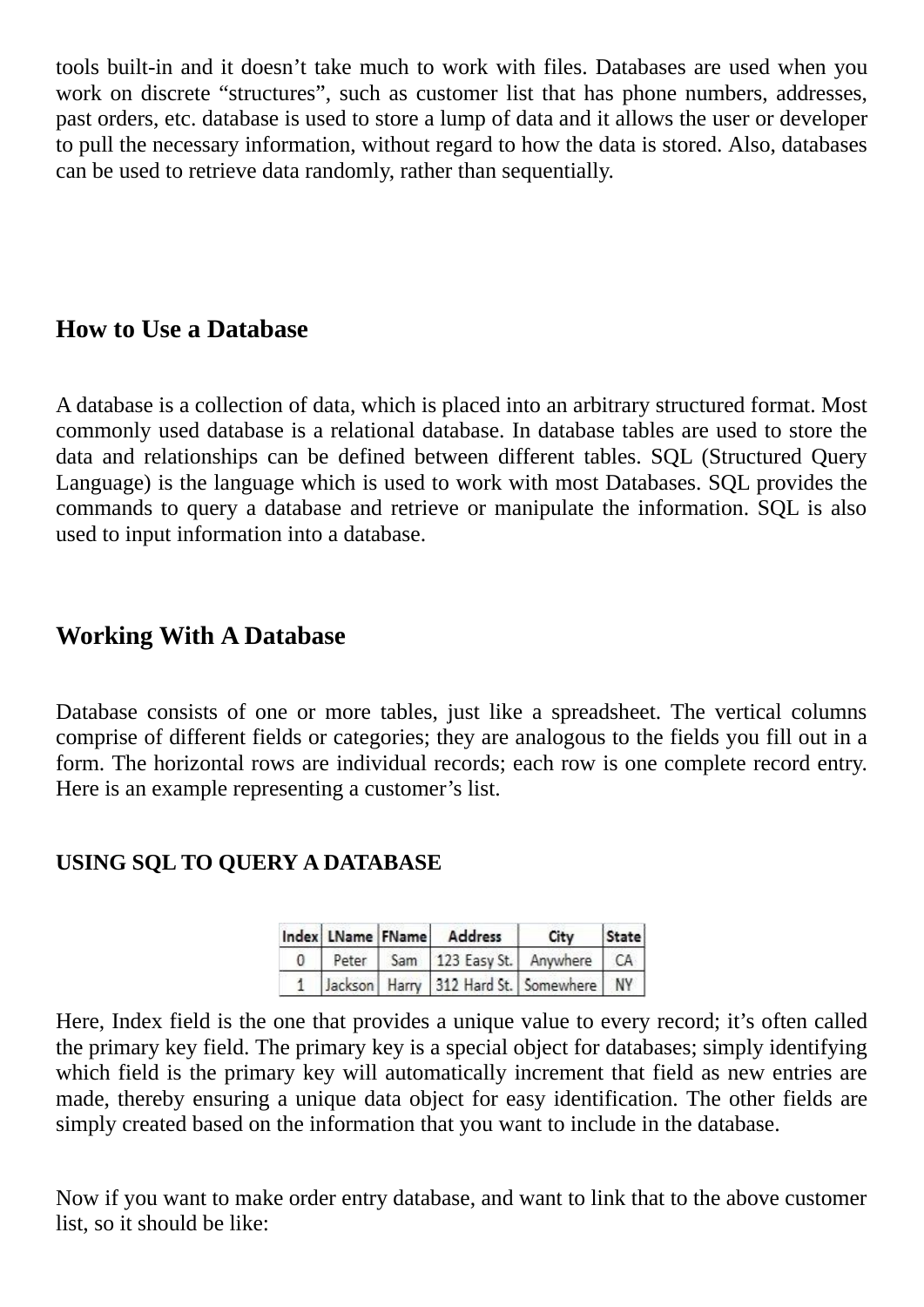|                |        |       | Key Item title Price Order_Number Customer_ID |  |
|----------------|--------|-------|-----------------------------------------------|--|
| O              | Bag    | 99.5  | 4455                                          |  |
| 1              | Shoes  | 95    | 4455                                          |  |
| $\overline{2}$ | Purse  | 50    | 7690                                          |  |
| $\overline{3}$ | Clutch | 60.69 | 3490                                          |  |
|                | Ring   | 40    | 5512                                          |  |

This table is called "Orders table". This table shows various orders made by each person in the customer table. Each entry has a unique key and is related to Customers table by the Customer\_ID field, which is the Index value for each customer.

# **Python and SQLite**

Python has a SQLite, a light-weight SQL library. SQLite is basically written in C, so it is very quick and easy to understand. It creates the database in a single file, so implementing a database becomes fairly simple; you don't need to worry about the issues of having a database spread across a server. SQLite is good for prototyping your application before you throw in a full-blown database. By this you can easily know how your program works and any problems are most likely with the database implementation. It's also good for small programs that don't need a complete database package with its associated overhead.

#### **Creating an SQLite database**

SQLite is built into Python, so it can easily be imported to any other library. Once you import it, you have to make a connection to it; so as to create the database file. Cursor in SQLite performs most of the functions; you will be doing with the database.

```
import sqlite3 #SQLite v3 is the version currently included with Python
connection = sqlite3.connect ("Hand_tools.database") #The . database extension is
optional
cursor = connection.cursor ()
#Alternative database created only in memory
#mem_conn = sqlite3.connect (":memory:")
\# \text{cursor} = \text{mem} \text{ conn.} \text{ cursor}()cursor.execute ("""CREATE TABLE Tools (id INTEGER PRIMARY KEY, name TEXT,
size TEXT, price INTEGER)""")
for item in ((None,"Book","Small",15), #The end comma is required to separate
```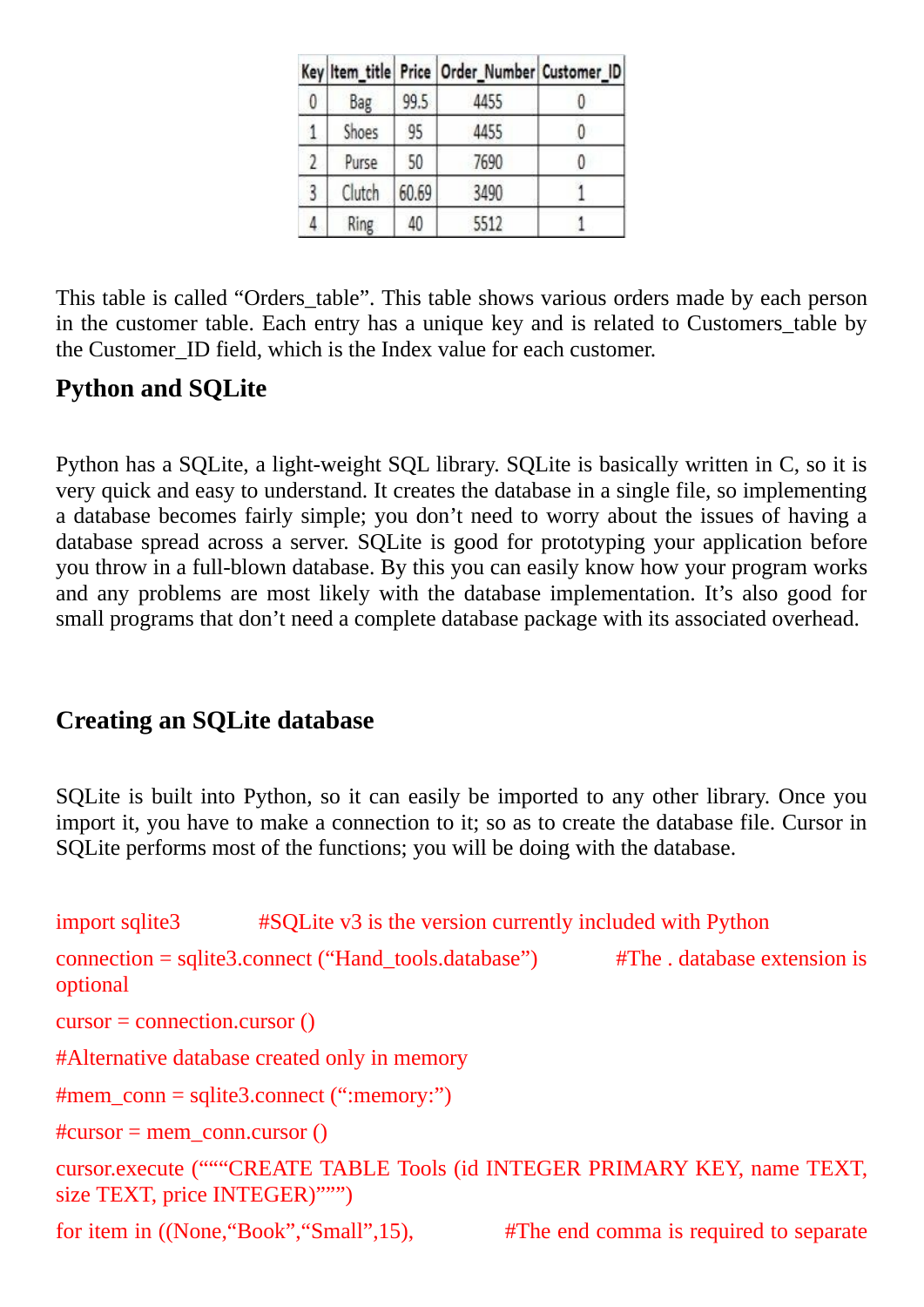|                       |                     | tuple items (None, "Purse", "Medium", 35), (None, "Pen", "Large", 55), (None,"    |  |  |
|-----------------------|---------------------|-----------------------------------------------------------------------------------|--|--|
|                       |                     | Hat", "Small", 25), (None, "Handbag", "Small", 25), (None, "Socks", "Small", 10), |  |  |
| $(?,?,?,?,?)'$ , item |                     | (None, "Comb", "Large", 60), ): cursor. execute ("INSERT INTO Tools VALUES        |  |  |
|                       | connection.commit() | #Write data to database                                                           |  |  |
| cursor.close()        |                     | #Close database                                                                   |  |  |

In this example question marks (?) are used to insert items into the table. They are used to prevent a SQL injection attack, where a SQL command is passed to the database as a legitimate value. The question marks act as a substitution value.

# **Retrieving data from SQLite**

To retrieve the data from a SQLite database, you just use the SQL commands that tell the database what information you want and how you want it formatted.

#### **Example:**

```
cursor.execute ("SELECT name, size, price FROM Tools")
tools Tuple = cursor.fetchall ()
for tuple in tools Tuple: name, size, price = tuple \#unpack the tuples
item = (^{6}\%s, \%s, \%d" % (name, size, price))
print item
Output:
Book, Small, 15
Purse, Medium, 35
Pen, Large, 55
Hat, Small, 25
Handbag, Small, 25
Socks, Small, 10
Comb, Large, 60
Book, Small, 15
Purse, Medium, 35
Pen, Large, 55
Hat, Small, 25
```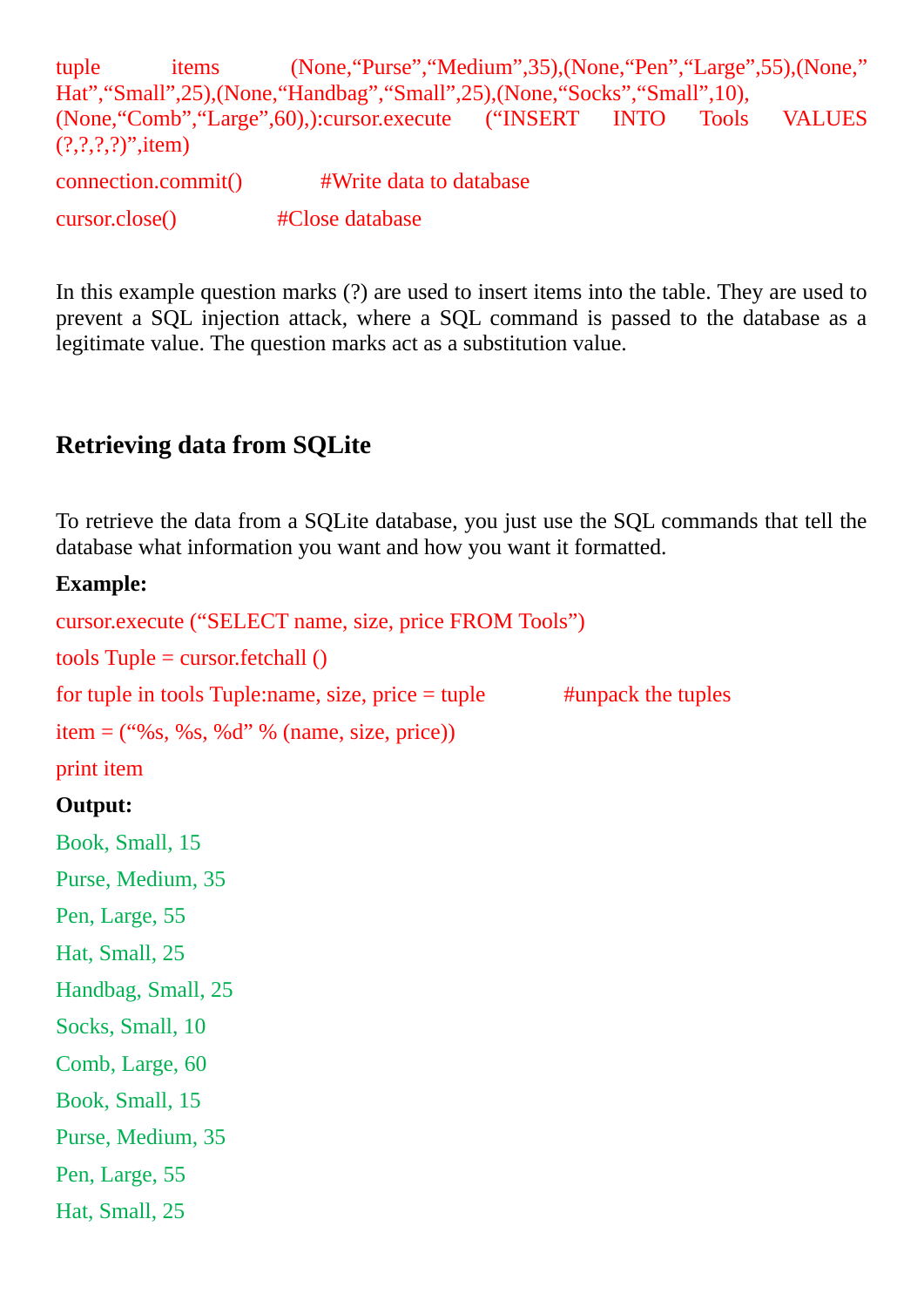Handbag, Small, 25 Socks, Small, 10 Comb, Large, 60

#### **Dealing with existing databases**

SQLite will try to recreate the database file every time you run the program. If the database file already exists, you will get an "OperationalError" exception stating that the file already exists. The easiest way to deal with this is to simply catch the exception and ignore it.

cursor.execute ("CREATE TABLE Foo (id INTEGER PRIMARY KEY, name TEXT)") except sqlite3.Operational Error:pass

This will allow you to run your database program multiple times without having to delete the database file after every run.

# **CLASSES**

<span id="page-24-0"></span>Class is a data structure that is used in python to define objects, which holds data values and behavioral characteristics. Classes are the entities, which are the programs of an abstraction for a problem, and instances are realizations of such objects. The term most likely originates from using classes to identify and categorize biological families of species to which specific creatures belong and can be derived into similar yet distinct subclasses. Many of these features apply to the concept of classes in programming.

In Python, class declarations are similar to the function declarations, a header line with appropriate keyword followed by a suite as its definition, as indicated below:

def functionName(args): 'function documentation string' function\_suite class ClassName: 'class documentation string' class\_suite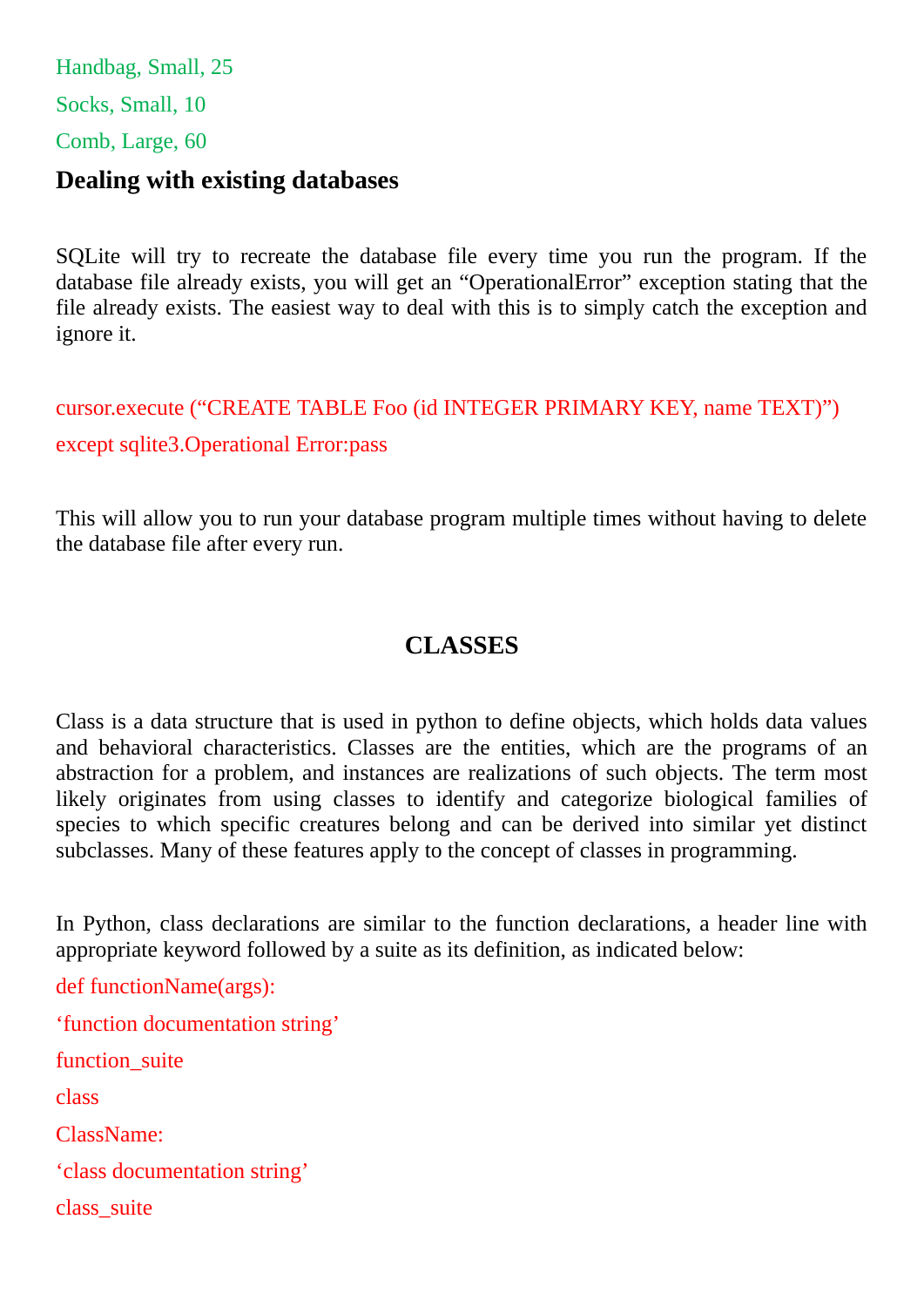Class in python holds multiple data items, and it can also support its own set of functions, which are called methods. You may be asking what other advantages classes have over standard container types such as lists and dictionaries.

## **Creating Classes**

Python classes are created using the class keyword. In the simple form of class declarations, the name of the class immediately follows the keyword:

class ClassName: 'class documentation string' class\_suite

class\_suite consists of all the component statements, defining class members, data attributes, and functions. Classes are generally defined at the top-level of a module so that instances of a class can be created anywhere in a piece of source code where the class is defined.

# **Class Declaration vs. Definition**

In python there is no difference in declaring and defining classes because they occur simultaneously. The definition follows the declaration and the documentation string.

# **Class Attributes**

A class attribute is a functional element, which belongs to another object and is accessed via dotted-attribute notation. In Python, complex numbers have data attributes while lists and dictionaries have functional attributes. When you access attribute, you can also access an object that may have attributes of its own.

#### **For example:**

- sys.stdout.write('abc')
- print myModule.myClass. doc
- myList.extend(map(upper, open('x').readlines()))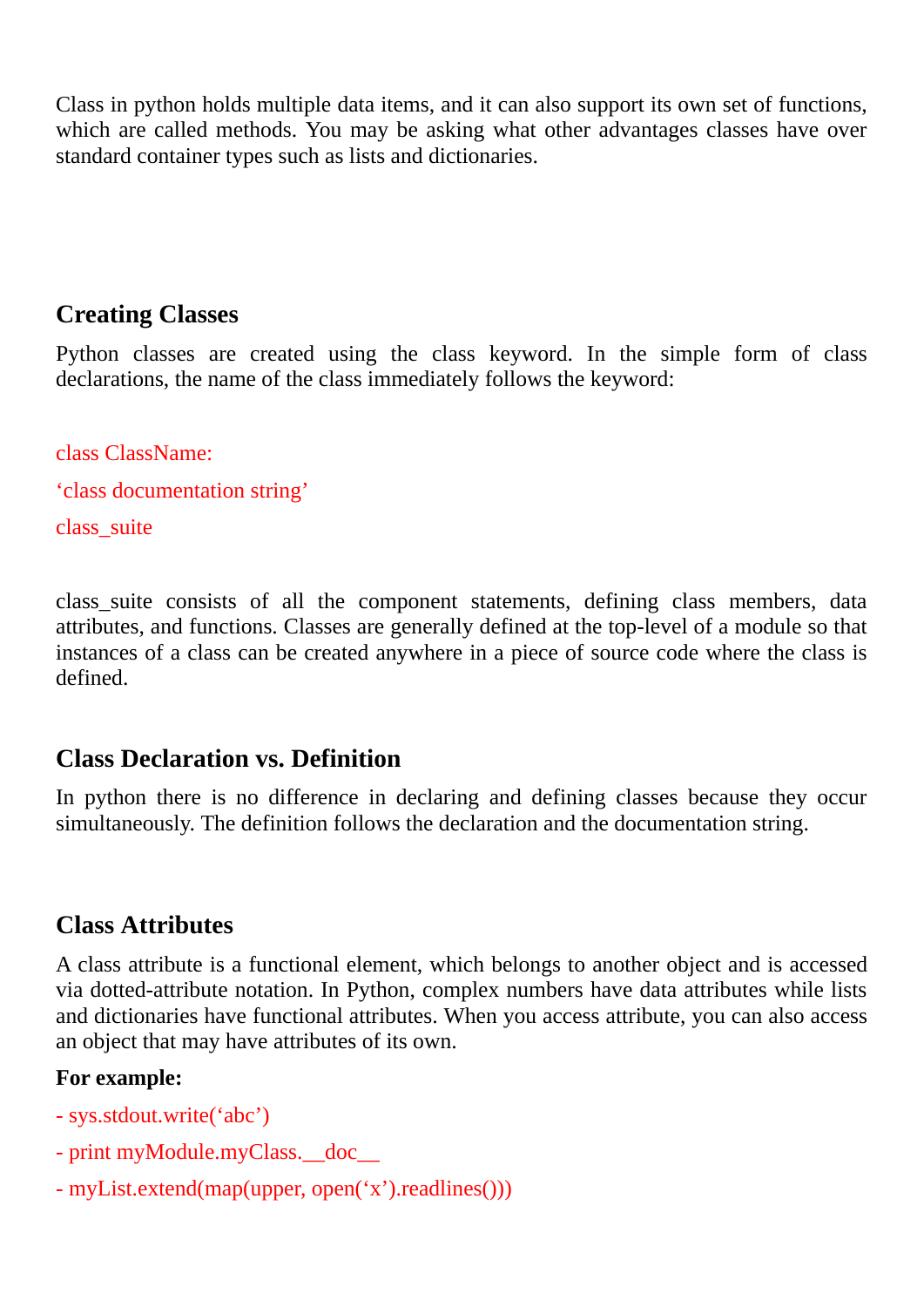Class attributes are linked to the classes in which they are defined, and instance objects are the most commonly used objects in OOP. Instance data attributes are the primary data attributes that are used. Class data attributes are useful only when a "static" data type is required, which does not require any instances.

# **Class Data Attributes**

Data attributes are the variables of the class which are defined by the programmer. They can be used like any other variable when the class is created and can be updated by methods within the class. These types of attributes are better known to programmers as static members, class variables, or static data. They represent data that is tied to the class object they belong to and are independent of any class instances.

Example of using class data attributes (abc):

```
>>> class C:
\ldots abc = 100
>>> print C.abc
0
>> C.abc = C.abc + 1
>>> print C.abc
```
#### **Output:**

<span id="page-26-0"></span>101

#### **METHODS**

In the example given below, MyFirstMethod method of the MyTeam class is simply a function which is defined as part of a class definition. This means that MyMethod applies only to objects or instances of MyTeam type.

```
For Example:
```

```
>>> class MyTeam:
def MyFirstMethod(self):
pass
>>> myInstance = MyTeam()
```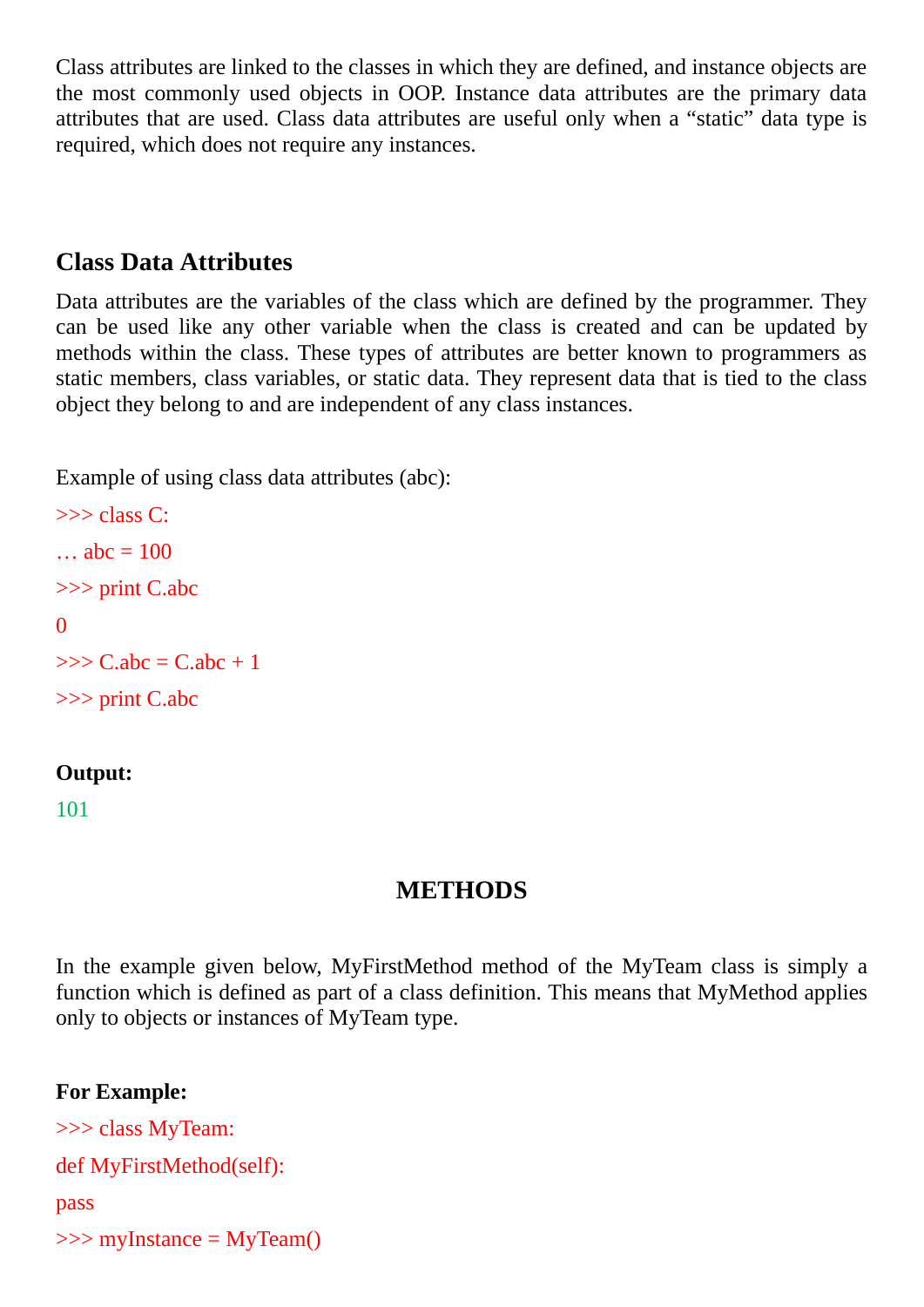#### >>> myInstance.MyFirstMethod()

Any call to MyFirstMethod by itself as a function fails: >>> MyFirstMethod() Traceback (innermost last): File "<stdin>", line 1, in ? MyFirstMethod() NameError: MyFirstMethod

Here in the above example, NameError exception is raised because there is no such function in the global namespace. Here MyFirstMethod is a method, meaning that it belongs to the class and is not a name in the global namespace. If MyFirstMethod was defined as a function at the top-level, then our call would have succeeded. We show you below that even calling the method with the class object fails.

>>> MyTeam.MyFirstMethod() Traceback (innermost last): File "<stdin>", line 1, in ? MyTeam.MyFirstMethod() TypeError: unbound method must be called with class instance 1st argument

This TypeError exception may seem perplexing at first because you know that the method is an attribute of the class and so are wondering why there is a failure.

#### **Static Methods**

<span id="page-27-0"></span>Python does not support static methods, and functions which are associated only with a class and not with any particular instances. They are either function, which help manage static class data or are global functions which have some sort of functionality related to the class, in which they are defined. Because python does not support static methods, so a standard global function is required.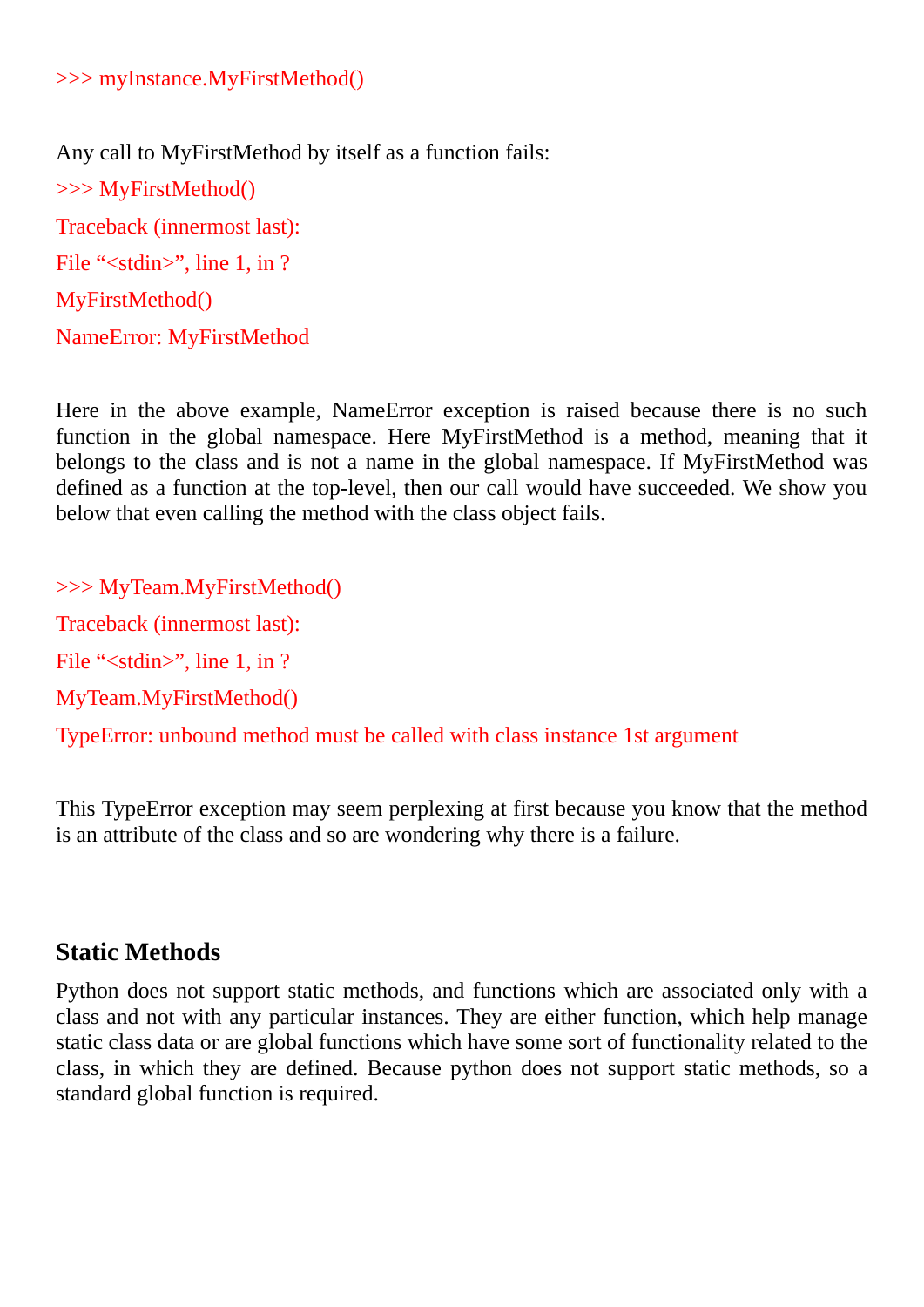# **INSTANCES**

Class is a data structure definition type, while an instance is a declaration of a variable of that type. Or you can say that instances are classes which are brought to life. Instances are the objects which are used primarily during execution, and all instances are of type "instance."

# **Creating Instances by Invoking Class Object**

Most languages provide a new keyword to create an instance of a class. The python's approach is much simpler. Once a class has been defined in python, creating an instance is no more difficult. Using instantiation of the function operator.

#### **For Example:**

```
>>> class MyTeam: # define class
… pass
>>> myInstance = MyTeam() # instantiate class
\gg type(MyTeam) # class is of class type
<type 'class'>
>>> type(myInstance) # instance is of instance type
<type 'instance'>
```
Using the term "type" in Python is different from the instance being of the type of class it was created from. An object's type dictates the behavioral properties of such objects in the Python system, and these types are a subset of all types, which Python supports. Userdefined "types" such as classes are categorized in the same manner. Classes share the same type, but have different IDs and values. All classes are defined with the same syntax, so they can be instantiated, and all have the same core properties. Classes are unique objects, which are differ only in definition, hence they are all the same "type" in Python.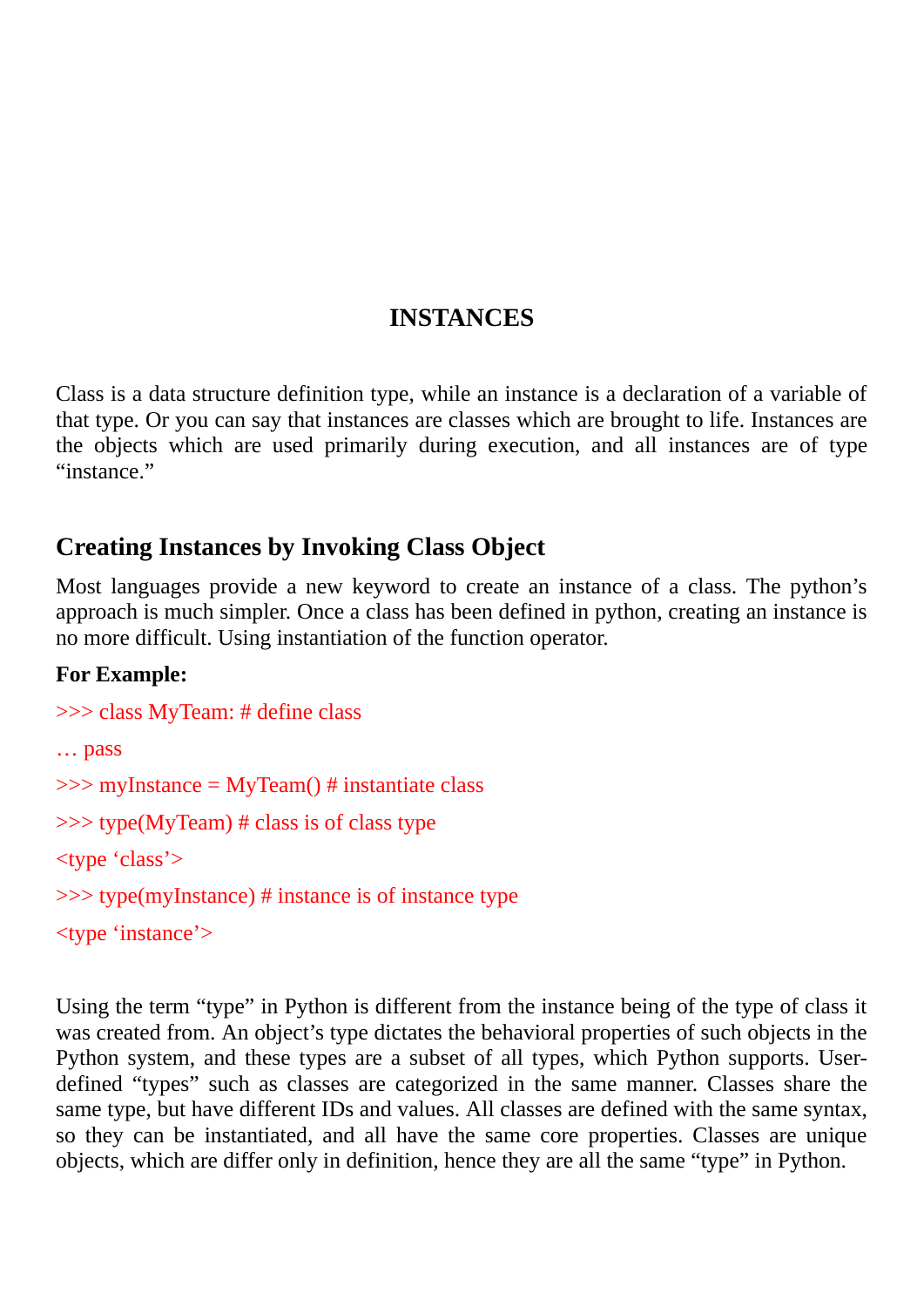# **Instance Attributes**

Instances have only data attributes and these are simply the data values which you want to be associated with a particular instance of any class. They are accessible via the familiar dotted-attribute notation. These values are independent of any other instance or the class it was instantiated from. If any instance is deallocated, then its attributes are also deallocated.

# **"Instantiating" Instance Attributes**

Instance attributes can be set any time after an instance has been created, in any piece of code that has access to the instance. However, one of the key places where such attributes are set is in the constructor, \_\_init\_\_ ().

#### **Constructor First Place to Set Instance Attributes**

The constructor is the earliest place that instance attributes can be set because  $\text{unit}$  () is the first method called after instance objects have been created. There is no earlier opportunity to set instance attributes. Once \_\_init\_\_ () has finished execution, the instance object is returned, completing the instantiation process.

## **Default Arguments Provide Default Instance Setup**

One can also use init () along with default arguments to provide an effective way in preparing an instance for use. In most of the cases, the default values represent the most common cases for setting up instance attributes, and such use of default values precludes them from having to be given explicitly to the constructor.

## **Built-in Type Attributes**

Built-in types also have attributes, and although they are technically not class instance attributes, they are sufficiently similar to get a brief mention here. Type attributes do not have an attribute dictionary like classes and instances ( $\cdot$  dict  $\cdot$ ), so how do we figure out what attributes built-in types have? The convention for built-in types is to use two special attributes, methods and members, to outline any methods and/or data attributes.

## **Instance Attributes vs. Class Attributes**

Class attributes are simply data values which are associated with a class and with not any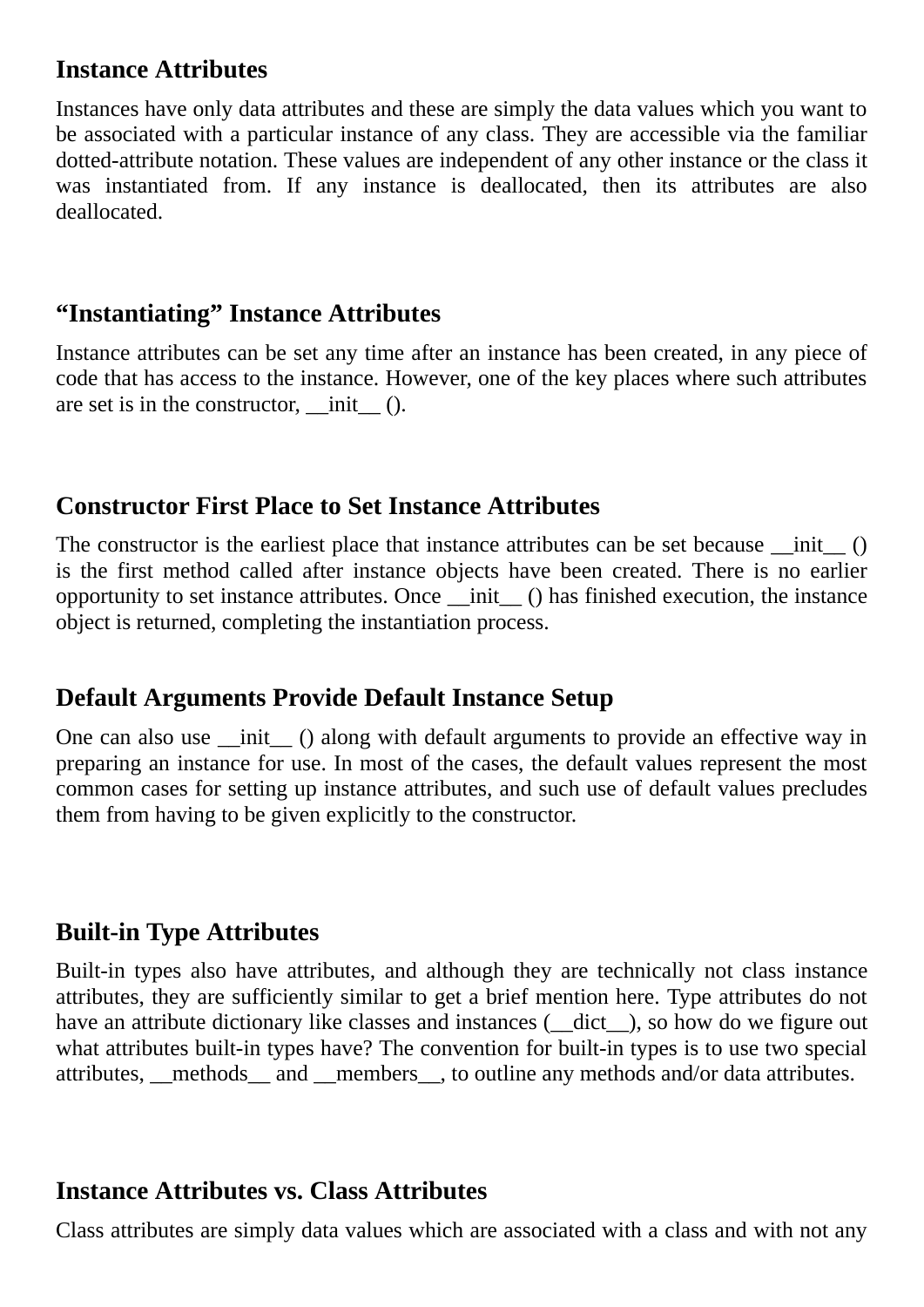<span id="page-30-0"></span>particular instances. Such values are also referred to as static members because their values remain constant, even if a class is invoked due to instantiation multiple times. No matter what, static members maintain their values independent of instances unless explicitly changed. Comparing instance attributes to class attributes is just similar to comparing automatic and static variables. Their main aspect is that you can access a class attribute with either the class or an instance, while the instance does not have an attribute with the same name.

# **Python Database Access**

The standard database used for Python is DB-API. Most Python database interfaces adhere to this standard. You can choose the right database for your application. Python Database API supports a wide range of database servers such as, GadFly, mSQL, MySQL, PostgreSQL, Microsoft SQL Server 11000, Informix, Interbase, Oracle, Sybase. You must download a separate DB API module for each database that you need to access. For example, if you need to access an Oracle database as well as a MySQL database, then you need to download both the Oracle and the MySQL database modules.

The DB API provides a minimal standard for working with databases using Python structures and syntax wherever possible.

#### **The API includes:**

- Importing the API module.
- Acquiring a connection with the database.
- Issuing SQL statements and stored procedures.
- Closing the connection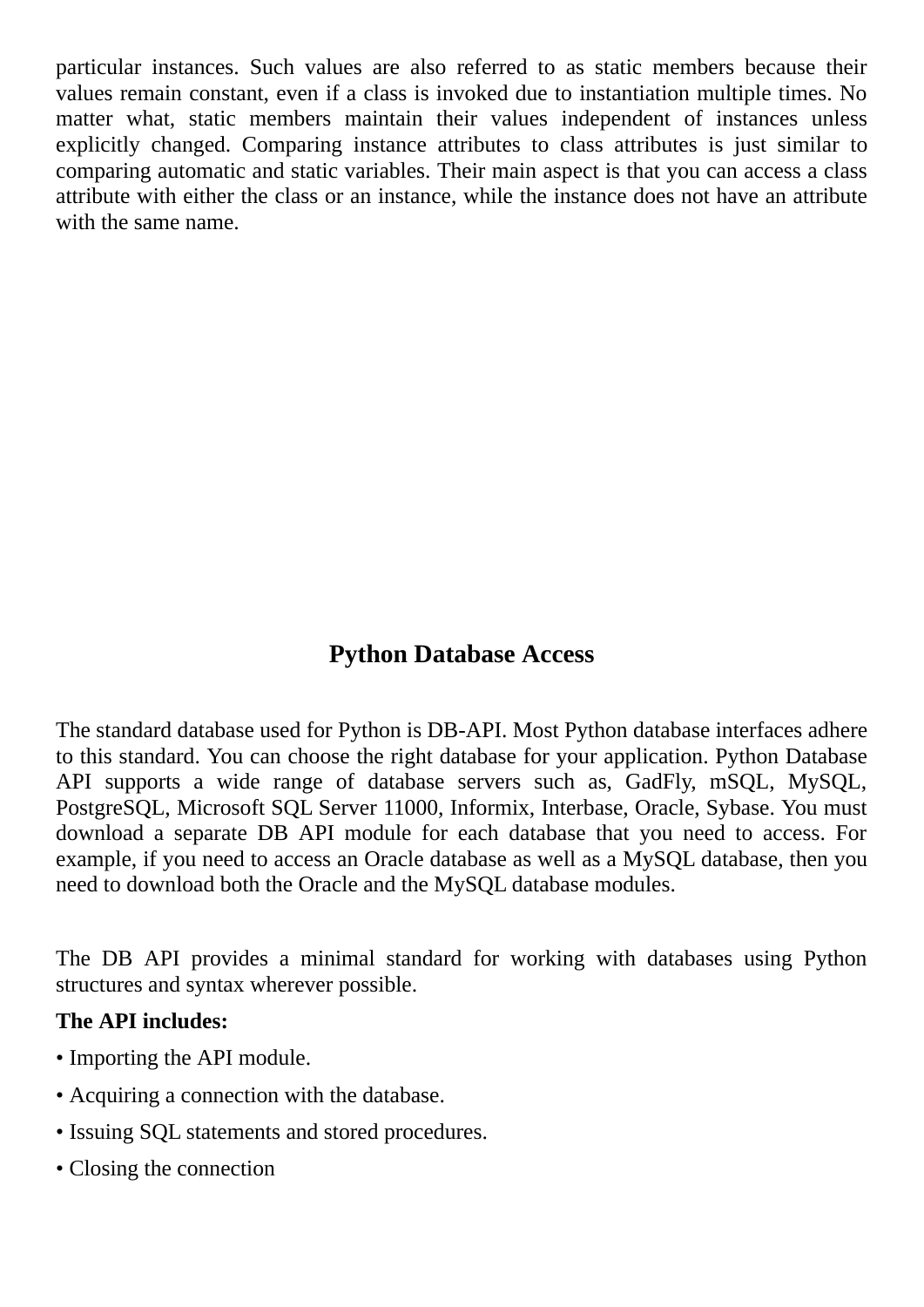We would learn all the concepts using MySQL, so let's talk about MySQLdb module only.

# **What is MySQLdb?**

MySQLdb is an interface for connecting to a MySQL database server from Python. It implements the Python Database API v2.0 and is built on top of the MySQL C API.

# **How to install MySQLdb?**

Before proceeding, you make sure you have MySQLdb installed on your Tomhine. Just type the following in your Python script and execute it:

#!/usr/bin/python import MySQLdb

If it produces the following result, then it means MySQLdb module is not installed:

Traceback (most recent call last): File "test.py", line 3, in  $\leq$  module> import MySQLdb ImportError: No module named MySQLdb

To install MySQLdb module, download it from MySQLdb Download page and proceed as follows:

- \$ gunzip MySQL-python-1.2.2.tar.gz
- \$ tar -xvf MySQL-python-1.2.2.tar
- \$ cd MySQL-python-1.2.2
- \$ python setup.py build
- \$ python setup.py install

# **Database Connection:**

Before connecting to a MySQL database, you need to make sure of the followings points given below:

- You have created a database TESTDB.
- You have created a table STAFF in TESTDB.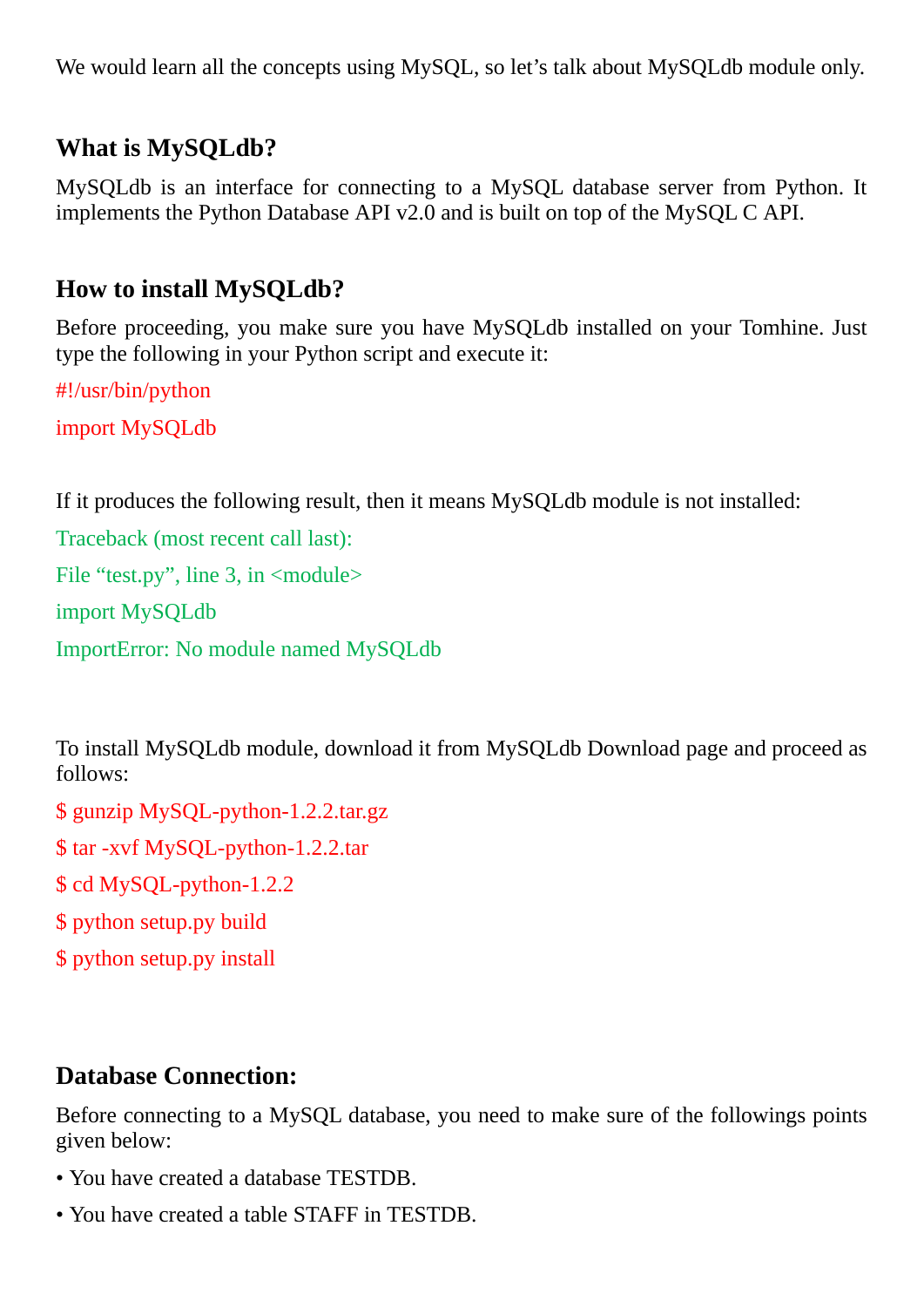- This table is having fields FIRST\_NAME, LAST\_NAME, AGE, SEX and INCOME.
- User ID "abctest" and password "python121" are set to access TESTDB.
- Python module MySQLdb is installed properly on your Tomhine.
- You have gone through MySQL tutorial to understand MySQL Basics.

# **For Example:**

Connecting with MySQL database "TESTDB": #!/usr/bin/python import MySQLdb # Open database connection db = MySQLdb.connect("localhost","abctest","python121","TESTDB") # prepare a cursor object using cursor() method cursor = db.cursor() # execute SQL query using execute() method. cursor.execute("SELECT VERSION()") # Fetch a single row using fetchone() method. data = cursor.fetchone() print "Database version : %s " % data # disconnect from server db.close()

#### **Output:**

Database version : 5.0.45

# **Creating Database Table:**

Once a database connection is established, you can easily create tables or records into the database using execute method.

**Example for creating Database table STAFF:**

#!/usr/bin/python import MySQLdb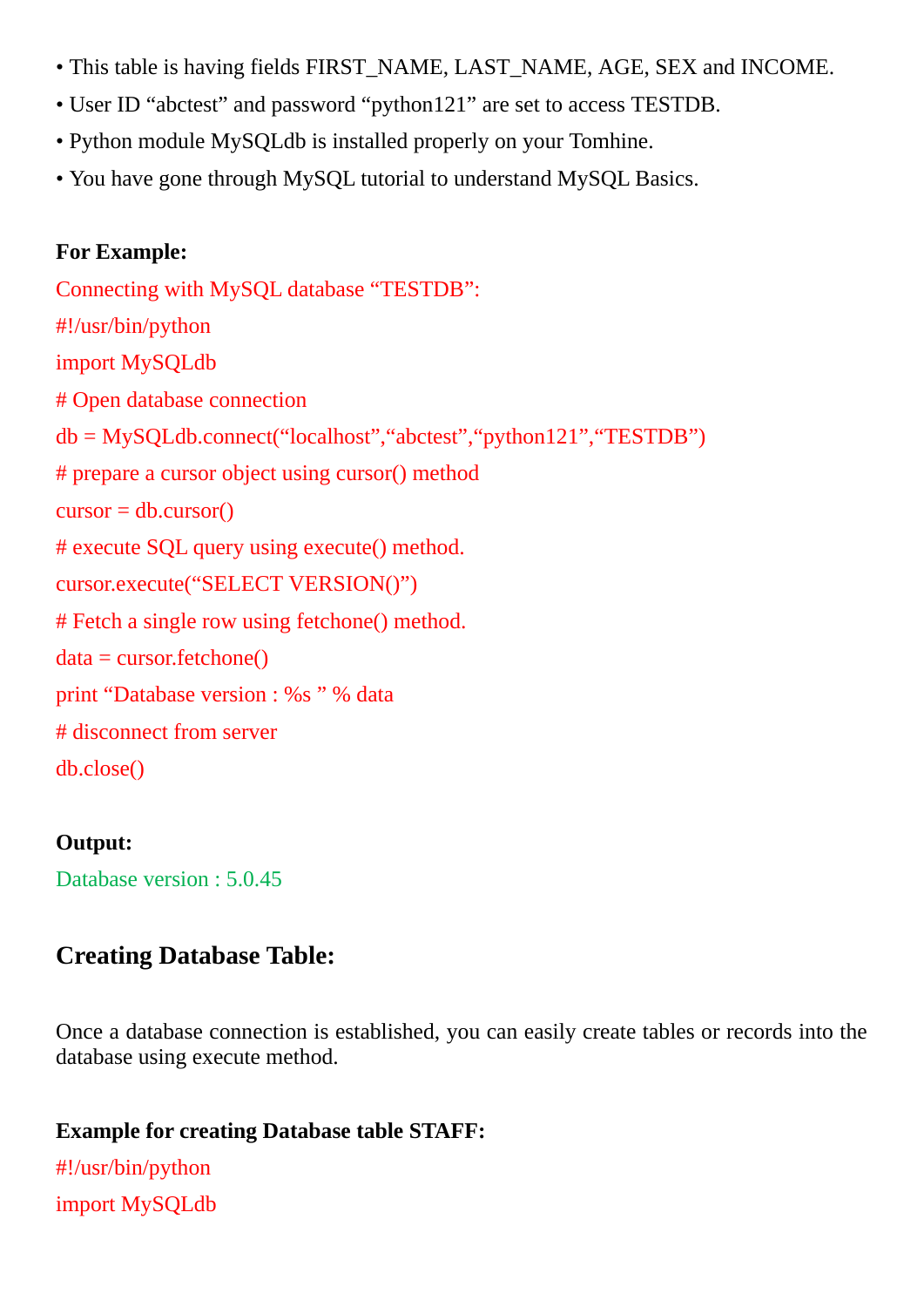```
# Open database connection
db = MySQLdb.connect("localhost","abctest","python121","TESTDB")
# prepare a cursor object using cursor() method
cursor = db.cursor()# Drop table if it already exist using execute() method.
cursor.execute("DROP TABLE IF EXISTS STAFF")
# Create table as per requirement sql = """CREATE TABLE STAFF (FIRST_NAME
CHAR(20) NOT NULL,LAST_NAME CHAR(20),AGE INT,SEX CHAR(1),INCOME
FLOAT )"""
cursor.execute(sql)
# disconnect from server
db.close()
```
# **INSERT Operation:**

INSERT operation is required when you want to create your records into a database table.

```
Example to create a record into STAFF table:
#!/usr/bin/python
import MySQLdb
# Open database connection
db = MySQLdb.connect("localhost","abctest","python121","TESTDB" )
# prepare a cursor object using cursor() method
cursor = db.cursor()
# Prepare SQL query to INSERT a record into the database.
sql = """INSERT INTO STAFF(FIRST_NAME,LAST_NAME, AGE, SEX, INCOME)
VALUES ('Tom', 'David', 20, 'M', 11000)"""
try:
# Execute the SQL command
cursor.execute(sql)
# Commit your changes in the database
db.commit()
except:
# Rollback in case there is any error
```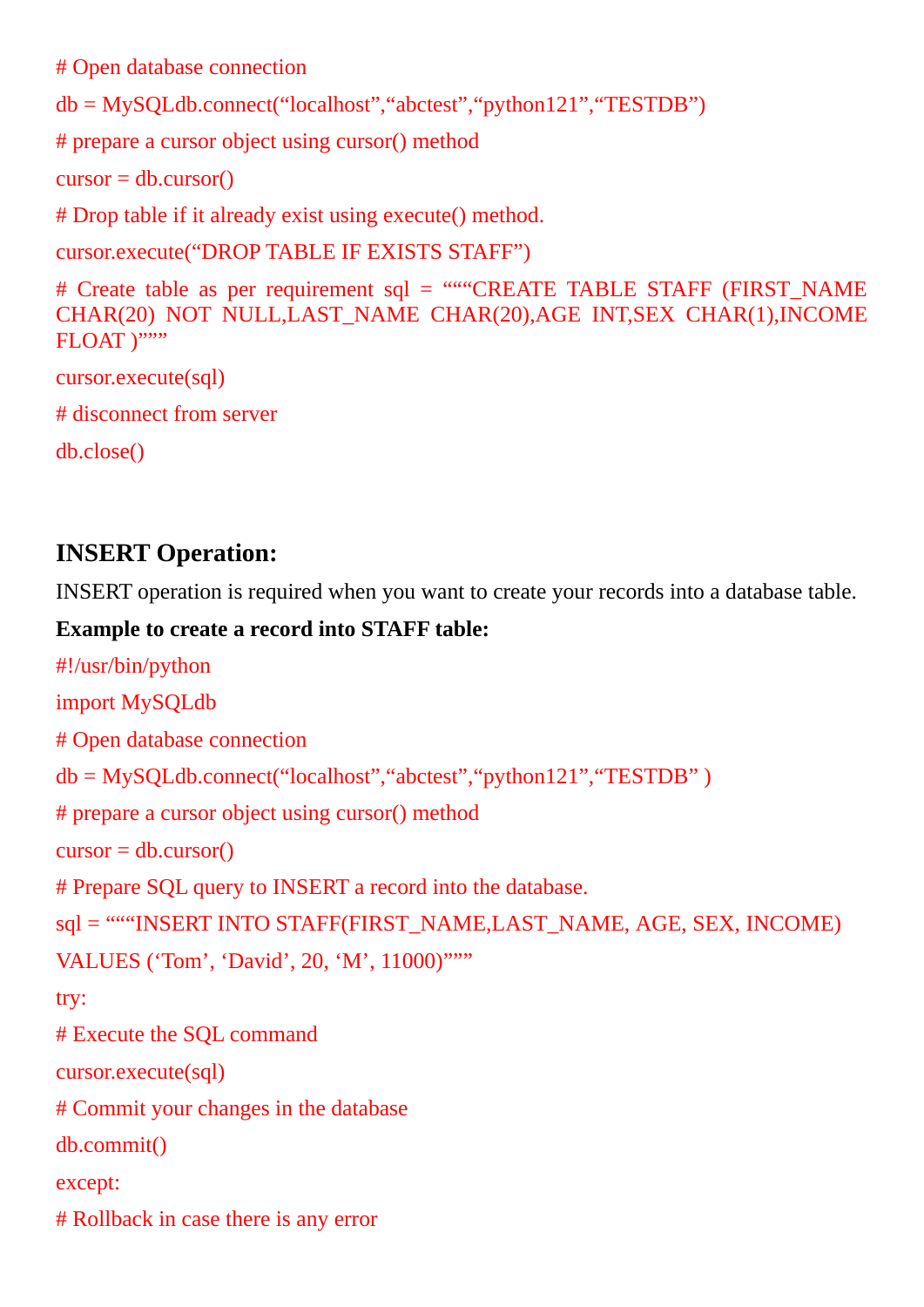```
db.rollback()
# disconnect from server
db.close()
Above example can be written as follows to create SQL queries dynamically:
#!/usr/bin/python
import MySQLdb
# Open database connection
db = MySQLdb.connect("localhost","abctest","python121","TESTDB" )
# prepare a cursor object using cursor() method
cursor = db.cursor()# Prepare SQL query to INSERT a record into the database.
sgl = "INSERT INTO STATE(FIRST\_NAME, \text{LAST\_NAME}, AGE, SEX, INCOMP) \setminusVALUES ('%s', '%s', '%d', '%c', '%d' )" % \ ('Tom', 'David', 20, 'M', 11000)
try:
# Execute the SQL command
cursor.execute(sql)
# Commit your changes in the database
db.commit()
except:
# Rollback in case there is any error
db.rollback()
# disconnect from server
db.close()
```
# **READ Operation:**

READ Operation on database means to fetch some useful information from the database. Once our database connection is established, we are ready to make a query into this database. We can use either fetchone() method to fetch single record or fetchall() method to fetech multiple values from a database table.

• **fetchone():** This method fetches the next row of a query result set. A result set is an object that is returned when a cursor object is used to query a table.

• **fetchall():** This method fetches all the rows in a result set. If some rows have already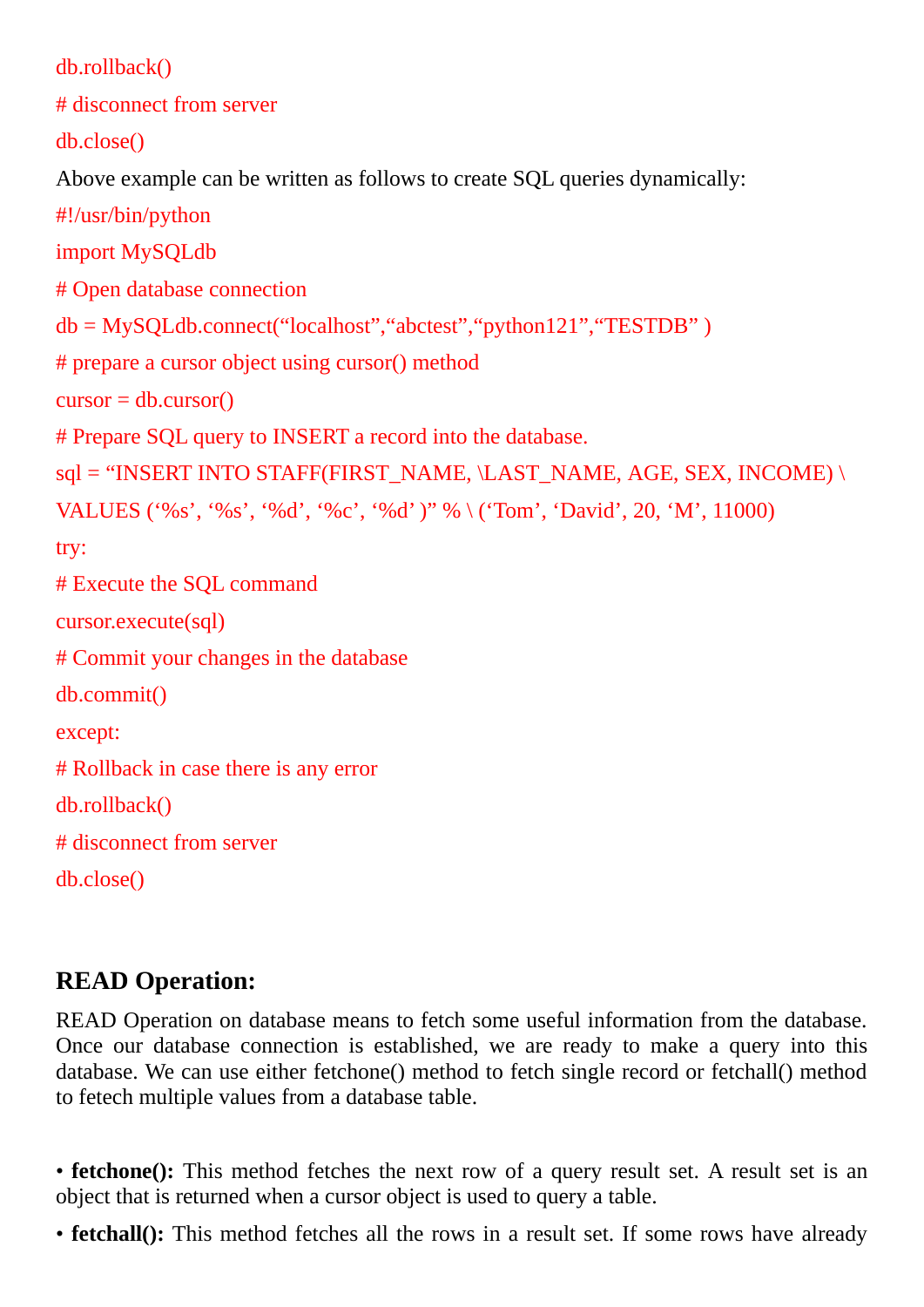been extracted from the result set, the fetchall() method retrieves the remaining rows from the result set.

• **rowcount:** This is a read-only attribute and returns the number of rows that were affected by an execute() method.

#### **Example to query all the records from STAFF table having salary more than 5000:**

```
#!/usr/bin/python
import MySQLdb
# Open database connection
db = MySQLdb.connect("localhost","abctest","python121","TESTDB" )
# prepare a cursor object using cursor() method
cursor = db.cursor()# Prepare SQL query to INSERT a record into the database.
sgl = "SELECT * FROM STATE \WHERE INCOME > '%d'" % (1000)
try:
# Execute the SQL command
cursor.execute(sql)
# Fetch all the rows in a list of lists.
results = cursor.fetchall()for row in results:
fname = row[0]lname = row[1]age = row[2]sex = row[3]income = row[4]# Now print fetched result
print "fname=%s,lname=%s,age=%d,sex=%s,income=%d" % \
(fname, lname, age, sex, income )
except:
print "Error: unable to fecth data"
# disconnect from server
db.close()
```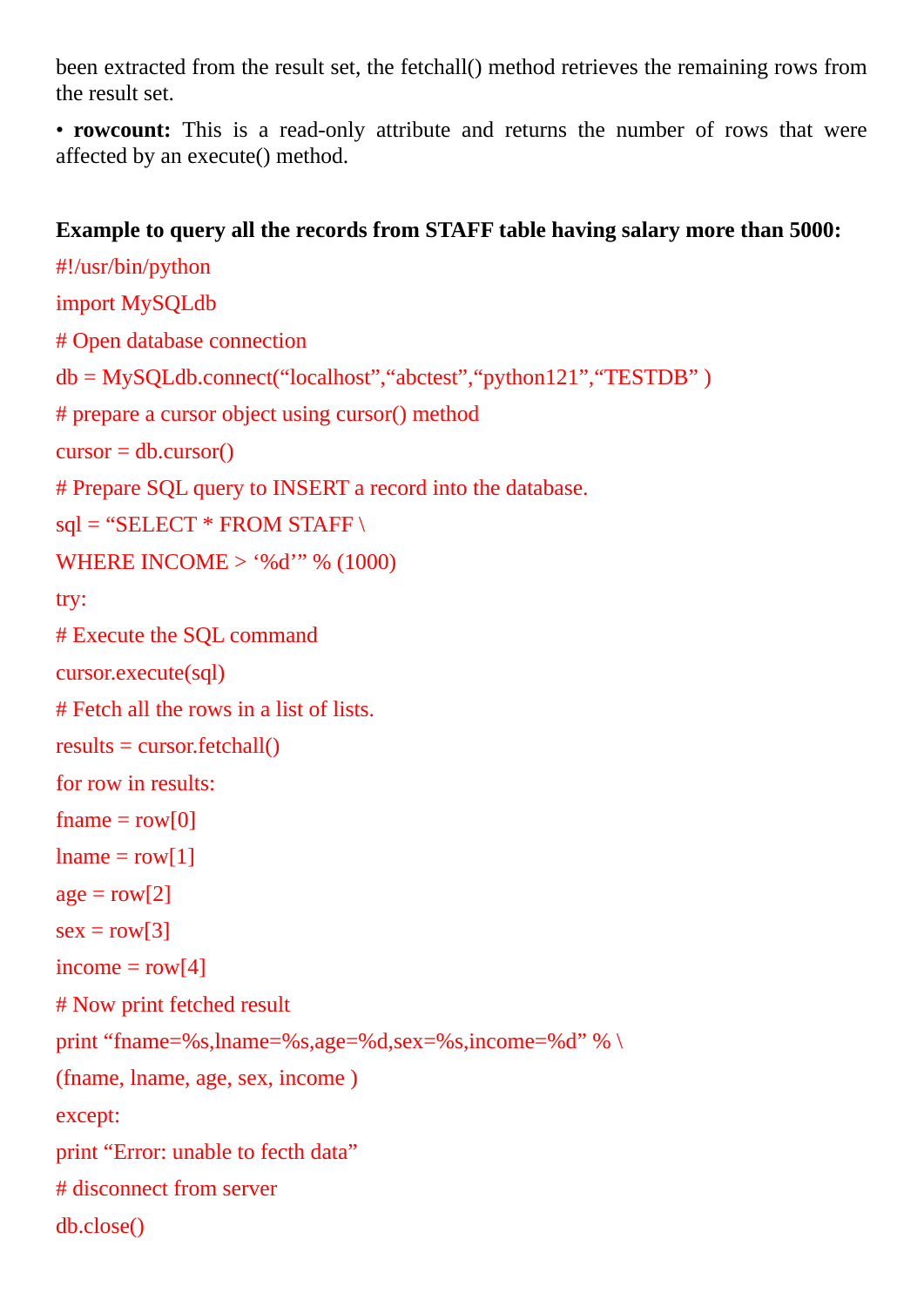### **Output:**

fname=Tom, lname=David, age=20, sex=M, income=11000

## **Update Operation:**

UPDATE Operation on any database means to update one or more records, which are already available in the database. Following is the procedure to update all the records having SEX as 'M'. Here, we will increase AGE of all the males by one year.

#### **For Example:**

#!/usr/bin/python import MySQLdb # Open database connection db = MySQLdb.connect("localhost","abctest","python121","TESTDB" ) # prepare a cursor object using cursor() method cursor = db.cursor() # Prepare SQL query to UPDATE required records  $sgl = "UPDATE STATE SETAGE =AGE + 1$ WHERE  $SEX = '%c''' % ('M')$ try: # Execute the SQL command cursor.execute(sql) # Commit your changes in the database db.commit() except: # Rollback in case there is any error db.rollback() # disconnect from server db.close()

## **DELETE Operation:**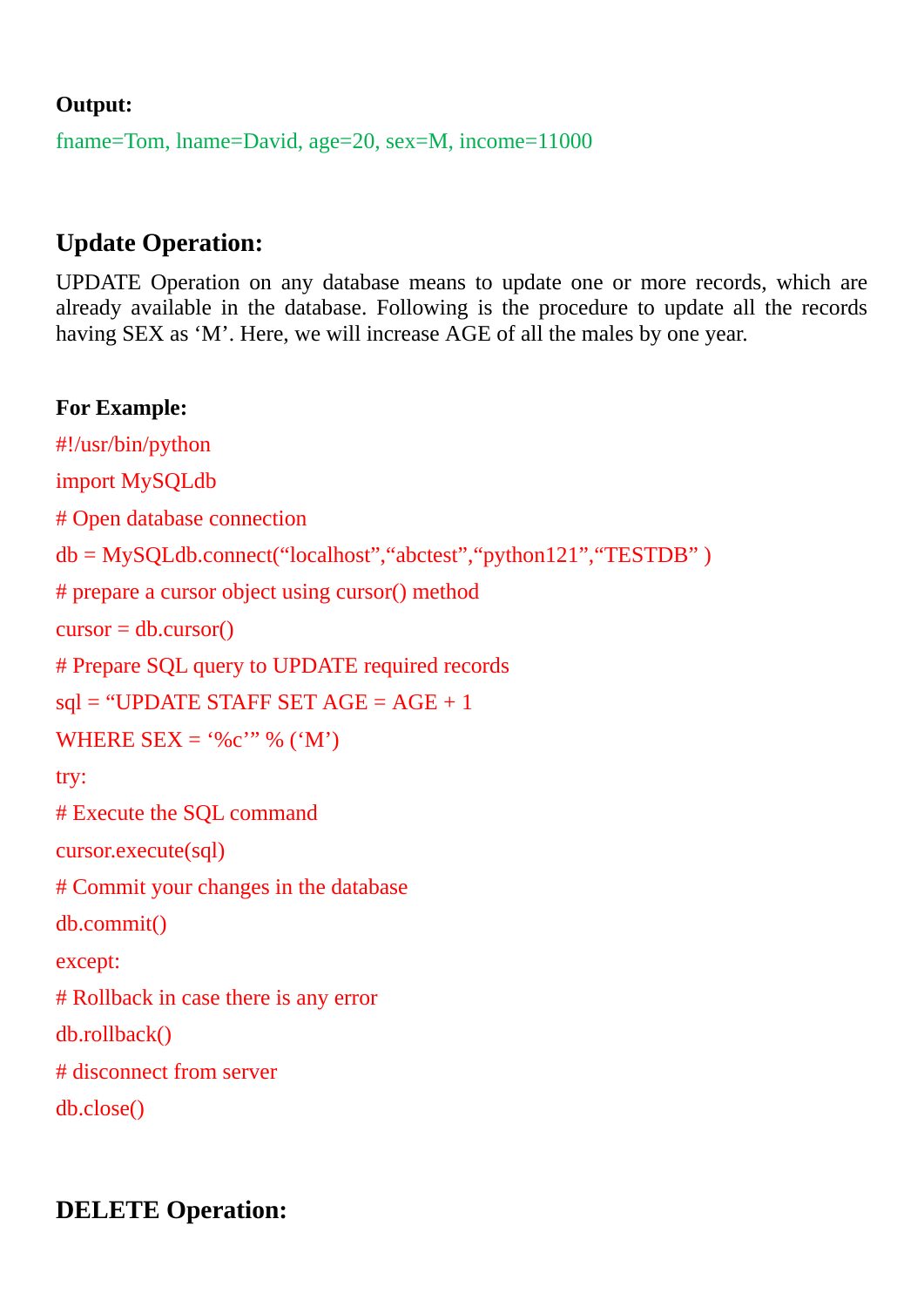DELETE operation is required when you want to delete some records from your database. Following is the procedure to delete all the records from STAFF where AGE is more than 20:

### **For Example:**

```
#!/usr/bin/python
import MySQLdb
# Open database connection
db = MySQLdb.connect("localhost","abctest","python121","TESTDB" )
# prepare a cursor object using cursor() method
cursor = db.cursor()
# Prepare SQL query to DELETE required records
sgl = "DELETE FROM STATEWHERE AGE > "%d" % (20)try:
# Execute the SQL command
cursor.execute(sql)
# Commit your changes in the database
db.commit()
except:
# Rollback in case there is any error
db.rollback()
# disconnect from server
db.close()
```
## **Performing Transactions:**

Transactions are a mechanism that ensures consistency of data. Transactions should have the following properties:

• **Atomicity**: Either a transaction completes or nothing happens at all.

• **Consistency**: A transaction must start in a consistent state and leave the system in a consistent state.

• **Isolation**: Intermediate results of a transaction are not visible outside the current transaction.

• **Durability**: Once a transaction was committed, the effects are persistent, even after a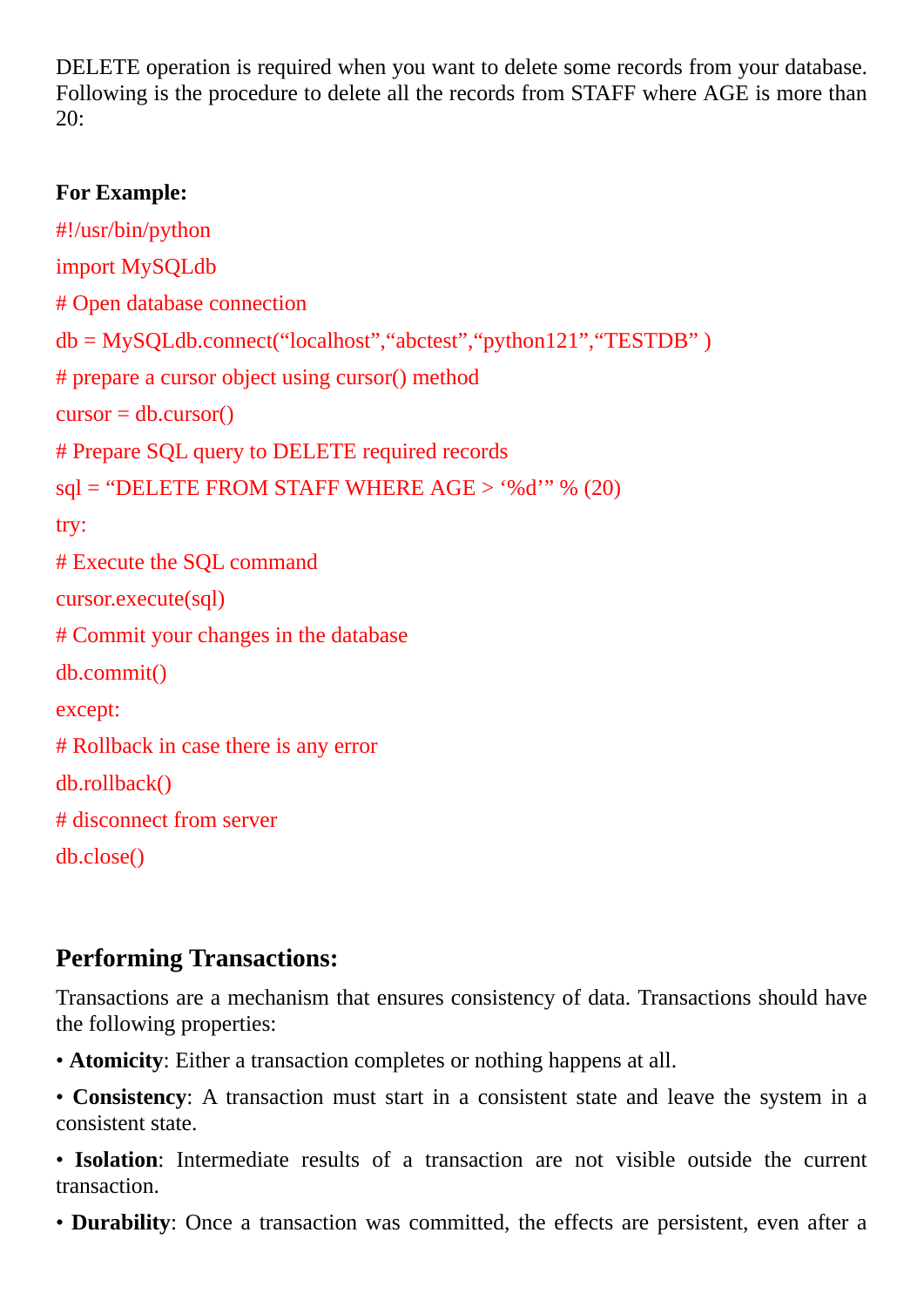system failure.

The Python DB API 2.0 provides two methods to either commit or rollback a transaction.

### **For Example:**

# Prepare SQL query to DELETE required records  $sgl = "DELETE$  FROM STAFF WHERE AGE > '%d'" % (20) try: # Execute the SQL command cursor.execute(sql) # Commit your changes in the database db.commit() except: # Rollback in case there is any error db.rollback()

# **COMMIT Operation:**

Commit is the operation, which gives a green signal to database to finalize the changes, and after this operation, no change can be reverted back.

### **For Example:**

db.commit()

# **ROLLBACK Operation:**

If you are not satisfied with one or more of the changes and you want to revert back those changes completely, then use rollback() method.

### **For Example:**

db.rollback()

## **Disconnecting Database:**

To disconnect Database connection, use close() method.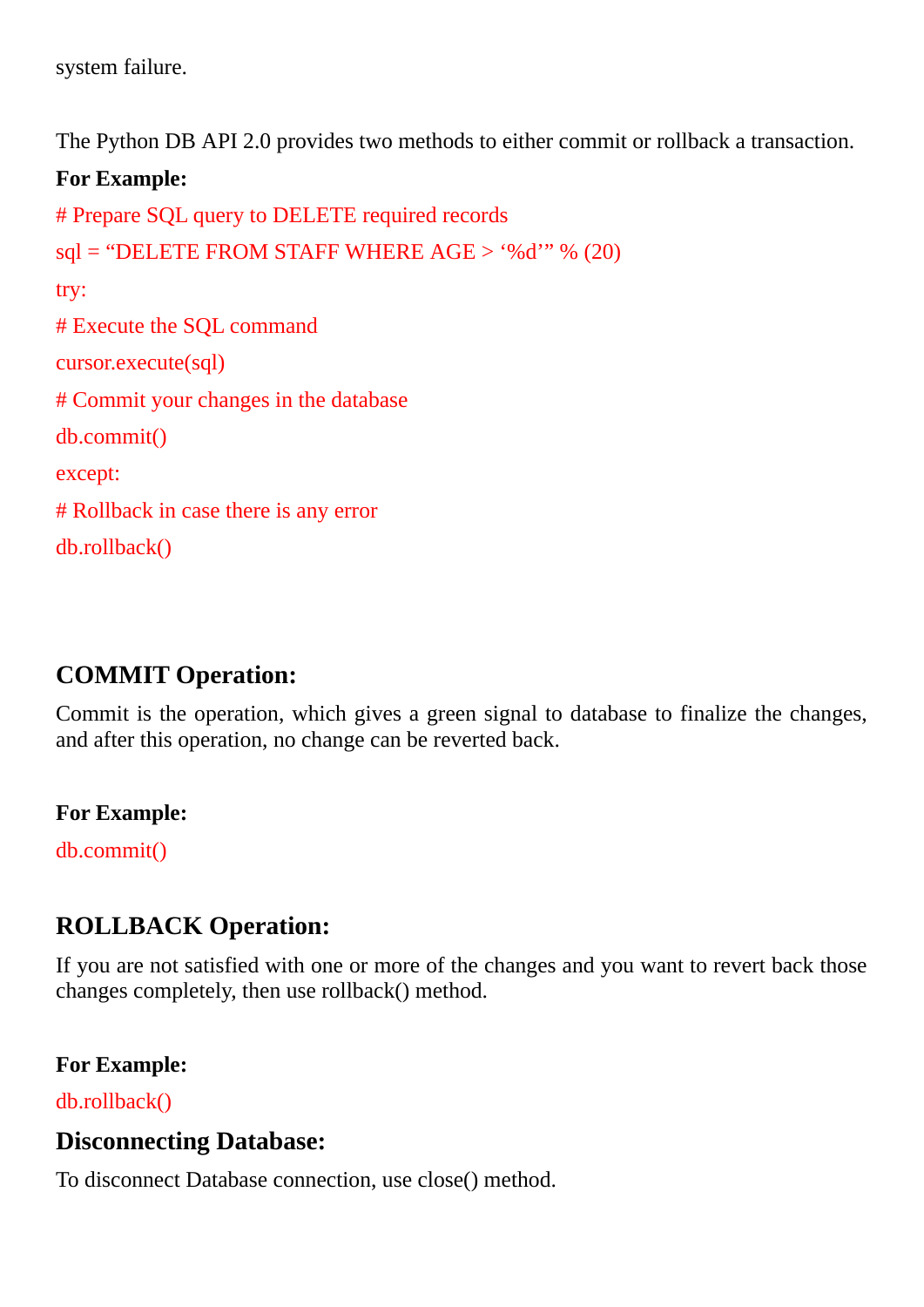### **For Example:**

db.close()

If the connection to a database is closed by the user with the close() method, any outstanding transactions are rolled back by the DB. However, instead of depending on any of DB lower level implementation details, your application would be better off calling commit or rollback explicitly.

# **Handling Errors:**

There are many sources of errors. A few examples are a syntax error in an executed SQL statement, a connection failure, or calling the fetch method for an already canceled or finished statement handle. The DB API defines a number of errors that must exist in each database module. The following table lists these exceptions.

### **Exception Description**

Warning Used for non-fatal issues. Must subclass StandardError.

Error Base class for errors. Must subclass StandardError.

#### **InterfaceError**

Used for errors in the database module, not the database itself. Must subclass Error.

#### **DatabaseError**

Used for errors in the database. Must subclass Error. DataError Subclass of DatabaseError that refers to errors in the data.

#### **OperationalError**

Subclass of DatabaseError that refers to errors such as the loss of a connection to the database. These errors are generally outside of the control of the Python scripter.

#### **IntegrityError**

Subclass of DatabaseError for situations that would damage the relational integrity, such as uniqueness constraints or foreign keys.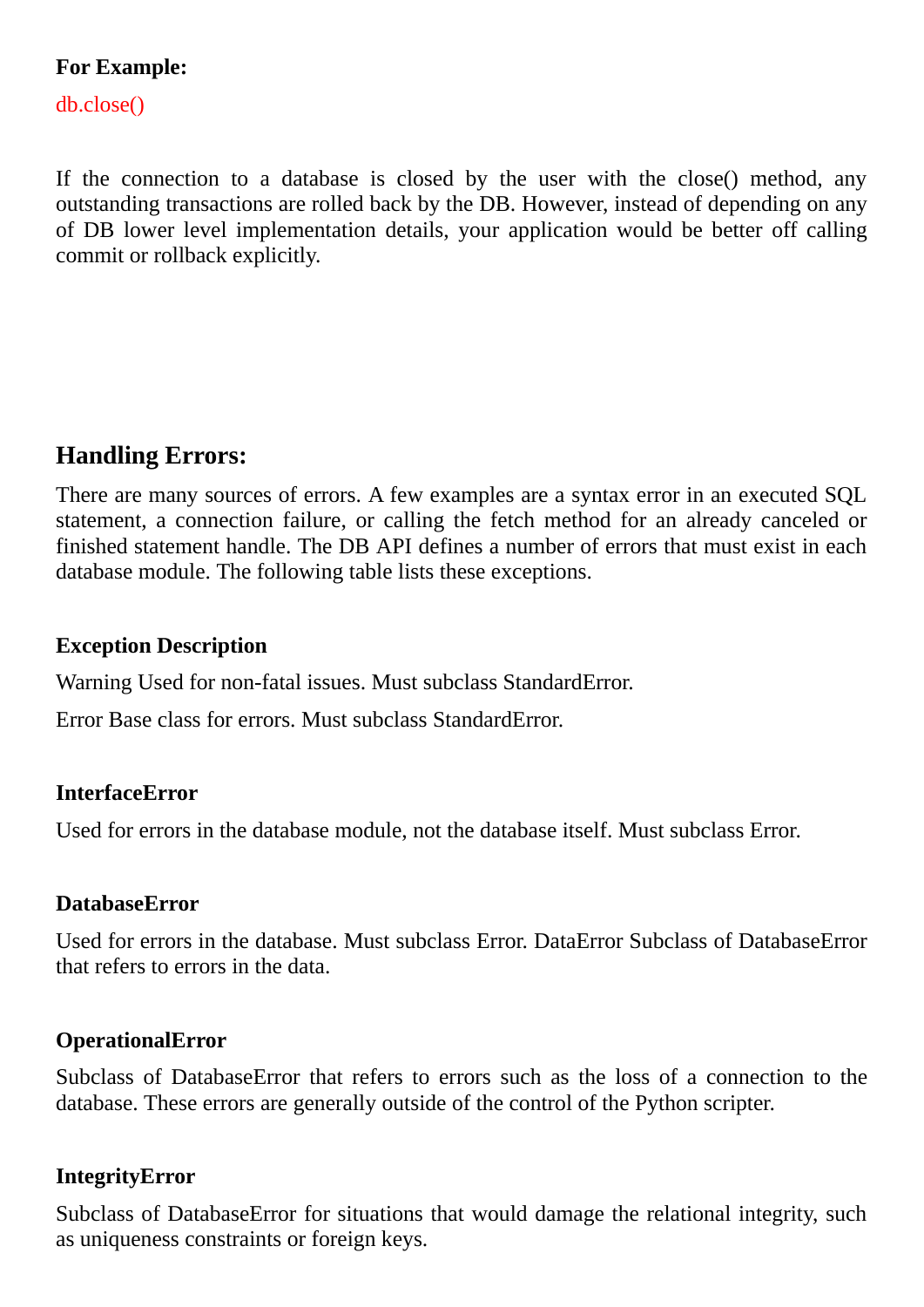### **InternalError**

Subclass of DatabaseError that refers to errors internal to the database module, such as a cursor no longer being active.

#### **ProgrammingError**

Subclass of DatabaseError that refers to errors such as a bad table name and other things that can safely be blamed on you.

#### **NotSupportedError**

Subclass of DatabaseError that refers to trying to call unsupported functionality.

Your Python scripts should handle these errors, but before using any of the above exceptions, make sure your MySQLdb has support for that exception. You can get more information about them by reading the DB API 2.0 specification.

## **PYTHON NETWORKING**

Python provides two levels of access to network services. At a low level, you can access the basic socket support in the underlying operating system which allows you to implement clients and servers for both connection oriented and connectionless protocols. Python also has libraries that provide higher-level access to specific application-level network protocols, such as FTP, HTTP, and so on.

## **What are Sockets?**

Sockets are the endpoints of a bidirectional communications channel. Sockets may communicate within a process, between processes on the same machine, or between processes on different continents. Sockets may be implemented over a number of different channel types: UNIX domain sockets, TCP, UDP, and so on. The socket library provides specific classes for handling the common transports as well as a generic interface for handling the rest.

#### **Sockets have their own vocabulary:**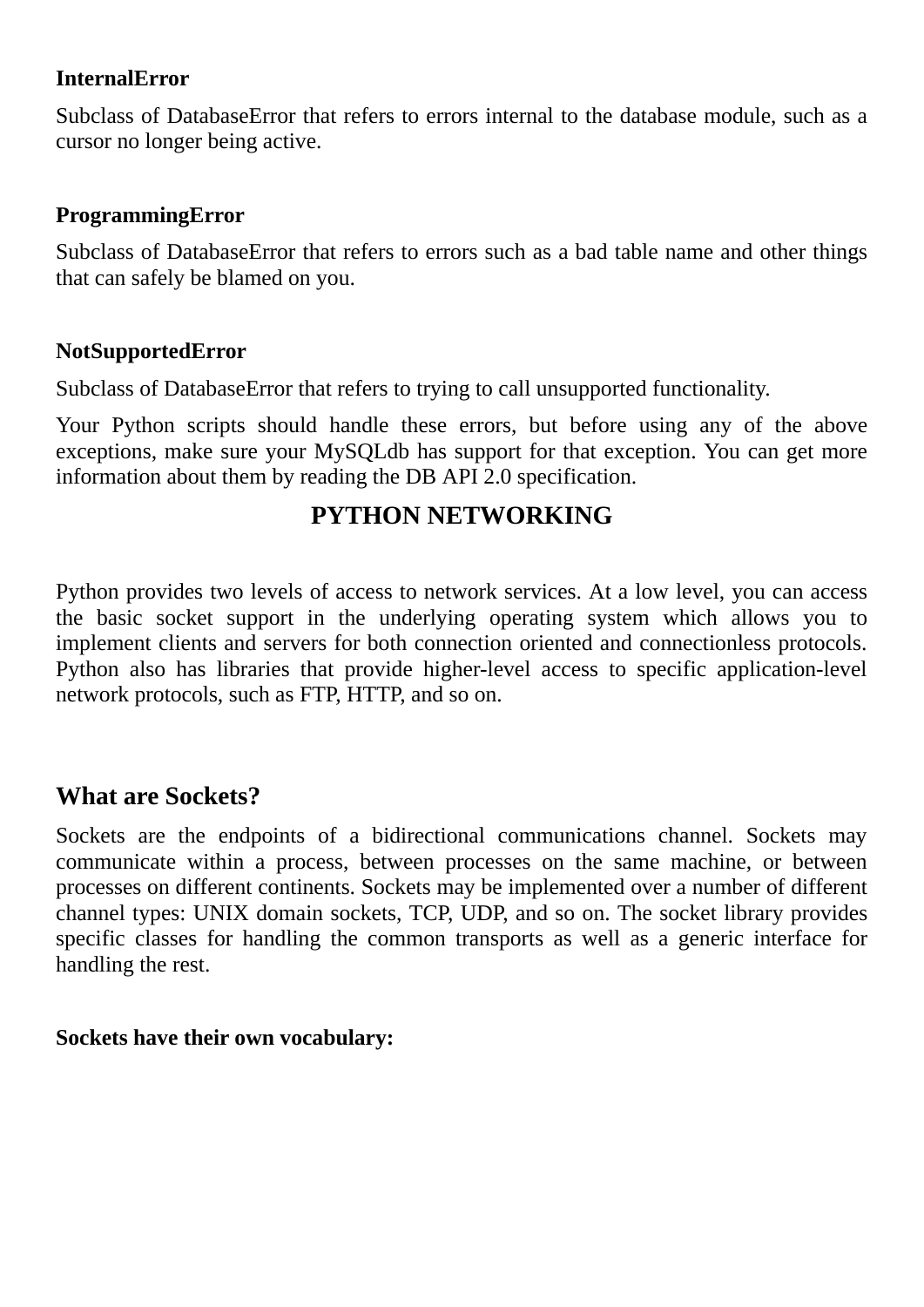| Term                                                                                                                                                                      | Description                                                                                                                                                      |  |  |  |
|---------------------------------------------------------------------------------------------------------------------------------------------------------------------------|------------------------------------------------------------------------------------------------------------------------------------------------------------------|--|--|--|
| domain                                                                                                                                                                    | The family of protocols that will be used as the transport mechanism. These<br>values are constants such as AF_INET, PF_INET, PF_UNIX, PF_X25, and so on.        |  |  |  |
| type                                                                                                                                                                      | The type of communications between the two endpoints, typically<br>SOCK_STREAM for connection-oriented protocols and SOCK_DGRAM for<br>connectionless protocols. |  |  |  |
| protocol                                                                                                                                                                  | Typically zero, this may be used to identify a variant of a protocol within a<br>domain and type.                                                                |  |  |  |
| hostname                                                                                                                                                                  | The identifier of a network interface:                                                                                                                           |  |  |  |
|                                                                                                                                                                           | . A string, which can be a host name, a dotted-quad address, or an IPV6 address<br>in colon (and possibly dot) notation                                          |  |  |  |
|                                                                                                                                                                           | * A string "<br>broadcast>", which specifies an INADDR_BROADCAST address.                                                                                        |  |  |  |
|                                                                                                                                                                           | . A zero-length string, which specifies INADDR_ANY, or                                                                                                           |  |  |  |
|                                                                                                                                                                           | . An Integer, interpreted as a binary address in host byte order.                                                                                                |  |  |  |
| Each server listens for clients calling on one or more ports. A port may be a<br>port<br>Fixnum port number, a string containing a port number, or the name of a service. |                                                                                                                                                                  |  |  |  |

## **The socket Module:**

To create a socket, you must use the socket.socket() function available in socket module. Syntax:

 $s =$ socket.socket (socket family, socket type, protocol=0)

### **Description of parameters:**

- **socket\_family**: This is either AF\_UNIX or AF\_INET, as explained earlier.
- **socket\_type**: This is either SOCK\_STREAM or SOCK\_DGRAM.
- **protocol**: This is usually left out, defaulting to 0.

Socket objects are use required functions to create your client or server program. Here I am going to share with you the list of functions required:

## **Server Socket Methods:**

| Method Description                                                                                    |  |
|-------------------------------------------------------------------------------------------------------|--|
| s.bind()   This method binds address (hostname, port number pair) to socket.                          |  |
| s.listen() This method sets up and start TCP listener.                                                |  |
| s.accept() This passively accepts TCP client connection, waiting until connection arrives (blocking). |  |

## **Client Socket Methods:**

| Method Description                                                |
|-------------------------------------------------------------------|
| s.connect() This method actively initiates TCP server connection. |

## **General Socket Methods:**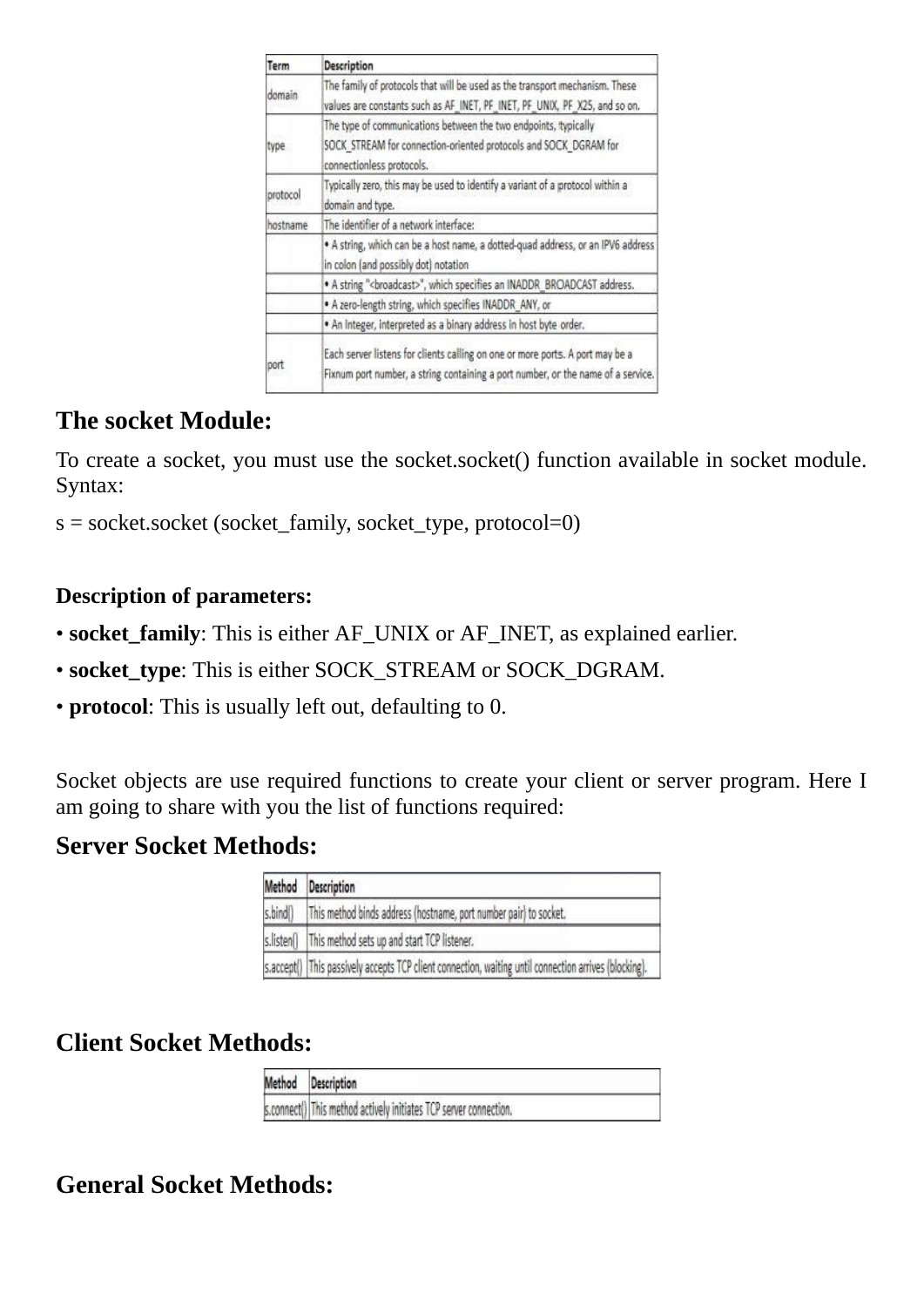| Method               | Description                       |  |  |
|----------------------|-----------------------------------|--|--|
| s.recv()             | This method receives TCP message  |  |  |
| s.send()             | This method transmits TCP message |  |  |
| s.recvfrom()         | This method receives UDP message  |  |  |
| s.sendto()           | This method transmits UDP message |  |  |
| s.close()            | This method closes socket         |  |  |
| socket.gethostname() | Returns the hostname              |  |  |

## **A Simple Server:**

To write Internet servers, we use the socket function available in socket module to create a socket object. A socket object is then used to call other functions to set up a socket server. Now, call bind (hostname, port) function to specify a port for your service on the given host.

Next, call the accept method of the returned object. This method waits until a client connects to the port you specified and then returns a connection object that represents the connection to that client.

### **Example:**

#!/usr/bin/python # This is server.py file import socket # Import socket module  $s = socket.socket() \# Create a socket object$ host = socket.gethostname() # Get local machine name port = 102 # Reserve a port for your service. s.bind((host, port))  $#$  Bind to the port s.listen(5) # Now wait for client connection. while True: c, addr = s.accept() # Establish connection with client. print 'Got connection from', addr c.send('Thanks for connecting') c.close() # Close the connection

# **A Simple Client:**

Now, we will write a very simple client program, which will open a connection to a given port 102 and given host. This is very simple to create a socket client using Python's socket module function. The socket.connect(hosname, port) opens a TCP connection to hostname on the port. Once you have a socket open, you can read from it like any IO object. When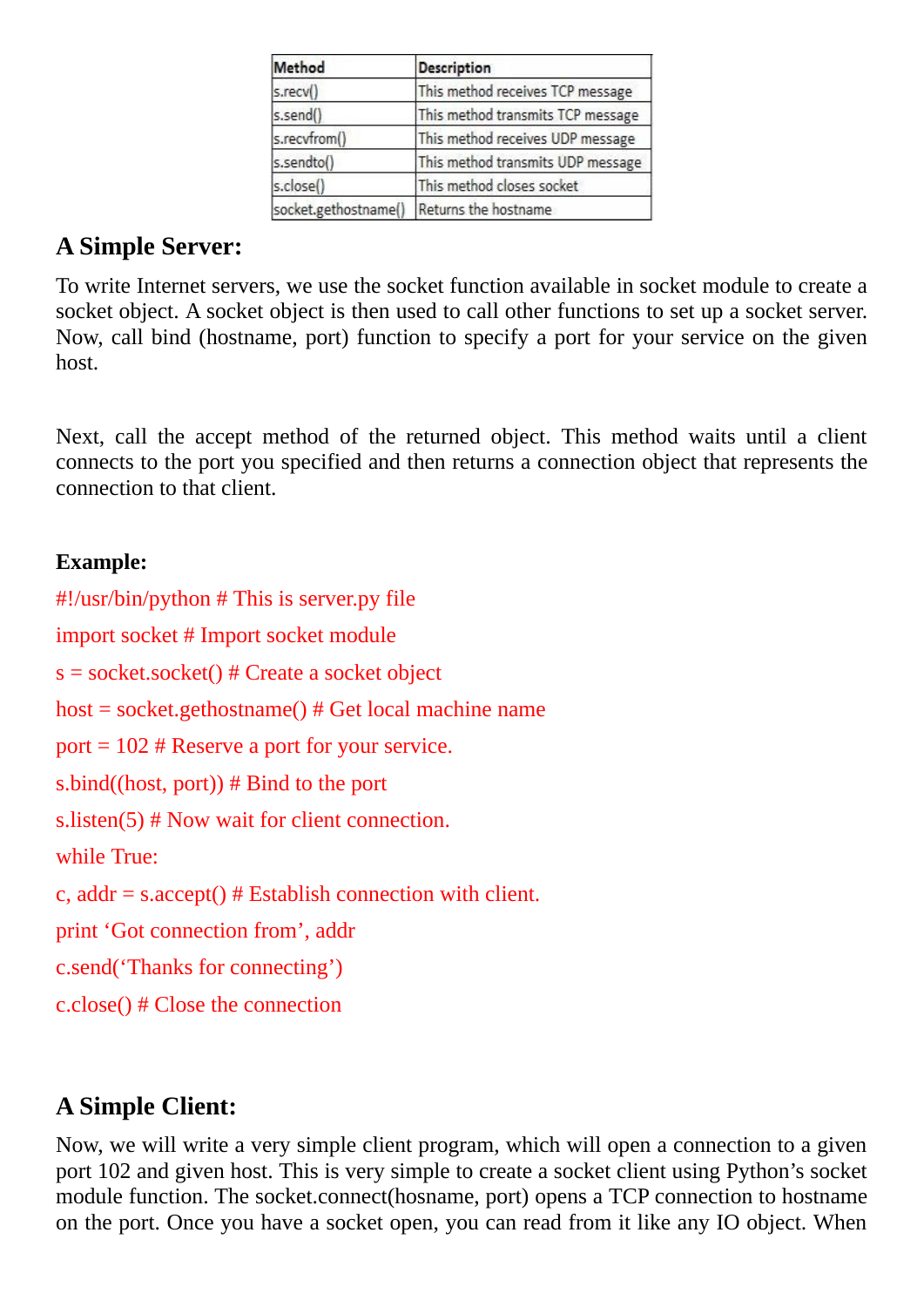done, remember to close it, as you would close a file. The following code is a very simple client that connects to a given host and port, reads any available data from the socket, and then exits:

### **Example:**

#!/usr/bin/python # This is client.py file import socket # Import socket module  $s = socket.socket() \# Create a socket object$ host = socket.gethostname() # Get local machine name port = 102 # Reserve a port for your service. s.connect((host, port)) print s.recv(1024) s.close # Close the socket when done Now, run this server.py in background and then run above client.py to see the result. # Following would start a server in background. \$ python server.py & # Once server is started run client as follows: \$ python client.py

## **Output:**

Got connection from ('127.0.0.1', 48437) Thanks for connecting

## **Python Internet modules**

Here below is a list of some important modules, which are used in Python Network/Internet programming.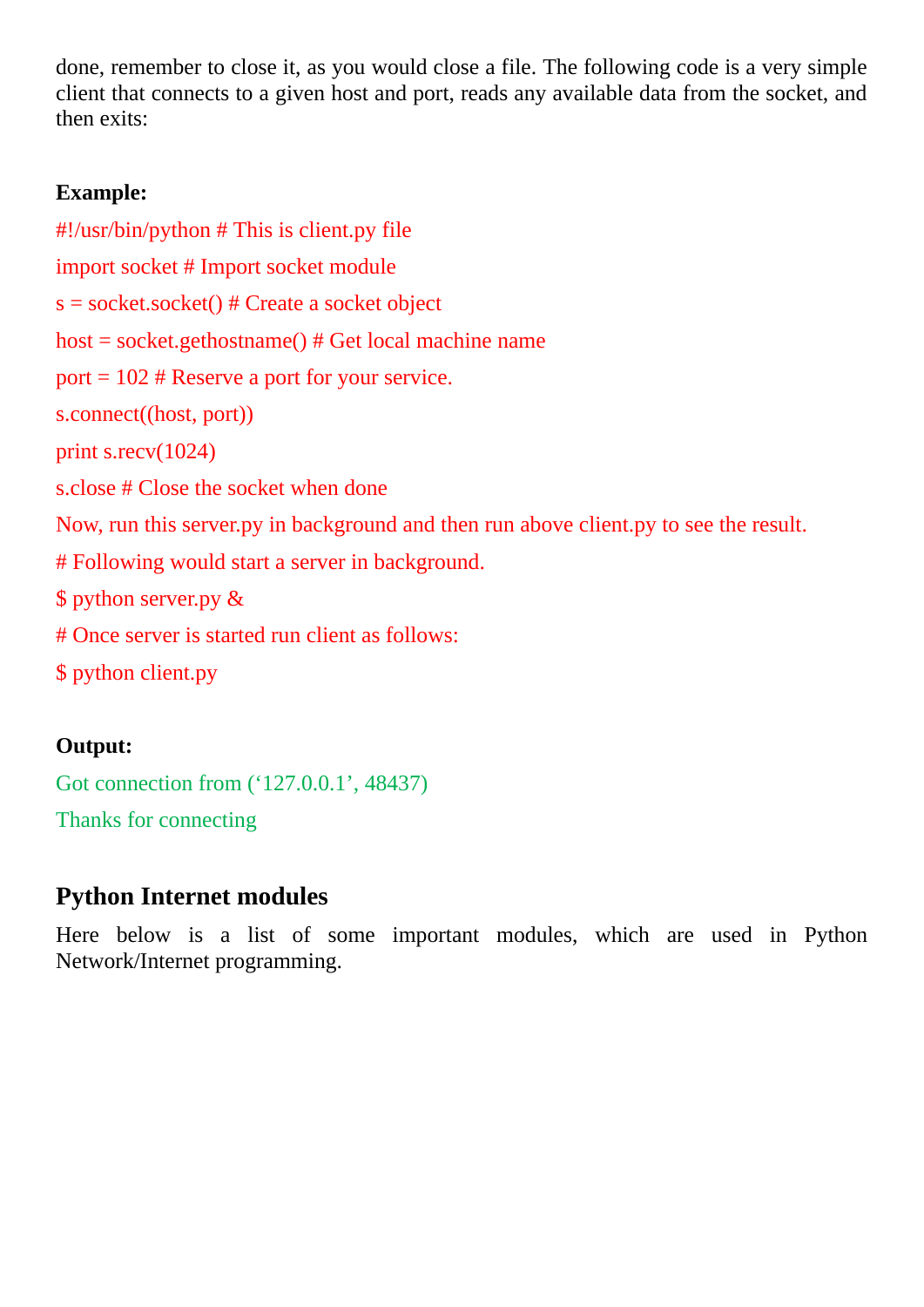|                  | Protocol Common function | Port No | Python module              |
|------------------|--------------------------|---------|----------------------------|
| <b>HTTP</b>      | Web pages                | 80      | httplib, urllib, xmlrpclib |
| <b>NNTP</b>      | Usenet news              | 119     | nntplib                    |
| <b>FTP</b>       | File transfers           | 20      | ftplib, urllib             |
| <b>SMTP</b>      | Sending email            | 25      | smtplib                    |
| POP <sub>3</sub> | Fetching email           | 110     | poplib                     |
| IMAP4            | Fetching email           | 143     | <i>imaplib</i>             |
| Telnet           | <b>Command lines</b>     | 23      | telnetlib                  |
| Gopher           | Document transfers       | 70      | gopherlib, urilib          |

# **SENDING MAIL IN PYTHON**

Simple Mail Transfer Protocol (SMTP) is a protocol that is used to send e-mails and routing e-mails between the mail servers. In Python there is 'smtplib' module, which defines an SMTP client session object. SMTP client session object is used to send mail to any Internet machine with an SMTP or ESMTP listener daemon.

## **SYNTAX:**

import smtplib

smtpObj = smtplib.SMTP([host[,port[,local\_hostname]]])

### **Detail of parameters used:**

• **host**: This is the host running your SMTP server. You can specify IP address of the host or a domain name. This is optional argument.

• **port**: If you are providing host argument, then you need to specify a port, where SMTP server is listening. Usually this port would be 25.

• **local\_hostname**: If your SMTP server is running on your local machine, then you can specify justlocalhost as of this option. An SMTP object has an instance method called sendmail, which will typically be used to do the work of mailing a message. It takes three parameters:

• **The sender** - A string with the address of the sender.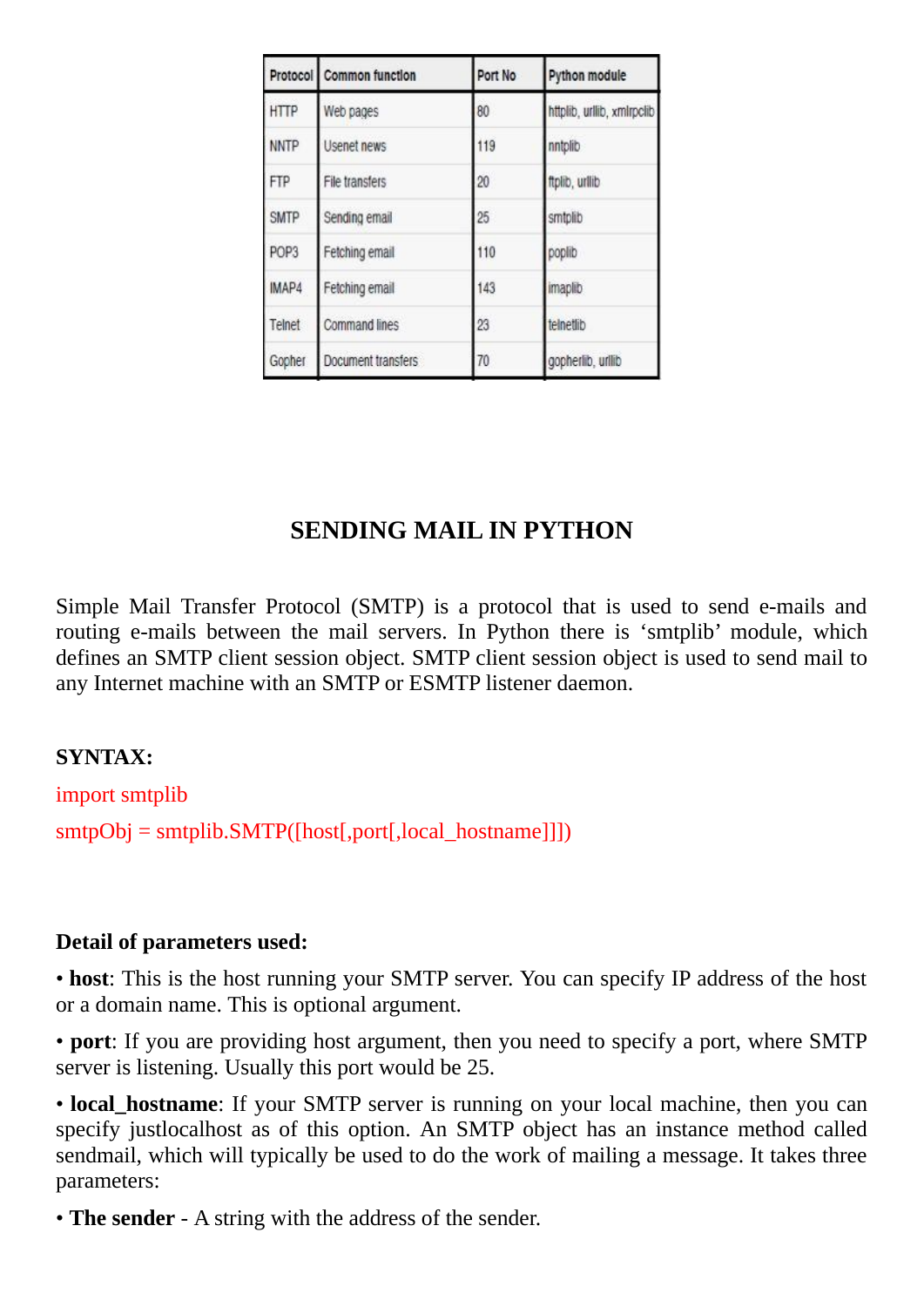- **The receivers** A list of strings, one for each recipient.
- **The message** A message as a string formatted as specified in the various RFCs.

### **Example:**

```
To send an e-mail using Python script.
#!/usr/bin/python
import smtplib
sender = 'abc@senddomain.com'
receivers = ['xyz@recdomain.com']
message = \frac{1}{10} From: From Person \langle \text{abc}(\omega) \rangle senddomain.com
To: To Person <xyz@recdomain.com>
Subject: SMTP e-mail test
This is a test e-mail message.
""""
try:
smtpObj = smtplib.SMTP('localhost')
smtpObj.sendmail(sender, receivers, message)
print "Mail sent successfully"
except SMTPException:
print "Error in sending mail"
```
In case, if you are not running an SMTP server on your local machine, then you can use 'smtplib' client to communicate with a remote SMTP server. Unless you're using a webmail service, your e-mail provider will have provided you with outgoing mail server details that you can provide them, as follows:

smtplib.SMTP('mail.your-domain.com', 25)

## **Sending an HTML E-mails Using Python:**

When you send a text message using Python, then all the content will be treated as simple text. Even if you will include HTML tags in a text message, it will be displayed as simple text and HTML tags will not be formatted according to HTML syntax. But Python provides option to send an HTML message as actual HTML message. While sending an email message, you can specify a Mime version, content type and character set to send an HTML e-mail.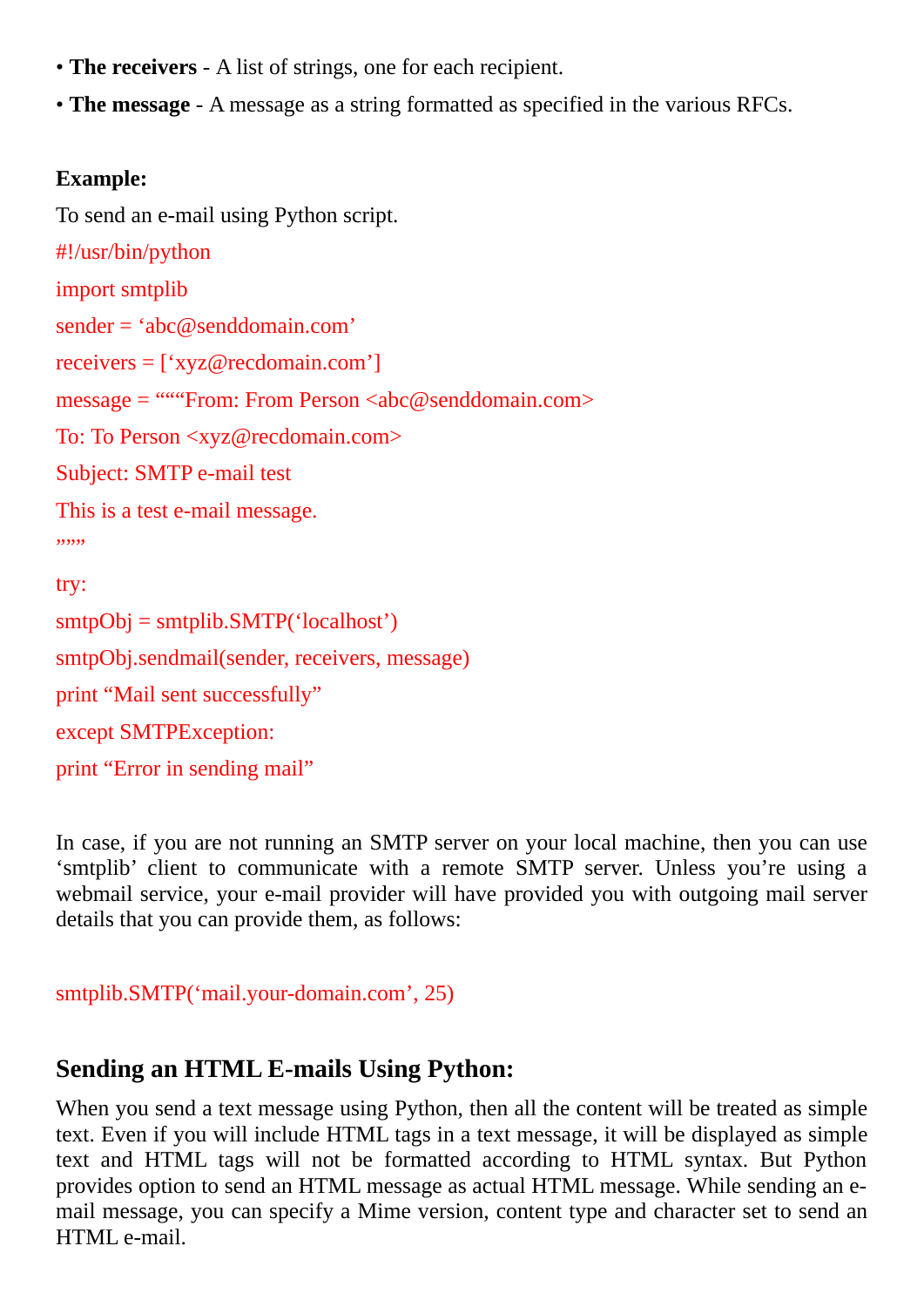### **Example to send HTML content as an e-mail:**

```
#!/usr/bin/python
import smtplib
message = \frac{1}{10} From: From Person \langle \text{abc}(\omega) \rangle senddomain.com
To: To Person <xyz@recdomain.com>
MIME-Version: 1.0
Content-type: text/html
Subject: SMTP HTML e-mail test
This is an e-mail message to be sent in HTML format
<b>Here is HTML text for you.</b>
<h1>Here is Headline for you.</h1>
""""
try:
smtpObj = smtplib.SMTP('localhost')
smtpObj.sendmail(sender, receivers, message)
print "Mail sent successfully"
except SMTPException:
```
print "Error in sending mail"

## **Sending Attachments as an e-mail:**

To send an e-mail with mixed content requires setting Content-type header to multipart/mixed. Then, text and attachment sections can be specified within boundaries. A boundary is started with two hyphens followed by a unique number, which can not appear in the message part of the e-mail. A final boundary denoting the e-mail's final section must also end with two hyphens. Attached files should be encoded with the pack("m") function to have base64 encoding before transmission.

### **Example to send a file /tmp/test.txt as an attachment:**

```
#!/usr/bin/python
import smtplib
import base64
filename = "/tmp/test.txt"
# Read a file and encode it into base64 format
fo = open(filename, "rb")
```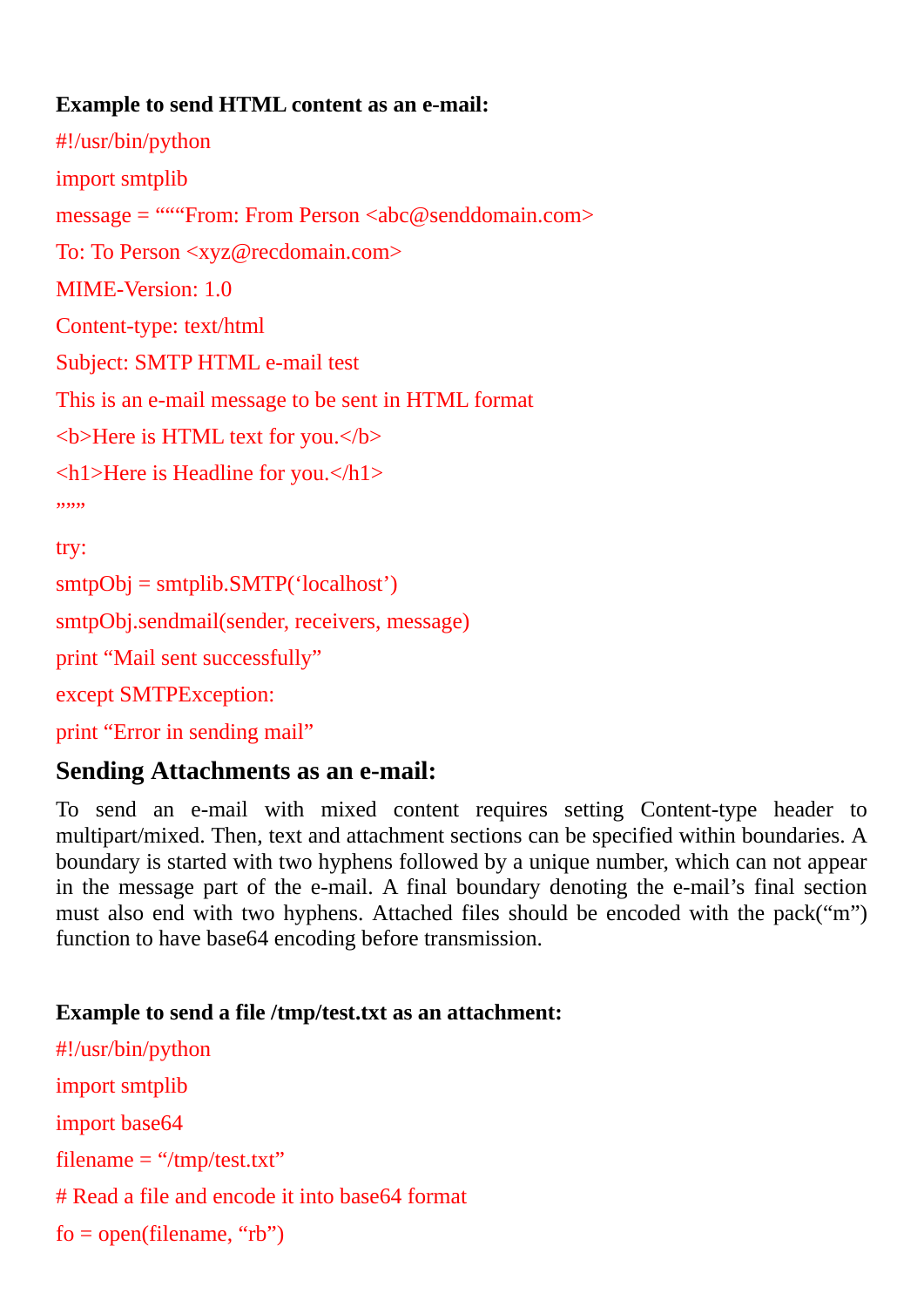```
filecontent = fo.read()encodedcontent = base64.b64encode(filecontent) # base64
sender = 'test@aaadomain.com'
reciever = 'aaa.admin@gmail.com'
marker = "TESTMARKER"
body = \dotsThis is a test email to send an attachement.
......
# Define the main headers.
part1 = """From: From Person \leq me@from domain.net
```

```
To: To Person \leqaaa.admin@gmail.com>
```
Subject: Sending Attachement

MIME-Version: 1.0

Content-Type: multipart/mixed; boundary=%s

```
-%s
```

```
""" % (marker, marker)
```
# Define the message action

```
part2 = """Content-Type: text/plain
```
Content-Transfer-Encoding:8bit

```
%S
```
 $-$ %s

```
""" % (body, marker)
```
# Define the attachment section

```
part3 = """Content-Type: multipart/mixed; name="%s"
```
Content-Transfer-Encoding:base64

Content-Disposition: attachment; filename=%s

 $\%S$ 

 $-$ %s—

```
""" %(filename, filename, encodedcontent, marker)
```

```
message = part1 + part2 + part3
```
try:

```
smtpObj = smtplib.SMTP('localhost')
```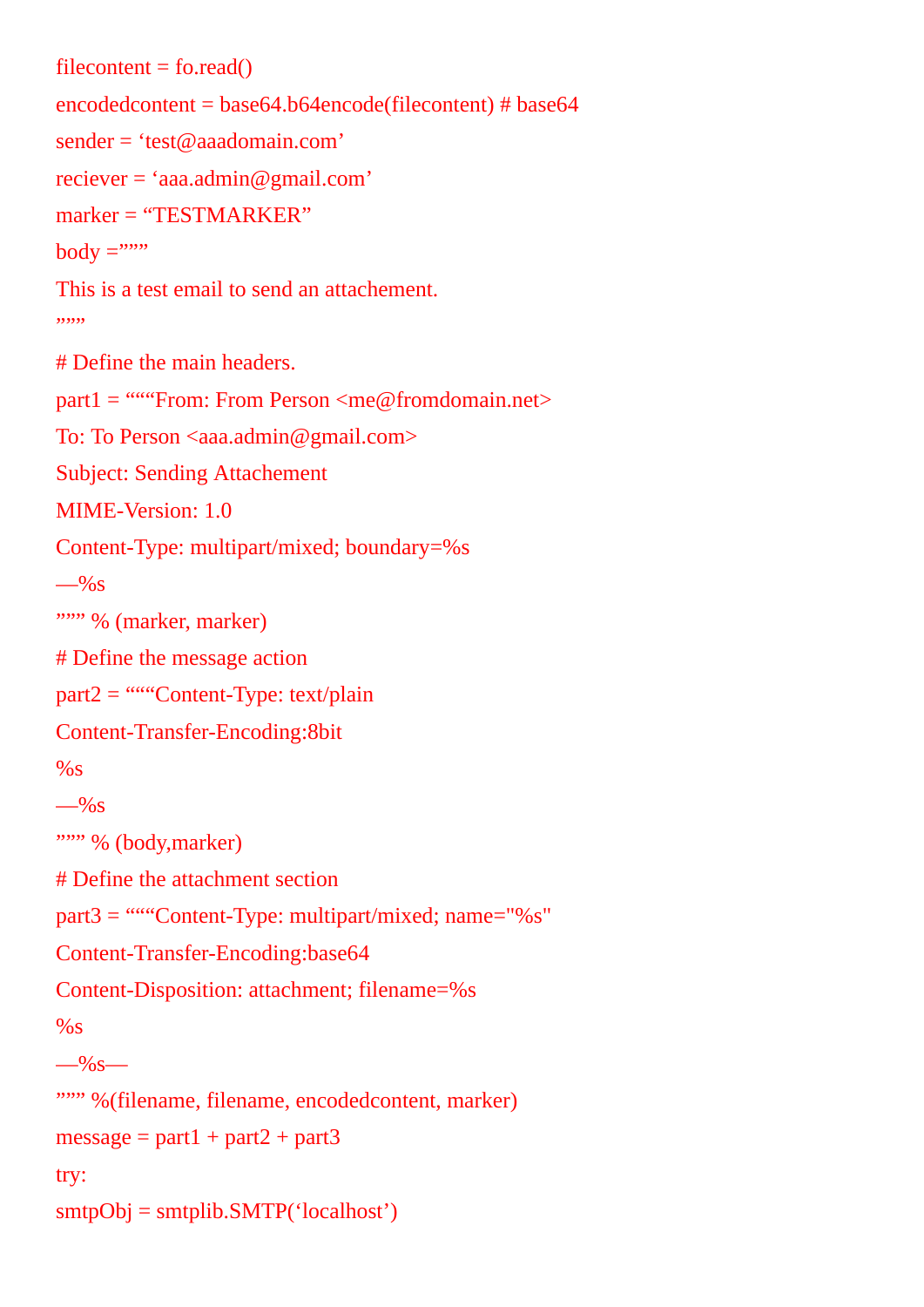smtpObj.sendmail(sender, reciever, message) print "Mail sent successfully" except Exception: print "Error in sending email"

# **PYTHON MULTITHREADING**

In python you can run multiple threads at a time. Running multiple threads is similar to running several different programs with following benefits:

• Multiple threads within a process share the same data space with the main thread and can share information or communicate with each other more easily as compared to when they were separate processes.

• Threads sometimes called light-weight processes and they don't require much memory overhead. A thread has a beginning, an execution sequence, and a conclusion. It has an instruction pointer that keeps track of where within its context it is currently running.

• It can be pre-empted.

• It can temporarily be put on hold while other threads are running, this method is called yielding.

## **Starting a New Thread:**

To start a new thread, you need to call following method available in thread module:

thread.start\_new\_thread (function, args[,kwargs])

This method is used to enable a fast and efficient way to create new threads in both Linux and Windows. The method call returns immediately and the child thread starts and calls function with the passed list of 'agrs'. When function returns, then the thread terminates. Here, 'args' is a tuple of arguments; that uses an empty tuple to call function without passing any arguments. 'kwargs' is an optional dictionary of keyword arguments.

### **For Example:**

#!/usr/bin/python import thread import time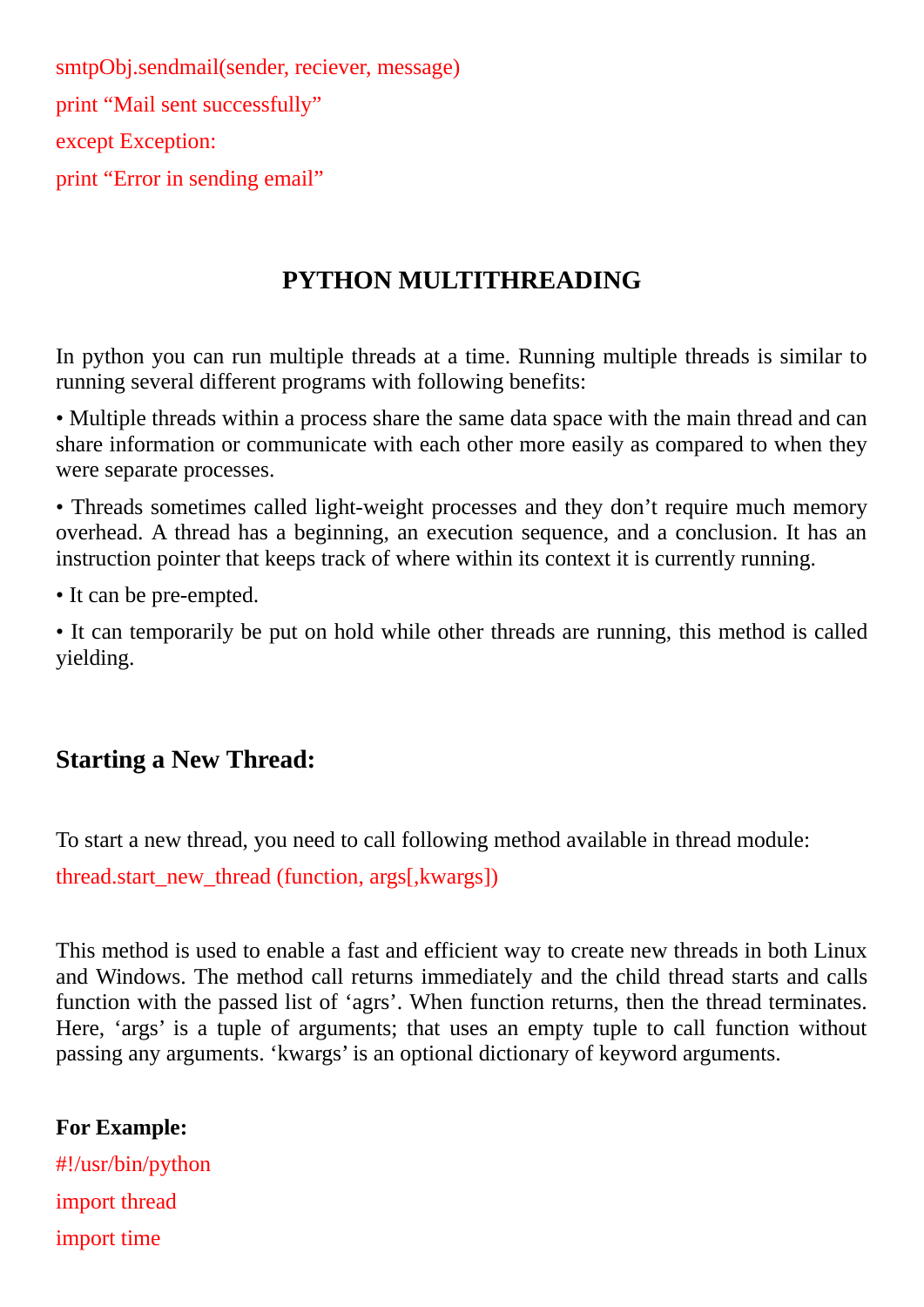```
# Define a function for the thread
def print_time( threadName, delay):
count = 0while count \le 5:
time.sleep(delay)
count += 1print "%s: %s" % ( threadName, time.ctime(time.time()) )
# Create two threads as follows
try:
thread.start_new_thread( print_time, ("MyThread-1", 2,) )
thread.start_new_thread( print_time, ("MyThread-2", 4,) )
except:
print "Error in starting a thread"
while 1:
pass
```
### **Output:**

MyThread-1: Wed Jan 01:45 01:45:17 2015 MyThread-1: Wed Jan 01:45 01:45:19 2015 MyThread-2: Wed Jan 01:45 01:45:19 2015 MyThread-1: Wed Jan 01:45 01:45:21 2015 MyThread-2: Wed Jan 01:45 01:45:23 2015 MyThread-1: Wed Jan 01:45 01:45:23 2015 MyThread-1: Wed Jan 01:45 01:45:25 2015 MyThread-2: Wed Jan 01:45 01:45:27 2015 MyThread-2: Wed Jan 01:45 01:45:31 2015 MyThread-2: Wed Jan 01:45 01:45:35 2015

Although it is very effective for low-level threading, but the thread module is very limited compared to the newer threading module.

## **The Threading Module:**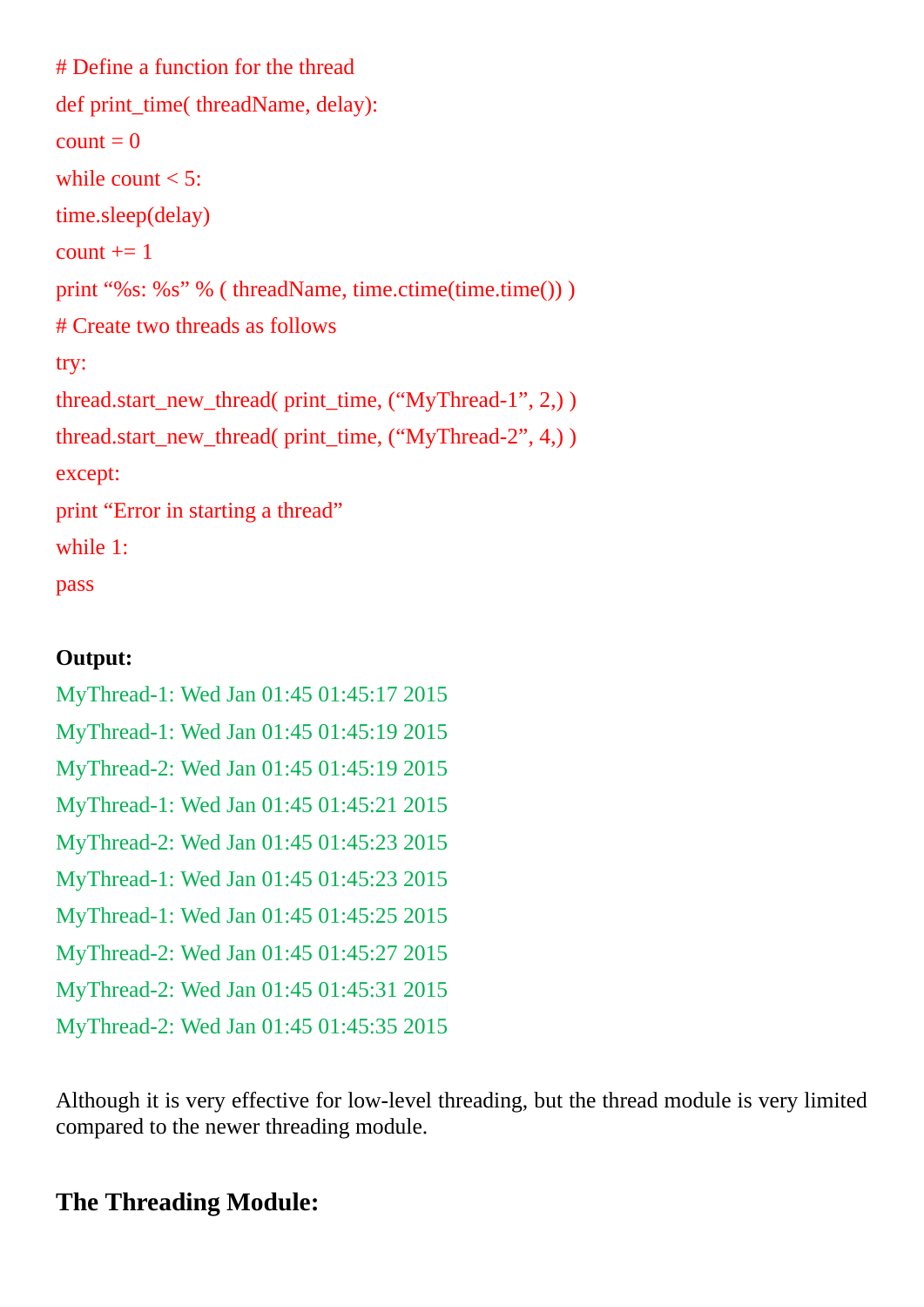New threading module in Python 2.4 provides much more powerful, high-level support for threads. The threading module exposes all the methods of the thread module and provides some additional methods:

• threading.activeCount(): Returns the number of thread objects that are active.

• threading.currentThread(): Returns the number of thread objects in the caller's thread control.

• threading.enumerate(): Returns a list of all thread objects that are currently active.

In addition to the methods, the threading module has the Thread class that implements threading. The methods provided by the Thread class are given below:

- **run()**: The run() method is the entry point for a thread.
- **start()**: The start() method starts a thread by calling the run method.
- **join([time])**: The join() waits for threads to terminate.
- **isAlive()**: The isAlive() method checks whether a thread is still executing.
- **getName()**: The getName() method returns the name of a thread.
- **setName()**: The setName() method sets the name of a thread.

# **Creating Thread using ThreadingModule:**

To implement a new thread using the threading module, you must follow the points given below:

- Define a new subclass of the Thread class.
- Override the \_\_init (self [,args]) method to add additional arguments.

• Then, override the run(self [,args]) method to implement what the thread should do when started.

Once you have created the new Thread subclass, you can create an instance of it and then start a new thread by invoking the start(), which will in turn call run() method.

## **For Example:**

#!/usr/bin/python import threading import time exit $Flag = 0$ class myBook (threading.Thread):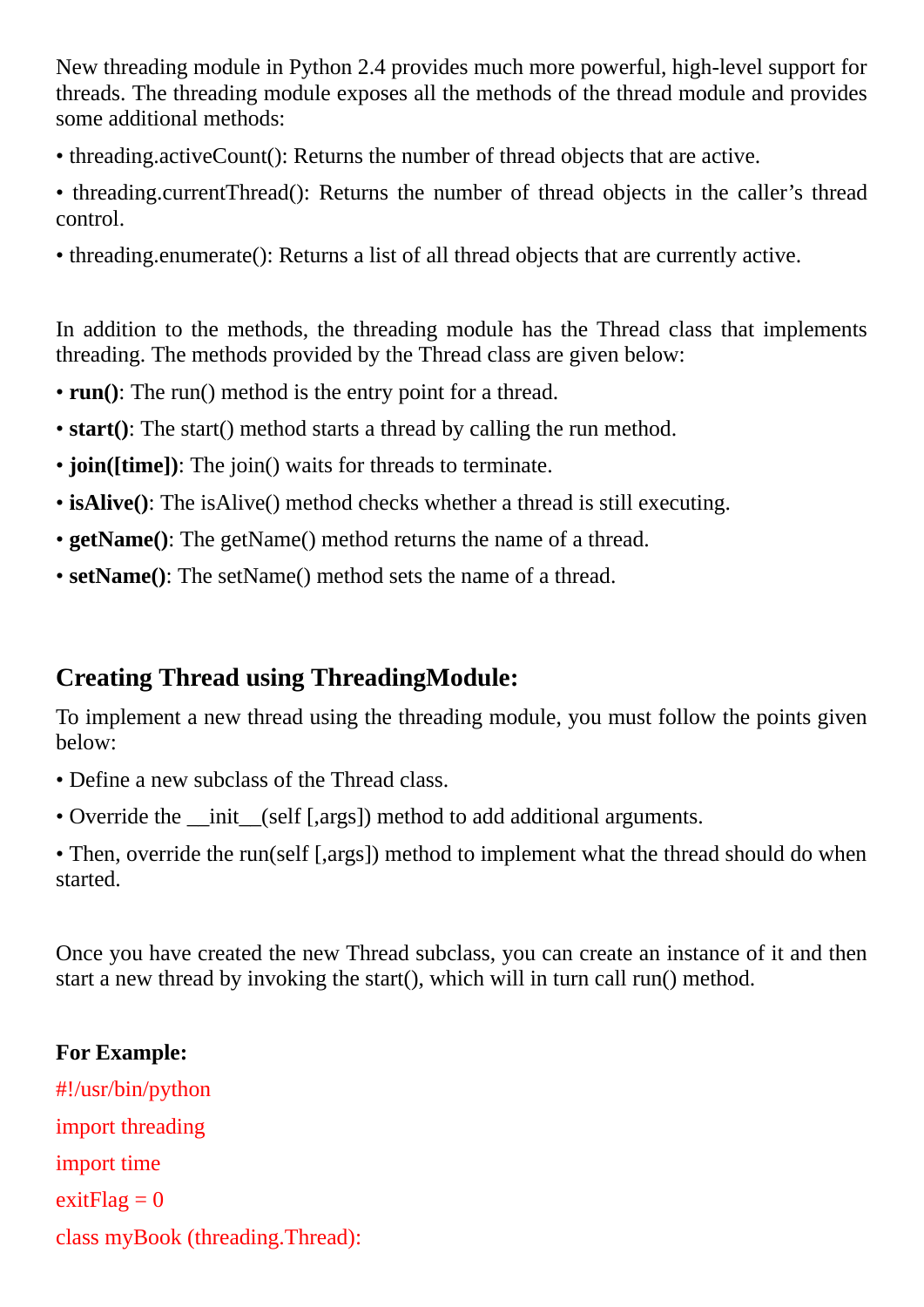```
def init (self, threadID, name, counter):
threading.Thread.__init__(self)
self.threadID = threadID
self.name = nameself.counter = counter
def run(self):
print "Starting " + self.name
print_time(self.name, self.counter, 5)
print "Exiting " + self.name
def print_time(threadName, delay, counter):
while counter:
if exitFlag:
thread.exit()
time.sleep(delay)
print "%s: %s" % (threadName, time.ctime(time.time()))
counter -= 1
# Create new threads
thread1 = myBook(1, "MyThread-1", 1)thread2 = myBook(2, "MyThread-2", 2)# Start new Threads
thread1.start()
thread2.start()
print "Exit From Main Thread"
```
#### **Output:**

Starting MyThread-1 Starting MyThread-2 Exit From Main Thread MyThread-1: Mon Jul 27 01:45:10:03 2015 MyThread-1: Mon Jul 27 01:45:10:04 2015 MyThread-2: Mon Jul 27 01:45:10:04 2015 MyThread-1: Mon Jul 27 01:45:10:05 2015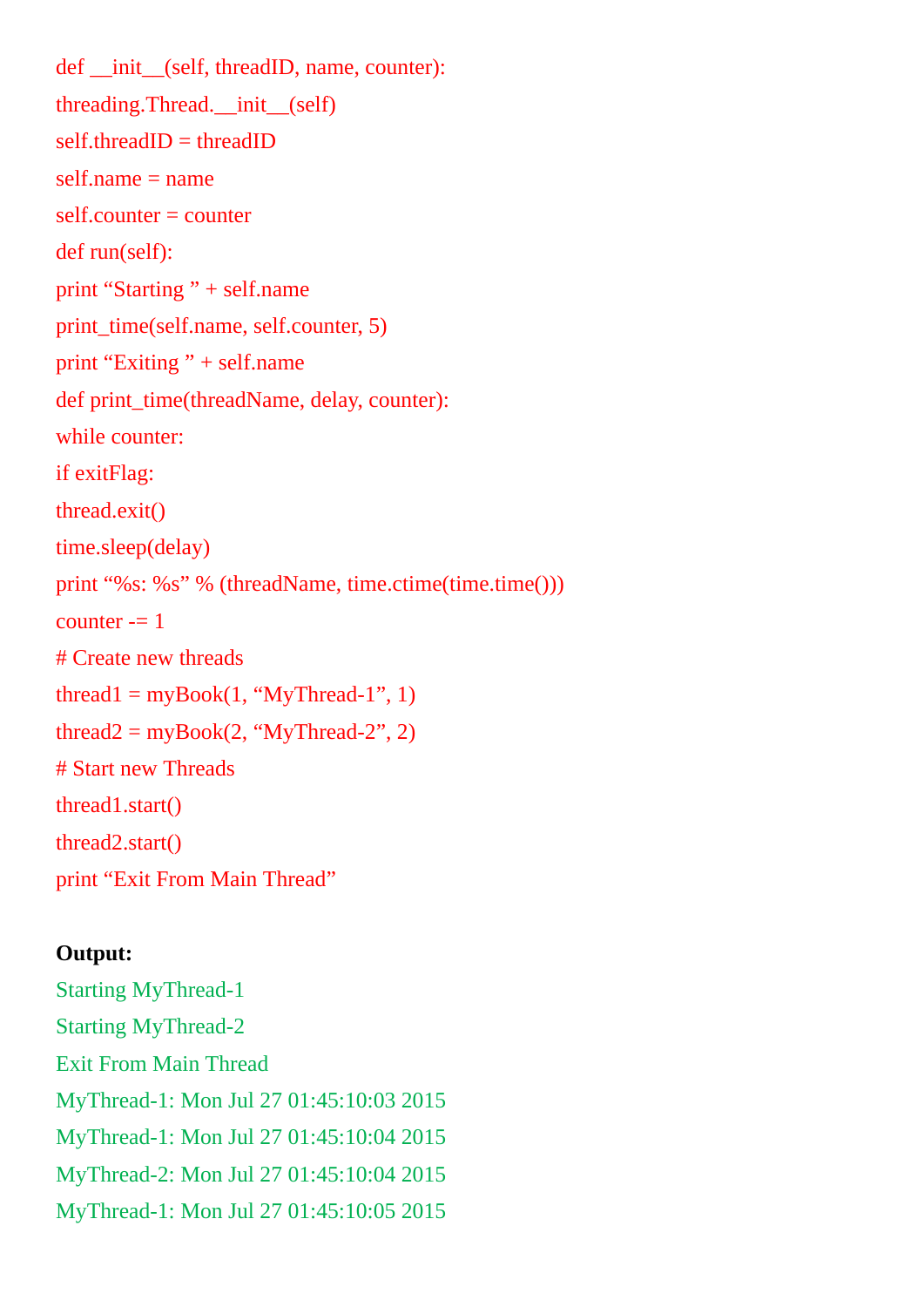MyThread-1: Mon Jul 27 01:45:10:06 2015 MyThread-2: Mon Jul 27 01:45:10:06 2015 MyThread-1: Mon Jul 27 01:45:10:07 2015 Exiting MyThread-1 MyThread-2: Mon Jul 27 01:45:10:08 2015 MyThread-2: Mon Jul 27 01:45:10:10 2015 MyThread-2: Mon Jul 27 01:45:10:12 2015 Exiting MyThread-2

# **Synchronizing Threads:**

In python threading module includes a simple-to-implement locking mechanism which will allow you to synchronize the threads. A new lock is created by calling the Lock() method, which returns the new lock. to force threads to run, The acquire(blocking) method of the new lock object is used. If blocking is set to 0, the thread will return immediately with a 0 value if the lock cannot be acquired and with a 1 if the lock was acquired. If blocking is set to 1, the thread will block and wait for the lock to be released. The release() method of the the new lock object would be used to release the lock when it is no longer required.

#### **For Example:**

#!/usr/bin/python import threading import time class myBook (threading.Thread): def init (self, threadID, name, counter): threading.Thread.\_\_init\_\_(self)  $self$  threadID = threadID  $self.name = name$ self.counter = counter def run(self): print "Starting " + self.name # Get lock to synchronize threads threadLock.acquire() print\_time(self.name, self.counter, 3)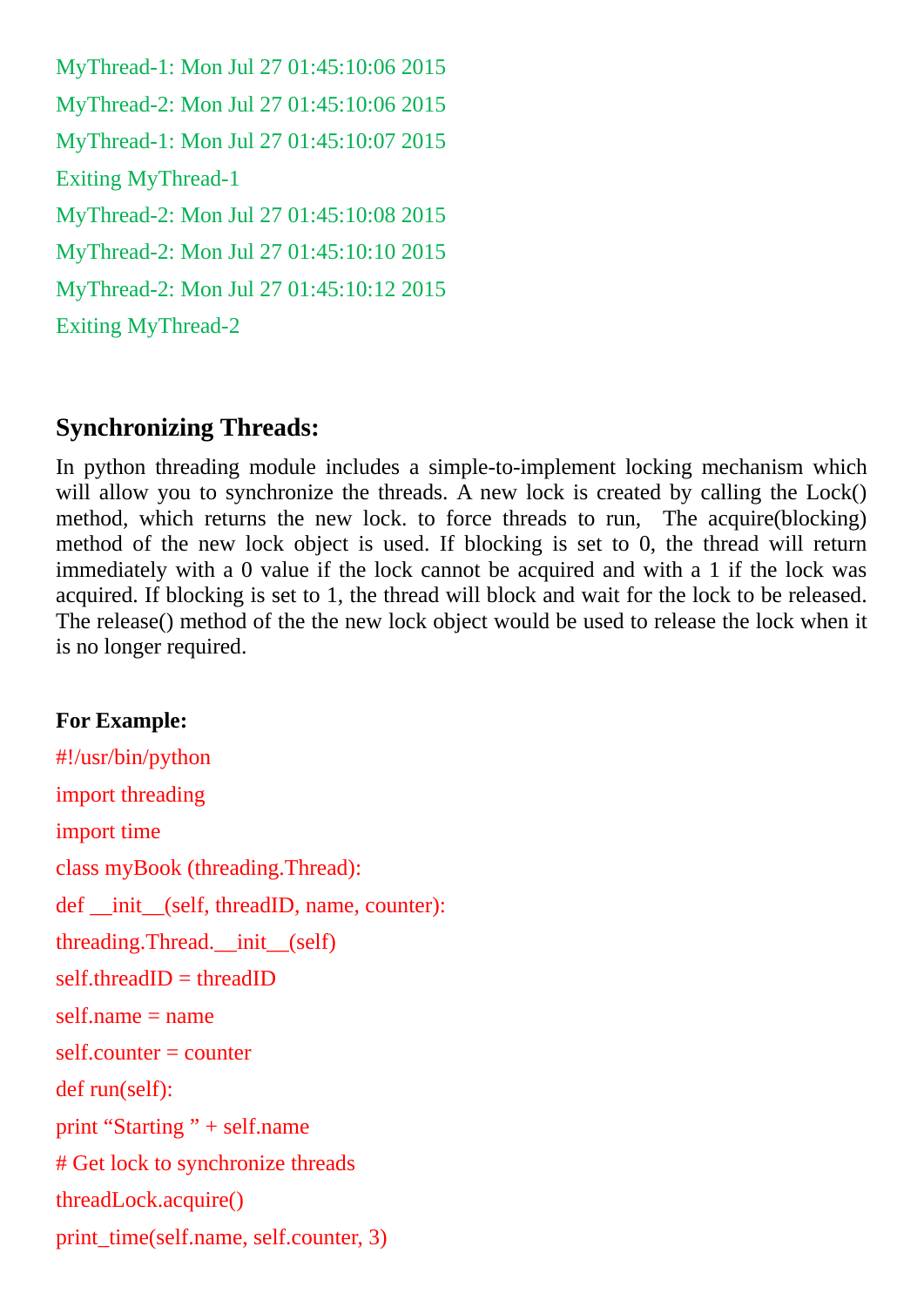```
# Free lock to release next thread
threadLock.release()
def print_time(threadName, delay, counter):
while counter:
time.sleep(delay)
print "%s: %s" % (threadName, time.ctime(time.time()))
counter -= 1
threadLock = threading.Lock()threads = \Box# Create new threads
thread1 = myBook(1, "MyThread-1", 1)thread2 = myBook(2, "MyThread-2", 2)# Start new Threads
thread1.start()
thread2.start()
# Add threads to thread list
threads.append(thread1)
threads.append(thread2)
# Wait for all threads to complete
for t in threads:
t.join()
print "Exiting from Main Thread"
```
### **Output:**

Starting MyThread-2 MyThread-1: Mon Jul 27 01:45:11:28 2015 MyThread-1: Mon Jul 27 01:45:11:29 2015 MyThread-1: Mon Jul 27 01:45:11:30 2015 MyThread-2: Mon Jul 27 01:45:11:32 2015 MyThread-2: Mon Jul 27 01:45:11:34 2015 MyThread-2: Mon Jul 27 01:45:11:36 2015 Exiting from Main Thread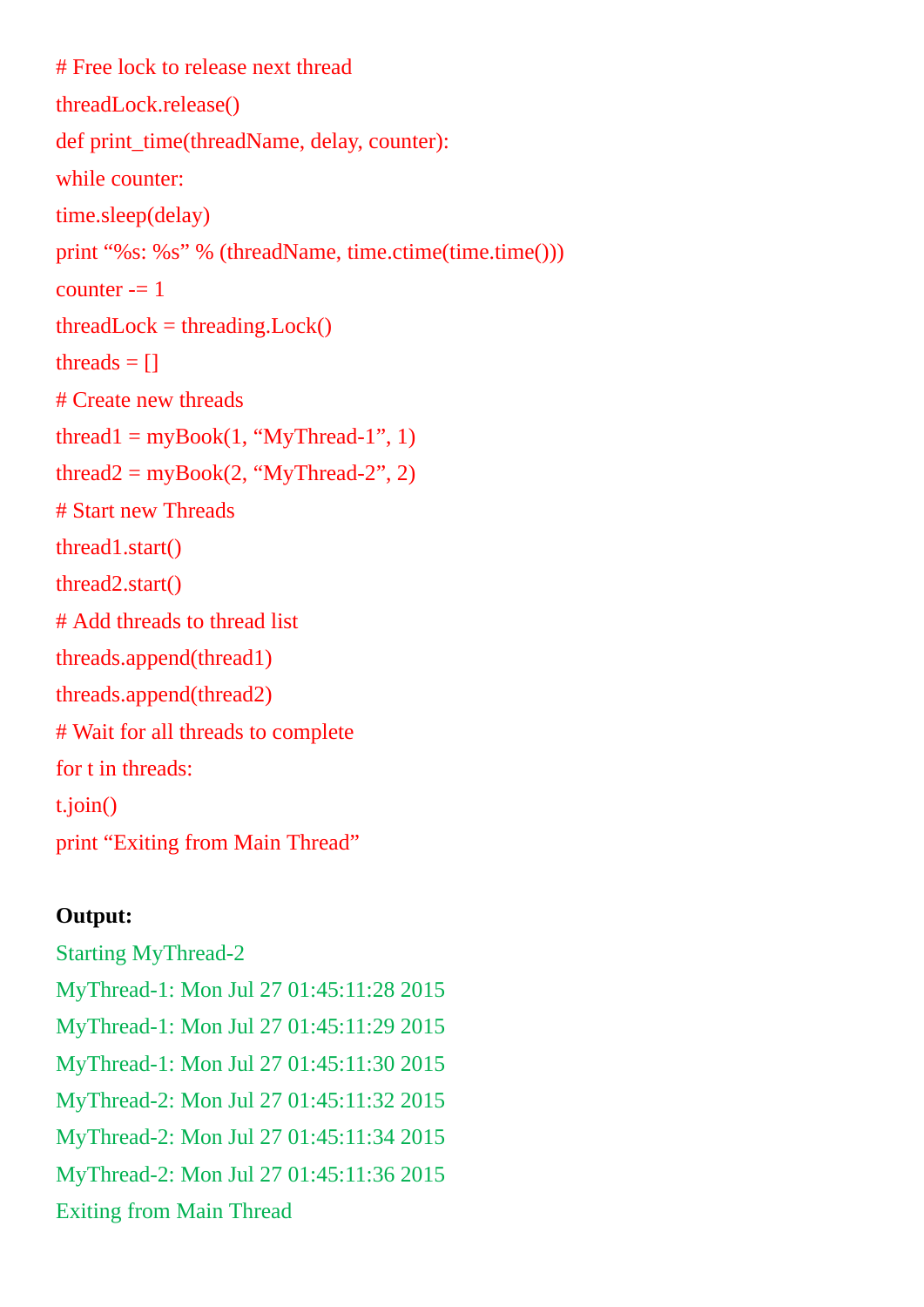## **Multithreaded Priority Queue:**

The Queue module in python allows you to create a new queue object, which can hold a specific number of items. Methods that are used to control the Queue are given below:

- **get()**: The get() removes and returns an item from the queue.
- **put()**: The put adds item to a queue.
- **qsize()** : The qsize() returns the number of items that are currently in the queue.
- **empty()**: The empty( ) returns True if queue is empty; otherwise, False.
- **full()**: the full() returns True if queue is full; otherwise, False.

#### **For Example:**

```
#!/usr/bin/python
import Queue
import threading
import time
exitFlag = 0class myBook (threading.Thread):
def init (self, threadID, name, q):
threading.Thread.__init__(self)
self.threadID = threadID
self.name = nameself.q = qdef run(self):
print "Starting " + self.name
process_data(self.name, self.q)
print "Exiting " + self.name
def process_data(threadName, q):
while not exitFlag:
queueLock.acquire()
```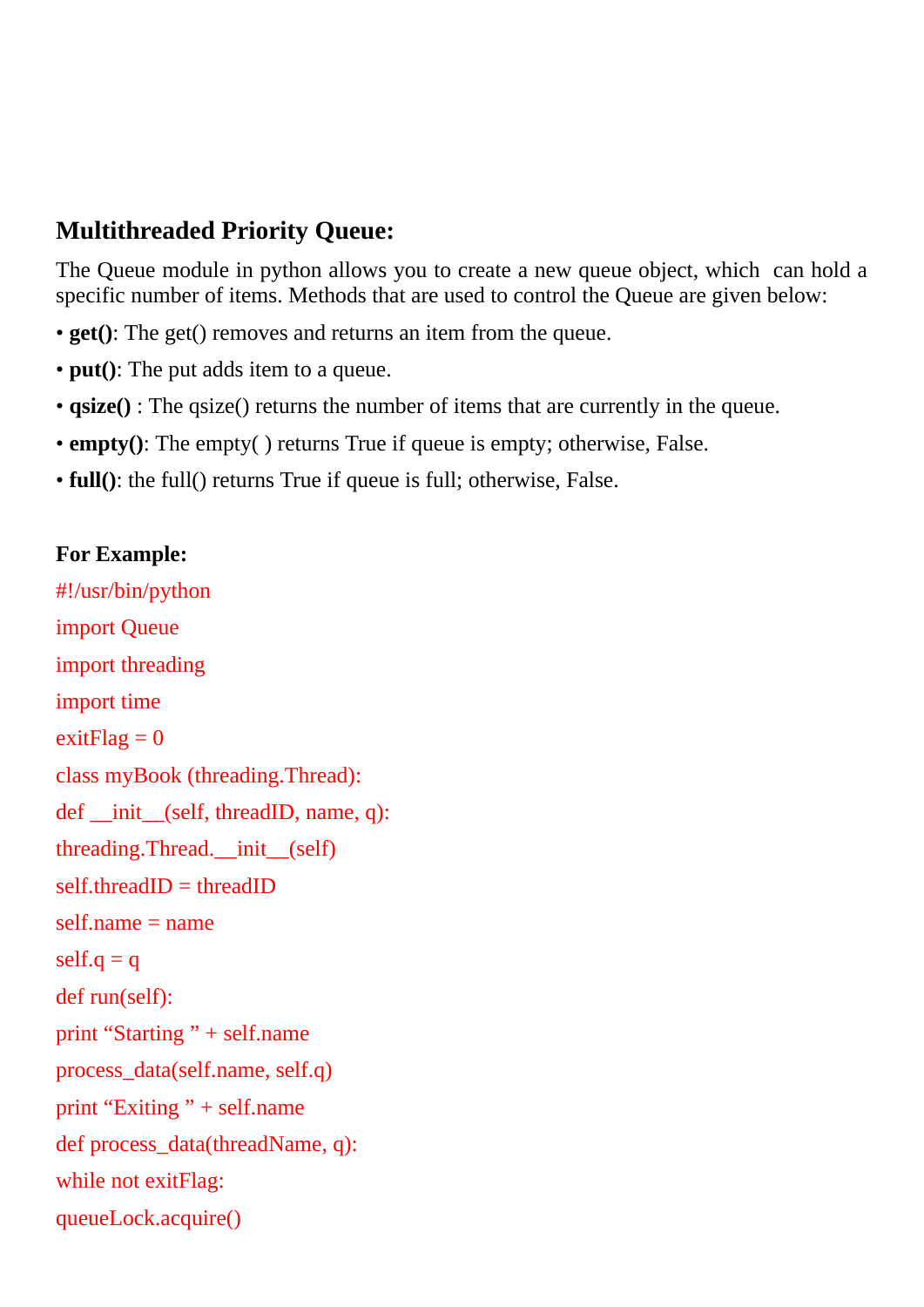```
if not workQueue.empty():
data = q.get()queueLock.release()
print "%s processing %s" % (threadName, data)
else:
queueLock.release()
time.sleep(1)
threadList = ["MyThread-1", "MyThread-2", "Thread-3"]
nameList = [{}^{\alpha}A^{\nu}, {}^{\alpha}B^{\nu}, {}^{\alpha}C^{\nu}, {}^{\alpha}D^{\nu}, {}^{\alpha}E^{\nu}]queueLock = threading.Lock()workQueue = Queue.Queue(10)
threads = \BoxthreadID = 1# Create new threads
for tName in threadList:
thread = myThread(threadID, tName, workQueue)
thread.start()
threads.append(thread)
threadID += 1# Fill the queue
queueLock.acquire()
for word in nameList:
workQueue.put(word)
queueLock.release()
# Wait for queue to empty
while not workQueue.empty():
pass
# Notify threads it's time to exit
exitFlag = 1# Wait for all threads to complete
for t in threads:
t.join()
```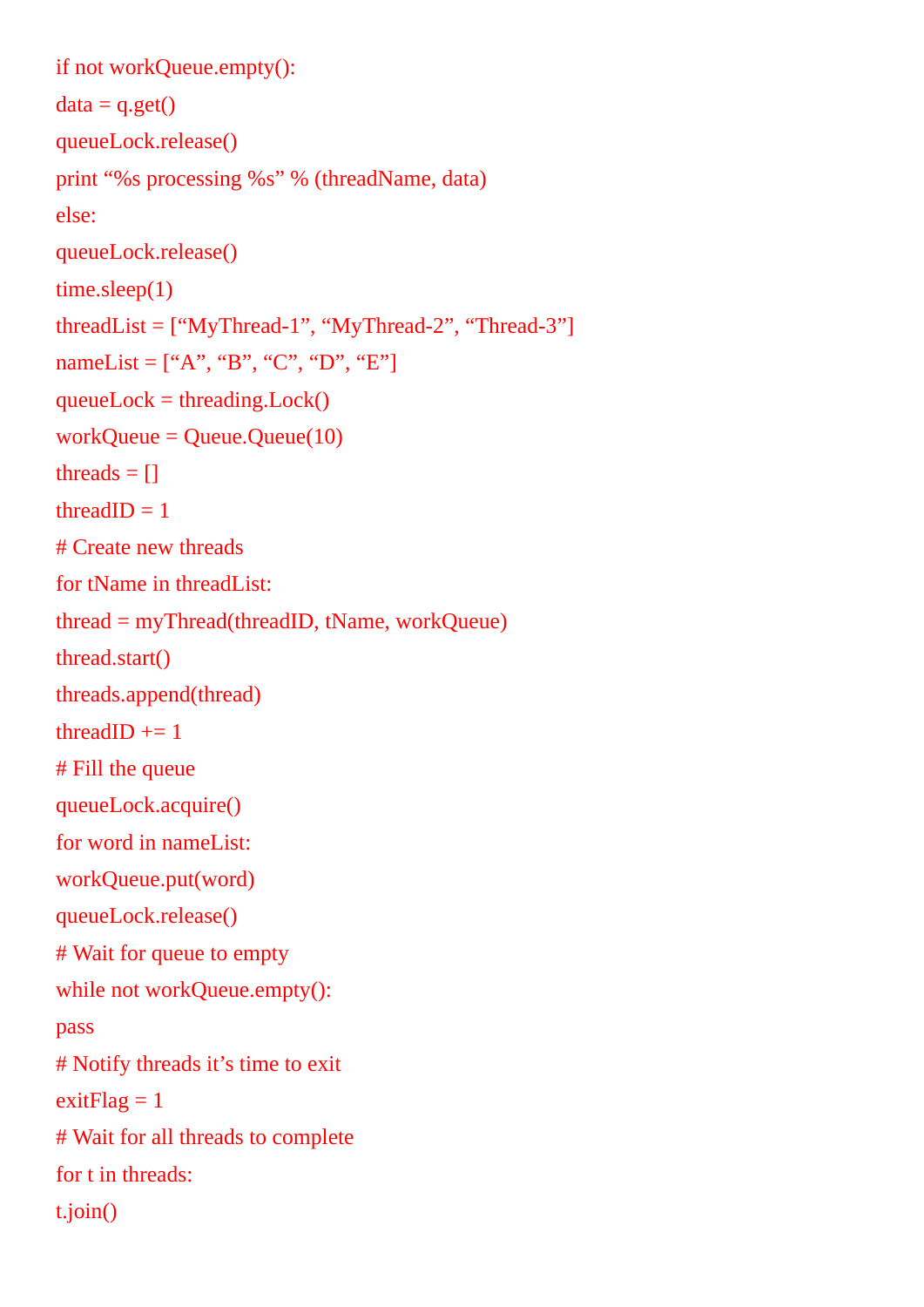print "Exiting Main Thread"

### **Output:**

Starting Thread-1 Starting Thread-2 Starting Thread-3 Thread-1 processing A Thread-2 processing B Thread-3 processing C Thread-1 processing D Thread-2 processing E Exiting Thread-3 Exiting Thread-1 Exiting Thread-2 Exiting Main Thread

# **PYTHON XML PROCESSING**

### **What is XML?**

XML is, Extensible Markup Language (XML) and its like HTML or SGML. XML is a portable, open source language that allows the programmers to develop applications that can be read by other applications, regardless of operating system and/or developmental language. XML is extremely useful for keeping track of small to medium amounts of data.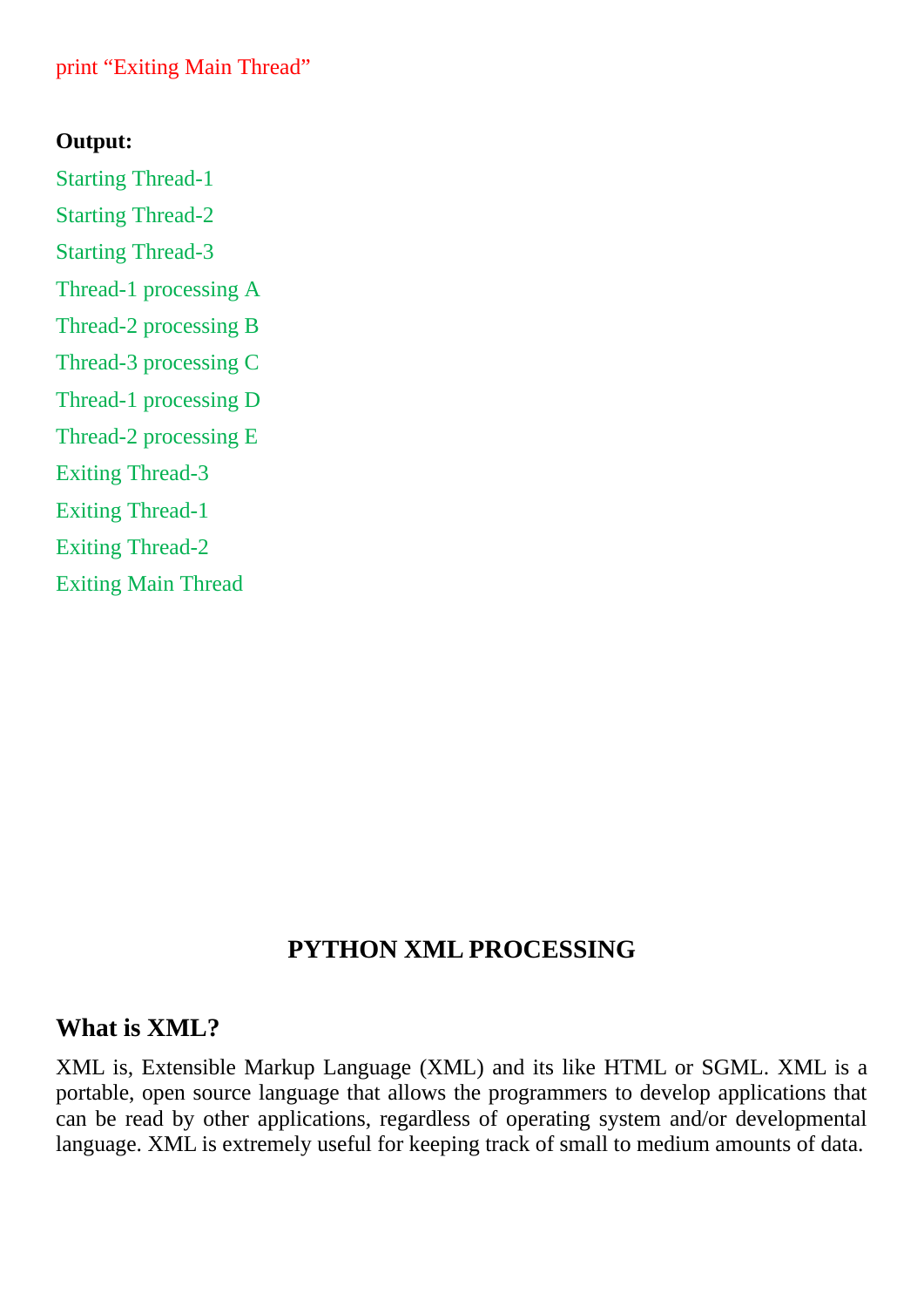## **XML Parser Architectures and APIs:**

The Python standard library provides a set of interfaces to work with XML. The two most basic and broadly used APIs to XML data are the SAX and DOM interfaces.

• **Simple API for XML (SAX):** Here, you register callbacks for events of interest and then let the parser proceed through the document. This is useful when your documents are large or you have memory limitations, it parses the file as it reads it from disk and the entire file is never stored in memory.

• **Document Object Model (DOM) API:** This is a World Wide Web Consortium recommendation wherein the entire file is read into memory and stored in a hierarchical (tree-based) form to represent all the features of an XML document.

The thing is that SAX can't process information as fast as DOM, when working with large files. On the other hand, using DOM can kill your resources, especially if used on a lot of small files. SAX is read-only, while DOM allows changes to the XML file. As these two APIs complement each other, there is no reason why you can't use them both for large projects. Let's see a simple example for XML file movies.xml:

```
<collection shelf="New Arrivals">
<movie title="Enemy Behind">
<type>War, Thriller</type>
<format>DVD</format>
<year>2003</year>
\langle \text{rating} \ranglePG\langle \text{rating} \rangle<stars>10</stars>
<description>Talk about a US-Japan war</description>
</movie>
<movie title="Transformers">
<type>Anime, Science Fiction</type>
<format>DVD</format>
<year>1989</year>
\langlerating>R\langlerating>
<stars>8</stars>
<description>A schientific fiction</description>
</movie>
<movie title="Trigun">
<type>Anime, Action</type>
```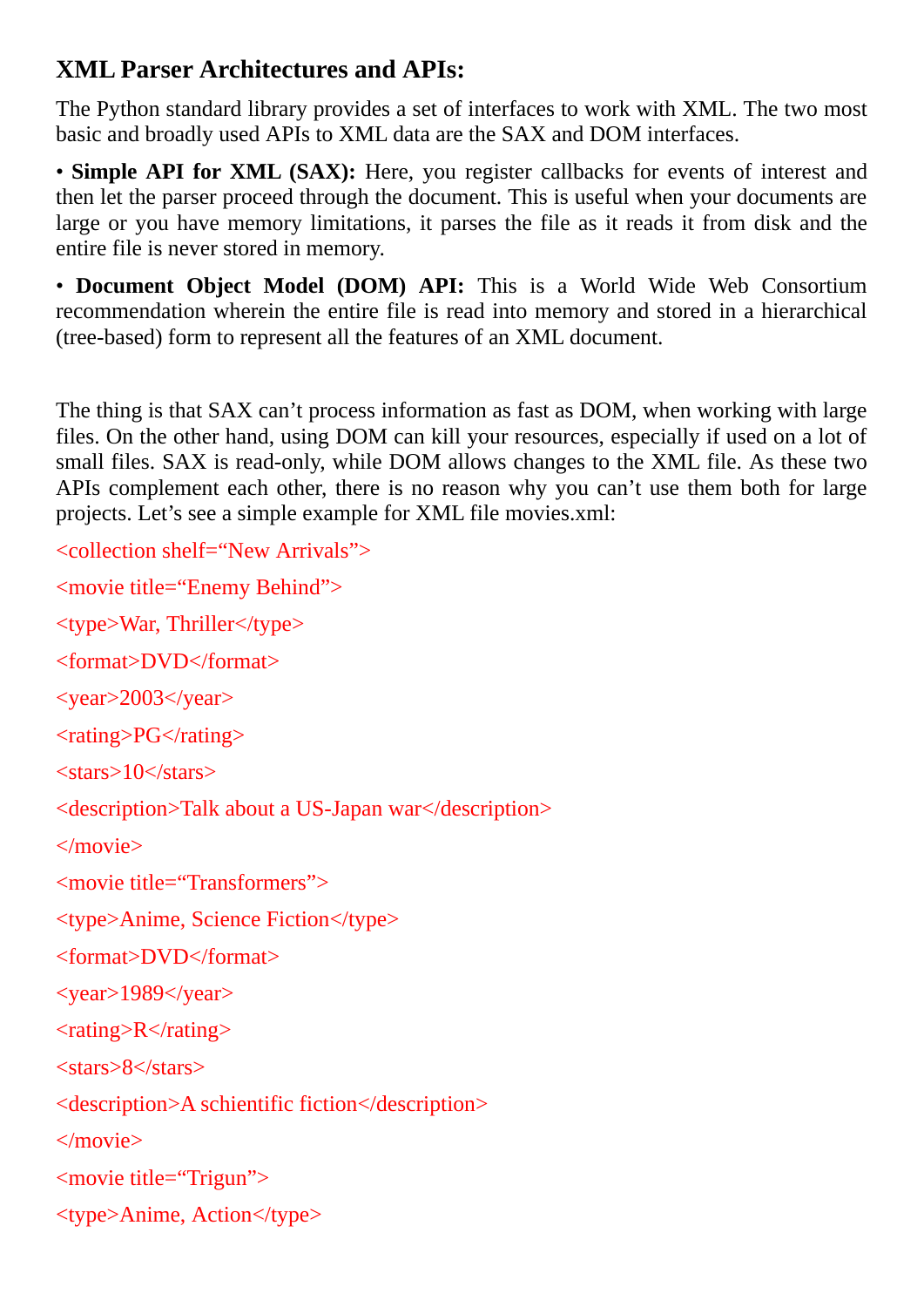```
<format>DVD</format>
<episodes>4</episodes>
\langle\text{rating}\rangle\text{PG}\langle\text{rating}\rangle\langle \text{stars} \rangle 10\langle \text{stars} \rangle<description>Vash the Stampede!</description>
</movie>
<movie title="Ishtar">
<type>Comedy</type>
<format>VHS</format>
\langle \text{rating} \ranglePG\langle \text{rating} \rangle<stars>2</stars>
<description>Viewable boredom</description>
</movie>
</collection>
```
## **Parsing XML with SAX APIs:**

SAX is a standard interface for event-driven XML parsing. For Parsing XML with SAX, you need to create your own ContentHandler by subclassing xml.sax.ContentHandler. Your ContentHandler handles the particular tags and attributes of your flavor of XML. A ContentHandler object provides methods to handle various parsing events. Its owning parser calls ContentHandler methods as it passes the XML file. The methods startDocument and endDocument are called at the start and the end of the XML file. The ContentHandler is called at the start and end of each element. Here are some methods to understand before proceeding:

## **The make\_parser Method:**

This method creates a new parser object and returns it. The parser object created will be of the first parser type the system finds.

xml.sax.make\_parser( [parser\_list] )

Here parameter 'parser list', is the optional argument consisting of a list of parsers to use which must all implement the make parser method.

## **The parse Method:**

This method creates a SAX parser and uses it to parse a document.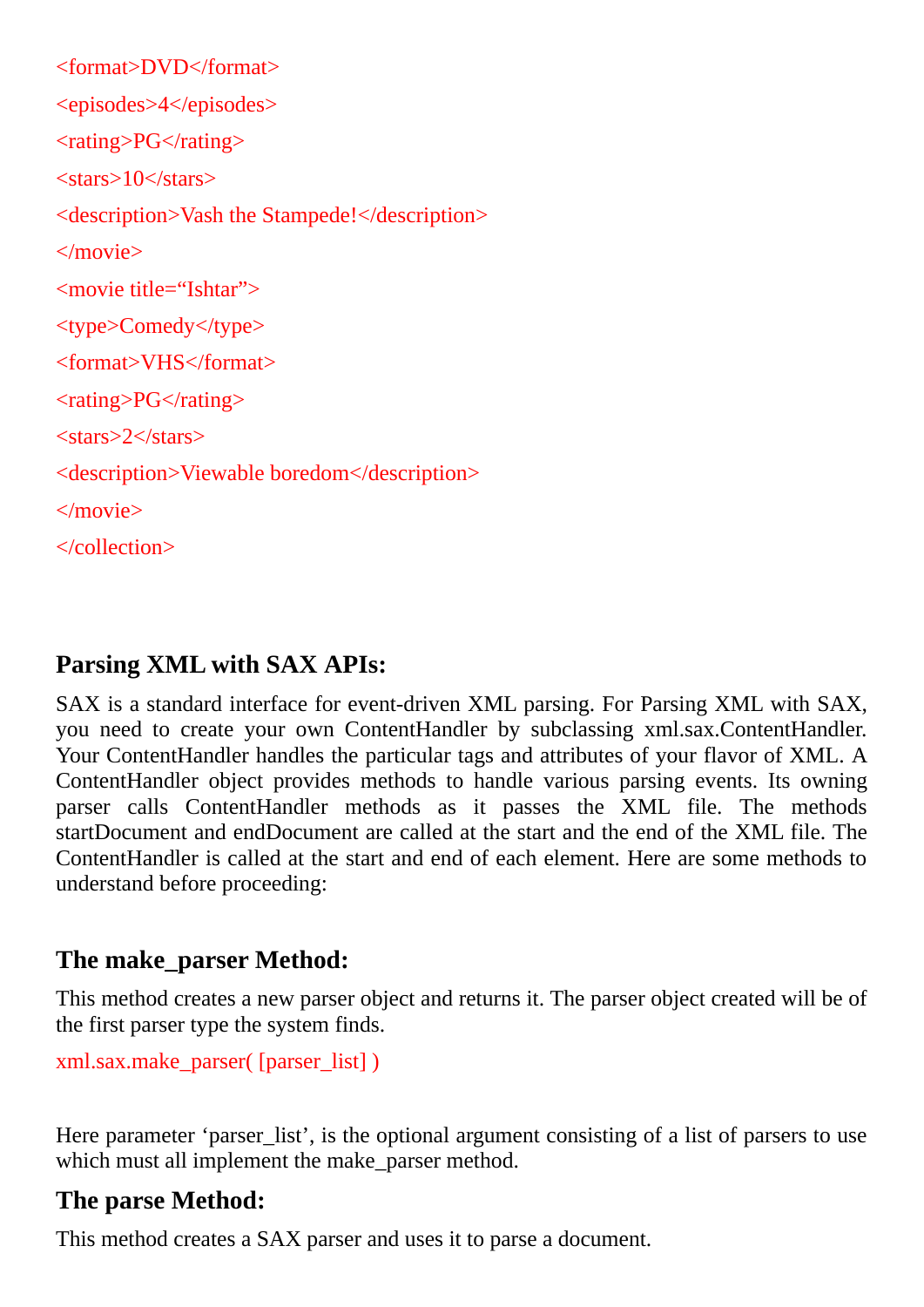Here parameters 'xmlfile', is the name of the XML file to read from. 'contenthandler', must be a ContentHandler object. and 'errorhandler', must be a SAX ErrorHandler object.

# **The parseString Method:**

There is one more method to create a SAX parser and to parse the specified XML string.

xml.sax.parseString(xmlstring, contenthandler[, errorhandler])

Here parameters 'xmlstring', is the name of the XML string to read from. 'contenthandler', must be a ContentHandler object. 'errorhandler', must be a SAX ErrorHandler object.

### **For Example:**

#!/usr/bin/python import xml.sax class MovieHandler( xml.sax.ContentHandler ): def init (self): self.CurrentData = "" self.type  $=$  "" self.format  $=$  "" self.year  $=$  "" self.rating  $=$  "" self.stars  $=$  "" self.description = "" # Call when an element starts def startElement(self, tag, attributes): self.CurrentData = tag if tag  $==$  "movie": print "\*\*\*\*\*\*Movie\*\*\*\*\*" title = attributes["title"] print "Title:", title # Call when an elements ends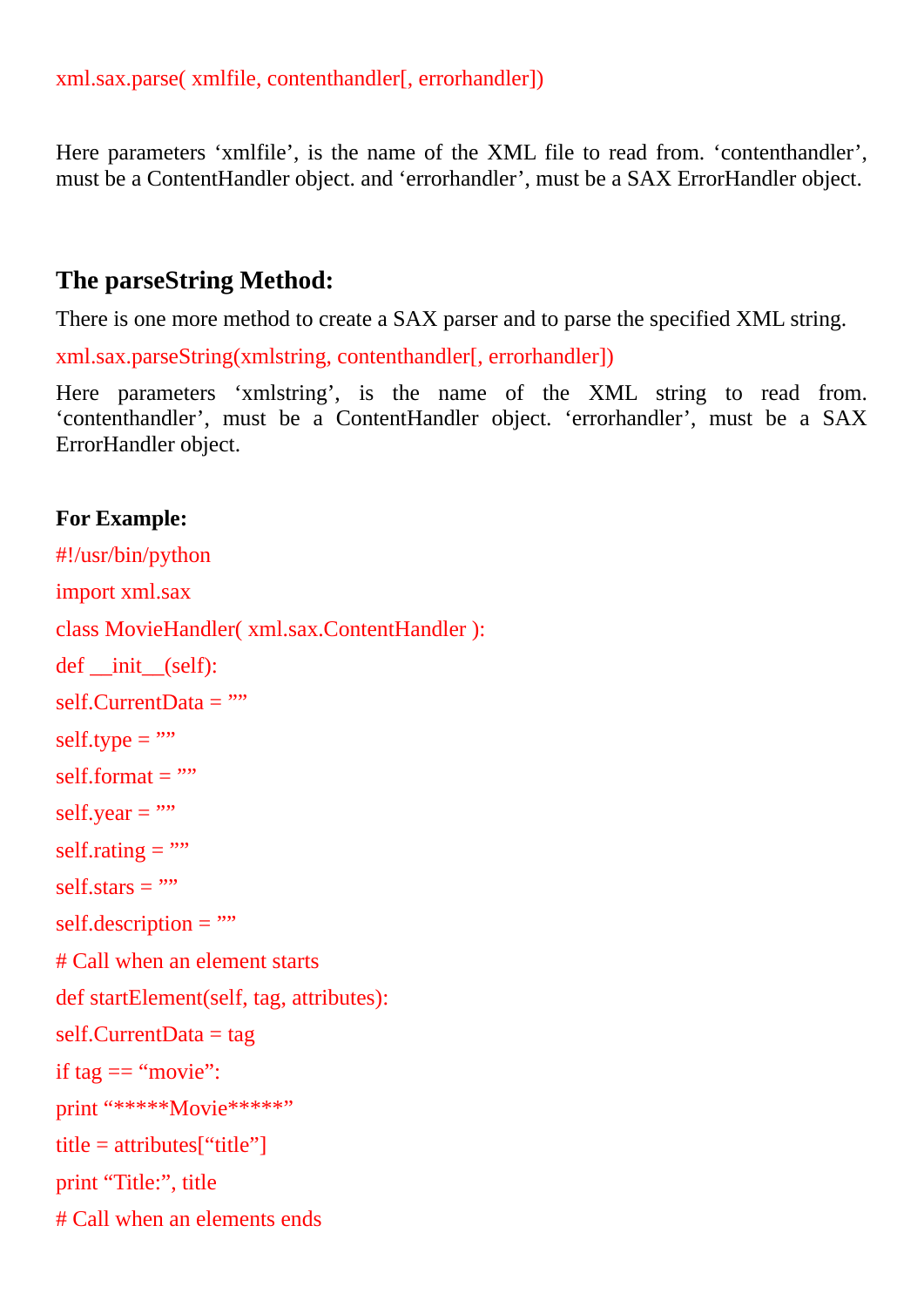def endElement(self, tag): if self.CurrentData == "type": print "Type:", self.type elif self.CurrentData == "format": print "Format:", self.format elif self.CurrentData == "year": print "Year:", self.year elif self.CurrentData == "rating": print "Rating:", self.rating elif self.CurrentData == "stars": print "Stars:", self.stars elif self.CurrentData == "description": print "Description:", self.description self.CurrentData =  $""$ # Call when a character is read def characters(self, content): if self.CurrentData == "type": self.type = content elif self.CurrentData == "format": self.format = content elif self.CurrentData == "year": self.year = content elif self.CurrentData == "rating": self.rating = content elif self.CurrentData == "stars": self.stars = content elif self.CurrentData == "description": self.description = content if  $(\_name__name__ == "__main__$ "): # create an XMLReader parser = xml.sax.make\_parser() # turn off namepsaces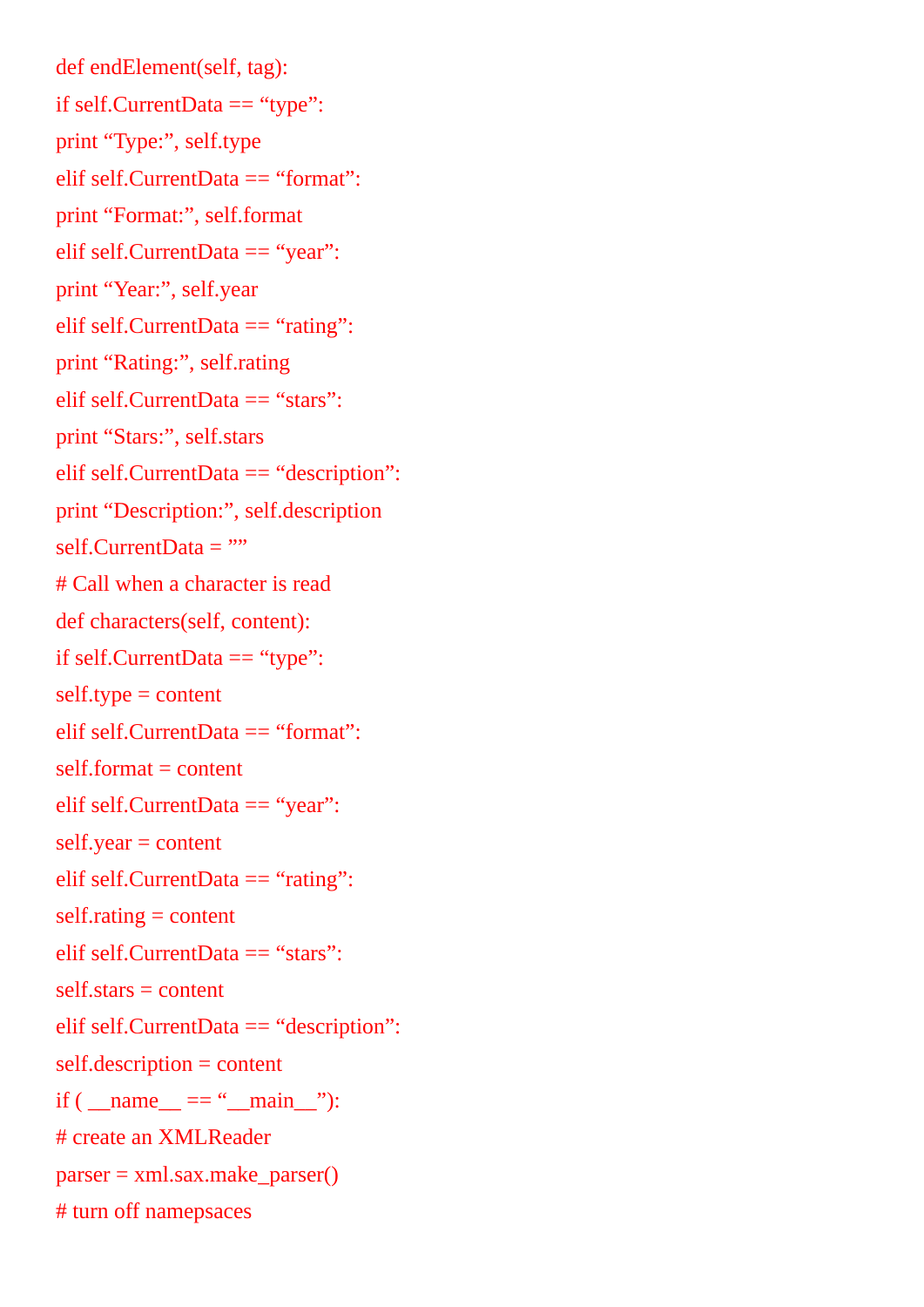parser.setFeature(xml.sax.handler.feature\_namespaces, 0) # override the default ContextHandler Handler = MovieHandler() parser.setContentHandler( Handler ) parser.parse("movies.xml")

#### **Output:**

\*\*\*\*\*Movie\*\*\*\*\* Title: Enemy Behind Type: War, Thriller Format: DVD Year: 2003 Rating: PG Stars: 10 Description: Talk about a US-Japan war \*\*\*\*\*Movie\*\*\*\*\* Title: Transformers Type: Anime, Science Fiction Format: DVD Year: 1989 Rating: R Stars: 8 Description: A schientific fiction \*\*\*\*\*Movie\*\*\*\*\* Title: Trigun Type: Anime, Action Format: DVD Rating: PG Stars: 10 Description: Vash the Stampede! \*\*\*\*\*Movie\*\*\*\*\* Title: Ishtar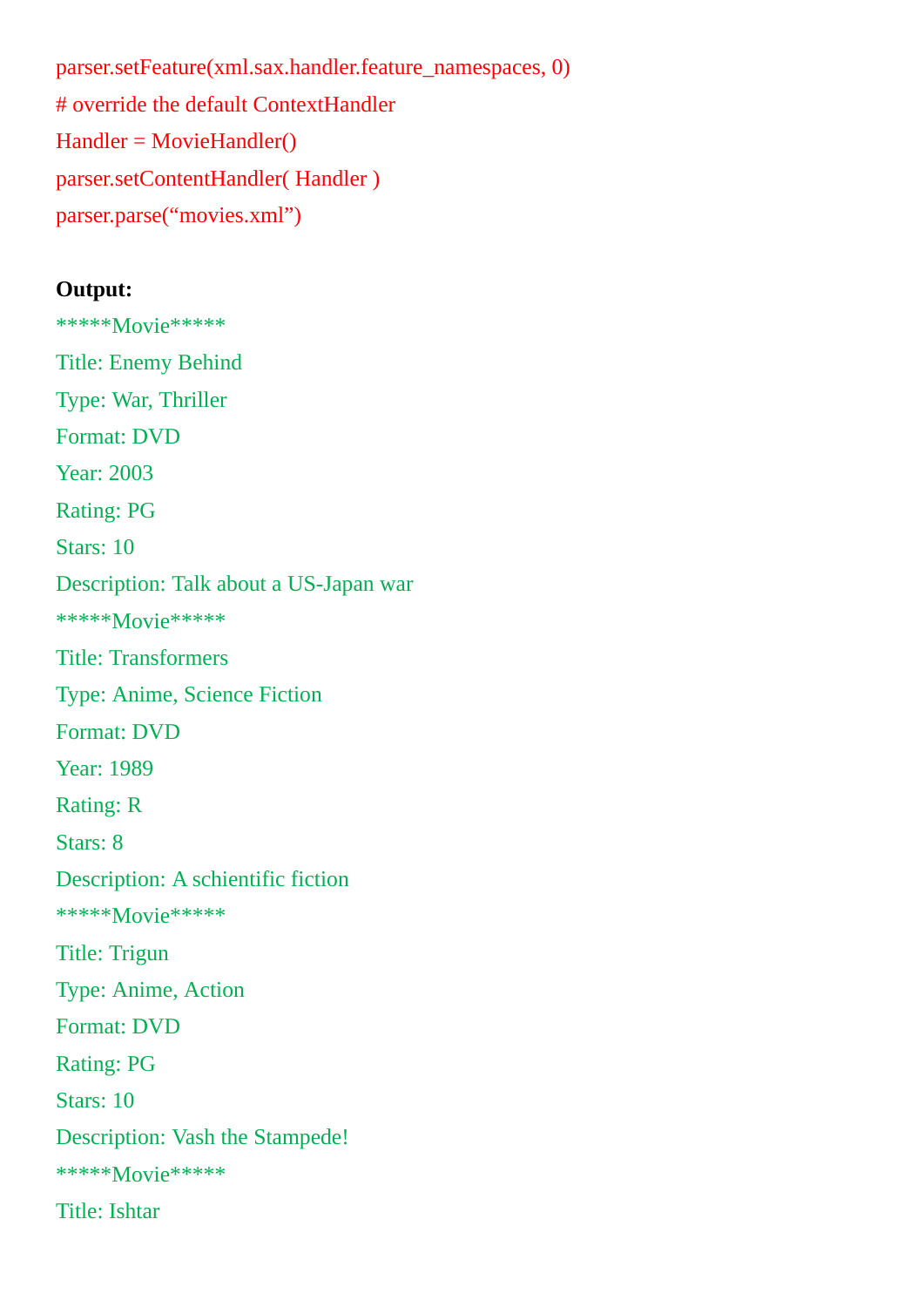Type: Comedy Format: VHS Rating: PG Stars: 2 Description: Viewable boredom

# **Parsing XML with DOM APIs:**

The Document Object Model or "DOM," is a cross-language API which is used for accessing and modifying the XML documents. The DOM is extremely useful for randomaccess applications. SAX allows to use one document at a time. If you are looking at one SAX element, you have no access to another one. the easiest way to quickly load an XML document and to create a minidom object is by using the xml.dom module. The minidom object provides a simple parser method that will quickly create a DOM tree from the XML file.

## **For Example:**

#!/usr/bin/python from xml.dom.minidom import parse import xml.dom.minidom # Open XML document using minidom parser DOMTree = xml.dom.minidom.parse("movies.xml") collection = DOMTree.documentElement if collection.hasAttribute("shelf"): print "Root element : %s" % collection.getAttribute("shelf") # Get all the movies in the collection movies = collection.getElementsByTagName("movie") # Print detail of each movie. for movie in movies: print "\*\*\*\*\*\*Movie\*\*\*\*\*" if movie.hasAttribute("title"): print "Title: %s" % movie.getAttribute("title") type = movie.getElementsByTagName('type')[0] print "Type: %s" % type.childNodes[0].data format = movie.getElementsByTagName('format')[0] print "Format: %s" % format.childNodes[0].data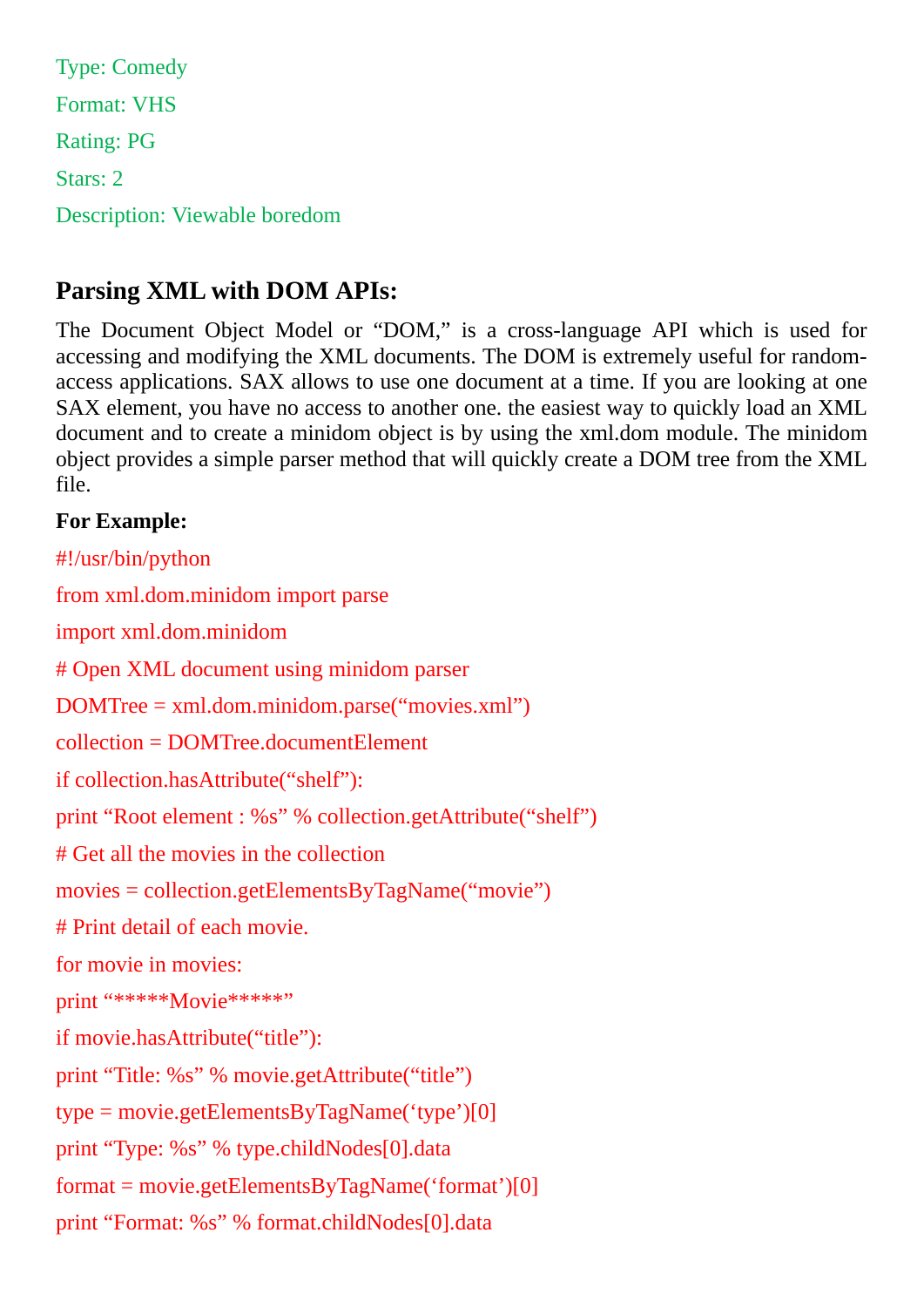rating = movie.getElementsByTagName('rating')[0] print "Rating: %s" % rating.childNodes[0].data description = movie.getElementsByTagName('description')[0] print "Description: %s" % description.childNodes[0].data

#### **Output:**

Root element : New Arrivals \*\*\*\*\*Movie\*\*\*\*\* Title: Enemy Behind Type: War, Thriller Format: DVD Rating: PG Description: Talk about a US-Japan war \*\*\*\*\*Movie\*\*\*\*\* Title: Transformers Type: Anime, Science Fiction Format: DVD Rating: R Description: A schientific fiction \*\*\*\*\*Movie\*\*\*\*\* Title: Trigun Type: Anime, Action Format: DVD Rating: PG Description: Vash the Stampede! \*\*\*\*\*Movie\*\*\*\*\* Title: Ishtar Type: Comedy Format: VHS Rating: PG Description: Viewable boredom

## **PYTHON PROGRAMS**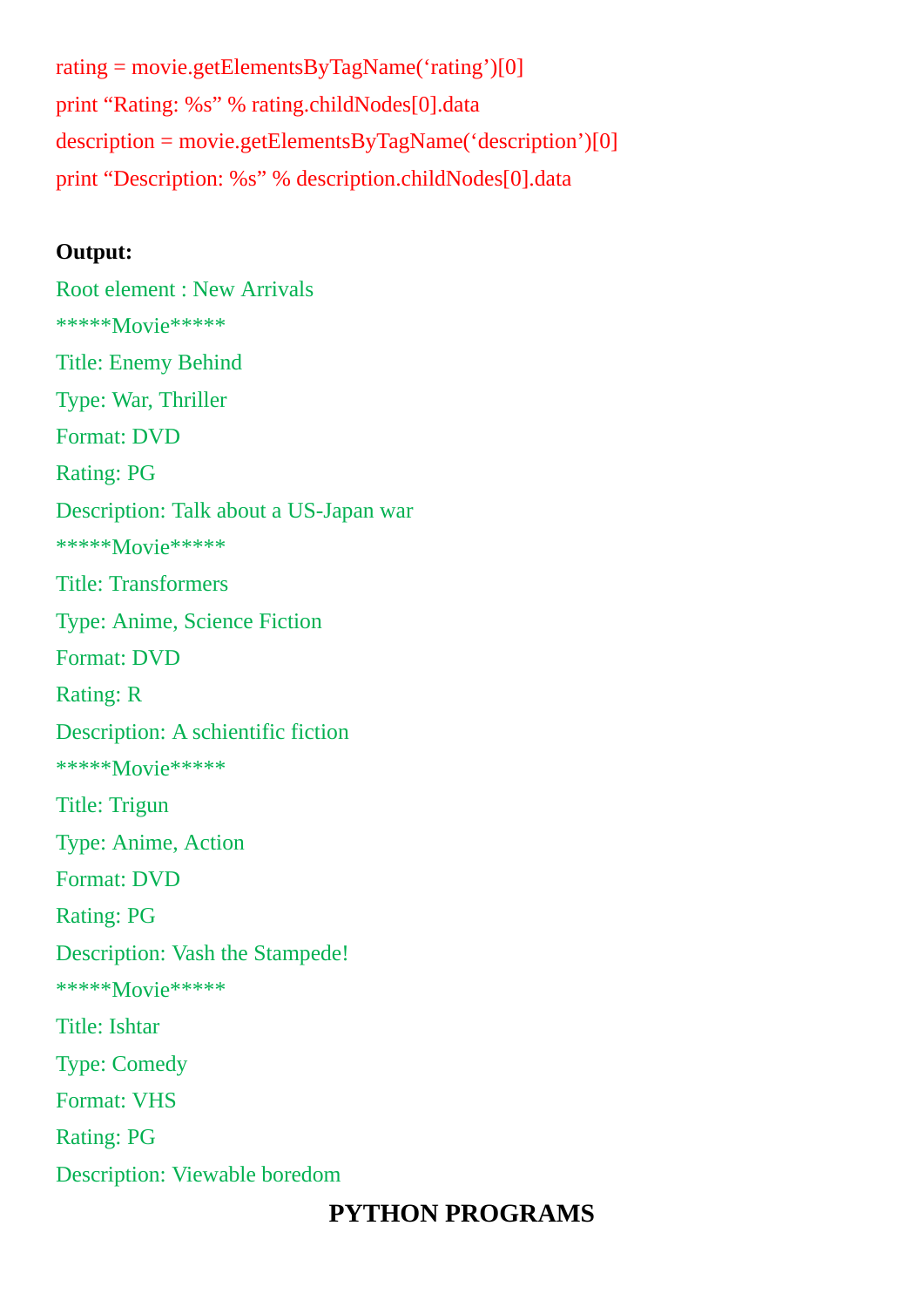## **Python Program to Add Two Matrices**

```
# Program to add two matrices
# using nested loop
X = [[12,7,3],[4 ,5,6],
  [7 ,8,9]]
Y = [[5, 8, 1],[6,7,3],
  [4,5,9]]
result = [0,0,0],
     [0,0,0],
     [0,0,0]]
# iterate through rows
for i in range(len(X)):
 # iterate through columns
 for j in range(len(X[0])):
    result[i][j] = X[i][j] + Y[i][j]for r in result:
 print(r)
```
## **Output:**

[17, 15, 4] [10, 12, 9] [11, 13, 18]

# **Python Program to Add Two Numbers**

# This program adds two numbers

# Numbers are provided by the user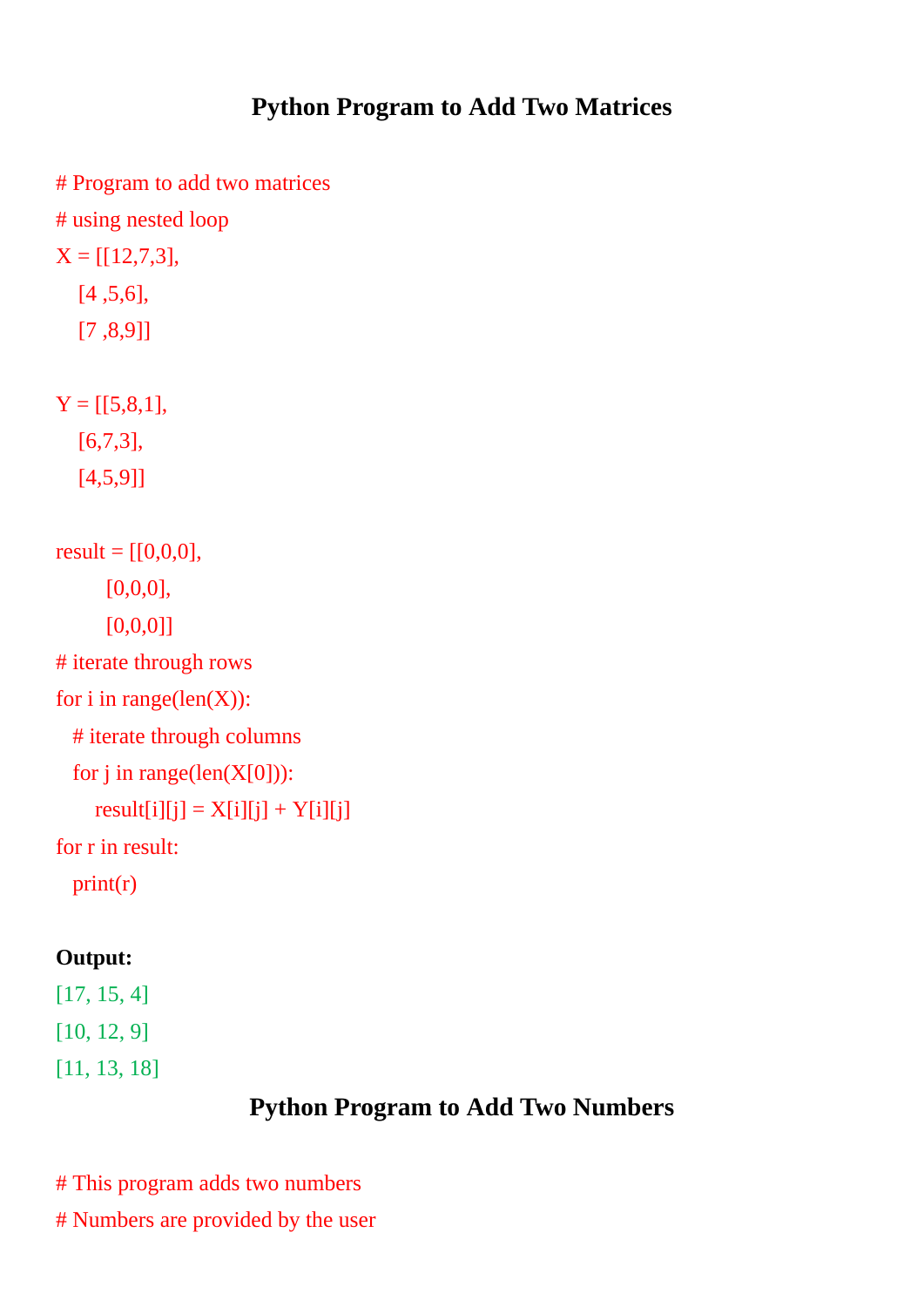# Store input numbers num1 = input('Enter first number: ') num2 = input('Enter second number: ') # Add two numbers  $sum = float(num1) + float(num2)$ # Display the sum print('The sum of  $\{0\}$  and  $\{1\}$  is  $\{2\}$ '.format(num1,num2,sum))

#### **Output:**

Enter first number: 5.3 Enter second number: 3.3 The sum of 5.3 and 3.3 is 8.6

### **Python Program to Calculate the Area of a Triangle**

# Python Program to find the area of triangle # Three sides of the triangle # a,b,c are provided by the user  $a = float(input('Enter first side:'))$  $b = float(input('Enter second side:'))$  $c = float(input('Enter third side:'))$ # calculate the semi-perimeter  $s = (a + b + c)/2$ # calculate the area area =  $(s*(s-a)*(s-b)*(s-c))**0.5$ print('The area of the triangle is %0.2f' %area)

### **Output:**

Enter first side: 5 Enter second side: 6 Enter third side: 7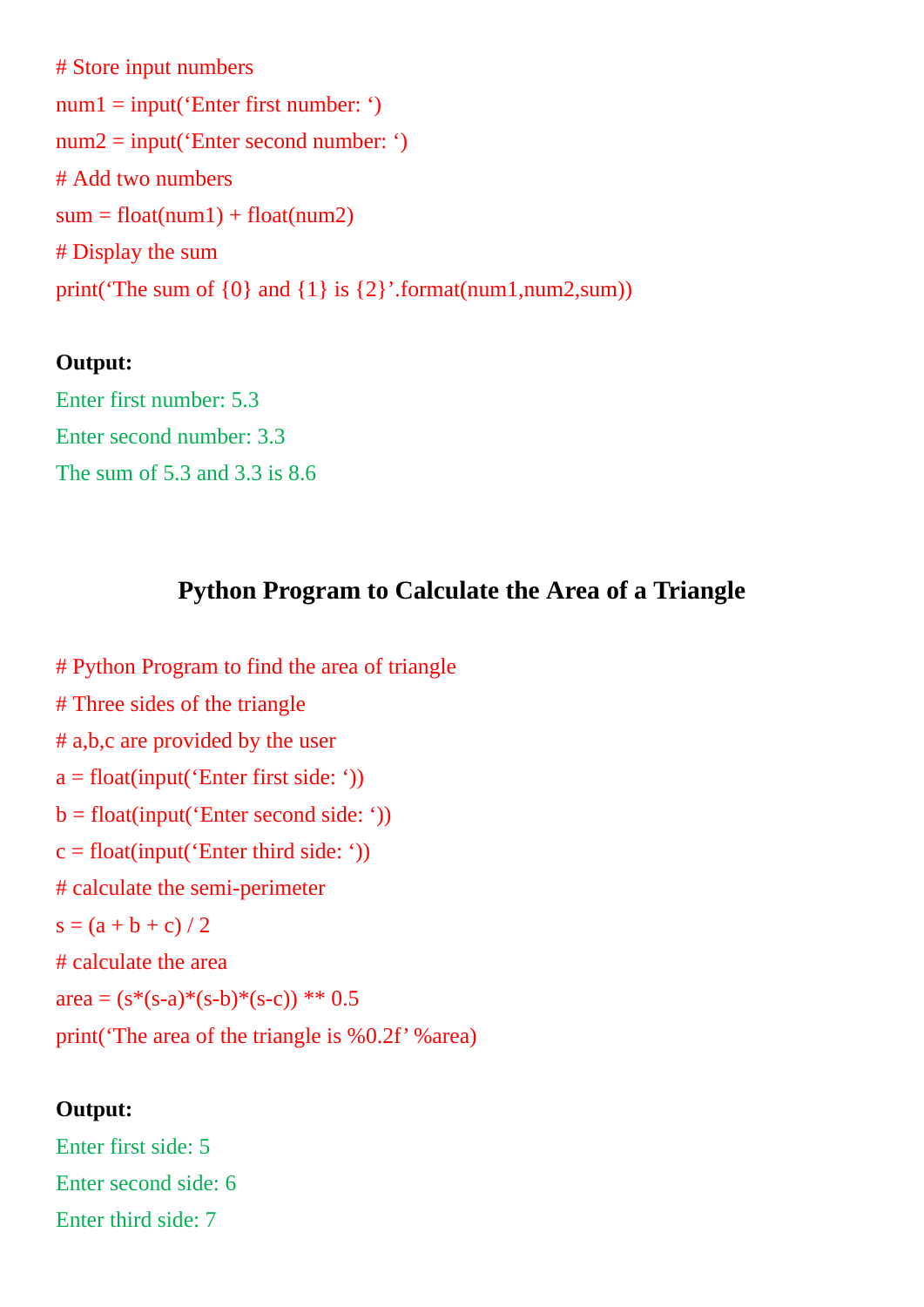The area of the triangle is 14.70

## **Python Program to Check Armstrong Number**

# Python program to if the # number provided by the # user is an Armstrong number # or not # take input from the user num = int(input("Enter a number: ")) # initialise sum  $sum = 0$ # find the sum of the cube of each digit  $temp = num$ while temp  $> 0$ :  $digit = temp % 10$ sum  $+=$  digit  $**$  3 temp  $/$  = 10 # display the result if  $num == sum$ : print(num,"is an Armstrong number") else: print(num, "is not an Armstrong number")

### **Output 1**

Enter a number: 663 663 is not an Armstrong number

#### **Output 2**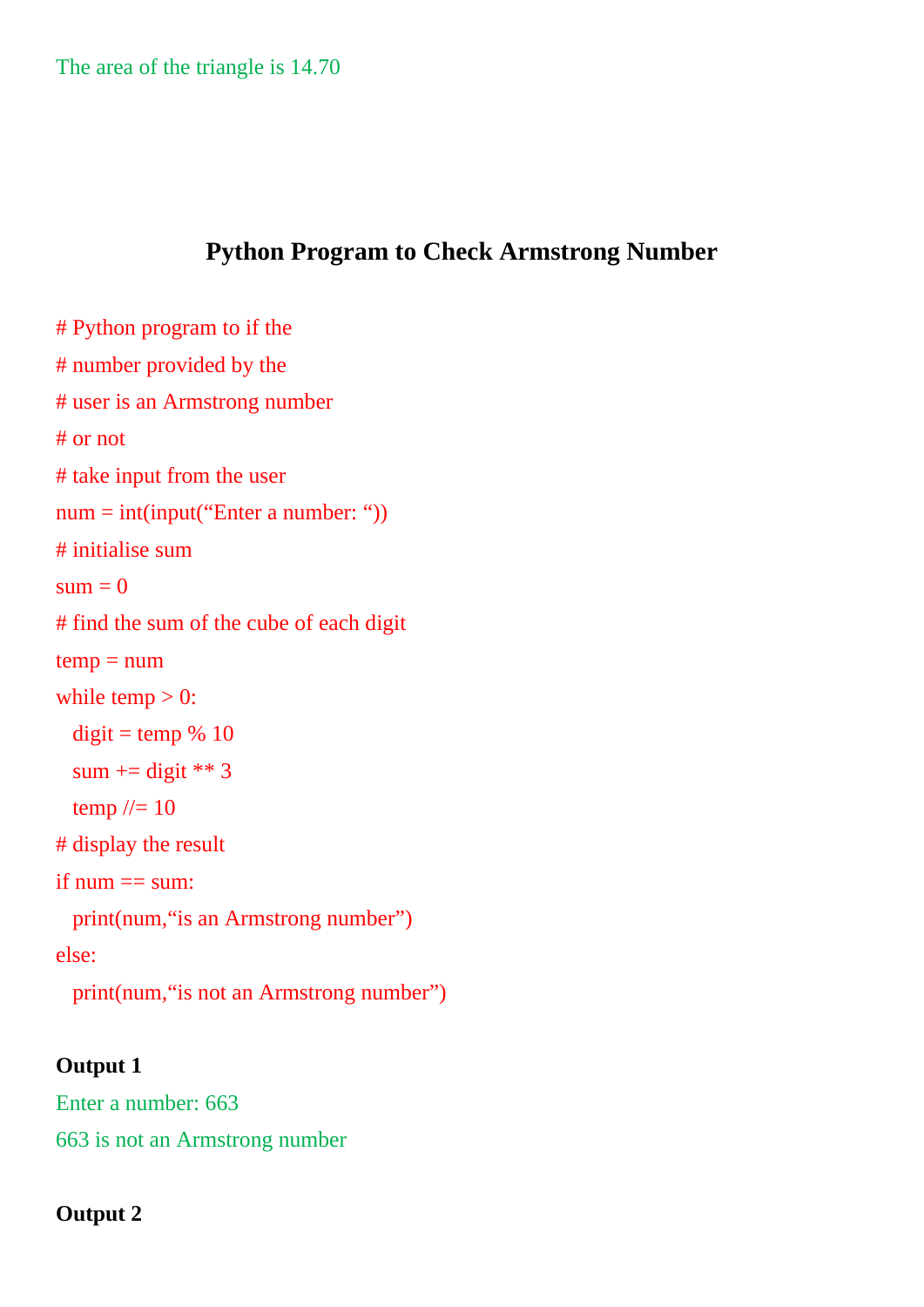Enter a number: 371 407 is an Armstrong number

## **Python Program to Check if a Number is Odd or Even**

# Python program to check if # the input number is odd or even. # A number is even if division # by 2 give a remainder of 0. # If remainder is 1, it is odd. num = int(input("Enter a number: ")) if (num  $\% 2$ ) == 0: print("{0} is Even".format(num)) else: print("{0} is Odd".format(num))

#### **Output 1**

Enter a number: 73 73 is Odd

#### **Output 2**

Enter a number: 24 24 is Even

## **Python Program to Check if a Number is Positive, Negative or Zero**

# In this python program, we input a number # check if the number is positive or # negative or zero and display # an appropriate message num = float(input("Enter a number: "))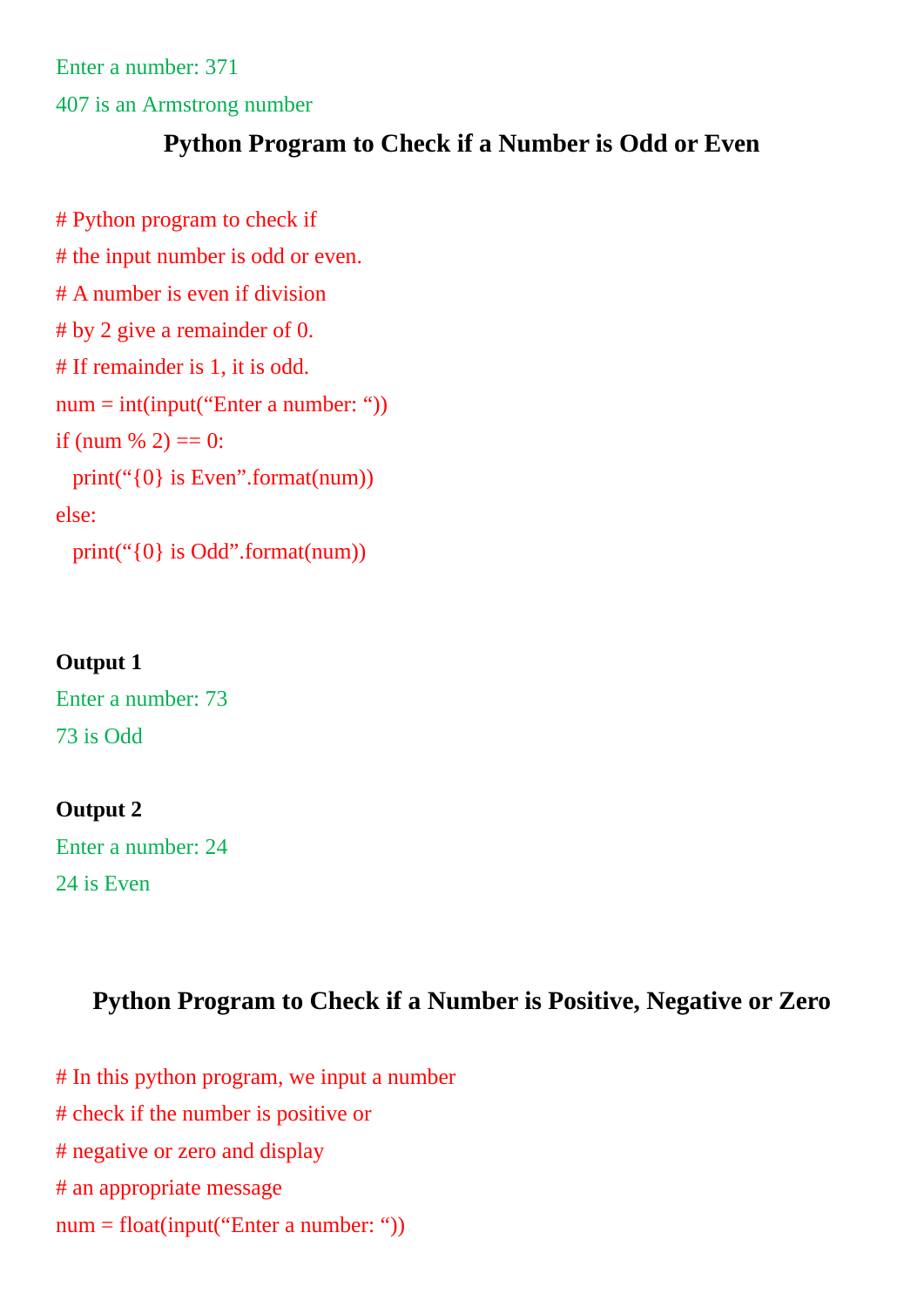```
if num > 0:
 print("Positive number")
elif num == 0:
 print("Zero")
else:
 print("Negative number")
# In this program, we input a number
# check if the number is positive or
# negative or zero and display
# an appropriate message
# This time we use nested if
num = float(input("Enter a number: "))
if num >= 0:
 if num == 0:
    print("Zero")
  else:
    print("Positive number")
```
else:

print("Negative number")

### **Output 1**

Enter a number: 5 Positive number

### **Output 2**

Enter a number: 0 Zero

### **Output 3**

Enter a number: -4 Negative number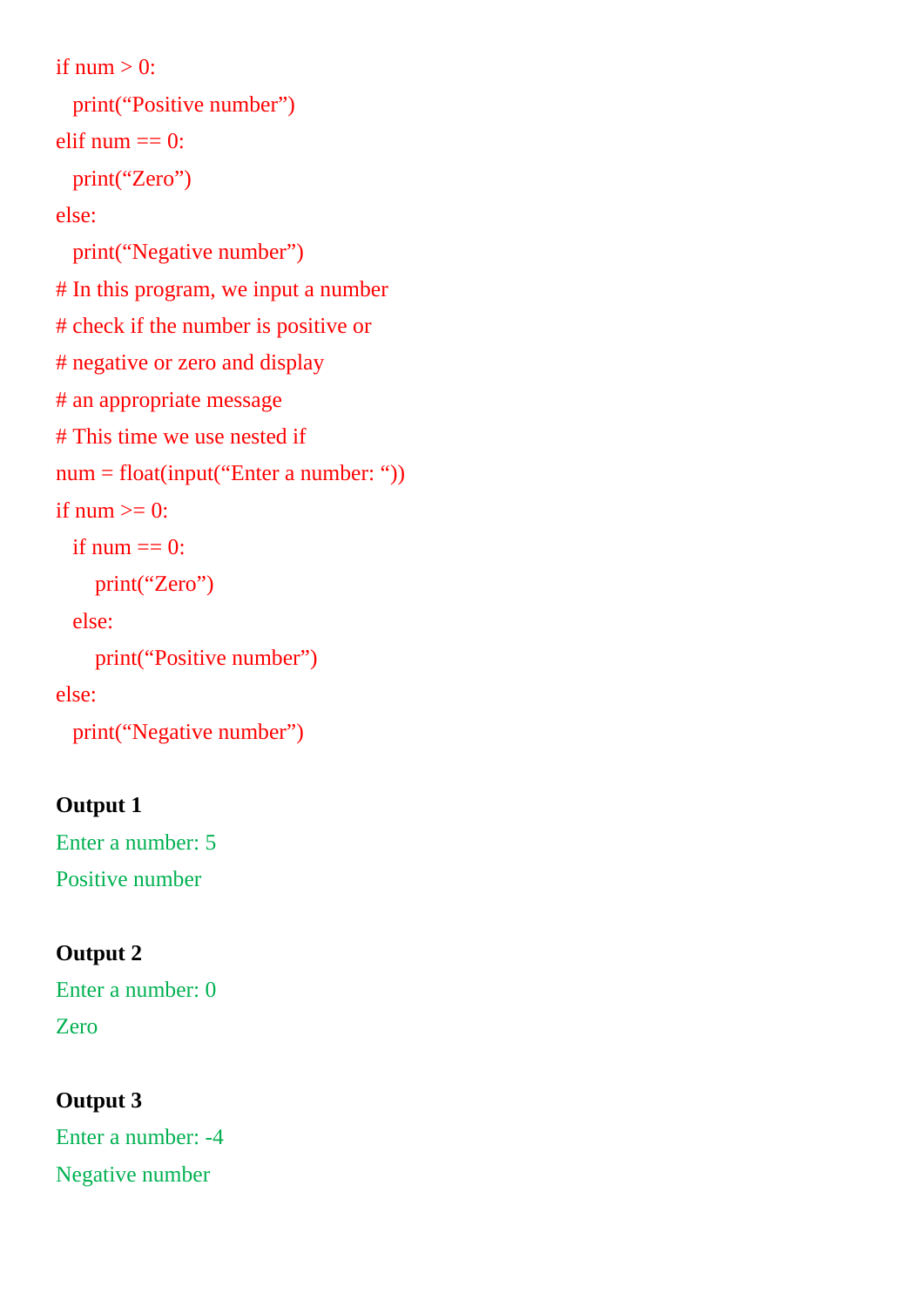## **Python Program to Check if a String is Palindrome or Not**

```
# Program to check if a string
# is palindrome or not
# take input from the user
my_str = input("Enter a string: ")
# make it suitable for caseless comparison
my_str = my_str.casefold()
# reverse the string
rev\_str = reversed(my\_str)# check if the string is equal to its reverse
if list(my_str) == list(rev_str):
 print("It is palindrome")
else:
 print("It is not palindrome")
```
#### **Output 1**

Enter a string: aIbohPhoBiA It is palindrome

#### **Output 2**

Enter a string: 13344331 It is palindrome

#### **Output 3**

Enter a string: palindrome It is not palindrome

### **Python Program to Check Leap Year**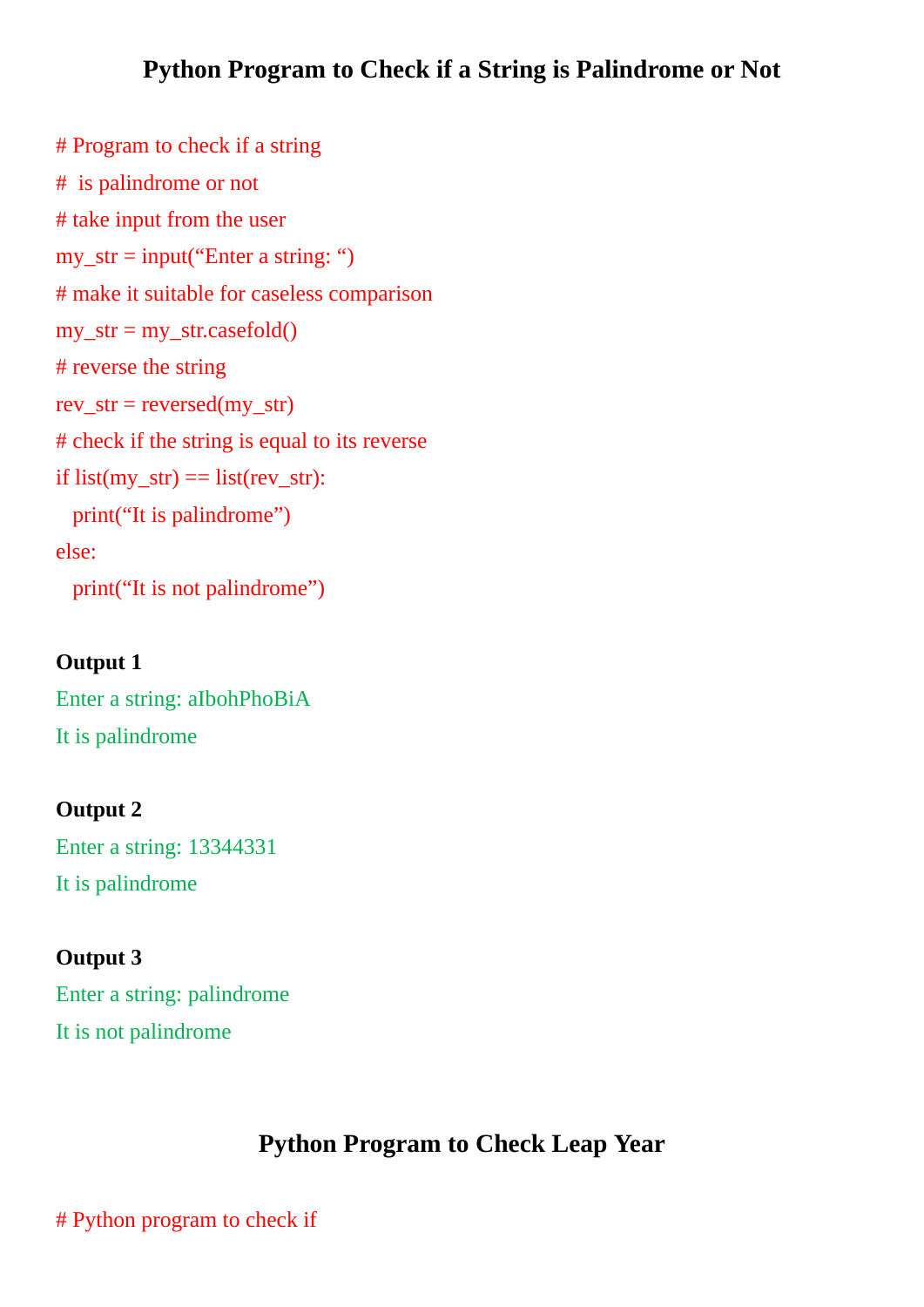```
# the input year is
# a leap year or not
year = int(input("Enter a year: "))
if (year % 4) == 0:
 if (year % 100) == 0:
    if (year % 400) == 0:
       print("{0} is a leap year".format(year))
    else:
       print("{0} is not a leap year".format(year))
  else:
    print("{0} is a leap year".format(year))
else:
 print("{0} is not a leap year".format(year))
```

```
Output 1
```
Enter a year: 2012 2012 is a leap year

### **Output 2**

Enter a year: 2015 2015 is not a leap year

# **Python Program to Check Prime Number**

```
# Python program to check if
# the input number is
# prime or not
# take input from the user
num = int(input("Enter a number: "))
# prime numbers are greater than 1
if num > 1:
 # check for factors
```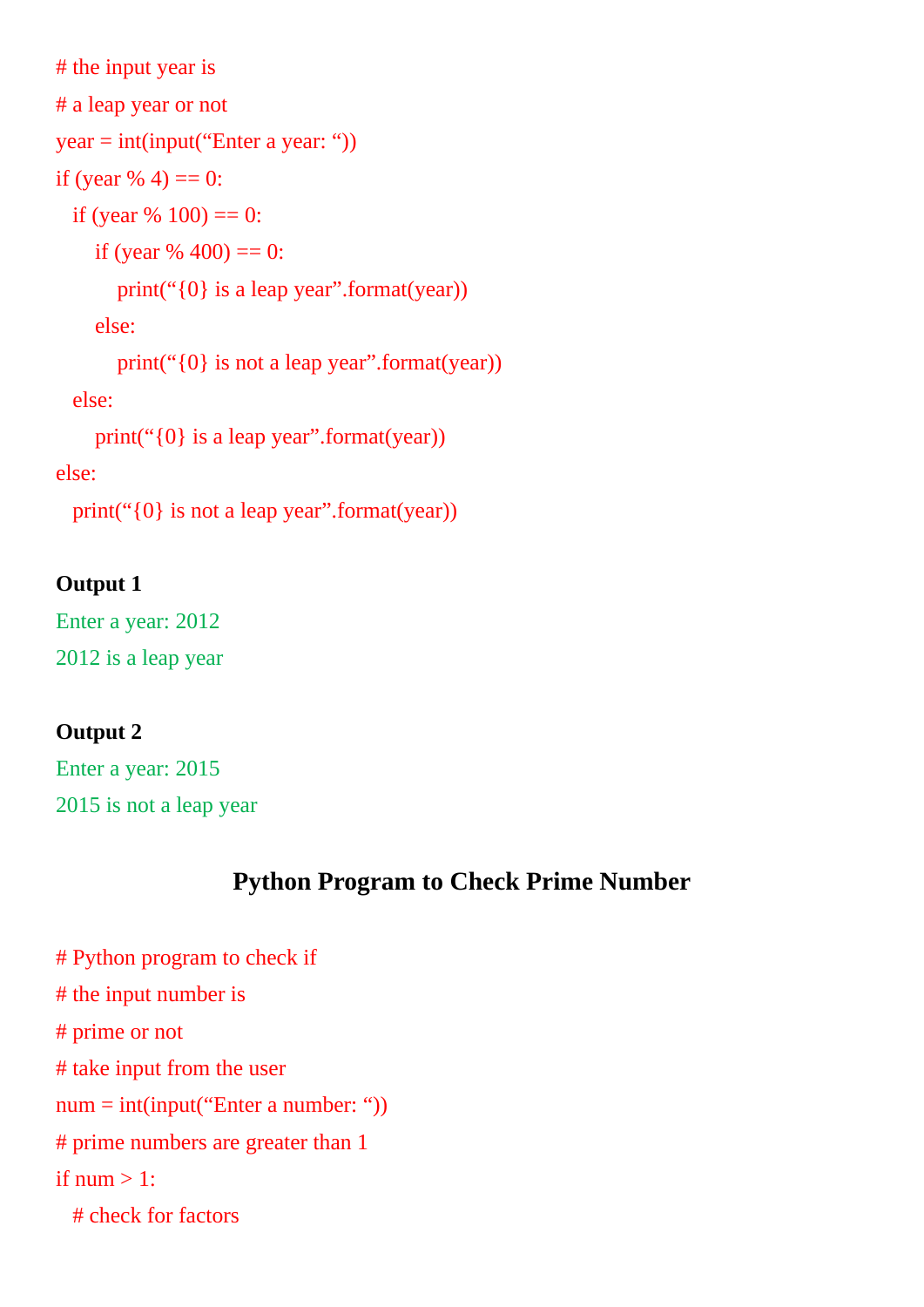```
for i in range(2,num):
    if (num \% i) == 0:
       print(num, "is not a prime number")
       print(i,"times",num//i,"is",num)
       break
  else:
    print(num, "is a prime number")
# if input number is less than
# or equal to 1, it is not prime
else:
```
print(num,"is not a prime number")

#### **Output 1**

Enter a number: 407 407 is not a prime number 11 times 37 is 407

#### **Output 2**

Enter a number: 853 853 is a prime number

### **Python Program to Convert Celsius To Fahrenheit**

```
# Python Program to convert temperature in
# celsius to fahrenheit where, input is
# provided by the user in
# degree celsius
# take input from the user
celsius = float(input('Enter degree Celsius: '))
# calculate fahrenheit
fahrenheit = (celsius * 1.8) + 32print('%0.1f degree Celsius is equal to %0.1f degree Fahrenheit' %(celsius,fahrenheit))
```
### **Output**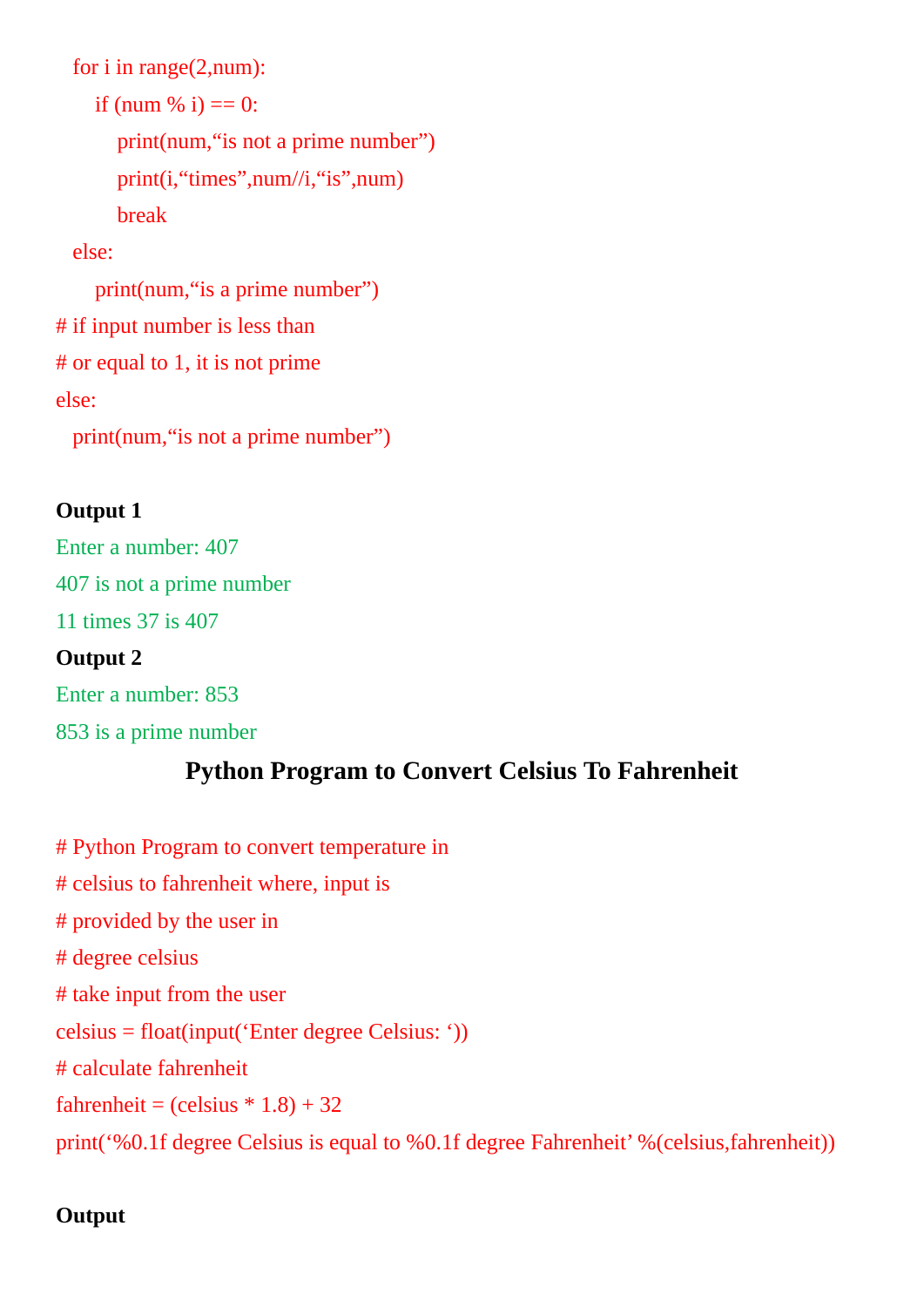Enter degree Celsius: 43.7 43.7 degree Celsius is equal to 110.66 degree Fahrenheit

# **Python Program to Convert Decimal into Binary, Octal and Hexadecimal**

# Python program to convert decimal # number into binary, octal and # hexadecimal number system # Take decimal number from user dec = int(input("Enter an integer: ")) print("The decimal value of",dec,"is:") print(bin(dec),"in binary.") print(oct(dec), "in octal.") print(hex(dec),"in hexadecimal.")

## **Output**

Enter an integer: 133 The decimal value of 133 is: 0b10000101 in binary. 0o205 in octal. 0x85 in hexadecimal.

# **Python Program to Convert Decimal to Binary Using Recursion**

# Python program to convert decimal # number into binary number # using recursive function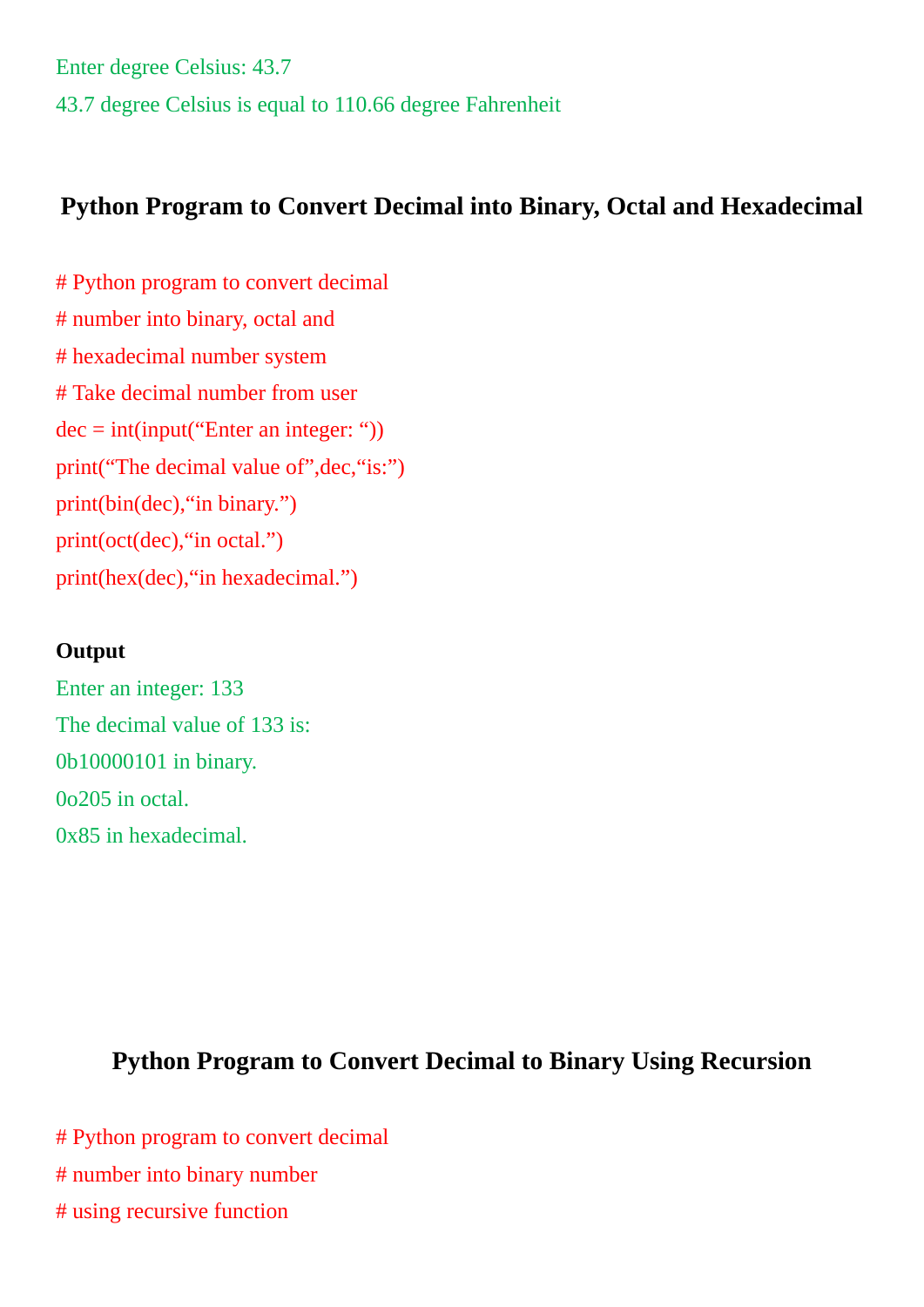def binary(n): """Function to print binary number for the input decimal using recursion""" if  $n > 1$ : binary $(n/2)$ print(n % 2,end = ") # Take decimal number from user dec = int(input("Enter an integer: ")) binary(dec)

#### **Output**

Enter an integer: 76 1001100

## **Python Program to Convert Kilometers to Miles**

# Program to convert kilometers # into miles where, input is # provided by the user in # kilometers # take input from the user kilometers = float(input('How many kilometers?: ')) # conversion factor conv  $fac = 0.621371$ # calculate miles miles =  $kilometers * conv$  fac print('%0.3f kilometers is equal to %0.3f miles' %(kilometers,miles))

### **Output**

How many kilometers?: 3.7 5.500 kilometers is equal to 2.300 miles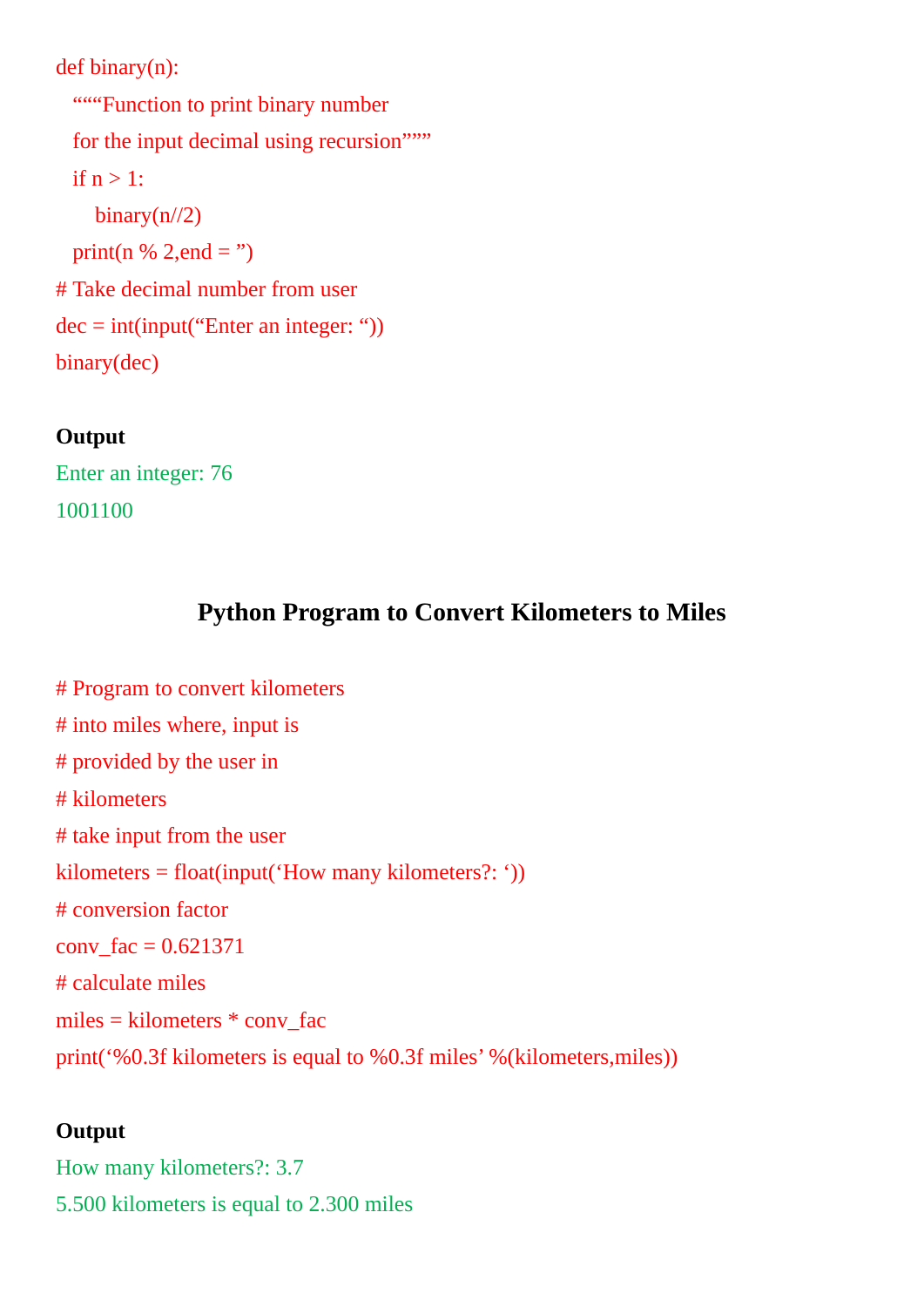## **Python Program to Count the Number of Each Vowel**

```
# Program to count the number of
# each vowel in a string
# string of vowels
vowels = 'aeiou'
# take input from the user
ip_str = input("Enter a string: ")
# make it suitable for caseless comparisions
ip\_str = ip\_str.casefold()# make a dictionary with each vowel a key and value 0
count = \{\}.fromkeys(vowels,0)
# count the vowels
for char in ip str:
 if char in count:
    count[char] += 1print(count)
```
#### **Output**

Enter a string: I welcome you all to read my book and learn python easily.  ${e': 4, 'u': 1, 'o': 6, 'a': 5, 'i': 1}$ 

# **Python Program to Display Calendar**

# Python program to display calendar # of given month of the year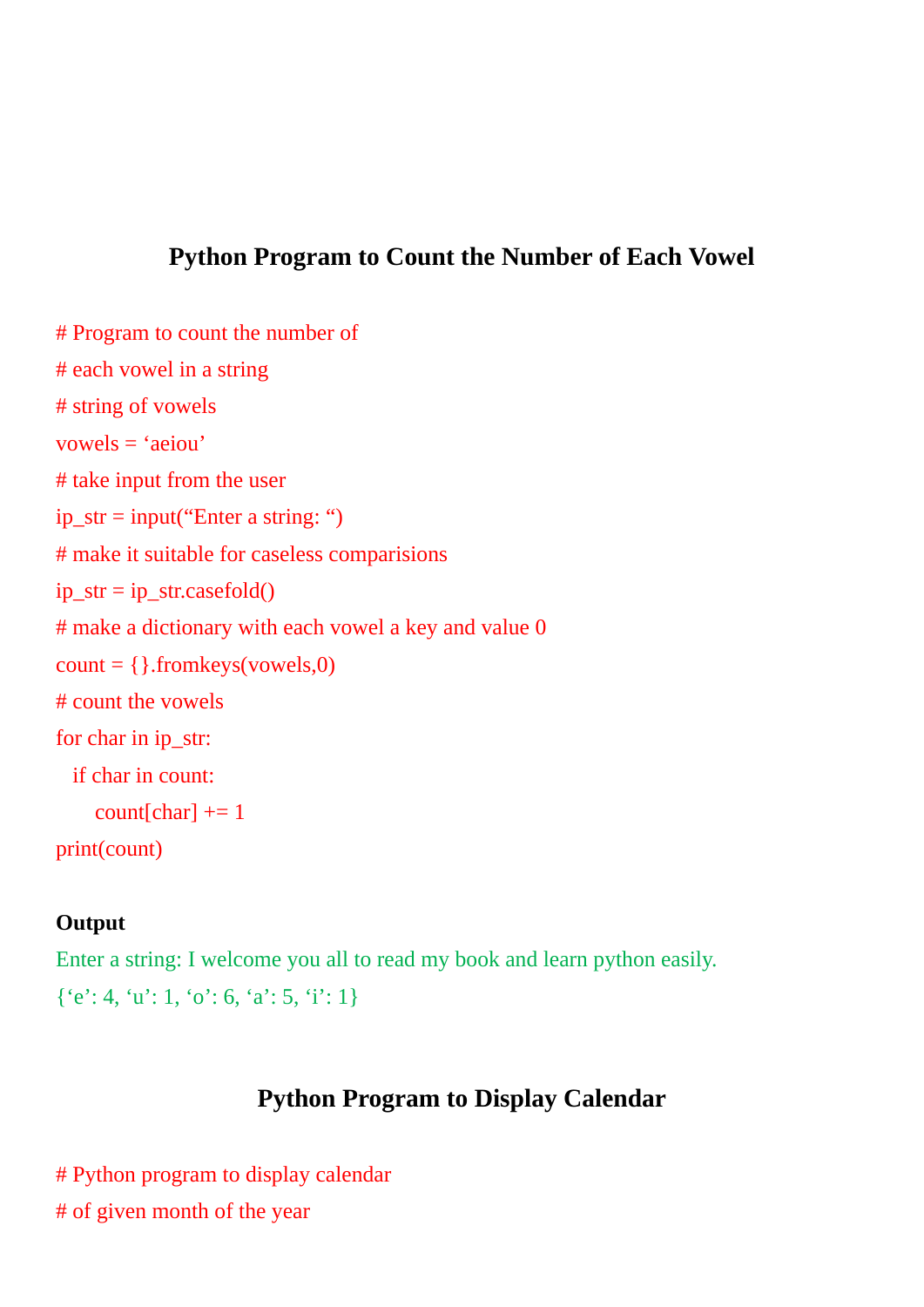# import module import calendar # ask of month and year  $yy = int(input("Enter year: "))$ mm = int(input("Enter month: ")) # display the calendar print(calendar.month(yy,mm))

## **Output**

Enter year: 2015 Enter month: 09 September 2015

|                |              | Mo Tu We Th Fr Sa Su |                |                       |             |    |
|----------------|--------------|----------------------|----------------|-----------------------|-------------|----|
|                | $\mathbf{1}$ | $\overline{2}$       | 3              | $\vert 4 \vert \vert$ | 5           | 6  |
| $\overline{7}$ | 8            | 9                    |                |                       | 10 11 12    | 13 |
| 14             | 15           | 16                   |                |                       | 17 18 19 20 |    |
| 21             | 22           |                      | 23 24 25 26 27 |                       |             |    |
| 28             |              | 29 30                |                |                       |             |    |

# **Python Program to Display Fibonacci Sequence Using Recursion**

# Python program to display the Fibonacci

# sequence up to n-th term using

# recursive functions

def recur\_fibo(n):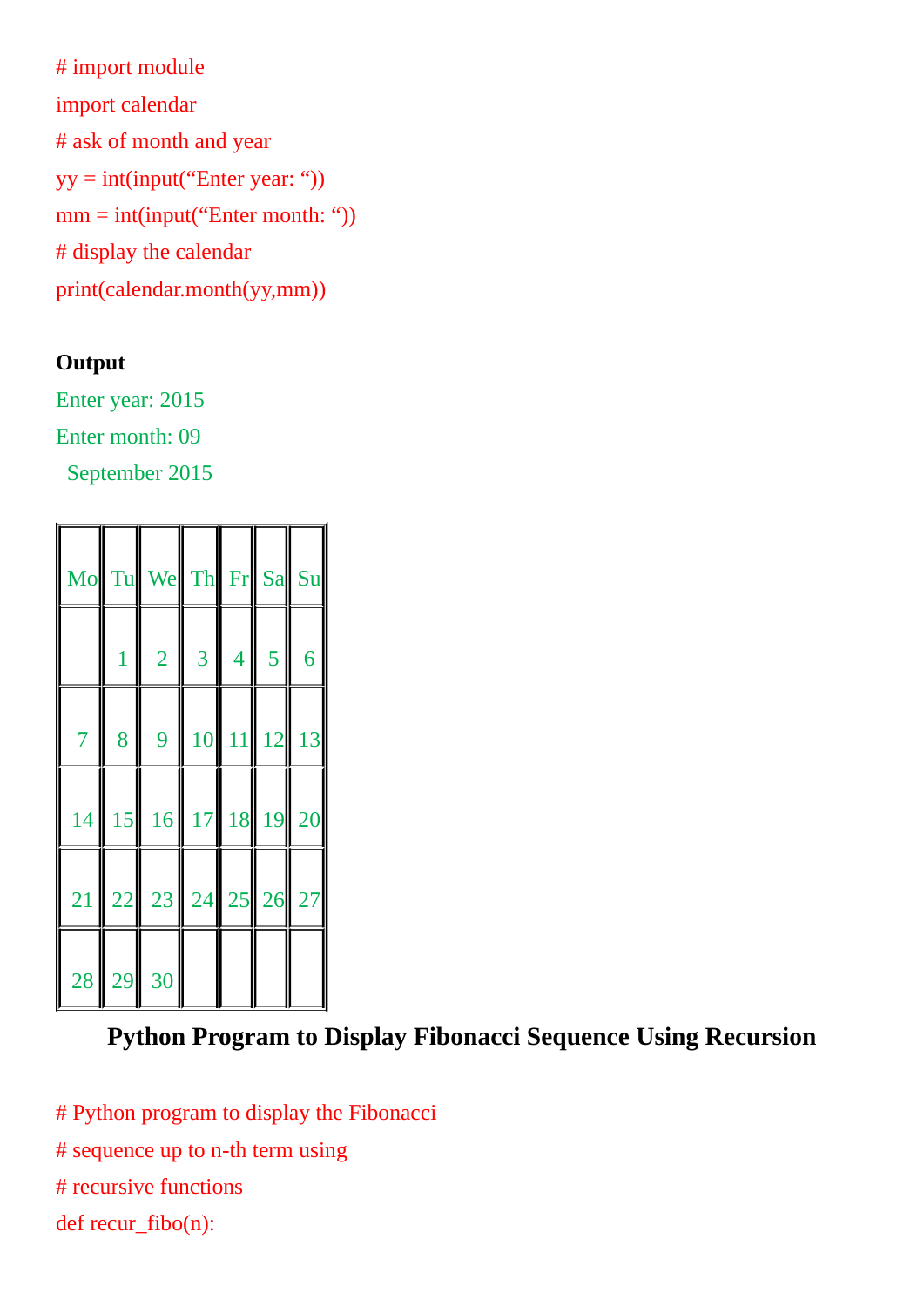```
"""Recursive function to
 print Fibonacci sequence"""
 if n \leq 1:
    return n
 else:
    return(recur_fibo(n-1) + recur_fibo(n-2))# take input from the user
nterms = int(input("How many terms? "))
# check if the number of terms is valid
if nterms \leq 0:
 print("Plese enter a positive integer")
else:
 print("Fibonacci sequence:")
 for i in range(nterms):
    print(recur_fibo(i))
```
How many terms? 8 Fibonacci sequence:

# **Python Program To Display Powers of 2 Using Anonymous Function**

# Python Program to display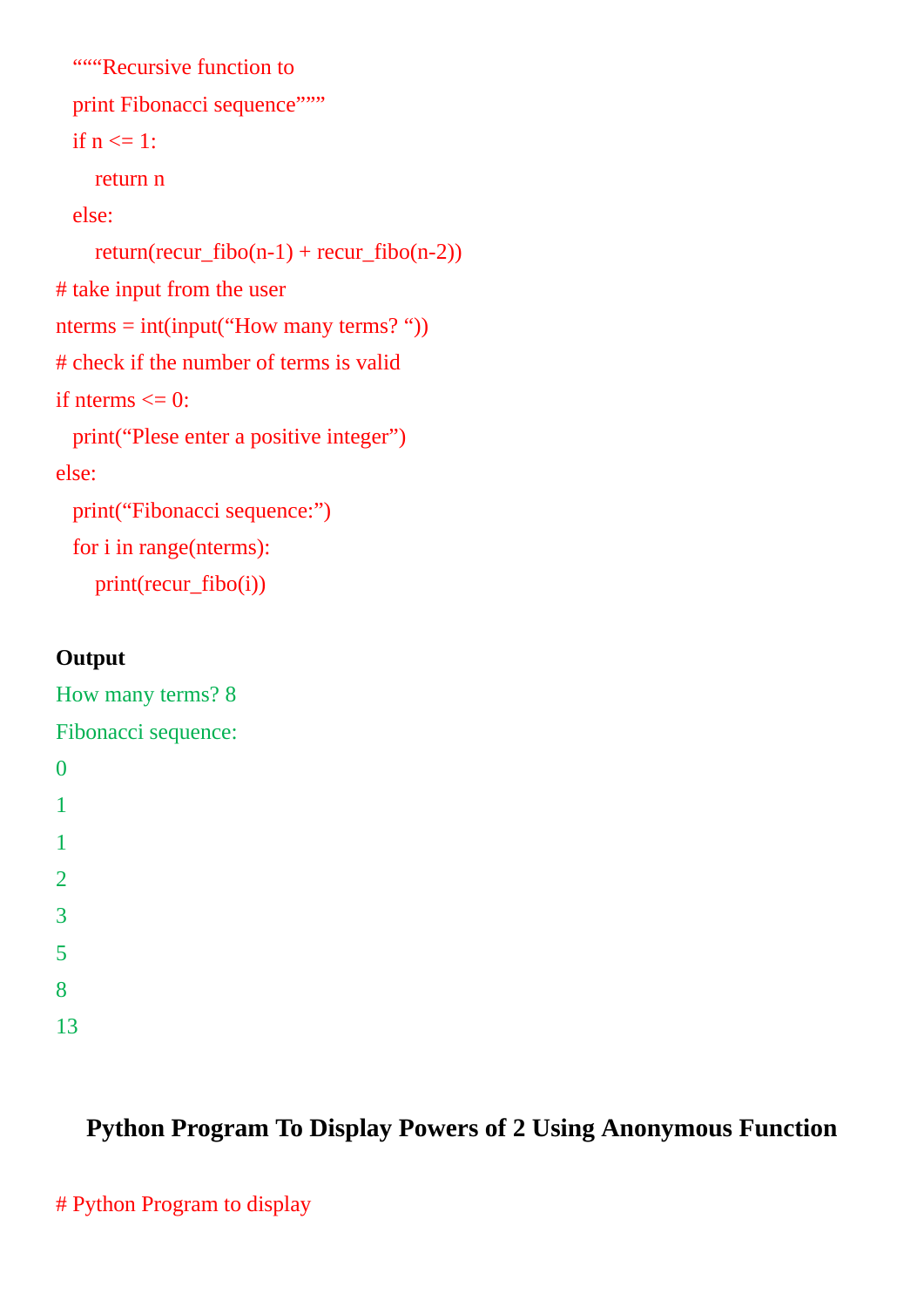```
# the powers of 2 using
# anonymous function
# Take number of terms from user
terms = int(input("How many terms?"))# use anonymous function
result = list(map(lambda x: 2 ** x, range(terms)))
# display the result
for i in range(terms):
 print("2 raised to power", i, "is", result[i])
```
How many terms? 6 raised to power 0 is 1 raised to power 1 is 2 raised to power 2 is 4 raised to power 3 is 8 raised to power 4 is 16 raised to power 5 is 32

## **Python Program to Display the multiplication Table**

# Python program to find the multiplication # table (from 1 to 10)c # of a number input by the user # take input from the user  $num = int(input("Display multiplication table of?"))$ # use for loop to iterate 10 times for i in range $(1,11)$ :  $print(num, 'x', i,'=', num*<sub>i</sub>)$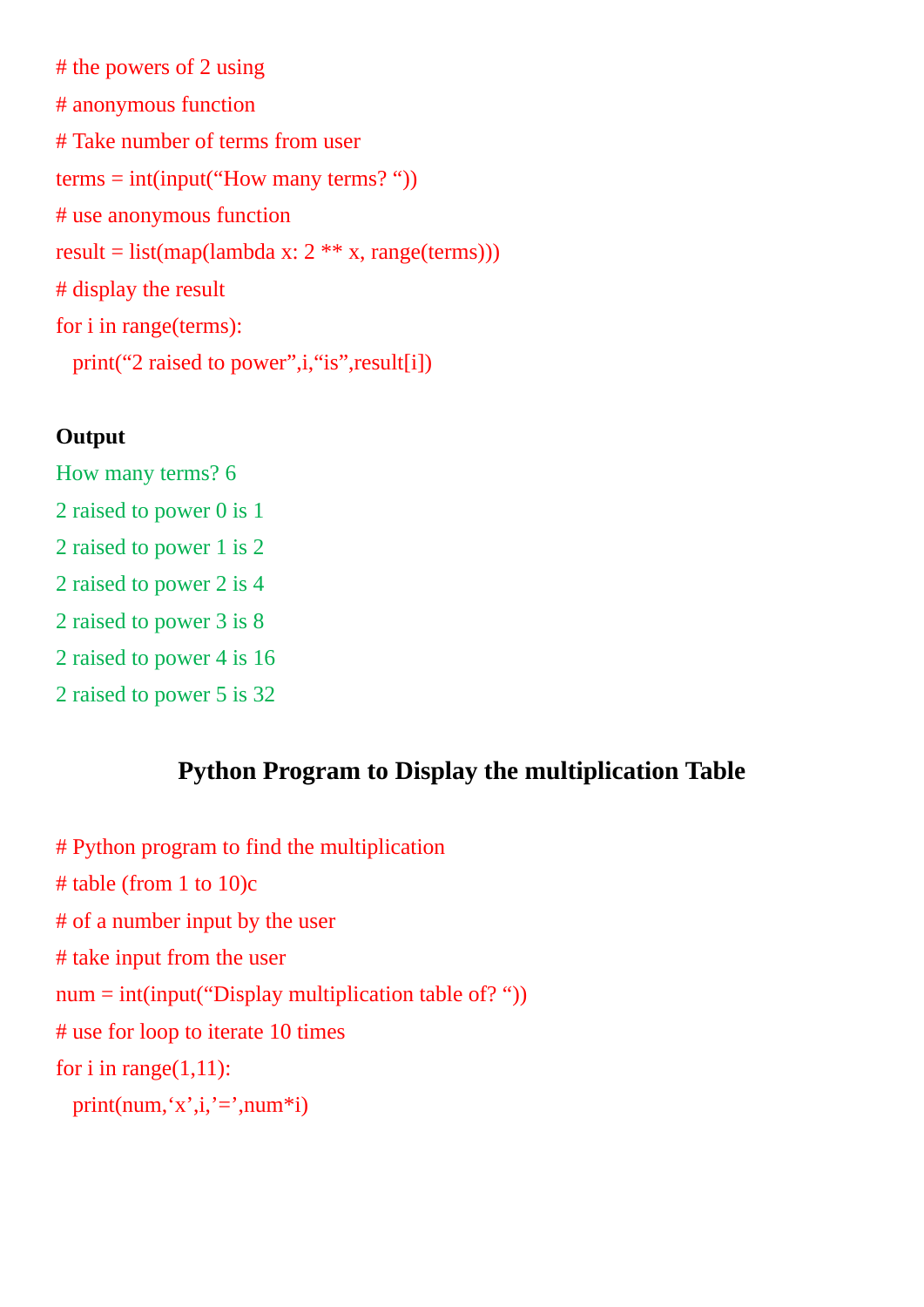Display multiplication table of? 7

 $7 \times 1 = 7$  $7 \times 2 = 14$  $7 \times 3 = 21$  $7 \times 4 = 28$  $7 \times 5 = 35$  $7 \times 6 = 42$  $7 \times 7 = 49$  $7 \times 8 = 56$  $7 \times 9 = 63$  $7 \times 10 = 70$ 

## **Python Program to Find Armstrong Number in an Interval**

```
# Program to ask the user
# for a range and display
# all Armstrong numbers in
# that interval
# take input from the user
lower = int(input("Enter lower range: "))
upper = int(input("Enter upper range: "))
for num in range(lower, upper +1):
 # initialize sum
 sum = 0# find the sum of the cube of each digit
 temp = numwhile temp > 0:
    digit = temp % 10
```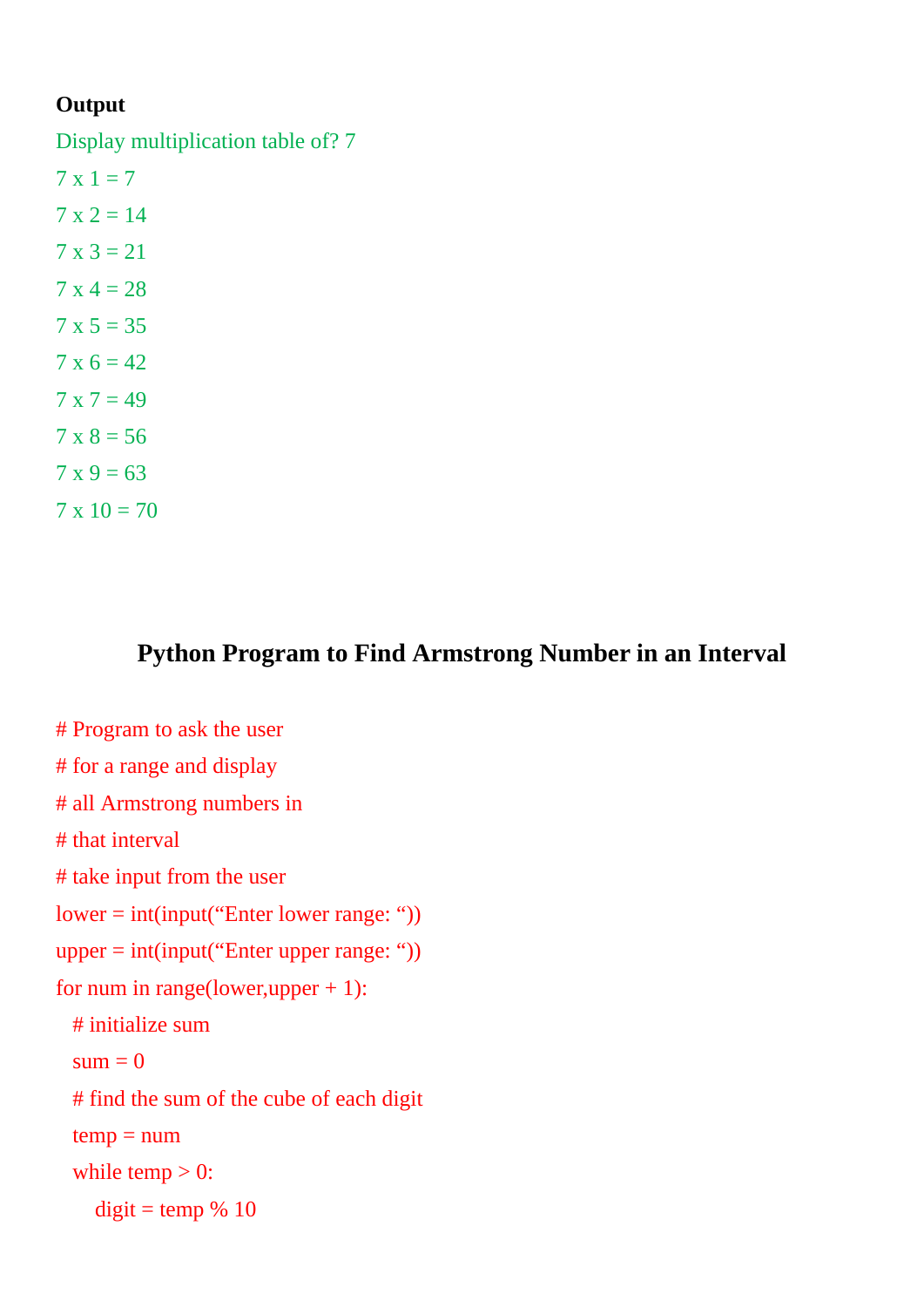```
sum += digit ** 3
  temp / = 10
if num == sum:
  print(num)
```
Enter lower range: 0 Enter upper range: 999 0 1 153 370 371 407

# **Python Program to Find ASCII Value of Character**

# Program to find the # ASCII value of the # given character # Take character from user  $c = input("Enter a character: ")$ print("The ASCII value of  $" + c + "$  is",ord(c))

#### **Output 1**

Enter a character: k The ASCII value of 'k' is 107 **Output 2** Enter a character: =

The ASCII value of  $=$  is 61

## **Python Program to Find Factorial of Number Using Recursion**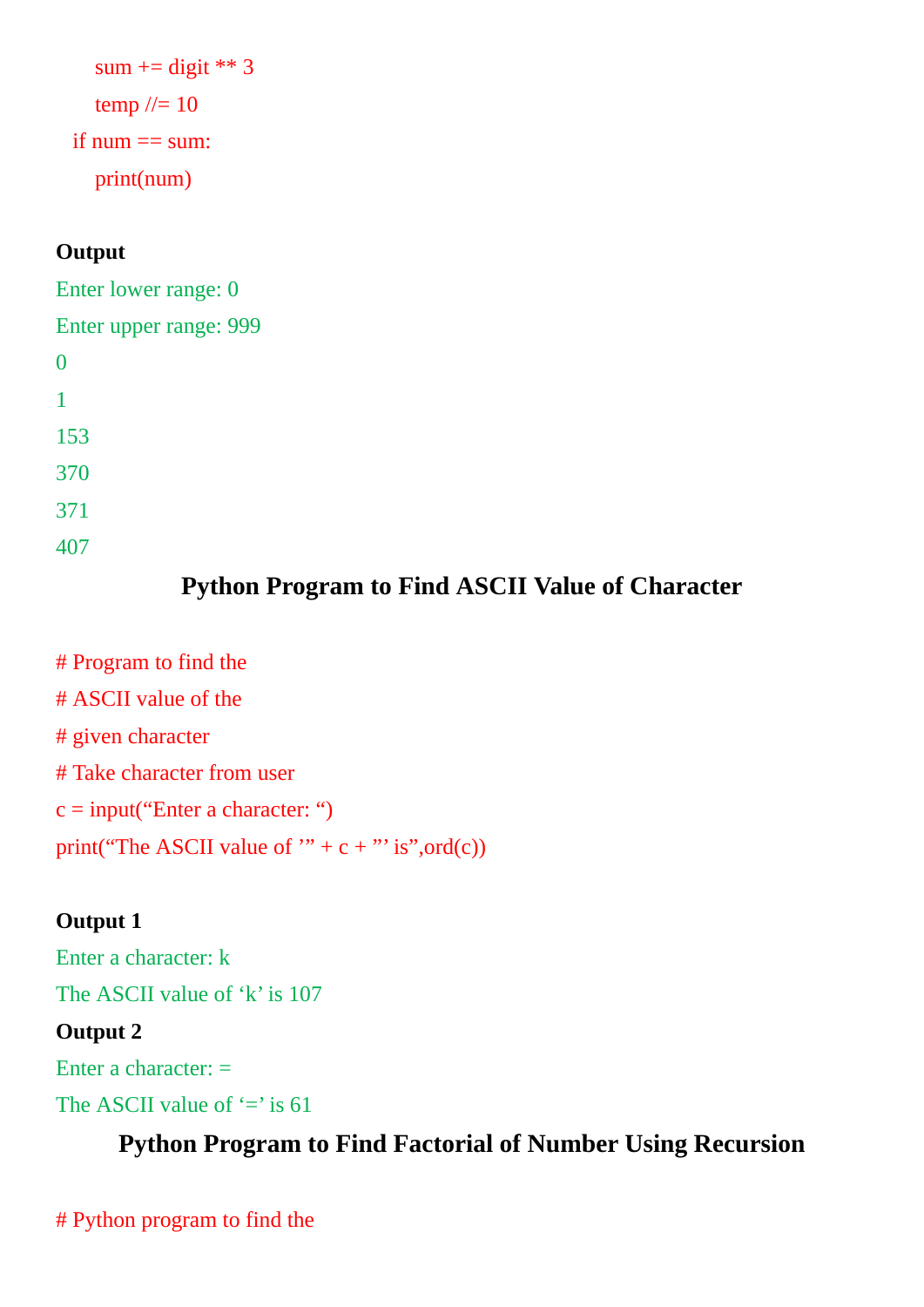# factorial of a number # using recursion def recur\_factorial(n): """Function to return the factorial" of a number using recursion""" if  $n == 1$ : return n else: return n\*recur\_factorial(n-1) # take input from the user num = int(input("Enter a number: ")) # check is the number is negative if  $num < 0$ : print("Sorry, factorial does not exist for negative numbers") elif num  $== 0$ :

```
print("The factorial of 0 is 1")
```
else:

print("The factorial of",num,"is",recur\_factorial(num))

#### **Output 1**

Enter a number: -5 Sorry, factorial does not exist for negative numbers

#### **Output 2**

Enter a number: 5 The factorial of 5 is 120

# **Python Program to Find Factors of Number**

# Python Program to find the # factors of a number # define a function def print\_factors(x): """This function takes a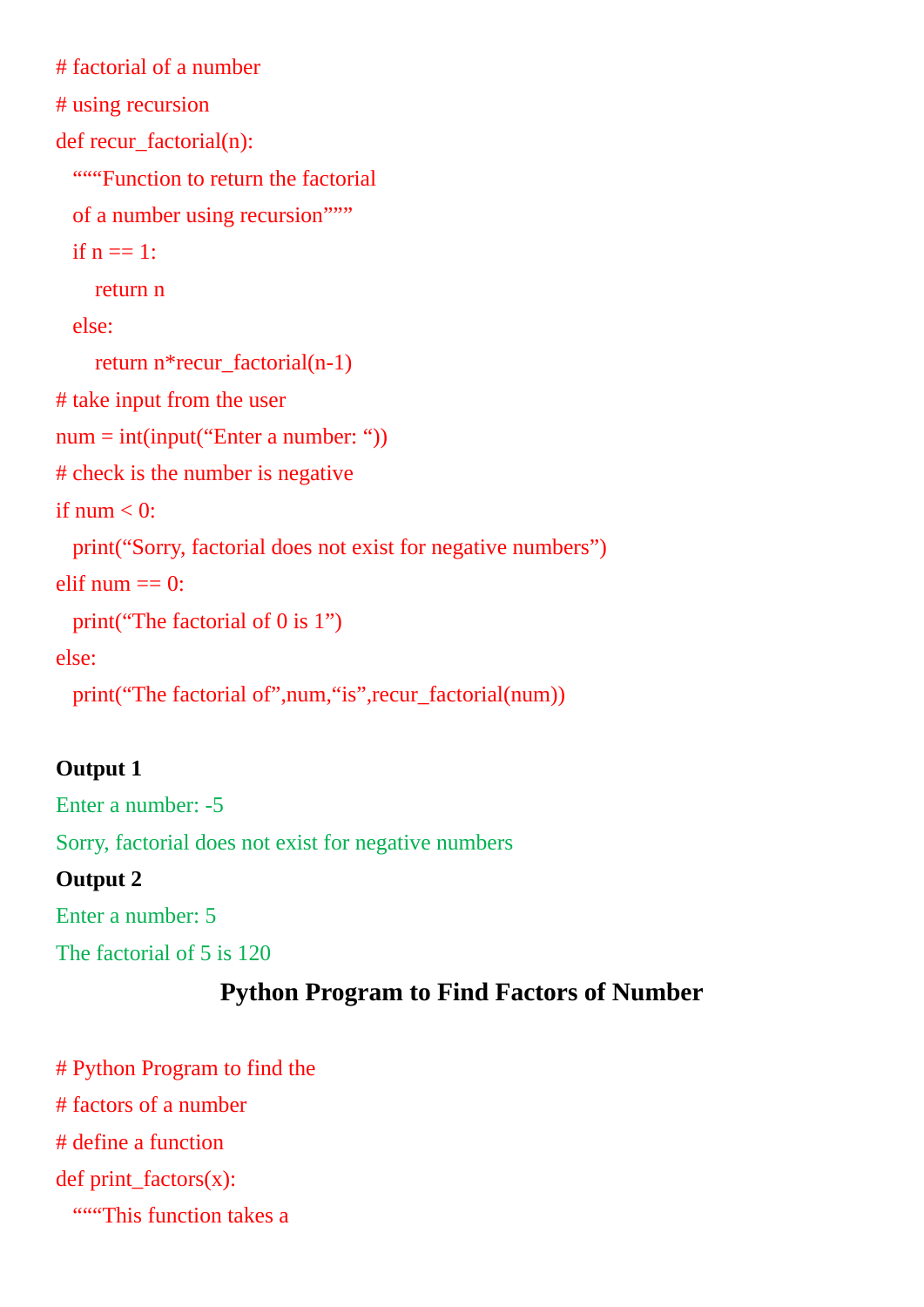number and prints the factors""" print("The factors of", x, "are:") for i in range(1,  $x + 1$ ): if  $x \frac{9}{6} i == 0$ : print(i) # take input from the user num = int(input("Enter a number: ")) print\_factors(num)

## **Output**

Enter a number: 120

The factors of 120 are:

# **Python Program to Find Hash of File**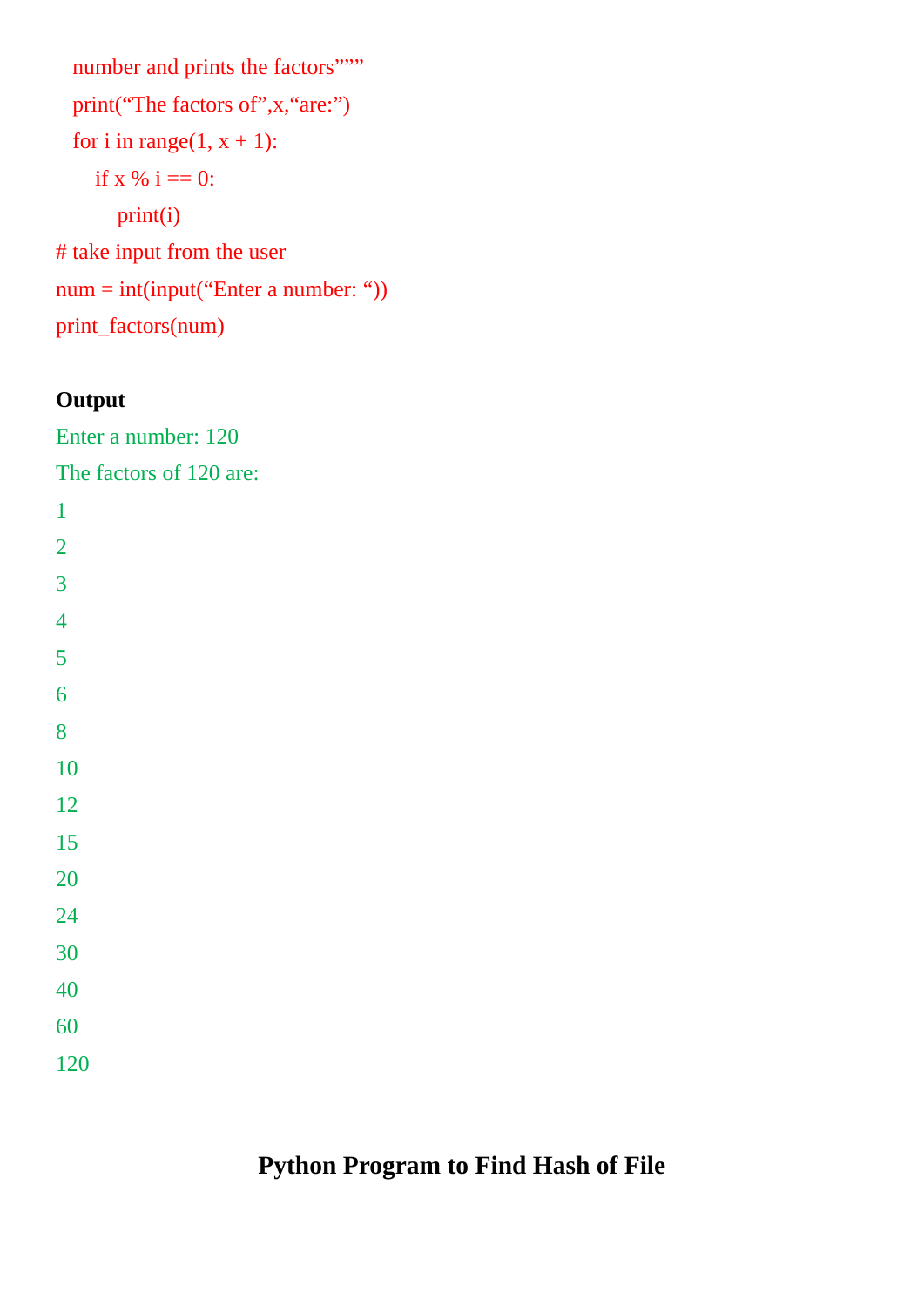```
# Python rogram to find the SHA-1
# message digest of a file
# import hashlib module
import hashlib
def hash_file(filename):
 """"This function returns the SHA-1 hash
 of the file passed into it"""
 # make a hash object
 h = hashlib.sha1()
 # open file for reading in binary mode
 with open(filename,'rb') as file:
    # loop till the end of the file
    chunk = 0while chunk != b":
      # read only 1024 bytes at a time
      chunk = file.read(1024)h.update(chunk)
 # return the hex representation of digest
 return h.hexdigest()
message = hash_file("track1.mp3")
print(message)
```

```
633d7356947eec543c50b76a1852f92427f4dca9
```
## **Python Program to Find HCF or GCD**

# Python program to find the # H.C.F of two input number # define a function  $def hcf(x, y)$ :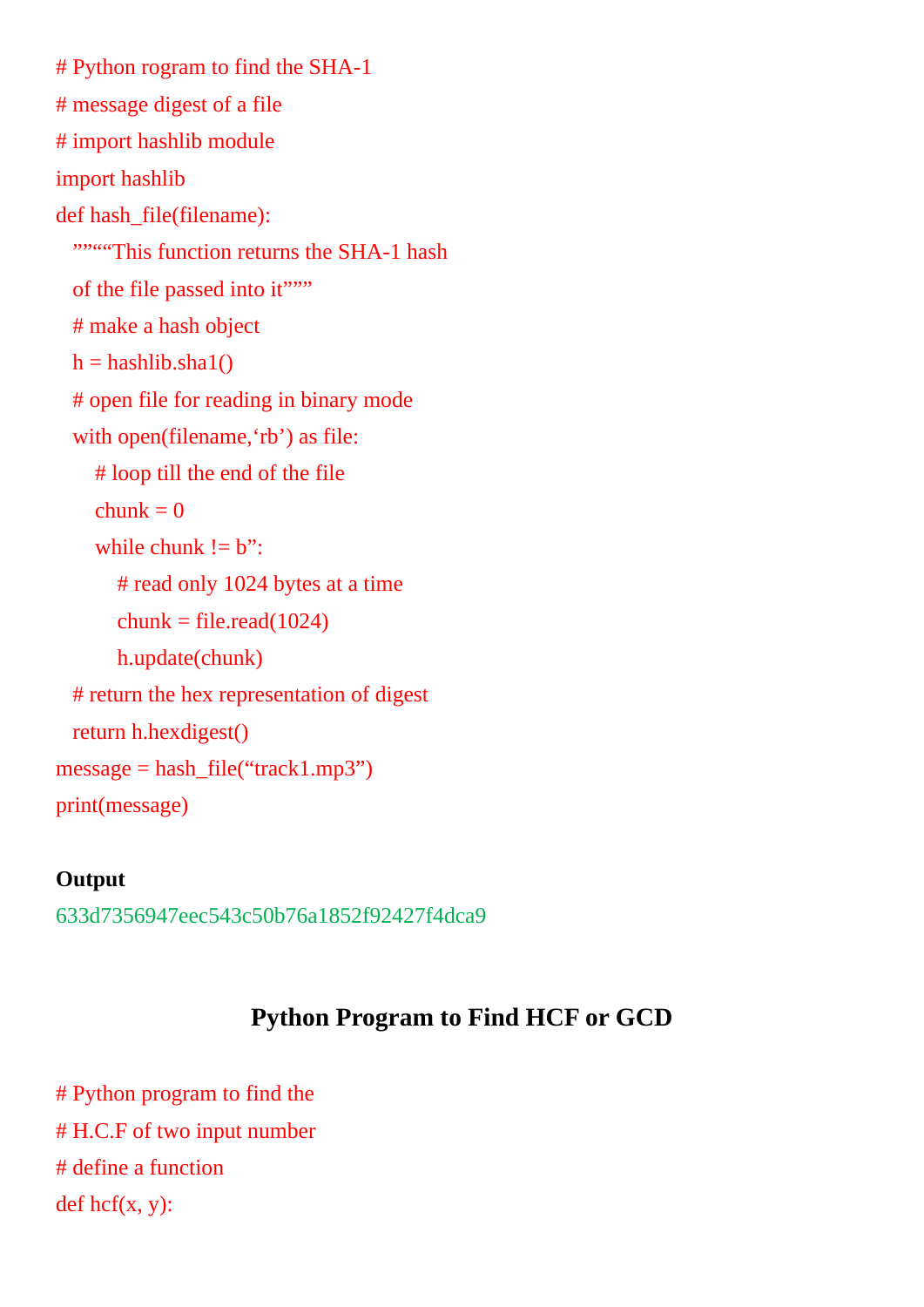```
"""This function takes two
 integers and returns the H.C.F"""
 # choose the smaller number
 if x > y:
    smaller = yelse:
    smaller = xfor i in range(1, smaller +1):
    if((x \% i = = 0) and (y \% i = = 0)):
      hc f = ireturn
# take input from the user
num1 = int(input("Enter first number: "))
num2 = int(input("Enter second number: "))
print("The H.C.F. of", num1, "and", num2, "is", hcf(num1, num2))
```
Enter first number: 40 Enter second number: 48 The H.C.F. of 40 and 48 is 8

## **Python Program to Find LCM**

# Python Program to find the # L.C.M. of two input number # define a function  $def lcm(x, y)$ : """This function takes two integers and returns the L.C.M.""" # choose the greater number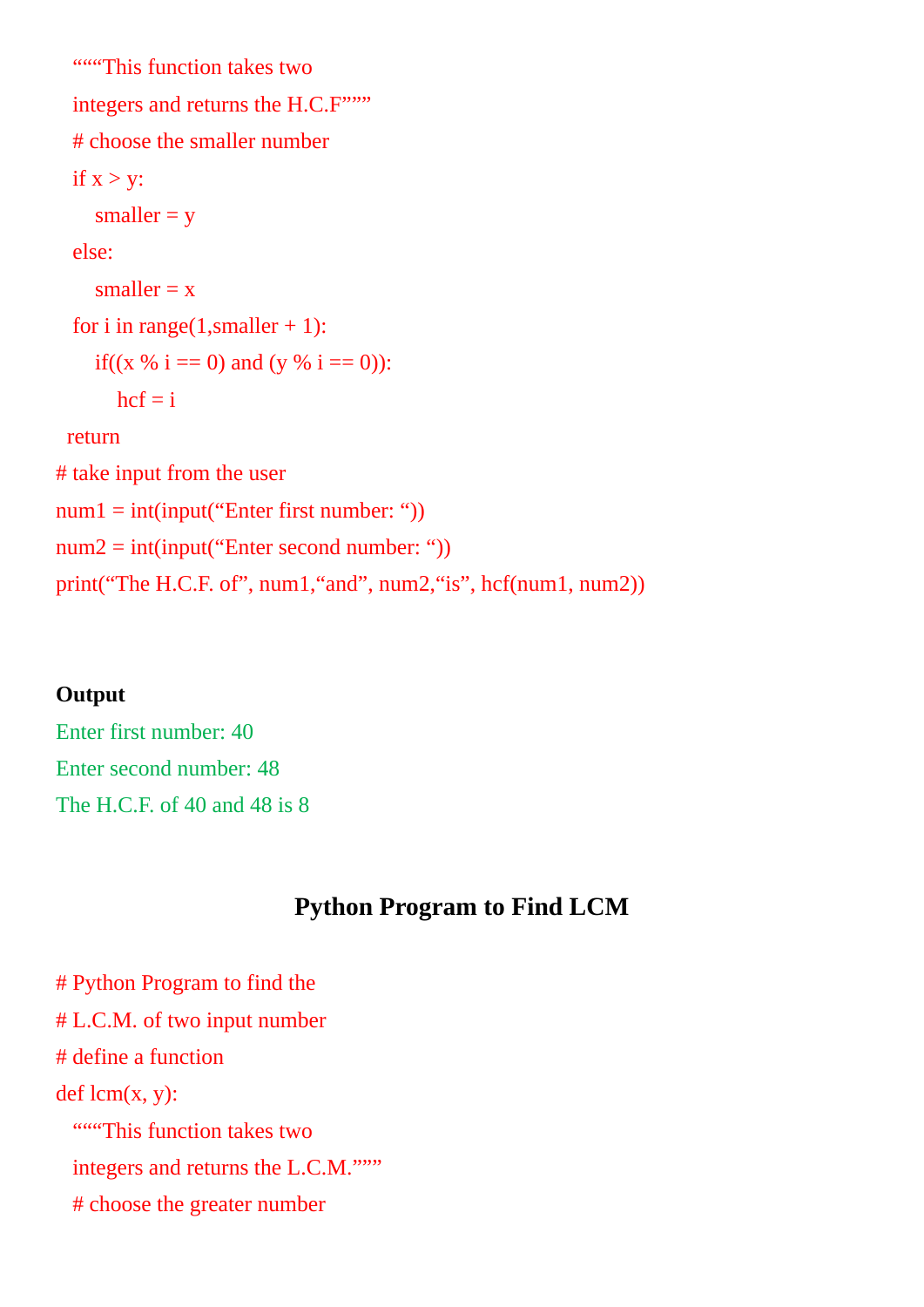```
if x > y:
    greater = xelse:
    greater = vwhile(True):
    if((greater % x = 0) and (greater % y = 0)):
      lcm = greater
      break
    greater += 1return lcm
# take input from the user
num1 = int(input("Enter first number: "))
num2 = int(input("Enter second number: "))
print("The L.C.M. of", num1, "and", num2, "is", lcm(num1, num2))
Output
Enter first number: 3
Enter second number: 4
The L.C.M. of 3 and 4 is 12
```
## **Python Program to Find Numbers Divisible by Another Number**

# Python Program to find numbers # divisible by thirteen # from a list using anonymous function # Take a list of numbers my\_list = [12, 65, 54, 39, 102, 339, 221,] # use anonymous function to filter result = list(filter(lambda x:  $(x % 13 == 0), my_list)$ ) # display the result print("Numbers divisible by 13 are",result)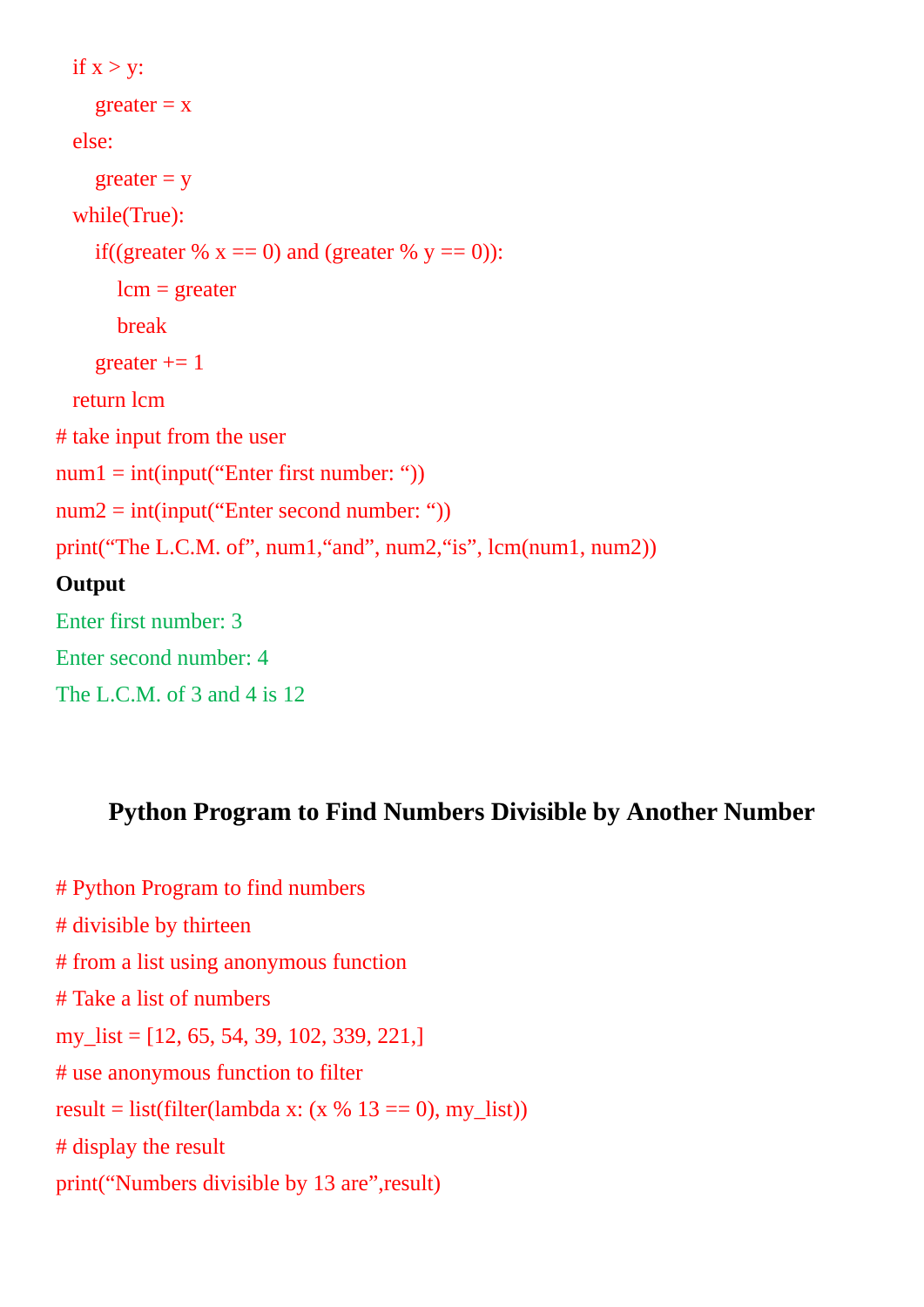Numbers divisible by 13 are [65, 39, 221]

## **Python Program to Find Sum of Natural Numbers Using Recursion**

```
# Python program to find the sum of
# natural numbers up to n
# using recursive function
def recur_sum(n):
 """Function to return the sum
 of natural numbers using recursion"""
 if n \leq 1:
    return n
 else:
    return n + recur_sum(n-1)
# take input from the user
num = int(input("Enter a number: "))
if num < 0:
 print("Enter a positive number")
else:
 print("The sum is",recur_sum(num))
Output
Enter a number: 10
The sum is 55
```
## **Python Program to Find the Factorial of a Number**

# Python program to find the # factorial of a number # provided by the user # take input from the user num = int(input("Enter a number: "))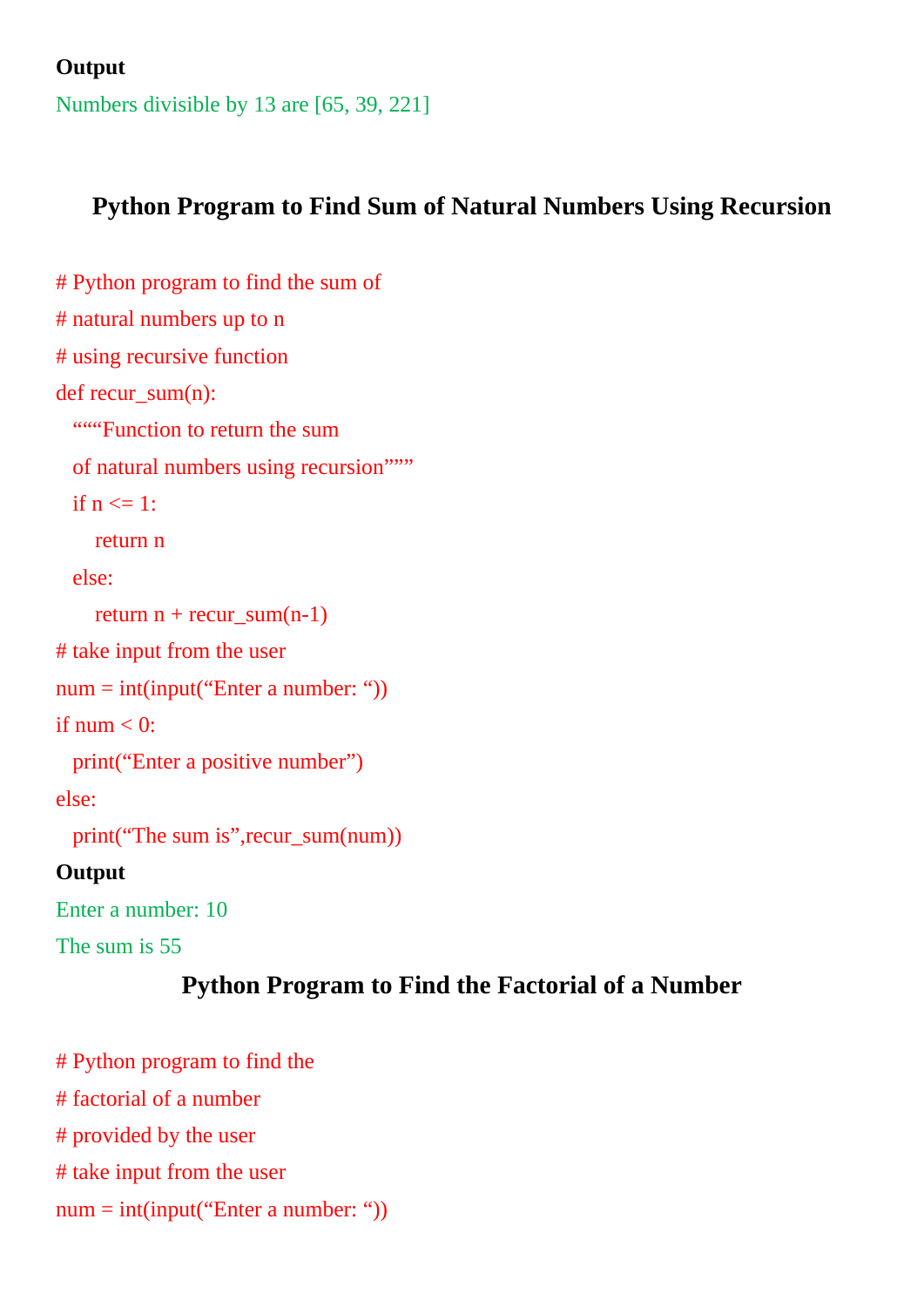```
factorial = 1# check if the number is negative, positive or zero
if num \leq 0:
 print("Sorry, factorial does not exist for negative numbers")
elif num == 0:
 print("The factorial of 0 is 1")
else:
 for i in range(1, num + 1):
    factorial = factorial *iprint("The factorial of",num,"is",factorial)
```
Enter a number: -18 Sorry, factorial does not exist for negative numbers

### **Output 2**

Enter a number: 9 The factorial of 9 is 362,880

## **Python Program to Find the Largest Among Three Numbers**

- # Python program to find the largest
- # number among the three
- # input numbers
- # take three numbers from user
- num1 = float(input("Enter first number: "))
- num2 = float(input("Enter second number: "))
- num3 = float(input("Enter third number: "))
- if (num1  $>$  num2) and (num1  $>$  num3):

 $largest = num1$ 

elif (num2 > num1) and (num2 > num3):

 $largest = num2$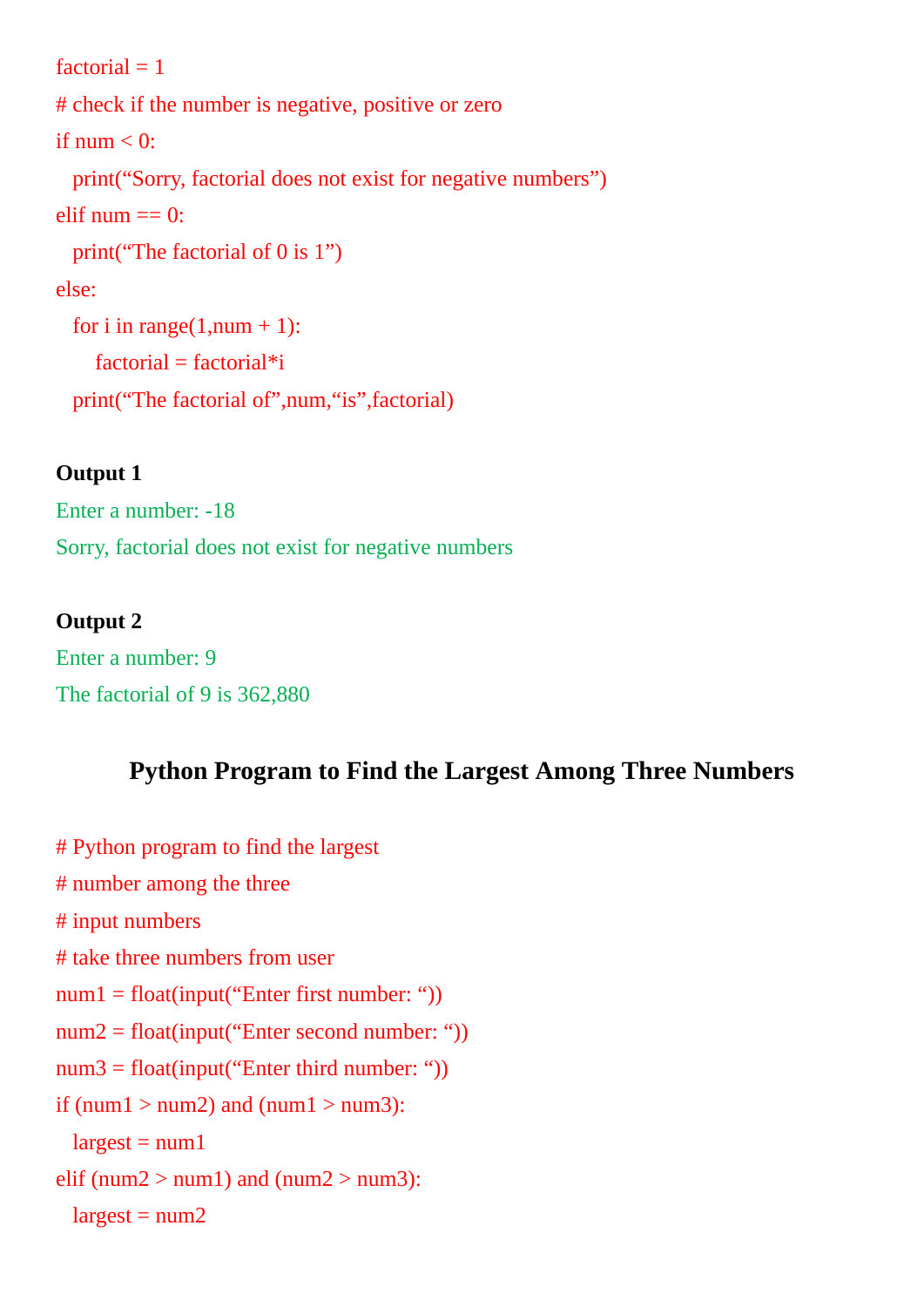else:

 $largest = num3$ print("The largest number is",largest)

## **Output 1**

Enter first number: 8 Enter second number: 16 Enter third number: 4 The largest number is 16.0

### **Output 2**

Enter first number: -6 Enter second number: -15 Enter third number: 0 The largest number is 0.0

## **Python Program to Find the Size (Resolution) of Image**

# Python Program to find the resolution # of a jpeg image without using # any external libraries def jpeg\_res(filename): """""This function prints the resolution of the jpeg image file passed into it""" # open image for reading in binary mode with open(filename,'rb') as img file: # height of image (in 2 bytes) is at 164th position img\_file.seek(163) # read the 2 bytes  $a = img$  file.read(2) # calculate height height =  $(a[0] \ll 8) + a[1]$ # next 2 bytes is width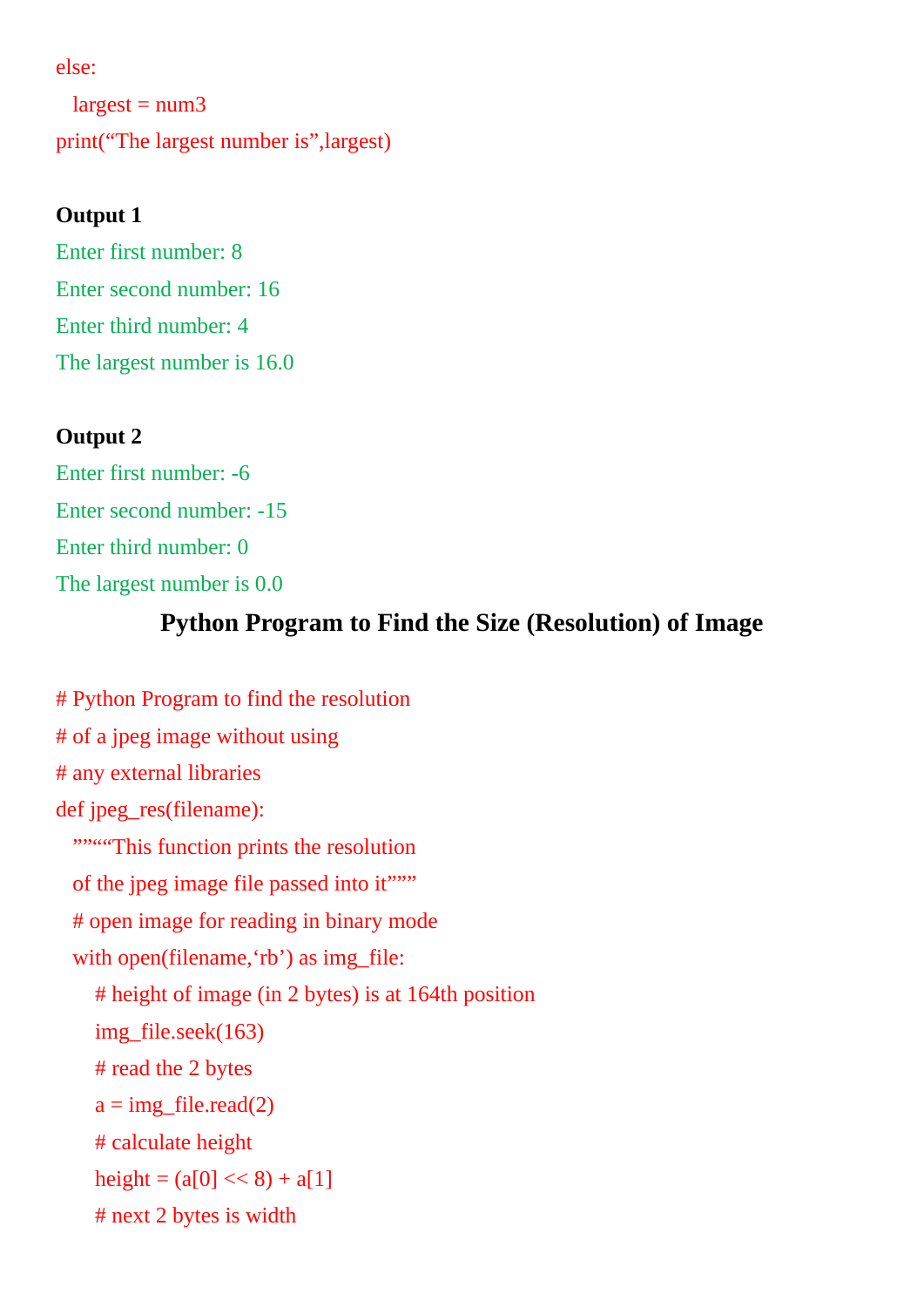$a = img$  file.read(2) # calculate width width =  $(a[0] \ll 8) + a[1]$ print("The resolution of the image is",width,"x",height) jpeg\_res("image.jpg")

#### **Output**

The resolution of the image is 180 x 200

## **Python Program to Find the Square Root**

# Python Program to calculate the square root num = float(input('Enter a number: ')) num sqrt = num  $** 0.5$ print('The square root of %0.3f is %0.3f'%(num ,num\_sqrt))

## **Output**

Enter a number: 11 The square root of 11.000 is 3.316

## **Python Program to Find the Sum of Natural Numbers**

# Python program to find the sum of # natural numbers up to n # where n is provided by user # take input from the user num = int(input("Enter a number: ")) if  $\text{num} < 0$ : print("Enter a positive number") else: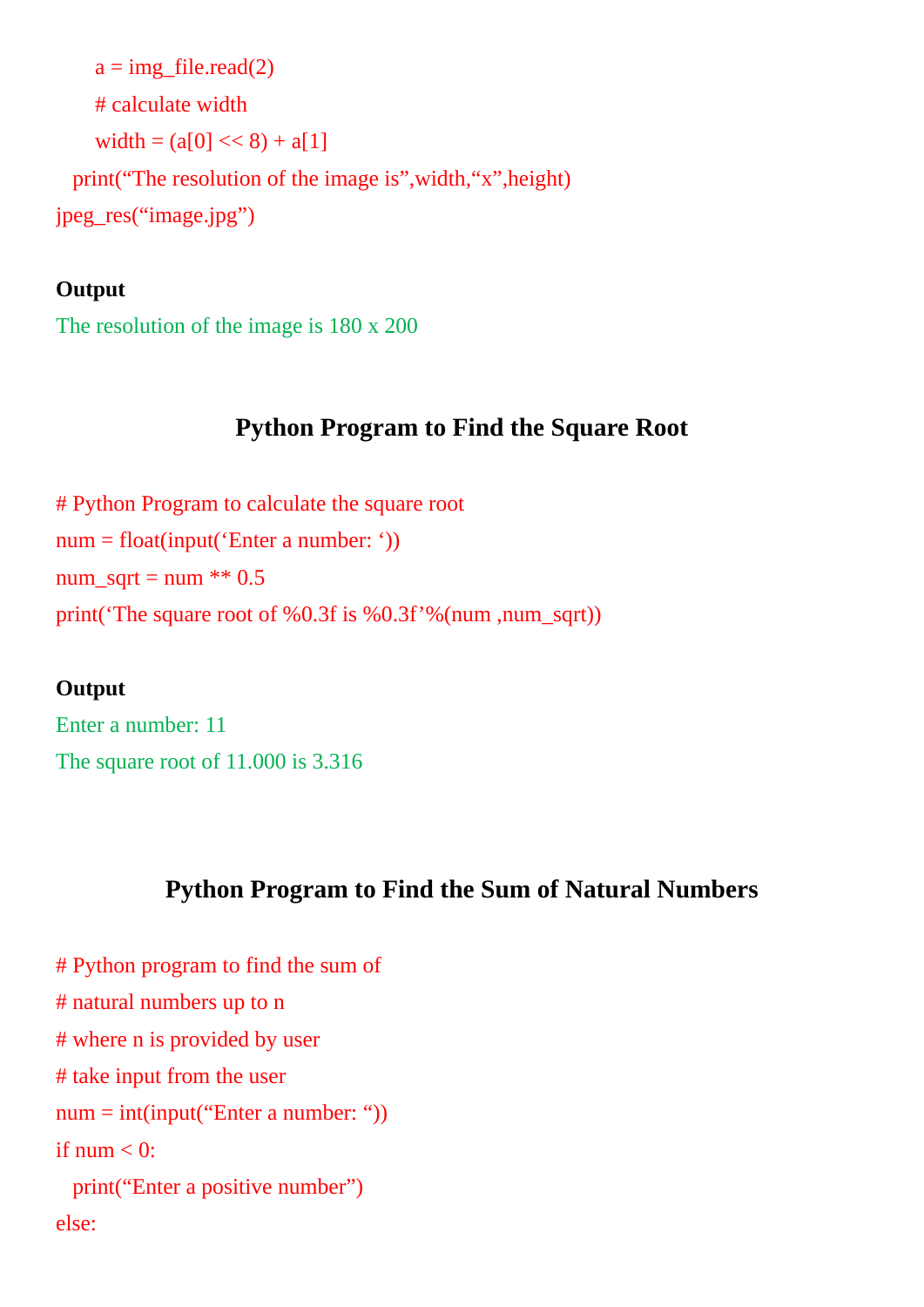```
sum = 0# use while loop to iterate un till zero
while(num > 0):
  sum +1 num
  num = 1print("The sum is",sum)
```
Enter a number: 10 The sum is 55

# **Python Program to Generate a Random Number**

# Program to generate a random number # between 0 and 9

# import the random module

import random

print(random.randint(0,9))

#### **Output**

5

# **Python Program to Illustrate Different Set Operations**

# Program to perform different # set operations like in mathematics # define three sets  $E = \{0, 2, 4, 6, 8\};$  $N = \{1, 2, 3, 4, 5\};$ # set union print("Union of E and N is", E | N) # set intersection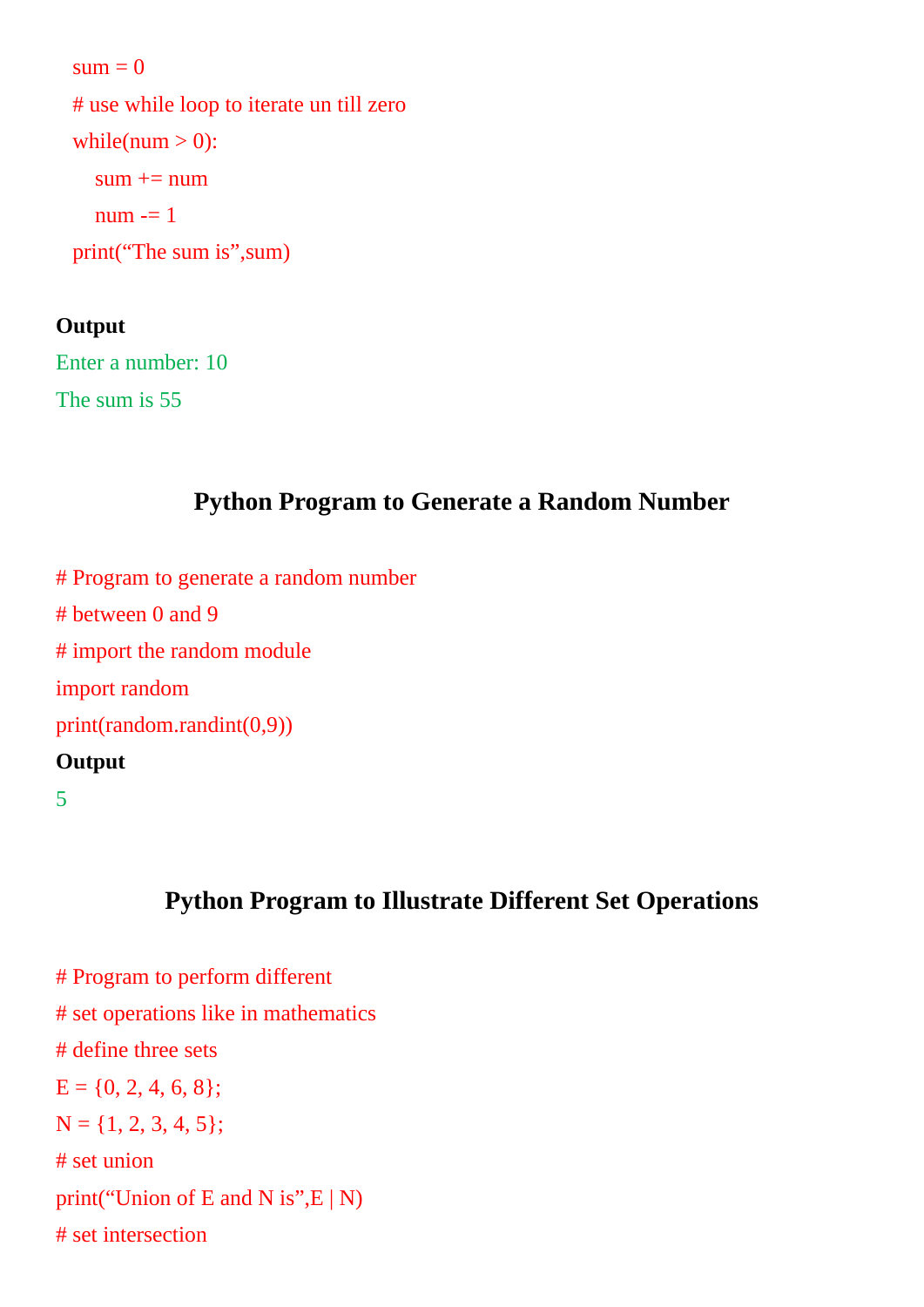print("Intersection of E and N is",E & N) # set difference print("Difference of E and N is", E - N) # set symmetric difference print("Symmetric difference of E and N is",  $E \wedge N$ )

#### **Output**

Union of E and N is {0, 1, 2, 3, 4, 5, 6, 8} Intersection of E and N is  $\{2, 4\}$ Difference of E and N is {8, 0, 6} Symmetric difference of E and N is {0, 1, 3, 5, 6, 8}

## **Python Program to Make a Simple Calculator**

# Program make a simple calculator # that can add, subtract, multiply # and divide using functions # define functions  $def add(x, y)$ : """This function adds two numbers""" return  $x + y$ def subtract(x, y): """This function subtracts two numbers""" return x - y  $def multiply(x, y)$ : """This function multiplies two numbers""" return  $x * y$ def divide(x, y): """This function divides two numbers""" return x / y # take input from the user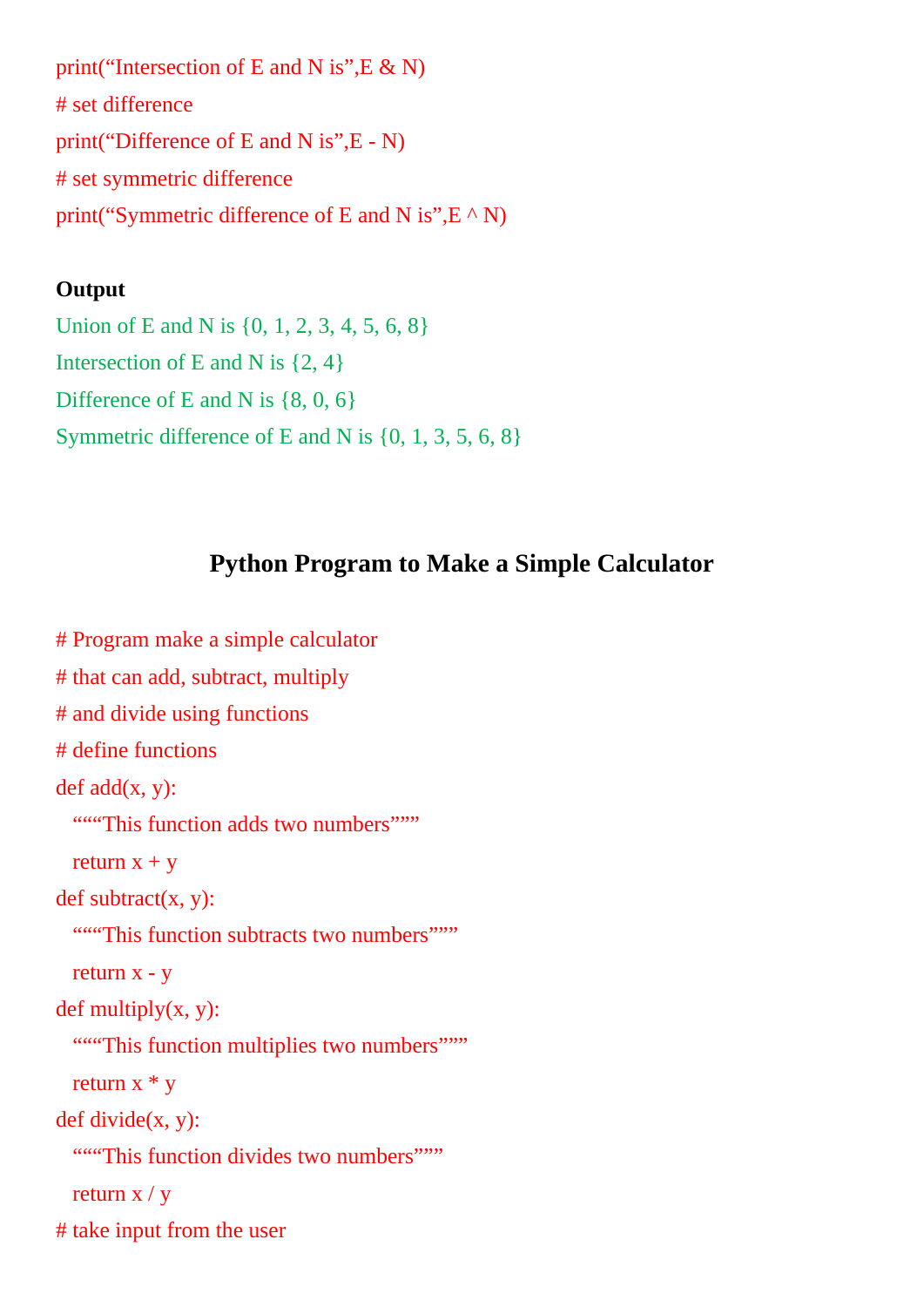```
print("Select operation.")
print("1.Add")
print("2.Subtract")
print("3.Multiply")
print("4.Divide")
choice = input("Enter choice(1/2/3/4):")
num1 = int(input("Enter first number: "))
num2 = int(input("Enter second number: "))
if choice == '1:
 print(num1," +", num2," =", add(num1, num2))elif choice == '2:
 print(num1,"-",num2,"=", subtract(num1,num2))
elif choice == '3:
 print(num1," **", num2," =", multiply(num1, num2))elif choice == '4:
 print(num1,"", num2,"=', divide(num1,num2))
else:
 print("Invalid input")
```
Select operation. 1.Add

2.Subtract

3.Multiply

4.Divide

Enter choice(1/2/3/4): 2

Enter first number: 20

Enter second number: 11

 $20 - 11 = 9$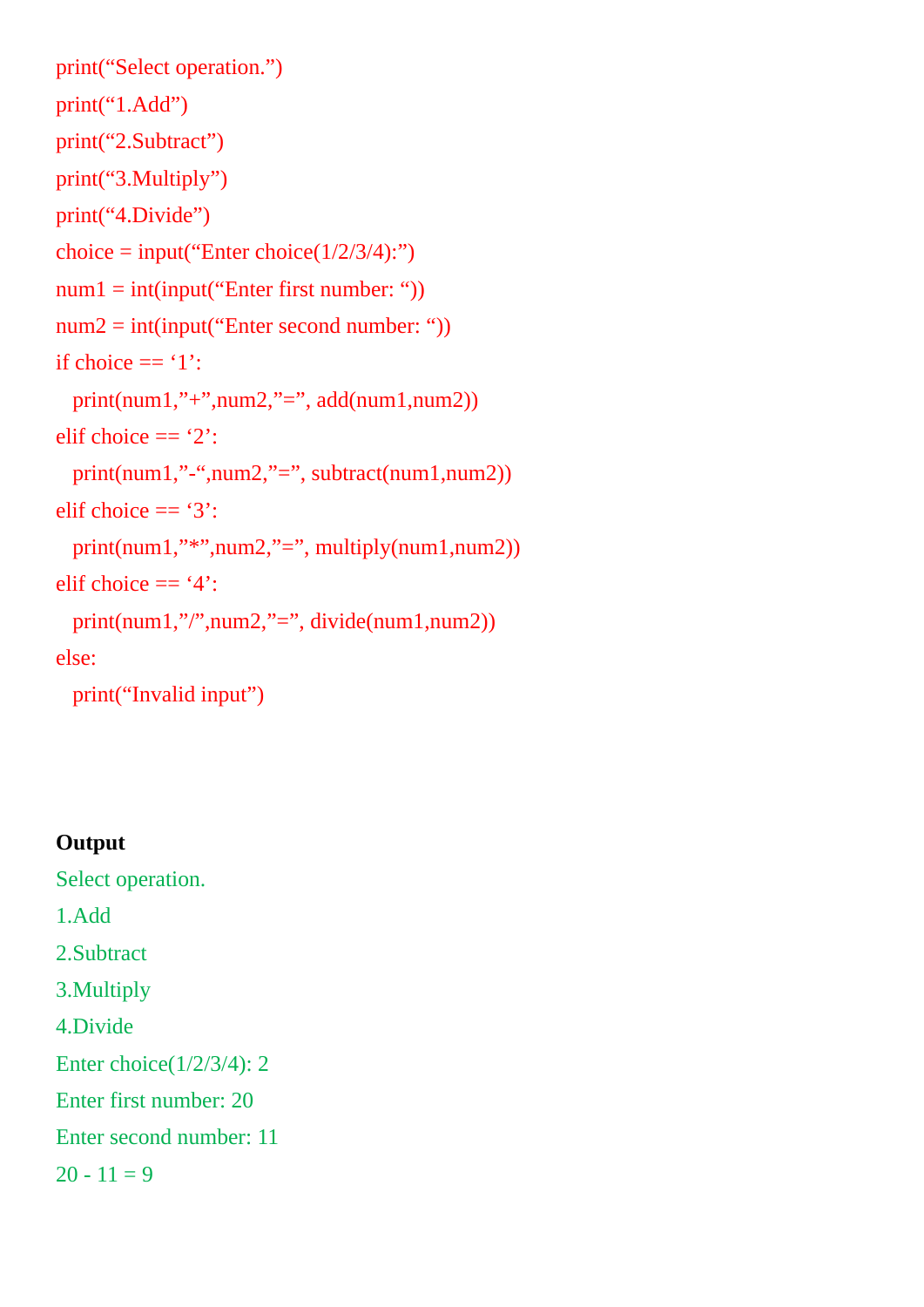# **Python Program to Multiply Two Matrices**

```
# Program to multiply two matrices
# using nested loops
# 3x3 matrix
X = [[12,7,3],[4 ,5,6],
  [7, 8, 9]# 3x4 matrix
Y = [[5, 8, 1, 2],[6,7,3,0],
  [4,5,9,1]]
# result is 3x4
result = [ [0, 0, 0, 0],[0,0,0,0],
      [0,0,0,0]]
# iterate through rows of X
for i in range(len(X)):
  # iterate through columns of Y
  for j in range(len(Y[0])):
    # iterate through rows of Y
    for k in range(len(Y)):
       result[i][j] += X[i][k] * Y[k][j]
for r in result:
  print(r)
```
#### **Output**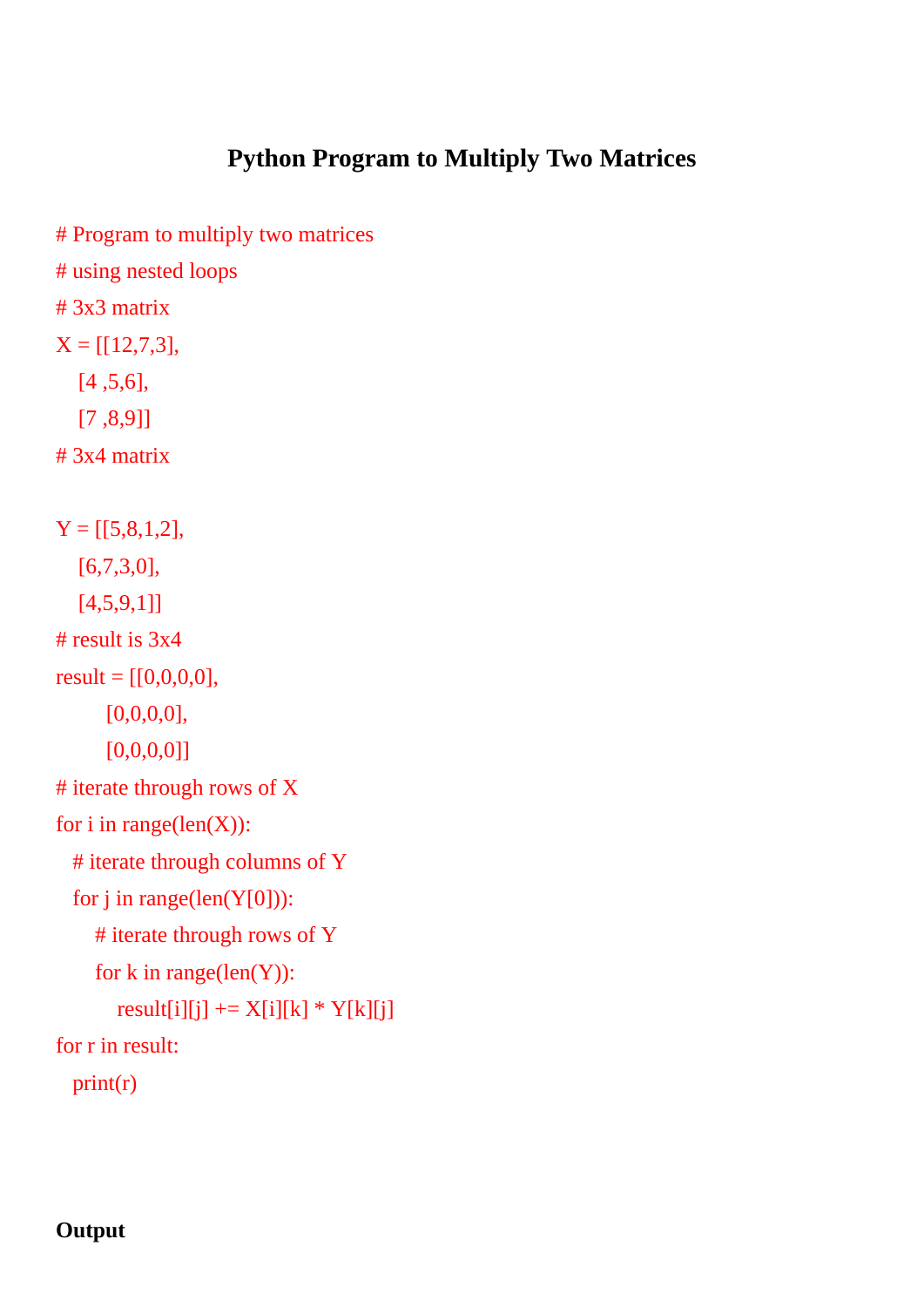[114, 160, 60, 27] [74, 97, 73, 14] [119, 157, 112, 23]

# **Python Program to Print all Prime Numbers in an Interval**

# Python program to ask the user # for a range and display # all the prime numbers in # that interval # take input from the user lower = int(input("Enter lower range: ")) upper = int(input("Enter upper range: ")) for num in range(lower, upper  $+1$ ): # prime numbers are greater than 1 if num  $> 1$ : for i in range(2,num): if (num  $\%$  i) == 0: break else: print(num)

#### **Output**

Enter lower range: 100 Enter upper range: 200 101 103 107 109 113 127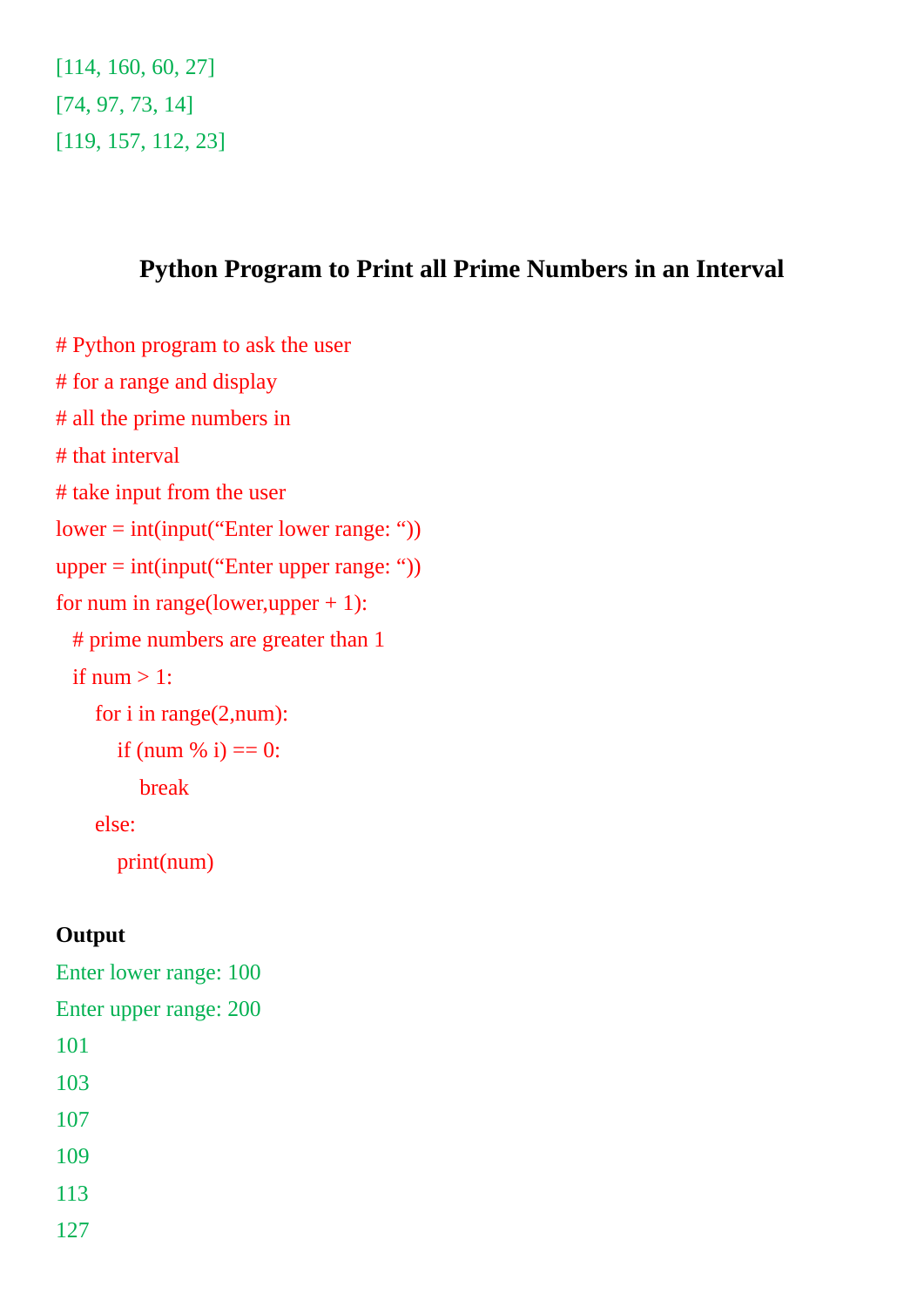| 131 |  |  |  |
|-----|--|--|--|
| 137 |  |  |  |
| 139 |  |  |  |
| 149 |  |  |  |
| 151 |  |  |  |
| 157 |  |  |  |
| 163 |  |  |  |
| 167 |  |  |  |
| 173 |  |  |  |
| 179 |  |  |  |
| 181 |  |  |  |
| 191 |  |  |  |
| 193 |  |  |  |
| 197 |  |  |  |
| 199 |  |  |  |

# **Python Program to Print Hi Good Morning!**

# This program prints Hi, Good Morning! print('Hi, Good Morning!')

## **Output**

Hi, Good Morning!

# **Python program to Print the Fibonacci sequence**

# Program to display the fibonacci # sequence up to n-th tern where # n is provided by the user # take input from the user

nterms = int(input("How many terms? "))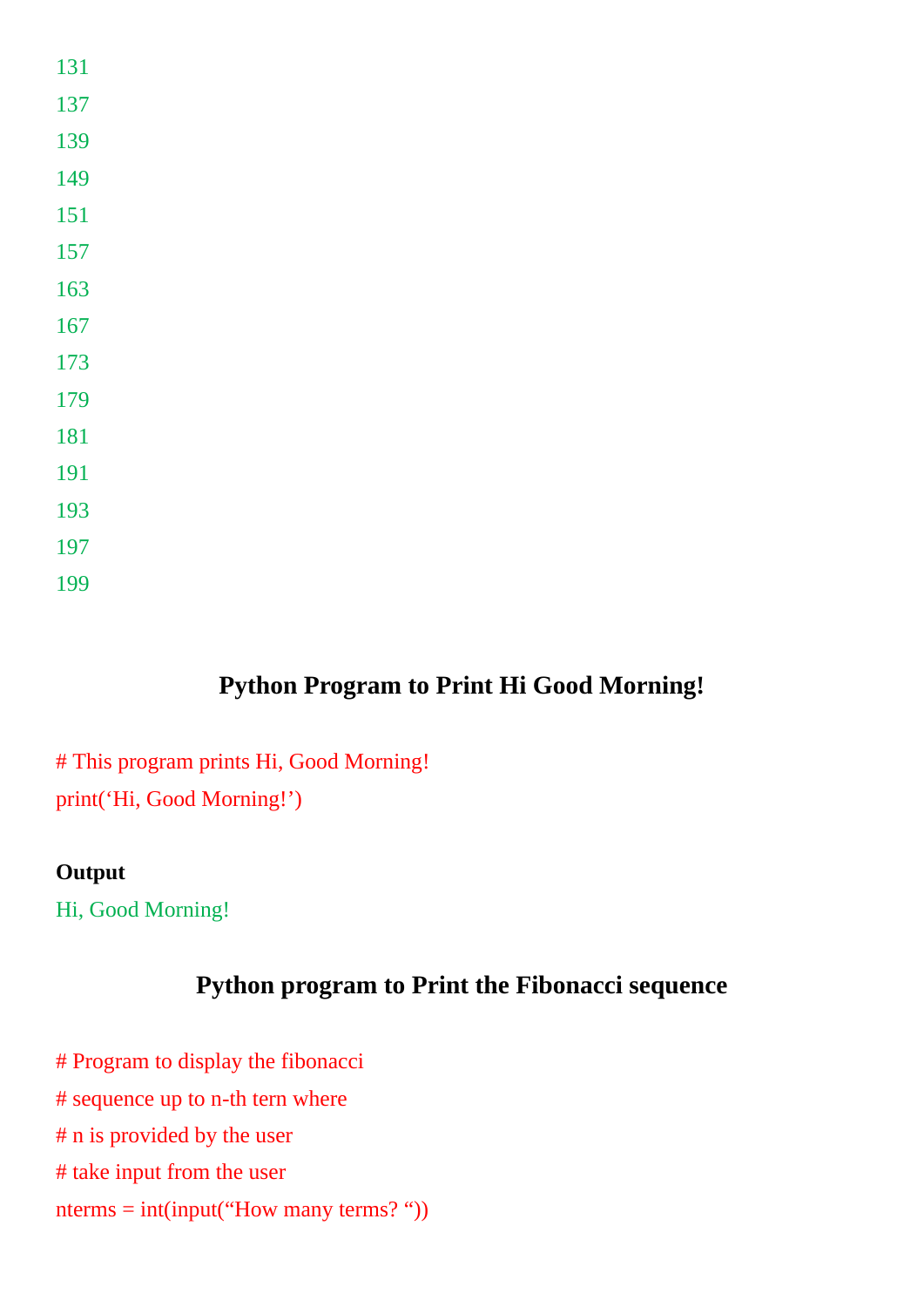```
# first two terms
n1 = 0n2 = 1count = 2# check if the number of terms is valid
if nterms \leq 0:
 print("Plese enter a positive integer")
elif nterms == 1:
 print("Fibonacci sequence:")
 print(n1)
else:
 print("Fibonacci sequence:")
 print(n1,"",n2,end=' , ' )while count < nterms:
    nth = n1 + n2print(nth,end=\prime, \prime)
    # update values
    n1 = n2n2 = nthcount += 1
```
How many terms? 12 Fibonacci sequence: 0 , 1 , 1 , 2 , 3 , 5 , 8 , 13 , 21 , 34 , 55 , 89

# **Python Program to Remove Punctuations form a String**

# Program to all punctuations from the # string provided by the user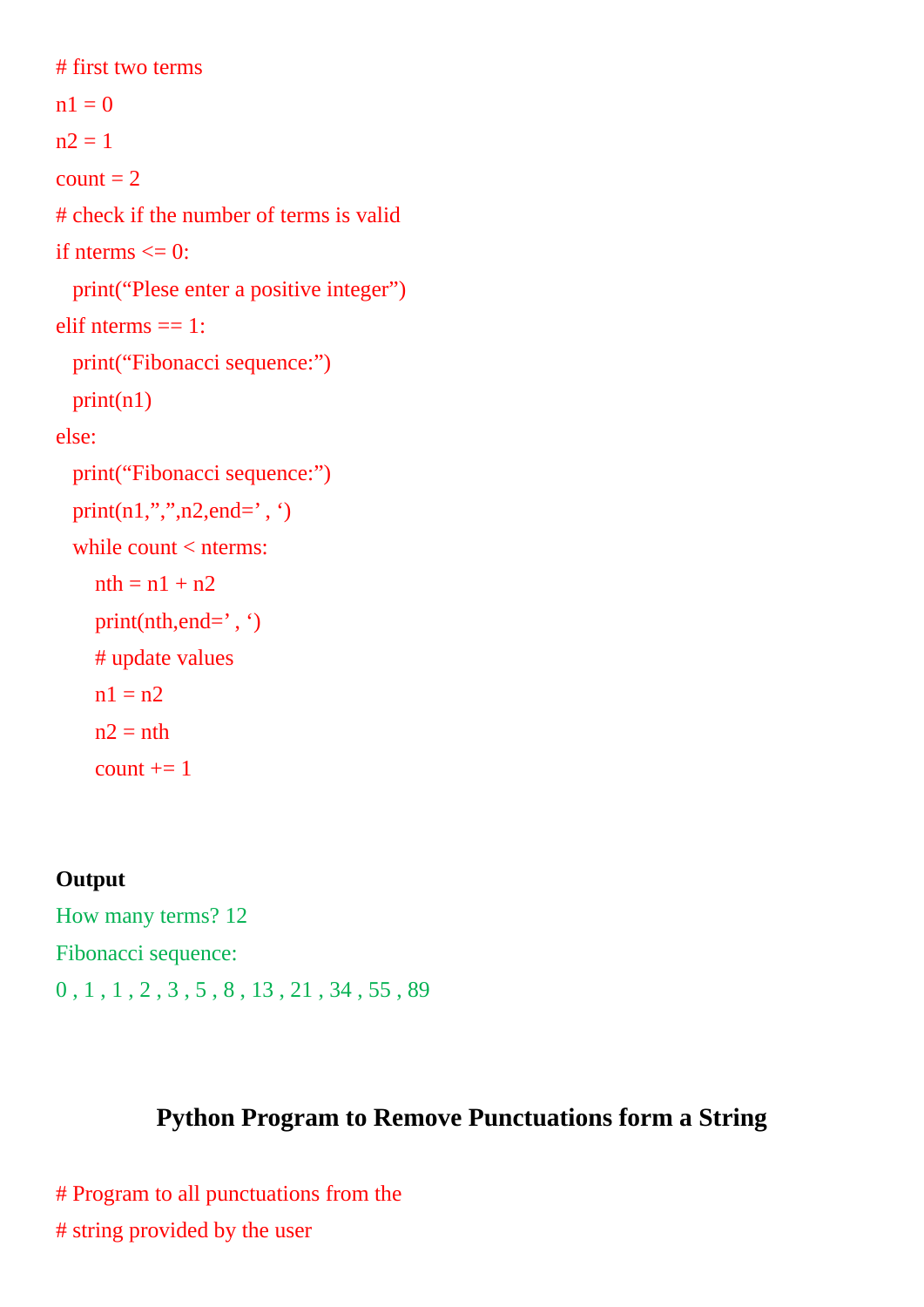# define punctuations punctuations = "'!()-[]{};:'"\, <>./?@#\$%^&\*\_~"' # take input from the user my  $str = input("Enter a string: ")$ # remove punctuations from the string no  $punct = ""$ for char in my\_str: if char not in punctuations: no punct = no punct + char # display the unpunctuated string print(no\_punct)

#### **Output**

Enter a string: "Hello!!!", Good Morning –Have a good day. Hello Good Morning Have a good day

# **Python Program to Shuffle Deck of Cards**

# Python program to shuffle a # deck of card using the # module random and draw 5 cards # import modules import itertools, random # make a deck of cards deck = list(itertools.product(range(1,14),['Spade','Heart','Diamond','Club'])) # shuffle the cards random.shuffle(deck) # draw five cards print("You got:") for i in range(5): print(deck[i][0], "of", deck[i][1])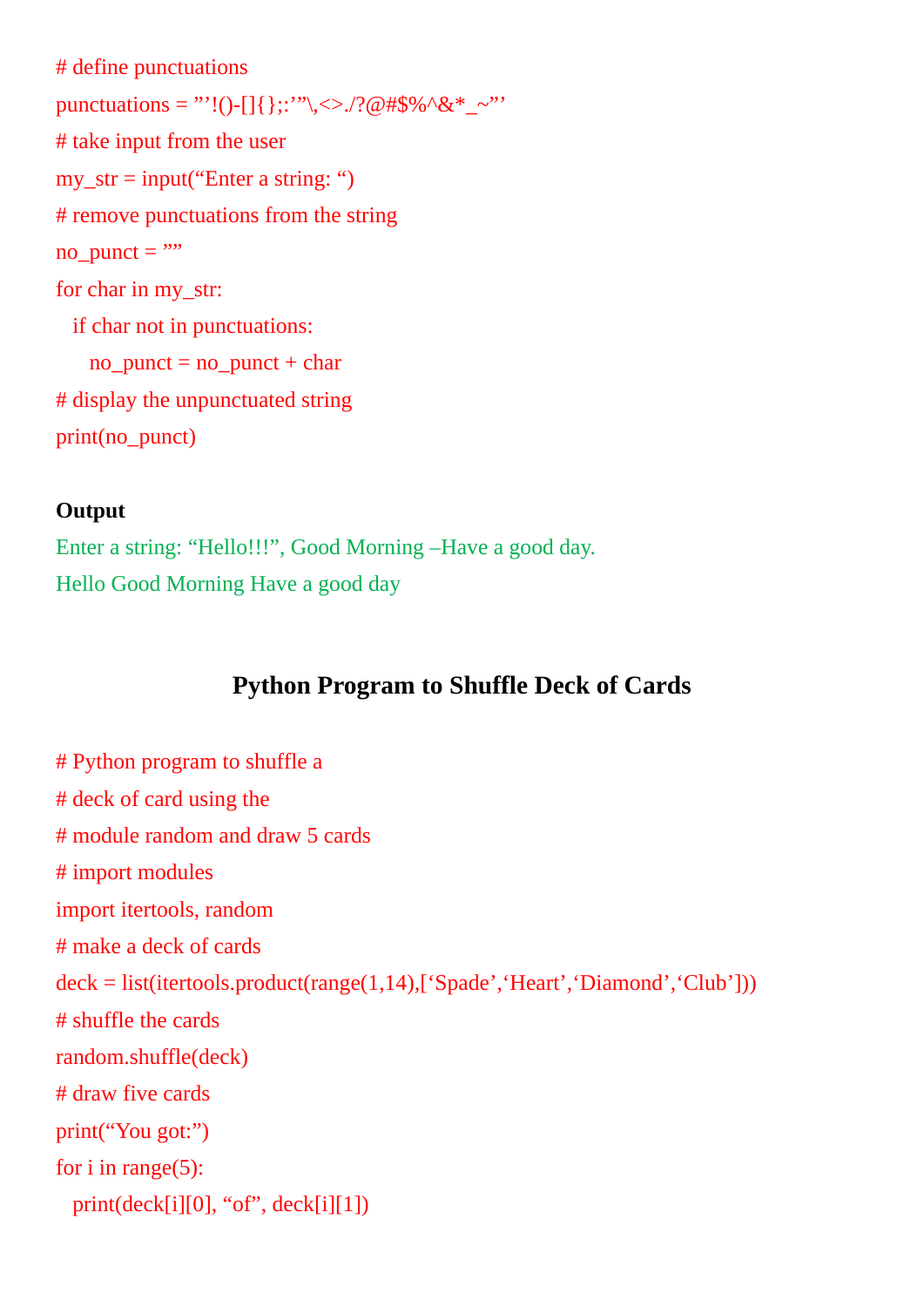You got:

5 of Heart

- 1 of Heart
- 8 of Spade
- 12 of Spade
- 4 of Spade

## **Output 2**

You got: 10 of Club 1 of Heart 3 of Diamond 2 of Club 3 of Club

# **Python Program to Solve Quadratic Equation**

# Solve the quadratic equation #  $ax^{**2} + bx + c = 0$ # a,b,c are provied by the user # import complex math module import cmath  $a = float(input('Enter a:')))$  $b = float(input('Enter b:'))$  $c = float(input('Enter c:'))$ # calculate the discriminant  $d = (b^{**}2) - (4^*a^*c)$ # find two solutions  $sol1 = (-b$ -cmath.sqrt(d))/(2\*a)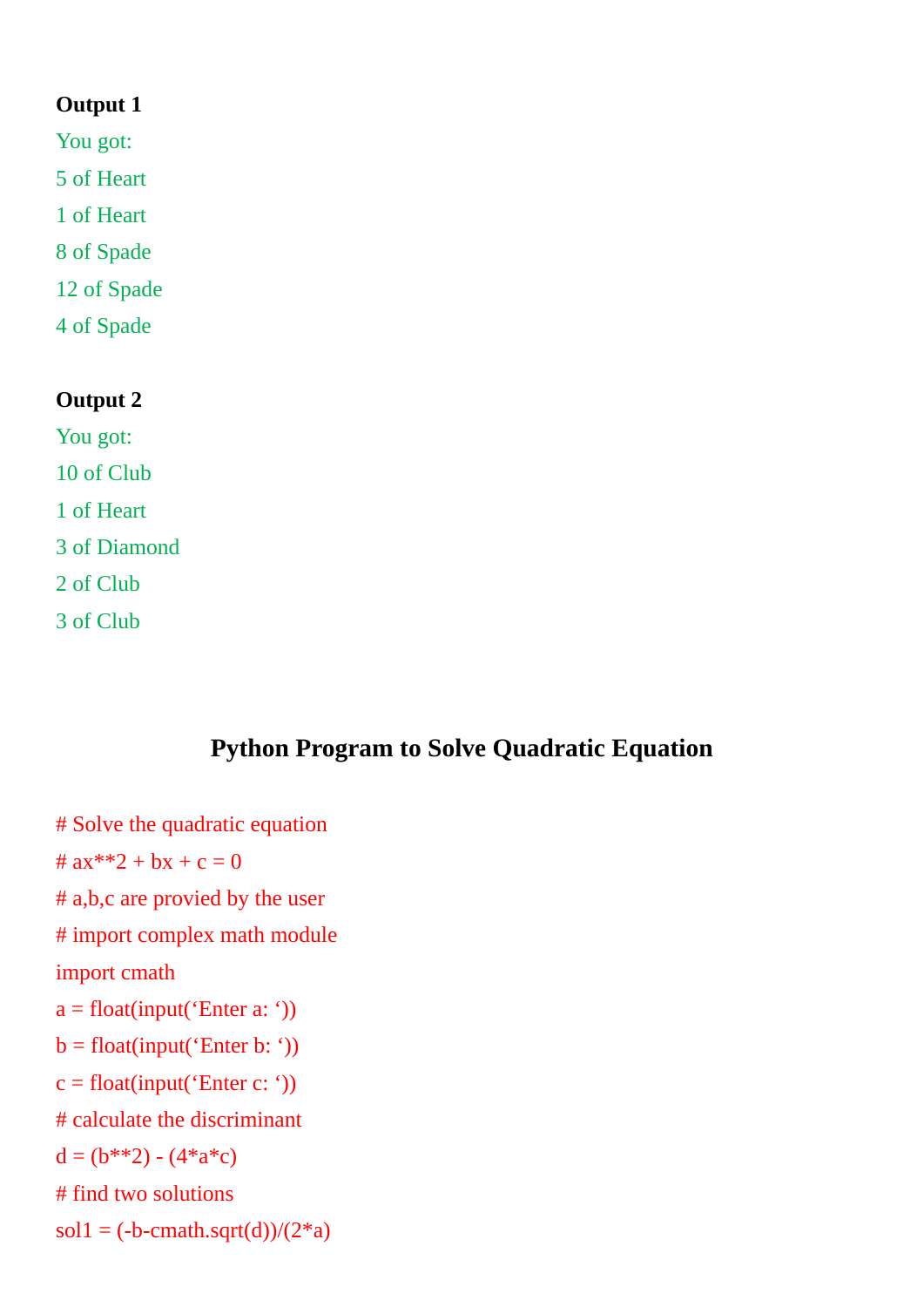$sol2 = (-b+cmath.sqrt(d))/(2*a)$ print('The solution are  $\{0\}$  and  $\{1\}'$ .format(sol1,sol2))

#### **Output**

Enter a: 1 Enter b: 5 Enter c: 6 The solutions are  $(-3+0j)$  and  $(-2+0j)$ 

# **Python Program to Sort Words in Alphabetic Order**

# Program to sort alphabetically the words # form a string provided by the user # take input from the user my  $str = input("Enter a string: ")$ # breakdown the string into a list of words  $words = my\_str.split()$ # sort the list words.sort() # display the sorted words for word in words: print(word)

#### **Output**

Enter a string: this is my second python book to read book is my python read second this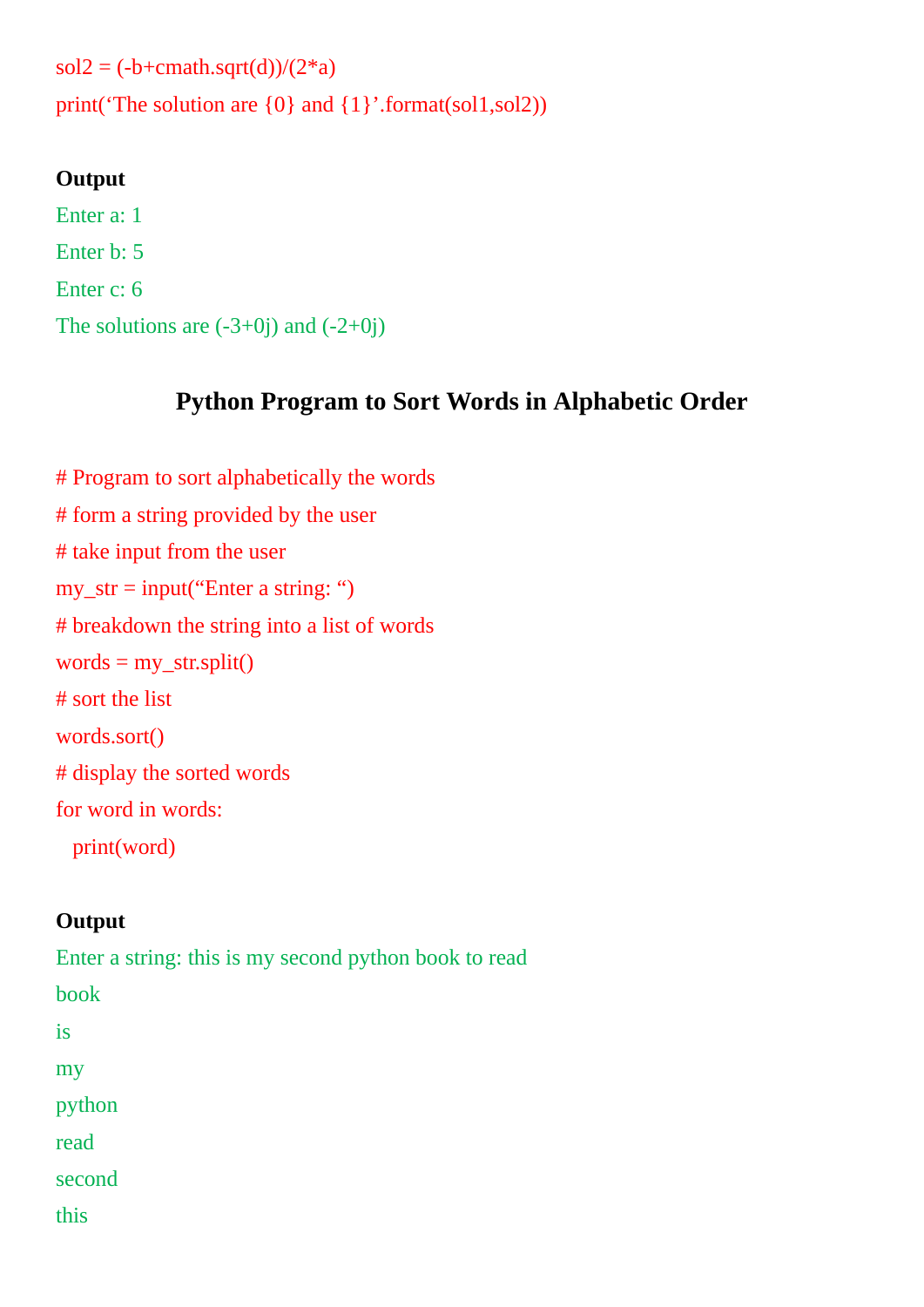## **Python Program to Swap Two Variables**

# Python program to swap two variables # provided by the user  $x = input('Enter value of x: ' )$  $y = input('Enter value of y: ' )$ # create a temporary variable # and swap the values  $temp = x$  $x = y$  $y = temp$ print('The value of x after swapping:  $\{\}$ '.format(x)) print('The value of y after swapping: {}'.format(y)) **Output** Enter value of x: 8 Enter value of y: 15 The value of x after swapping: 15 The value of y after swapping: 8

## **Python Program to Transpose a Matrix**

# Program to transpose a matrix # using nested loop  $X = [12, 7],$ [4 ,5], [3 ,8]]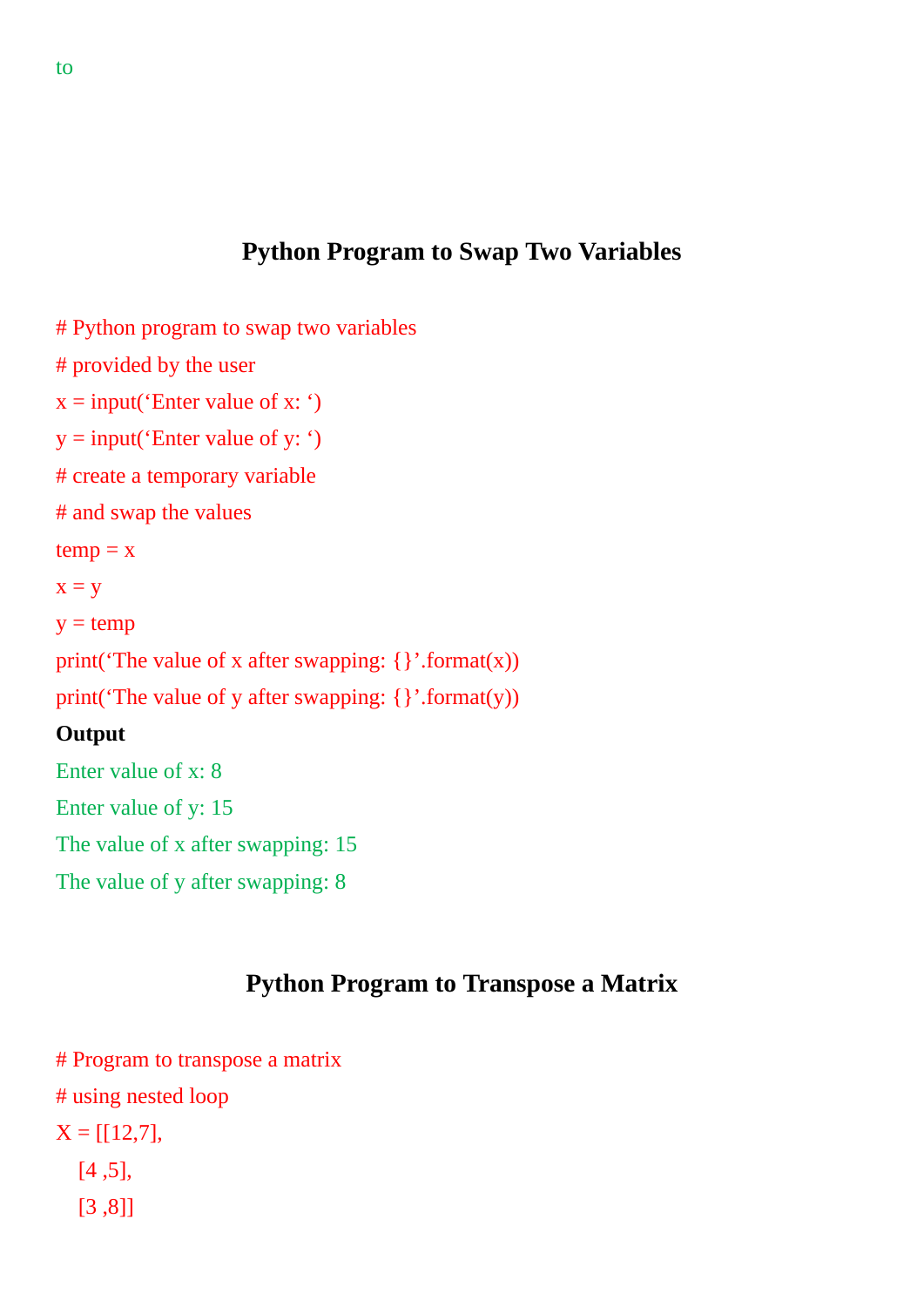result =  $[0,0,0]$ , [0,0,0]]

```
# iterate through rows
for i in range(len(X)):
 # iterate through columns
 for j in range(len(X[0])):
    result[i][i] = X[i][i]for r in result:
  print(r)
```
#### **Output**

[12, 4, 3] [7, 5, 8]

### **NOTE**

This is all about Python Programming. These things are must to understand if you are a beginner in learning Python Program Language. I Hope you liked the book and learned a lot from it. I have also shared basic python programs in this book, so what are you waiting for?? Turn on your system and start creating your Python Programs.

### **MORE FROM AUTHOR**